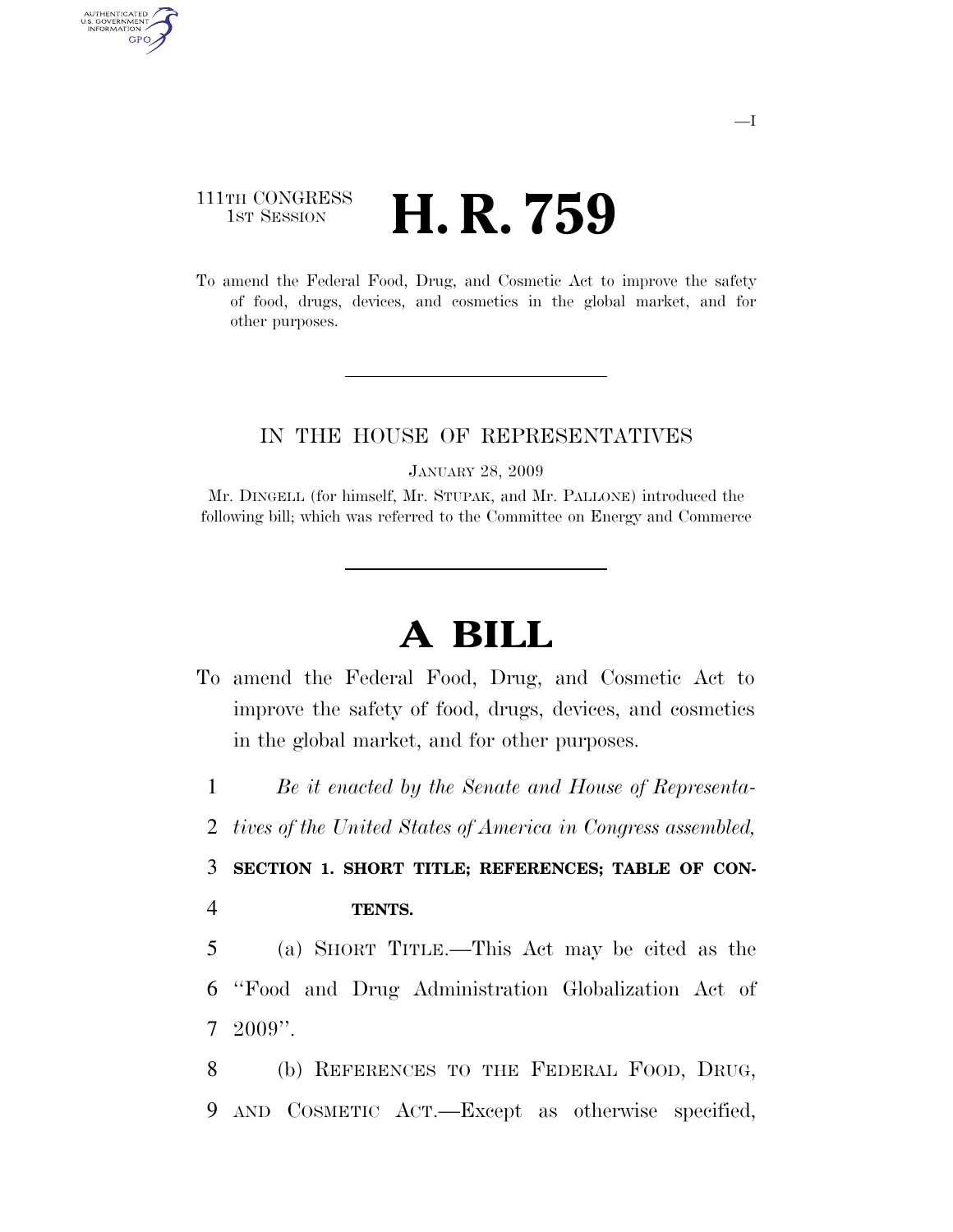whenever in this Act an amendment is expressed in terms of an amendment to a section or other provision, the ref- erence shall be considered to be made to a section or other provision of the Federal Food, Drug, and Cosmetic Act

5 (21 U.S.C. 301 et seq.).

# 6 (c) TABLE OF CONTENTS.—The table of contents of

7 this Act is as follows:

Sec. 1. Short title; references; table of contents.

Sec. 2. Relationship to State law.

#### TITLE I—FOOD SAFETY

#### Subtitle A—Prevention

- Sec. 101. Changes in registration of food facilities.
- Sec. 102. Hazard analysis, risk-based preventive controls, and food safety plan.
- Sec. 103. Performance standards.
- Sec. 104. Safety standards for fresh produce.
- Sec. 105. Risk-based inspection.
- Sec. 106. Access to records.
- Sec. 107. Traceability of food.
- Sec. 108. Reinspection fee applicable to facilities.
- Sec. 109. Certification of food facilities.
- Sec. 110. Safe and secure food importation program.

#### Subtitle B—Intervention

- Sec. 111. Public health assessment system.
- Sec. 112. Public education and advisory system.
- Sec. 113. Research.
- Sec. 114. Notification, nondistribution, and recall of adulterated or misbranded articles of food.

#### Subtitle C—Response

- Sec. 121. Administrative detention.
- Sec. 122. Civil penalties relating to food.
- Sec. 123. Failure to consent to investigation.

#### Subtitle D—Miscellaneous

- Sec. 131. Labeling requirement for meat, poultry products, and seafood that contain carbon monoxide.
- Sec. 132. Food substances generally recognized as safe.
- Sec. 133. Country of origin labeling; disclosure of source of ingredients.
- Sec. 134. New food and animal feed export certification fee to improve the ability of United States firms to export their products.

#### TITLE II—DRUG AND DEVICE SAFETY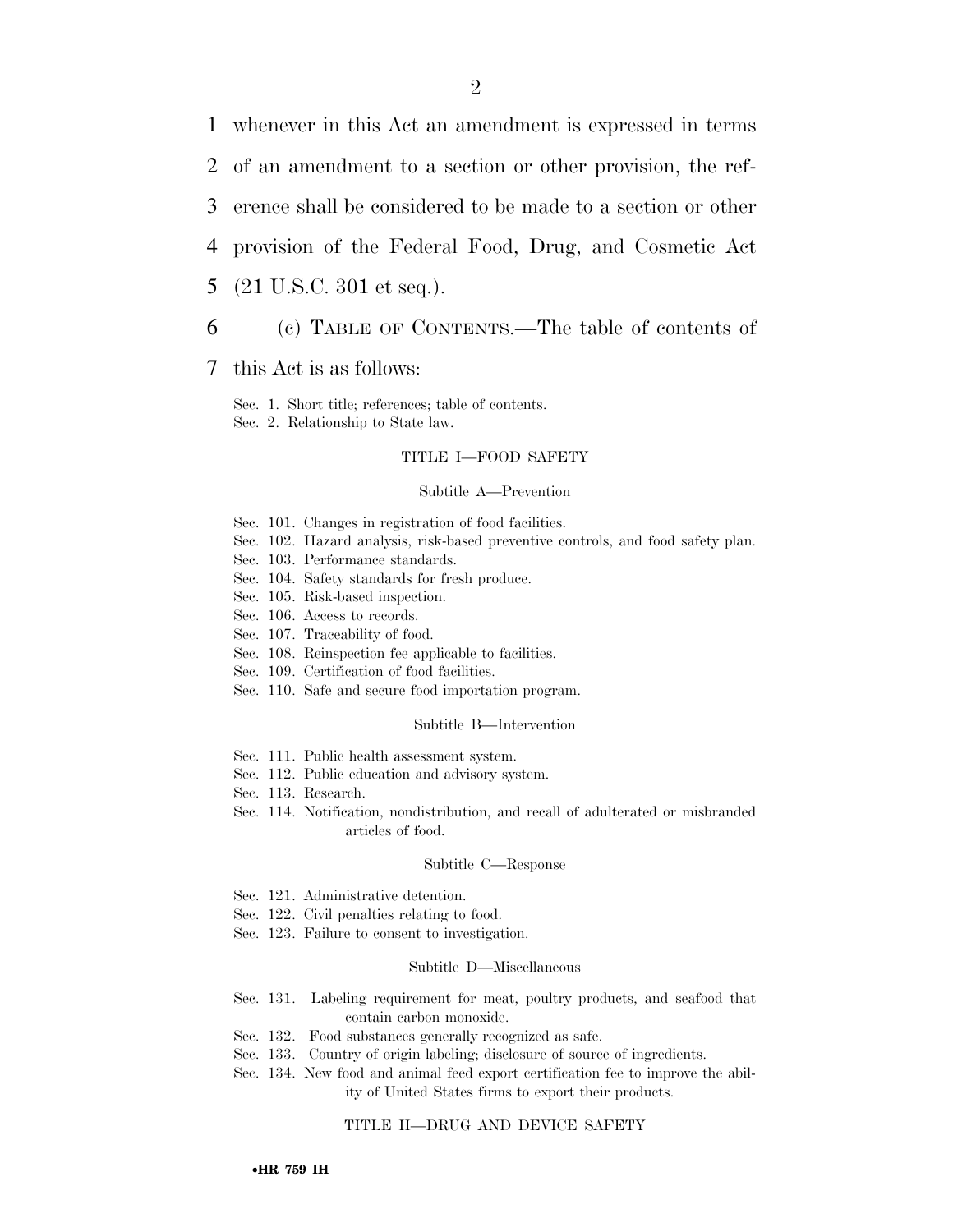- Sec. 201. Registration of producers of drugs and devices; applicable fee.
- Sec. 202. Inspection of producers of drugs and active pharmaceutical ingredients.
- Sec. 203. Documentation for admissibility of drug imports.
- Sec. 204. Drug supply quality and safety.
- Sec. 205. Delay, limitation, or denial of inspection.
- Sec. 206. Country of origin labeling.
- Sec. 207. Nondistribution and recall of adulterated or misbranded drugs.
- Sec. 208. Destruction of adulterated, misbranded or counterfeit articles offered for import.
- Sec. 209. Administrative detention of drugs that appear to violate the law.
- Sec. 210. Penalties regarding counterfeit drugs.
- Sec. 211. Civil money penalties for violative drugs and devices and improper import entry filings.
- Sec. 212. Human generic drug application and supplement fees to cover preapproval inspection costs.

#### TITLE III—COSMETIC SAFETY

- Sec. 301. Registration of cosmetic establishments.
- Sec. 302. Cosmetic and ingredient statements.
- Sec. 303. Serious and unexpected adverse event reports for cosmetics.
- Sec. 304. Good manufacturing practices for cosmetics.
- Sec. 305. Authorization of appropriations.
- Sec. 306. Effective date.

#### TITLE IV—MISCELLANEOUS

- Sec. 401. Registration for commercial importers of food, drugs, devices, and cosmetics; fee.
- Sec. 402. Unique identification number for food, drug, and device facilities and establishments.
- Sec. 403. Prohibition against delaying or limiting inspection.
- Sec. 404. Dedicated foreign inspectorate.
- Sec. 405. Continued operation of field laboratories.
- Sec. 406. False or misleading reporting to FDA.
- Sec. 407. Subpoena authority.
- Sec. 408. Whistleblower protections.

### 1 **SEC. 2. RELATIONSHIP TO STATE LAW.**

- 2 This Act and the amendments made by this Act may
- 3 not be construed as modifying or otherwise affecting any
- 4 action or the liability of any person (as defined in section
- 5 201 of the Federal Food, Drug, and Cosmetic Act) under
- 6 the law of any State.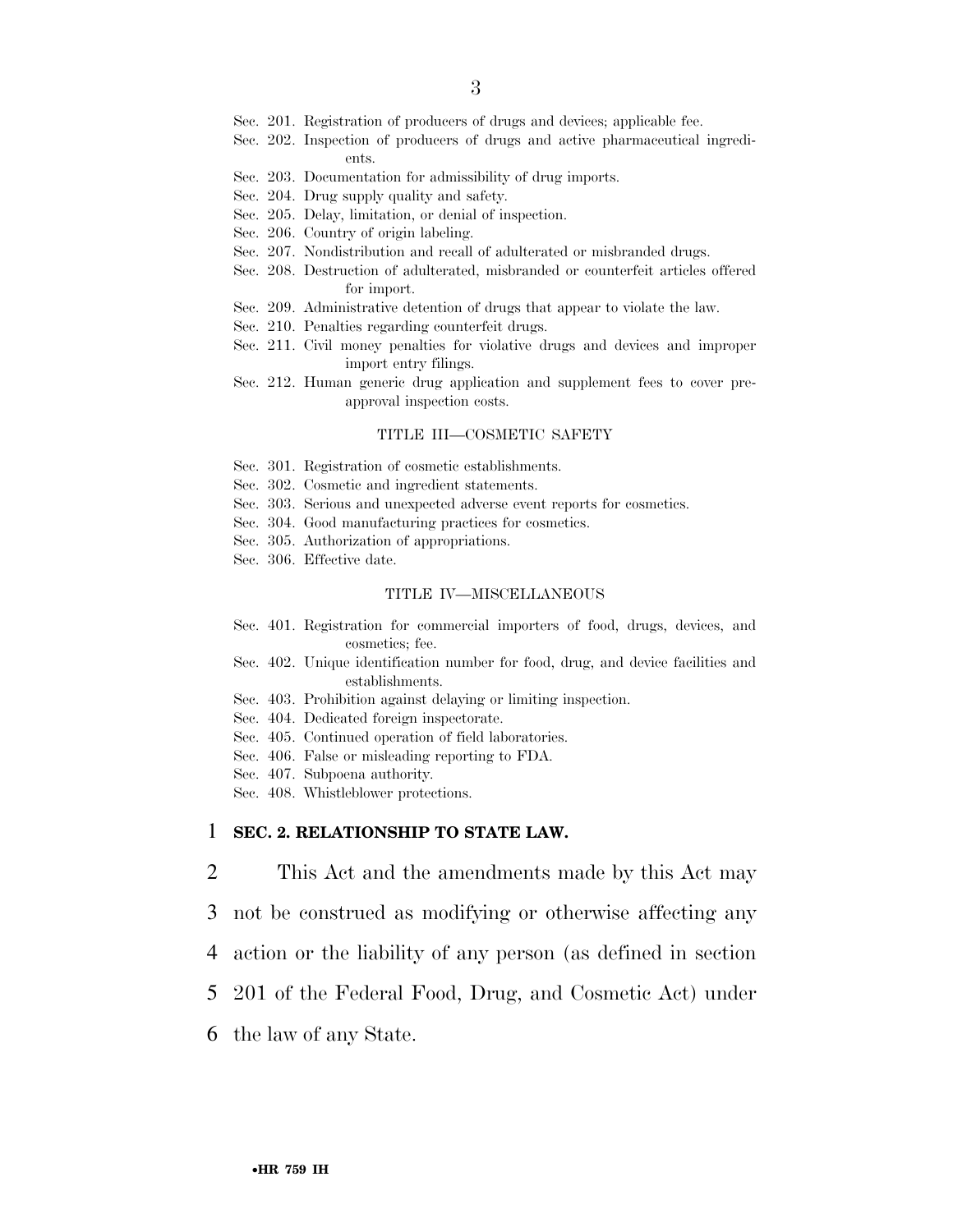# **TITLE I—FOOD SAFETY Subtitle A—Prevention SEC. 101. CHANGES IN REGISTRATION OF FOOD FACILI- TIES.**  (a) MISBRANDING.—Section 403 (21 U.S.C. 343) is amended by adding at the end the following: ''(z) If it was manufactured, processed, packed, or held in a facility that is not duly registered under section 415 or is in violation of section 741 (requiring payment of a fee for such registration).''. (b) ANNUAL REGISTRATION AND PAYMENT OF REG- ISTRATION FEE.— (1) IN GENERAL.—Section 415(a) (21 U.S.C.  $14 \qquad \qquad 350d(a))$  is amended— (A) in the first sentence of paragraph (1), 16 by inserting "annually" after "be registered"; (B) in paragraph (1), by inserting ''and pay the registration fee required under section 741'' after ''submit a registration to the Sec- retary'' each place it appears in subparagraphs 21  $(A)$  and  $(B)$ ; and (C) in paragraph (4), by inserting after the first sentence the following: ''The Secretary shall remove from such list the name of any fa-

cility that fails to reregister in accordance with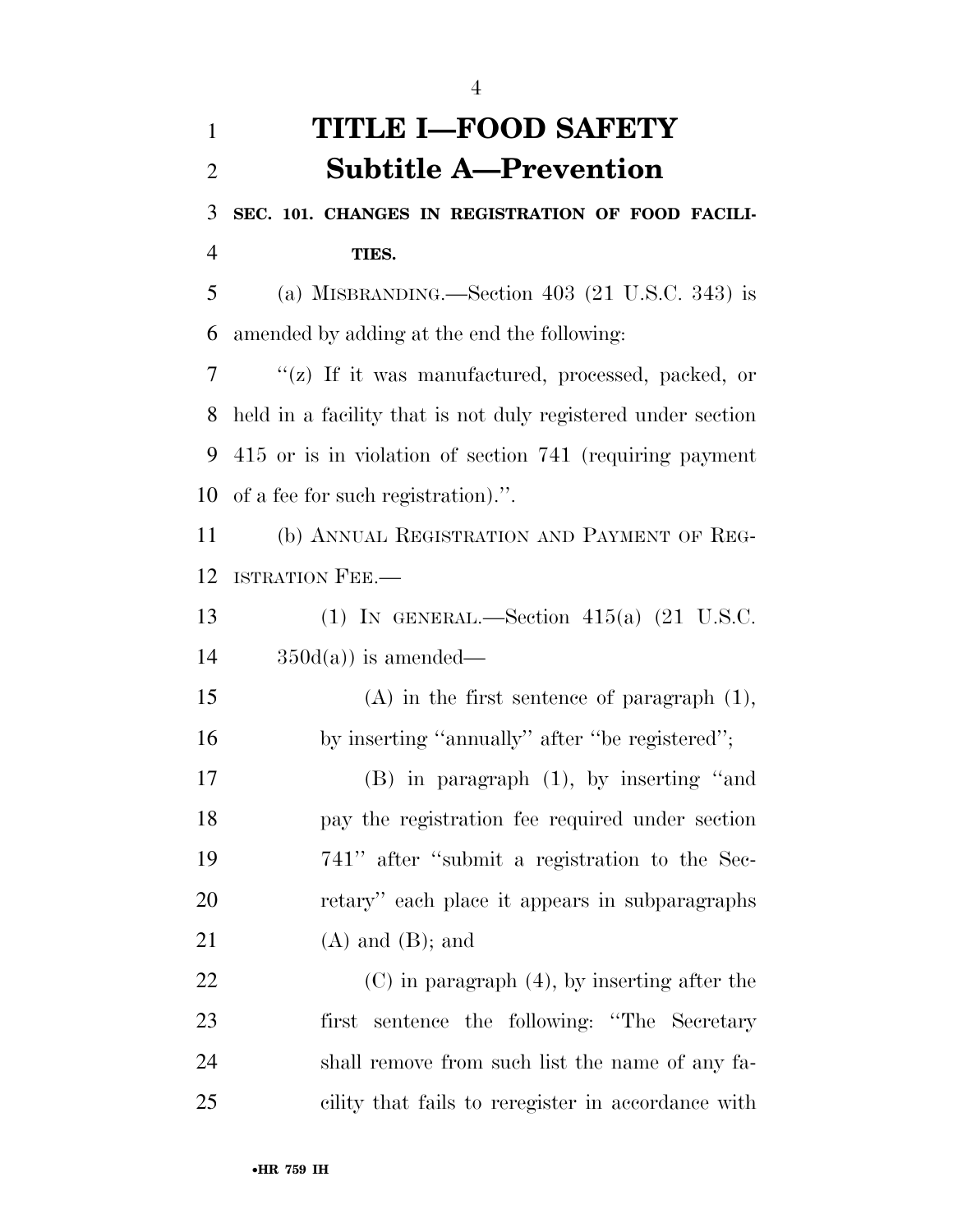| 1              | this section and shall treat such removal as a |
|----------------|------------------------------------------------|
| 2              | suspension of the facility's registration.".   |
| 3              | REGISTRATION FEE.—Chapter VII (21)<br>(2)      |
| $\overline{4}$ | U.S.C. $371$ et seq.) is amended—              |
| 5              | $(A)$ by redesignating sections 741 and 742    |
| 6              | as sections 744 and 745, respectively; and     |
| 7              | $(B)$ by adding at the end of subchapter C     |
| 8              | the following:                                 |
| 9              | "PART 5-FEES RELATING TO FOOD                  |
| 10             | "SEC. 741. FACILITY REGISTRATION FEE.          |

11 ''(a) IN GENERAL.—The Secretary shall assess and collect a fee for a facility registration under section 415 to defray increases (as described in subsection  $(f)(2)(A)(ii)$  in the costs of inspecting establishments reg- istered under section 415 and for related activities to en- sure compliance by such establishments with the require- ments of this Act relating to food (including increases in such costs for management of information, and the acqui- sition, maintenance, and repair of information technology resources).

21 "(b) FEE REVENUE AMOUNTS.—

22 "(1) IN GENERAL.—For each of fiscal years 2010 through 2014, fees under subsection (a) shall, except as provided in subsections (c), (e), and (f), be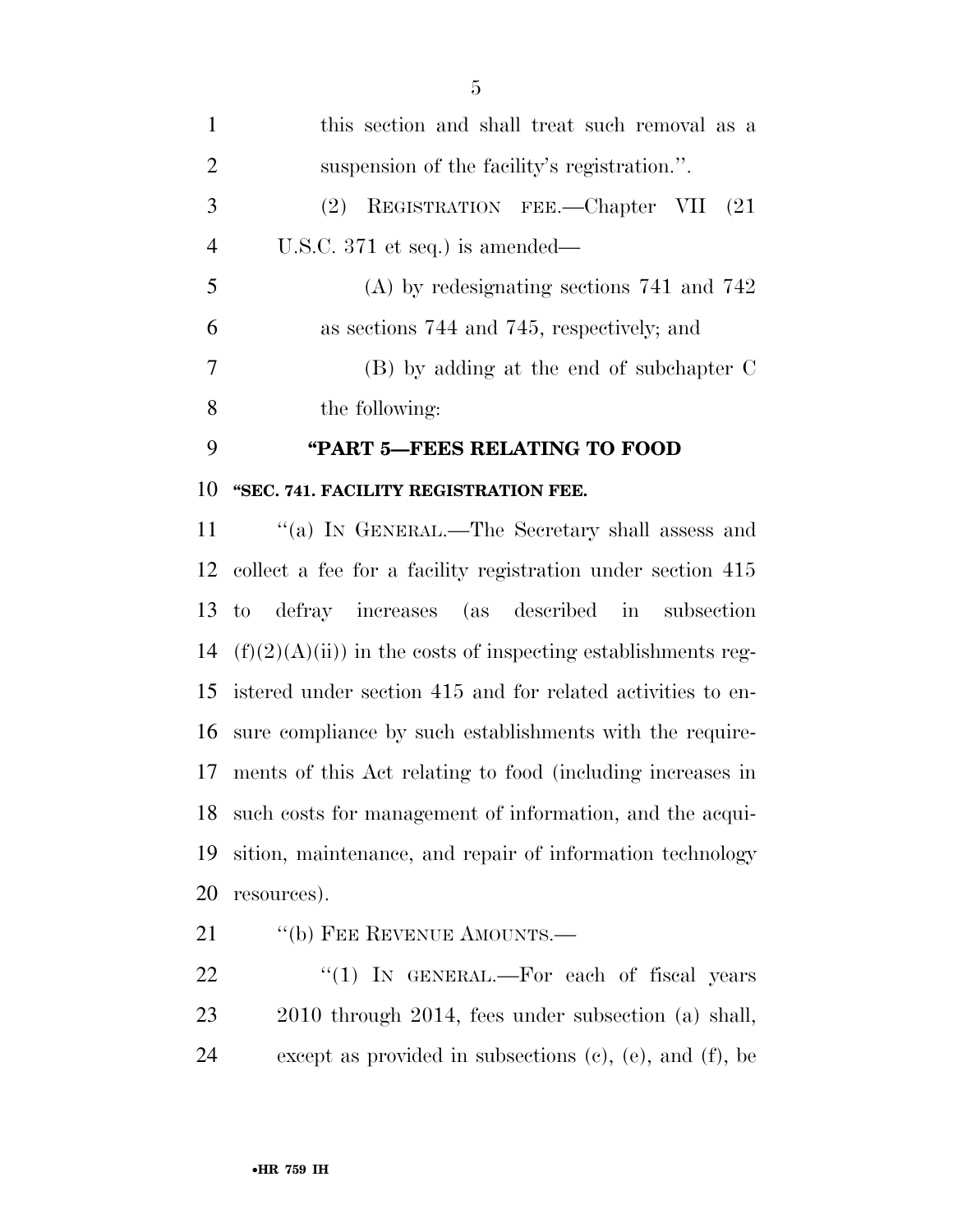| $\mathbf{1}$   | established to generate a total revenue amount         |
|----------------|--------------------------------------------------------|
| $\overline{2}$ | under subsection (a).                                  |
| 3              | "(2) TOTAL REVENUE AMOUNT.—Not later                   |
| $\overline{4}$ | than September 1, 2009, the Secretary shall trans-     |
| 5              | mit to the Congress the total revenue amount under     |
| 6              | paragraph (1) and how such amount was calculated.      |
| 7              | "(3) ANNUAL FEE SETTING.—The Secretary                 |
| 8              | shall, not later than 60 days before the start of each |
| 9              | fiscal year that begins after September 30, 2009, es-  |
| 10             | tablish, for the next fiscal year, registration fees   |
| 11             | under subsection (a) based on the total revenue        |
| 12             | amount applicable under paragraph (1).                 |
| 13             | $``$ (c) ADJUSTMENTS.—                                 |
| 14             | "(1) INFLATION ADJUSTMENT.—For fiscal year             |
|                |                                                        |
| 15             | 2011 and subsequent fiscal years, the revenues es-     |
| 16             | tablished under subsection $(b)(1)$ shall be adjusted  |
| 17             | by the Secretary by notice, published in the Federal   |
| 18             | Register, for a fiscal year to reflect the greater of— |
| 19             | $\lq\lq$ the total percentage change that oc-          |
| 20             | curred in the Consumer Price Index for all             |
| 21             | urban consumers (all items; U.S. city average)         |
| 22             | for the 12-month period ending June 30 pre-            |
| 23             | eeding the fiscal year for which fees are being        |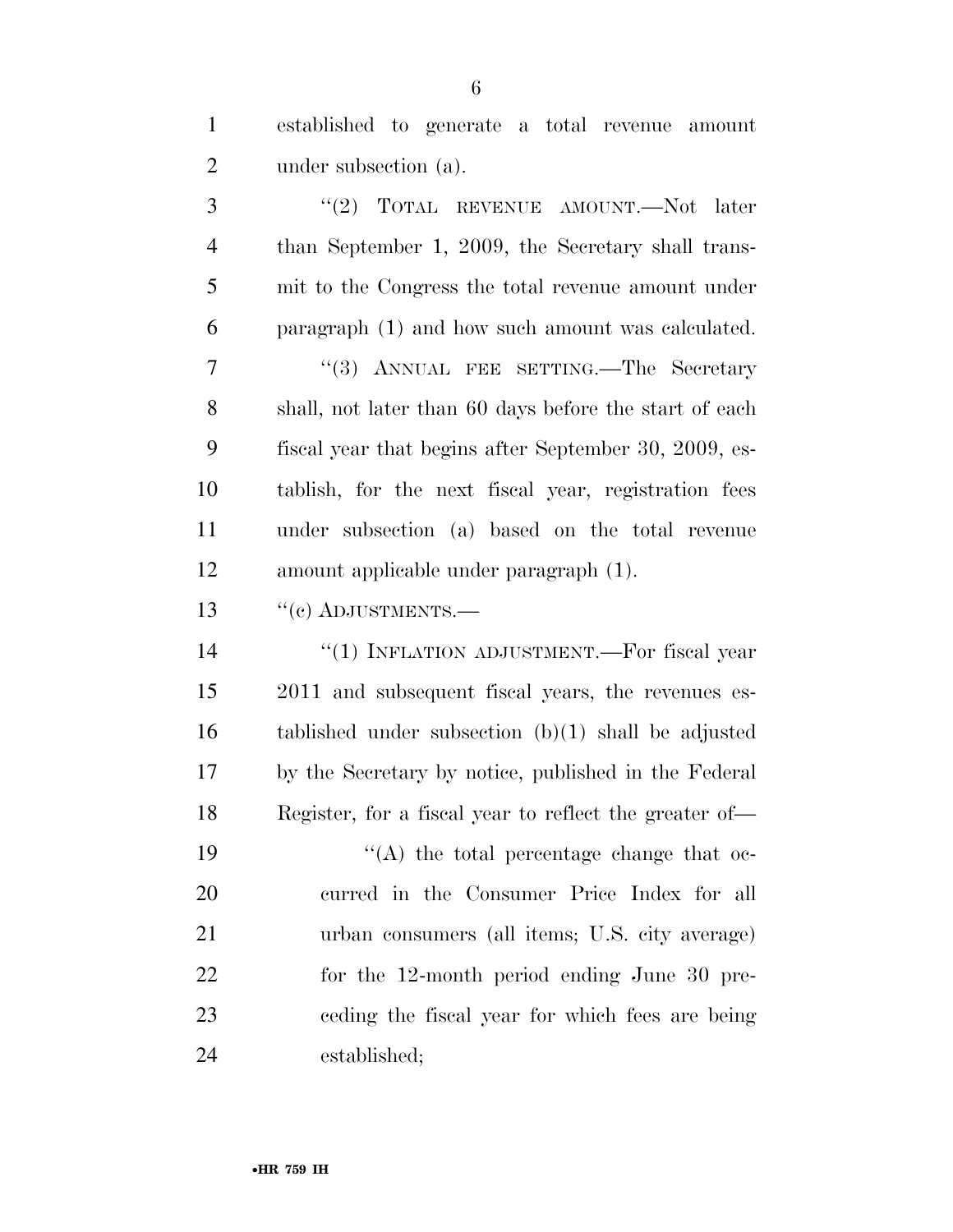| $\mathbf{1}$   | $\lq\lq$ the total percentage change for the           |
|----------------|--------------------------------------------------------|
| $\overline{2}$ | previous fiscal year in basic pay under the Gen-       |
| 3              | eral Schedule in accordance with section 5332          |
| $\overline{4}$ | of title 5, United States Code, as adjusted by         |
| 5              | any locality-based comparability payment pur-          |
| 6              | suant to section 5304 of such title for Federal        |
| $\tau$         | employees stationed in the District of Columbia;       |
| 8              | <b>or</b>                                              |
| 9              | $\cdot$ (C) the average annual change in the           |
| 10             | cost, per full-time equivalent position of the         |
| 11             | Food and Drug Administration, of all personnel         |
| 12             | compensation and benefits paid with respect to         |
| 13             | such positions for the first 5 years of the pre-       |
| 14             | ceding 6 fiscal years.                                 |
| 15             | The adjustment made each fiscal year under this        |
| 16             | subsection shall be added on a compounded basis to     |
| 17             | the sum of all adjustments made each fiscal year       |
| 18             | after fiscal year 2009 under this subsection.          |
| 19             | (2)<br>WORKLOAD ADJUSTMENT.-For<br>fiscal              |
| 20             | year 2011 and subsequent fiscal years, after the fee   |
| 21             | revenues established under subsection $(b)(1)$ are ad- |
| 22             | justed for a fiscal year for inflation in accordance   |
| 23             | with paragraph $(1)$ , the fee revenues shall be ad-   |
| 24             | justed further for such fiscal year to reflect changes |
| 25             | in the workload of the Secretary for inspections and   |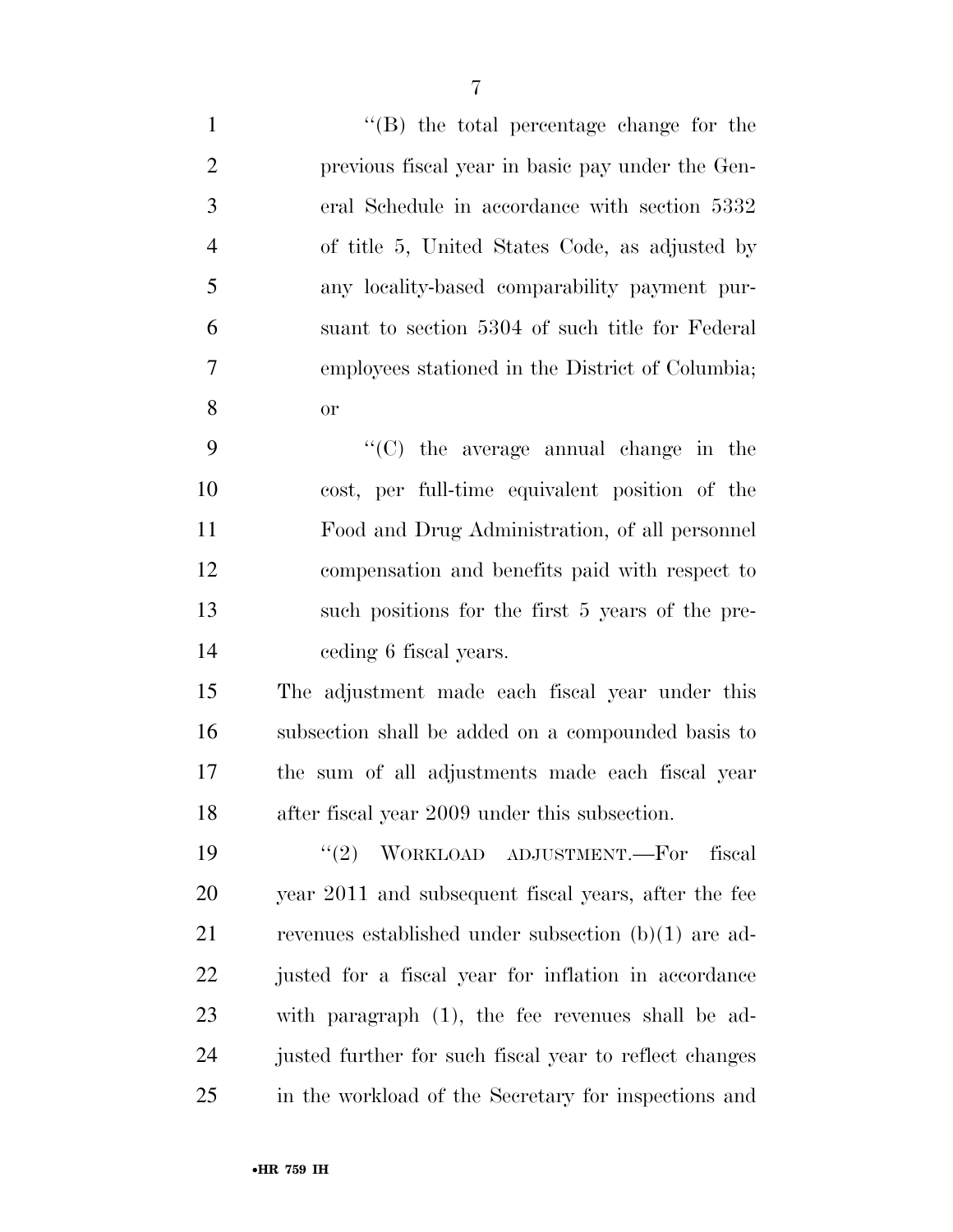related activities described in subsection (a). With respect to such adjustment:

 ''(A) The adjustment shall be determined by the Secretary based on a weighted average of the change in the total amount of inspections and related activities described in subsection (a). The Secretary shall publish in the Federal Register the fee revenues and fees resulting from the adjustment and the supporting meth-odologies.

11 ''(B) Under no circumstances shall the ad- justment result in fee revenues for a fiscal year that are less than the fee revenues for the fiscal year established under subsection (b)(1), as ad- justed for inflation under paragraph (1). Any adjustment for changes in inspections and re- lated activities described in subsection (a) made in setting fees and revenue amounts for fiscal year 2011 or any subsequent year may not re- sult in the total workload adjustment being more than 2 percentage points higher than it would have been in the absence of the adjust- ment for changes in inspections and related ac-tivities.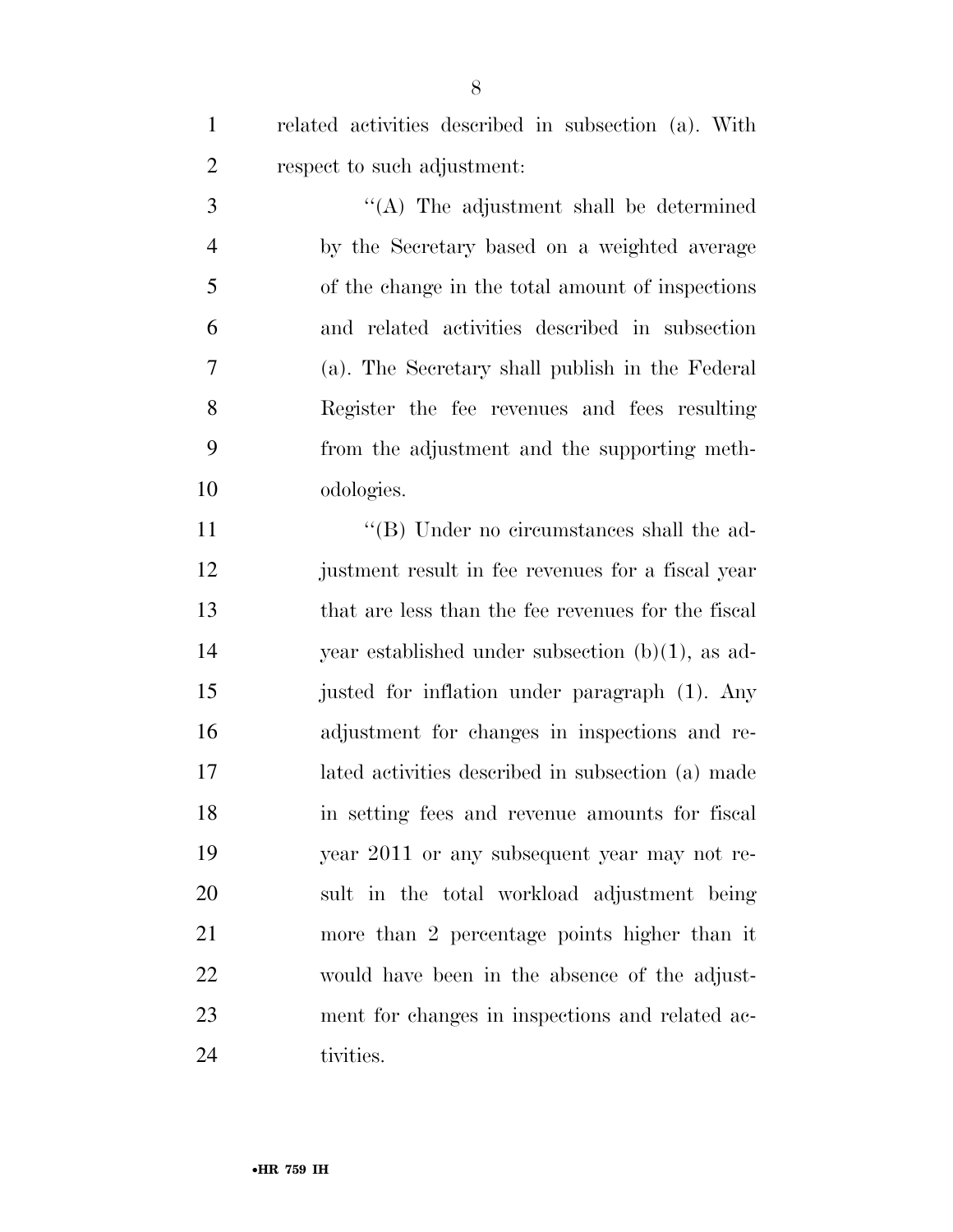1 ''(C) The Secretary shall contract with an independent accounting firm to study the ad- justment for changes in inspections and related activities described in subsection (a) applied in setting fees and revenue amounts for fiscal year 2011 and to make recommendations, if war- ranted, for future changes in the methodology for calculating the adjustment. After review of the recommendations, the Secretary shall, if warranted, make appropriate changes to the methodology, and the changes shall be effective for each of fiscal years 2012 through 2014. The Secretary shall not make any adjustment for changes in inspections and related activities de- scribed in subsection (a) for any fiscal year after 2011 unless such study has been com-pleted.

18 "(3) RENT AND RENT-RELATED COST ADJUST- MENT.—For fiscal year 2012 and each subsequent fiscal year, the Secretary shall, before making ad- justments under paragraphs (1) and (2), decrease the fee revenue amount established under subsection (b)(1) if actual costs paid for rent and rent-related expenses for the preceding fiscal year are less than estimates made for such year in fiscal year 2008.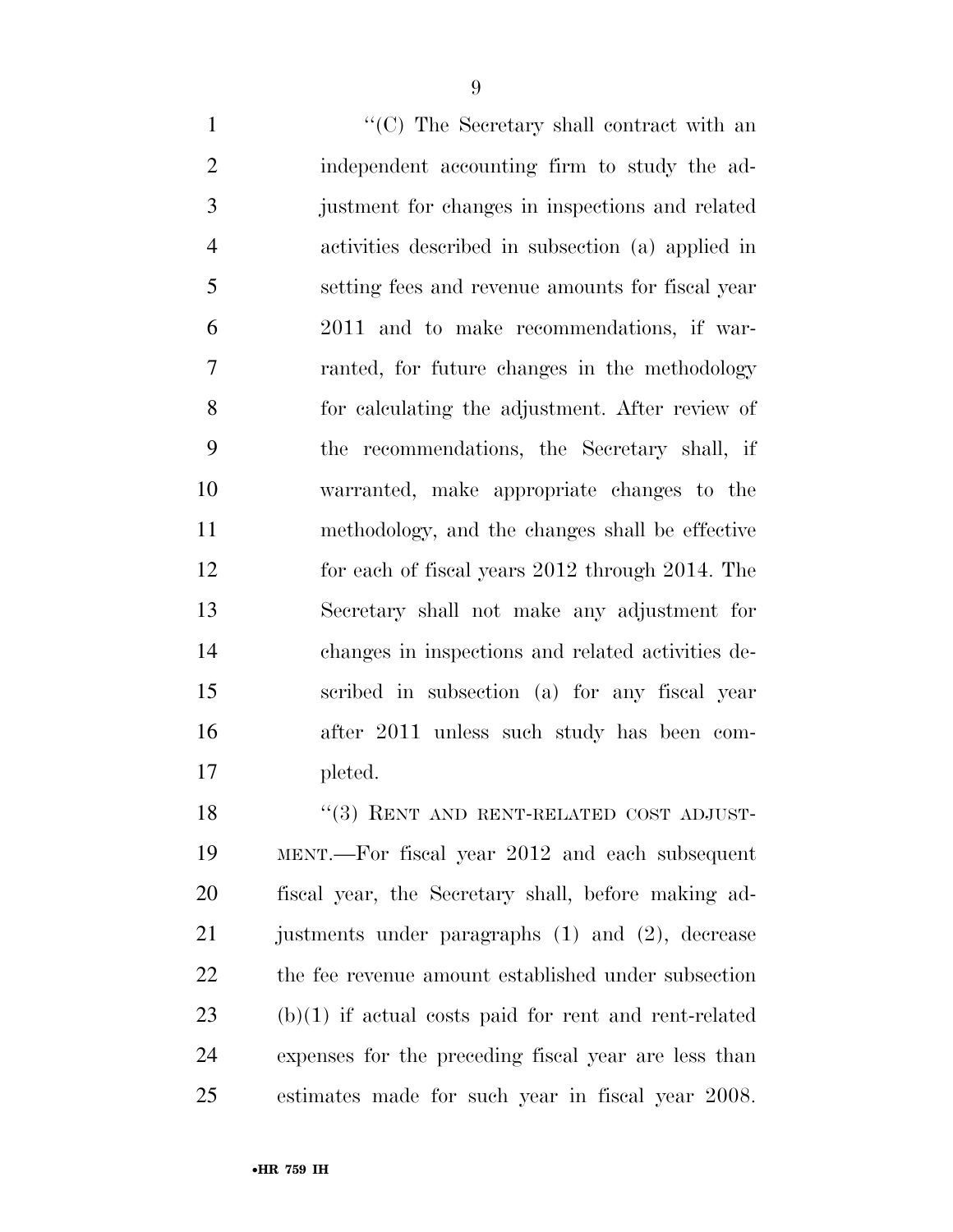Any reduction made under this paragraph shall not exceed the amount by which such costs fall below the estimates made in fiscal year 2008 for such fiscal year, and shall not exceed \$11,721,000 for any fiscal year.

 ''(4) FINAL YEAR ADJUSTMENT.—For fiscal year 2014, the Secretary may, in addition to adjust-8 ments under paragraphs  $(1)$ ,  $(2)$ ,  $(3)$ , and  $(5)$ , fur- ther increase the fee revenues and fees established in subsection (b) if such an adjustment is necessary to provide for not more than 3 months of operating re- serves of carryover user fees for inspections de- scribed in subsection (a) for the first 3 months of fiscal year 2015. If such an adjustment is necessary, the rationale for the amount of the increase shall be contained in the annual notice establishing fee reve- nues and fees for fiscal year 2014. If the Secretary has carryover balances for such inspections in excess of 3 months of such operating reserves, the adjust-ment under this paragraph shall not be made.

21 ''(5) COST ESTIMATE ADJUSTMENT.—For fiscal year 2011 and subsequent fiscal years, the Secretary by notice, published in the Federal Register, shall—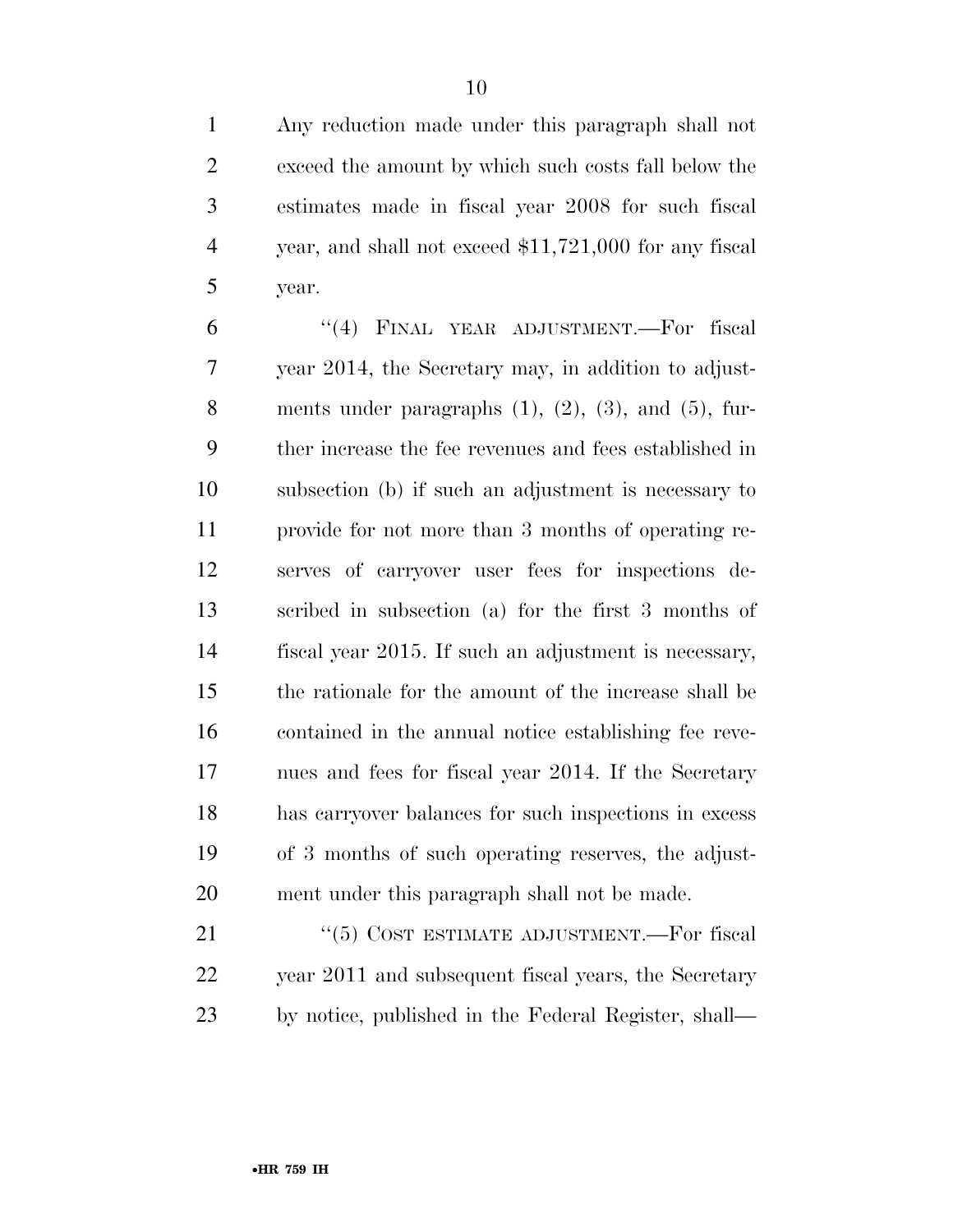| $\mathbf{1}$   | "(A) provide an estimate of the amount of                 |
|----------------|-----------------------------------------------------------|
| $\overline{2}$ | the total increases described in subsection (a)           |
| 3              | for such fiscal year; and                                 |
| $\overline{4}$ | "(B) after making adjustments under                       |
| 5              | paragraphs $(1)$ , $(2)$ , and $(3)$ , adjust the reve-   |
| 6              | nues established under subsection $(b)(1)$ to be          |
| 7              | equal to such amount.                                     |
| 8              | $``(6)$ LIMIT.—The total amount of fees charged,          |
| 9              | as adjusted under this subsection, for a fiscal year      |
| 10             | may not exceed the total increases described in sub-      |
| 11             | section (a) for such fiscal year.                         |
| 12             | "(d) WAIVERS.—The Secretary shall waive the fee           |
| 13             | under this section with respect to any facility that is a |
| 14             | small business, as defined by the Secretary.              |
| 15             | $``(e)$ LIMITATIONS.—                                     |
| 16             | "(1) IN GENERAL.—Fees under subsection (a)                |
| 17             | shall be refunded for a fiscal year beginning after       |
| 18             | fiscal year 2010 unless appropriations for salaries       |
| 19             | and expenses of the Food and Drug Administration          |
| 20             | for such fiscal year (excluding the amount of fees        |
| 21             | appropriated for such fiscal year) are equal to or        |
| 22             | greater than the amount of appropriations for the         |
| 23             | salaries and expenses of the Food and Drug Admin-         |
| 24             | istration for the fiscal year 2010 (excluding the         |
| 25             | amount of fees appropriated for such fiscal year)         |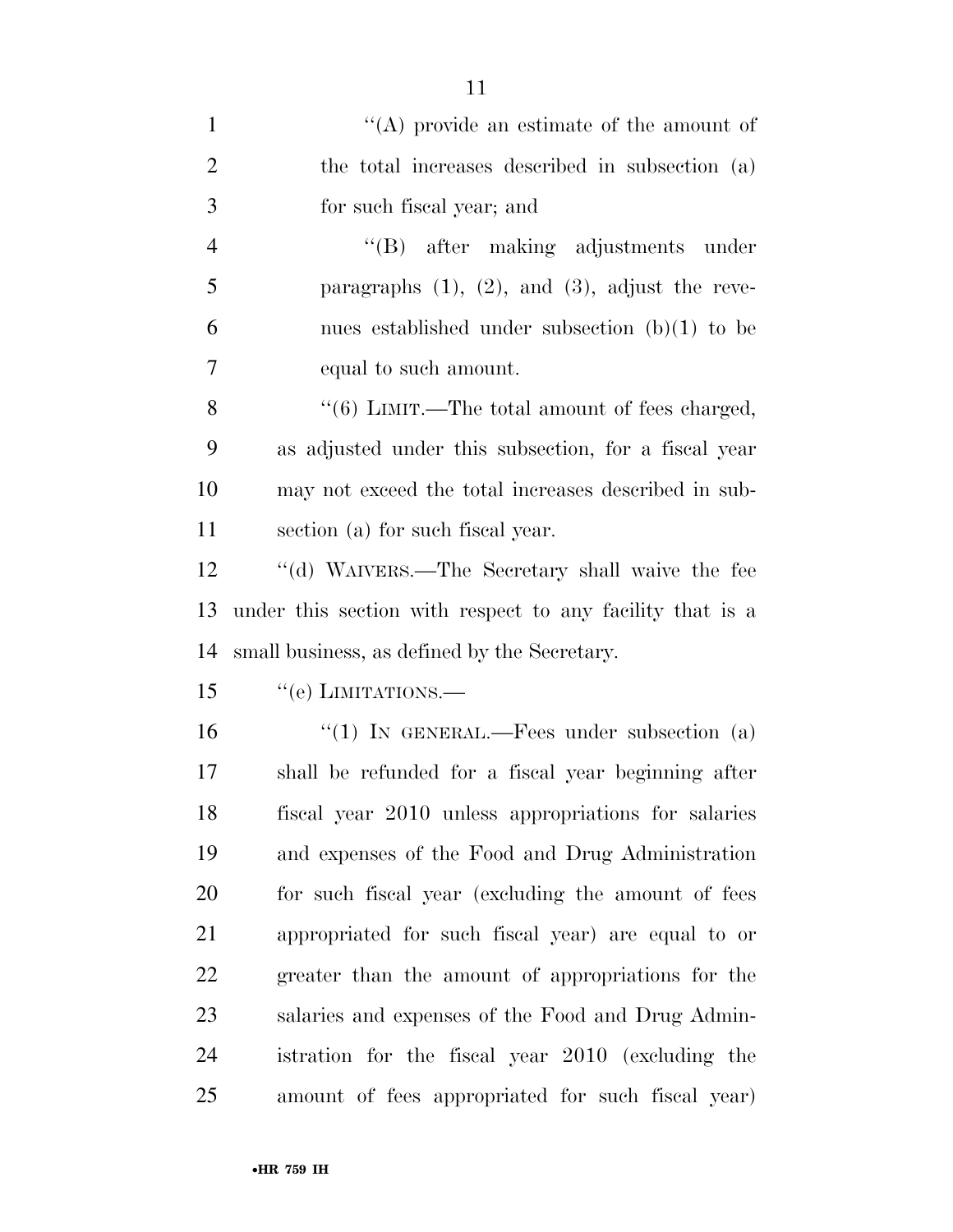multiplied by the adjustment factor applicable to the fiscal year involved.

3 "(2) AUTHORITY.—If the Secretary does not assess fees under subsection (a) during any portion of a fiscal year because of paragraph (1) and if at a later date in such fiscal year the Secretary may as- sess such fees, the Secretary may assess and collect such fees, without any modification in the rate, for registration under section 415 at any time in such fiscal year.

11 ""(f) CREDITING AND AVAILABILITY OF FEES.—

12 "(1) IN GENERAL.—Fees authorized under sub- section (a) shall be collected and available for obliga- tion only to the extent and in the amount provided in advance in appropriations Acts. Such fees are au- thorized to remain available until expended. Such sums as may be necessary may be transferred from the Food and Drug Administration salaries and ex- penses appropriation account without fiscal year lim- itation to such appropriation account for salaries and expenses with such fiscal year limitation.

22 "(2) COLLECTIONS AND APPROPRIATION ACTS.—

24 "(A) In GENERAL.—The fees authorized by this section—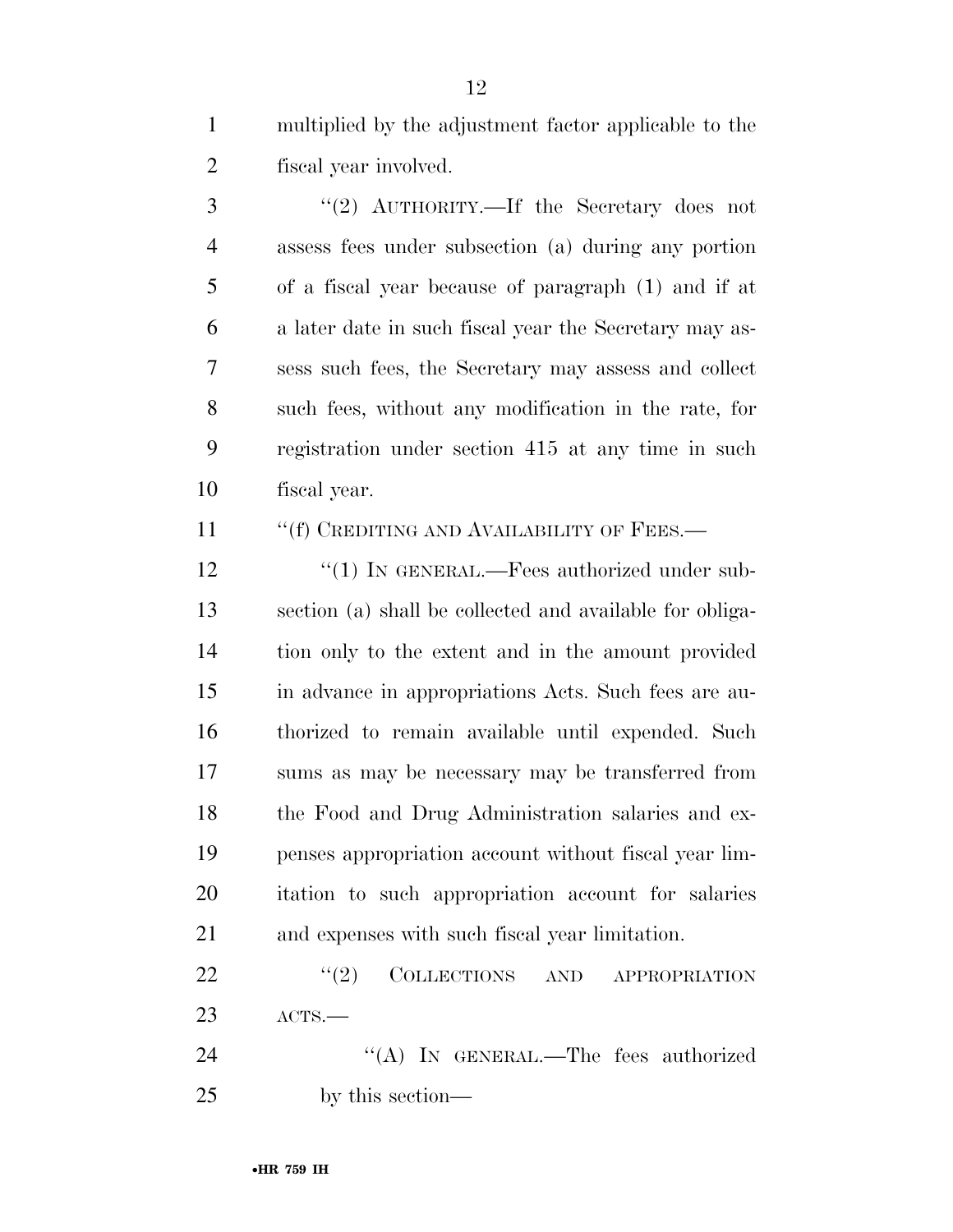| $\mathbf{1}$   | "(i) shall be retained in each fiscal            |
|----------------|--------------------------------------------------|
| $\overline{2}$ | year in an amount not to exceed the              |
| 3              | amount specified in appropriation Acts, or       |
| $\overline{4}$ | otherwise made available for obligation, for     |
| 5              | such fiscal year; and                            |
| 6              | "(ii) shall only be collected and avail-         |
| 7              | able to defray increases in the costs of in-     |
| 8              | specting establishments registered under         |
| 9              | section 415 and related activities to ensure     |
| 10             | compliance by such establishments with the       |
| 11             | requirements of this Act relating to food        |
| 12             | (including increases in such costs for an        |
| 13             | additional number of full-time equivalent        |
| 14             | positions in the Department of Health and        |
| 15             | Human Services to be engaged in such in-         |
| 16             | spections and for management of informa-         |
| 17             | tion, and the acquisition, maintenance, and      |
| 18             | repair of information technology resources)      |
| 19             | over such costs, excluding costs paid from       |
| 20             | fees collected under this section, for fiscal    |
| 21             | year 2009 multiplied by the adjustment           |
| 22             | factor.                                          |
| 23             | "(B) COMPLIANCE.—The Secretary shall             |
| 24             | be considered to have met the requirements of    |
| 25             | subparagraph $(A)(ii)$ in any fiscal year if the |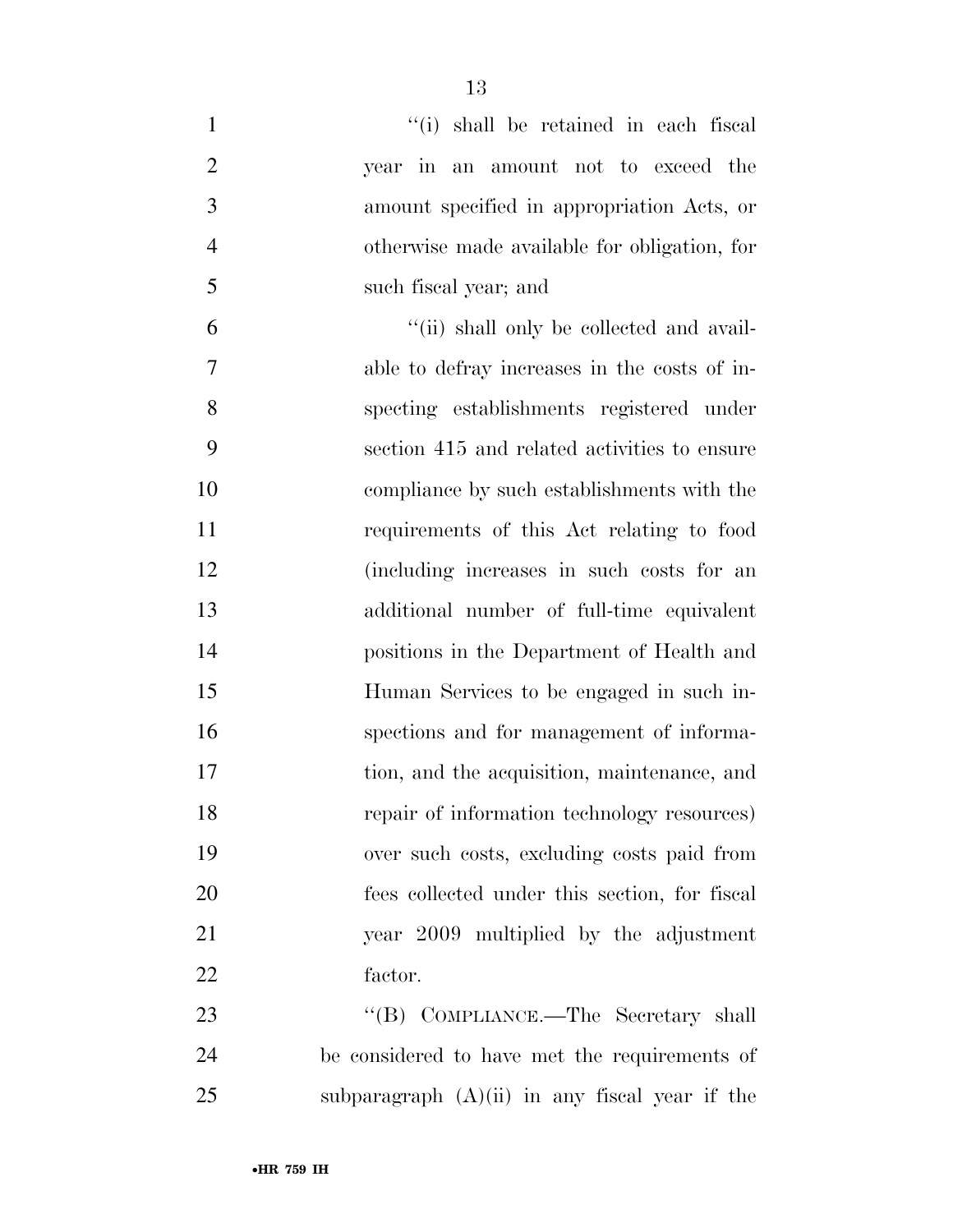| $\mathbf{1}$   | costs funded by appropriations and allocated for       |
|----------------|--------------------------------------------------------|
| $\overline{2}$ | inspections described in subsection (a)—               |
| 3              | $``(i)$ are not more than 3 percent                    |
| $\overline{4}$ | below the level specified in subparagraph              |
| 5              | $(A)(ii)$ ; or                                         |
| 6              | "(ii)(I) are more than 3 percent below                 |
| $\overline{7}$ | the level specified in subparagraph $(A)(ii)$ ,        |
| 8              | and fees assessed for the fiscal year fol-             |
| 9              | lowing the subsequent fiscal year are de-              |
| 10             | creased by the amount in excess of 3 per-              |
| 11             | cent by which such costs fell below the                |
| 12             | level specified in such subparagraph; and              |
| 13             | "(II) such costs are not more than $5$                 |
| 14             | percent below the level specified in such              |
| 15             | subparagraph.                                          |
| 16             | "(3) AUTHORIZATION OF APPROPRIATIONS.-                 |
| 17             | For each of the fiscal years 2010 through 2014,        |
| 18             | there is authorized to be appropriated for fees under  |
| 19             | this section an amount equal to the total revenue      |
| <b>20</b>      | amount determined under subsection $(b)(1)$ for the    |
| 21             | fiscal year, as adjusted or otherwise affected under   |
| 22             | subsection (c) and paragraph $(4)$ of this subsection. |
| 23             | $\cdot$ (4) OFFSET.—If the sum of the cumulative       |
| 24             | amount of fees collected under this section for the    |
| 25             | fiscal years 2010 through 2013 and the amount of       |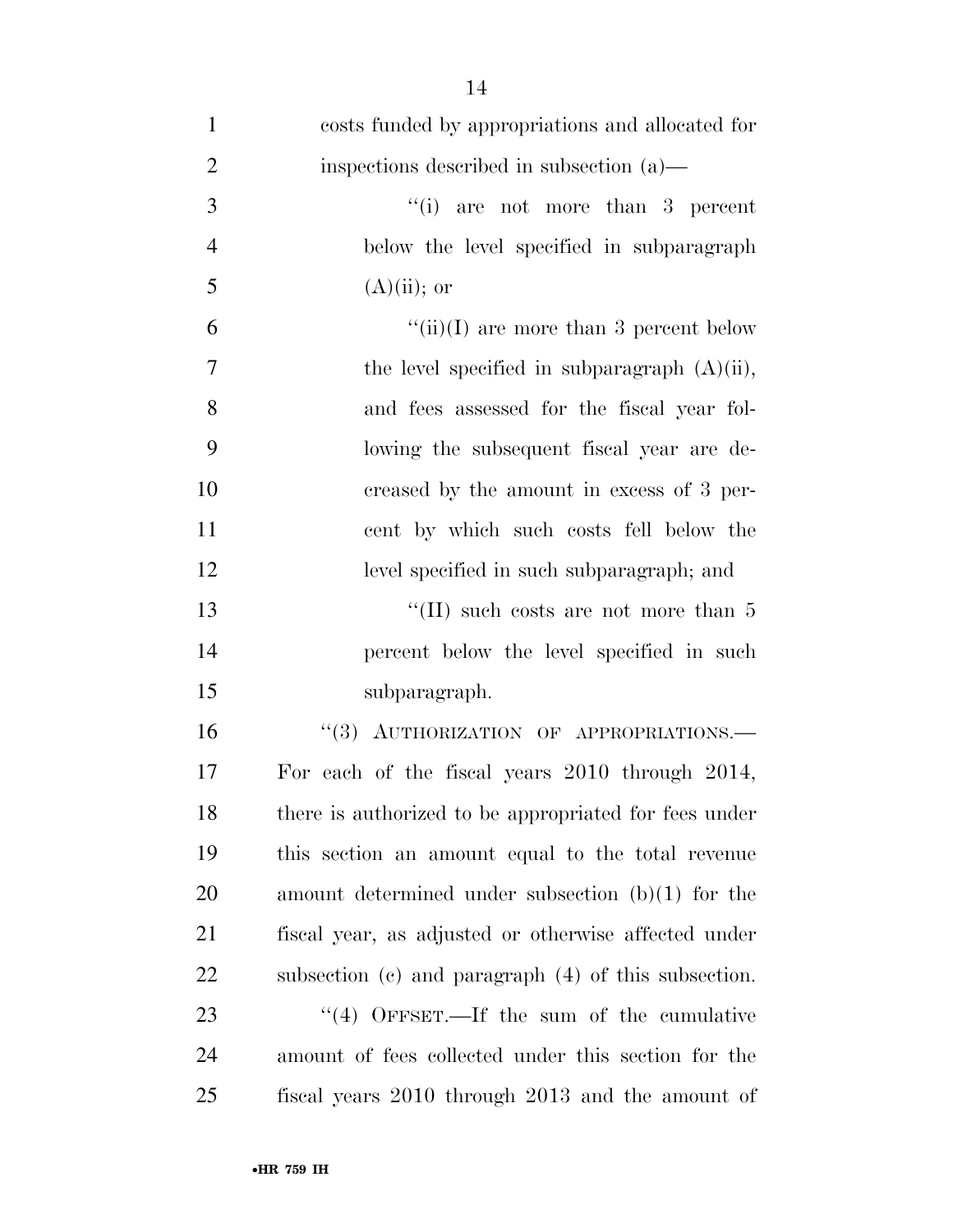fees estimated to be collected under this section for fiscal year 2014 exceeds the cumulative amount ap- propriated under paragraph (3) for the fiscal years 2010 through 2013, the excess shall be credited to the appropriation account of the Food and Drug Ad- ministration as provided in paragraph (1), and shall be subtracted from the amount of fees that would otherwise be authorized to be collected under this section for fiscal year 2014.

 ''(g) COLLECTION OF UNPAID FEES.—In any case where the Secretary does not receive payment of a fee as- sessed under subsection (a) within 30 days after it is due, such fee shall be treated as a claim of the United States Government subject to subchapter II of chapter 37 of title 31, United States Code.

 ''(h) CONSTRUCTION.—This section may not be con- strued to require that the number of full-time equivalent positions in the Department of Health and Human Serv- ices, for officers, employers, and advisory committees not engaged in inspections described in subsection (a), be re- duced to offset the number of officers, employees, and ad-visory committees so engaged.

 ''(i) ANNUAL FISCAL REPORTS.—Beginning with fis- cal year 2011, not later than 120 days after the end of each fiscal year for which fees are collected under this sec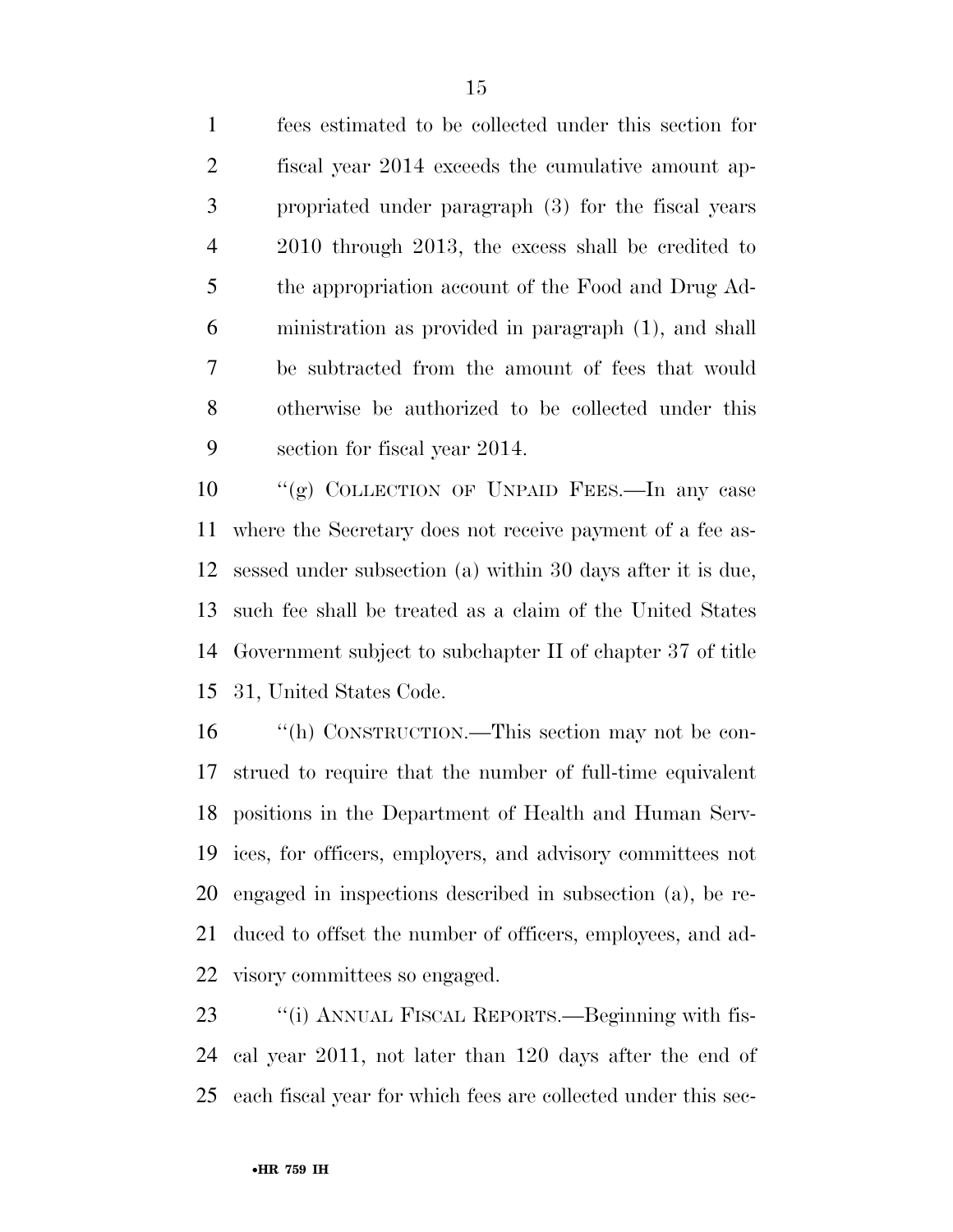tion, the Secretary shall prepare and submit to the Com- mittee on Energy and Commerce of the House of Rep- resentatives and the Committee on Health, Education, Labor, and Pensions of the Senate a report on the imple- mentation of the authority for such fees during such fiscal year and the use, by the Food and Drug Administration, of the fees collected for such fiscal year.

8 "(j) DEFINITION.—In this section, the term 'adjust- ment factor' applicable to a fiscal year is the Consumer Price Index for all urban consumers (all items; United States city average) for October of the preceding fiscal year divided by such Index for October 2009.''.

 (c) CONTENTS OF REGISTRATION.—Paragraph (2) of 14 section 415(a)  $(21 \text{ U.S.C. } 350d(a))$  is amended by striking ''containing information'' and all that follows and insert- ing the following: ''containing information that identifies the following:

18 ''(A) The name, address, and emergency contact information of each facility engaged in manufacturing, processing, packing, or holding food for consumption in the United States that 22 the registrant operates.

23 "'(B) The primary purpose and business activity of each such facility, including the dates of operation if the facility is seasonal.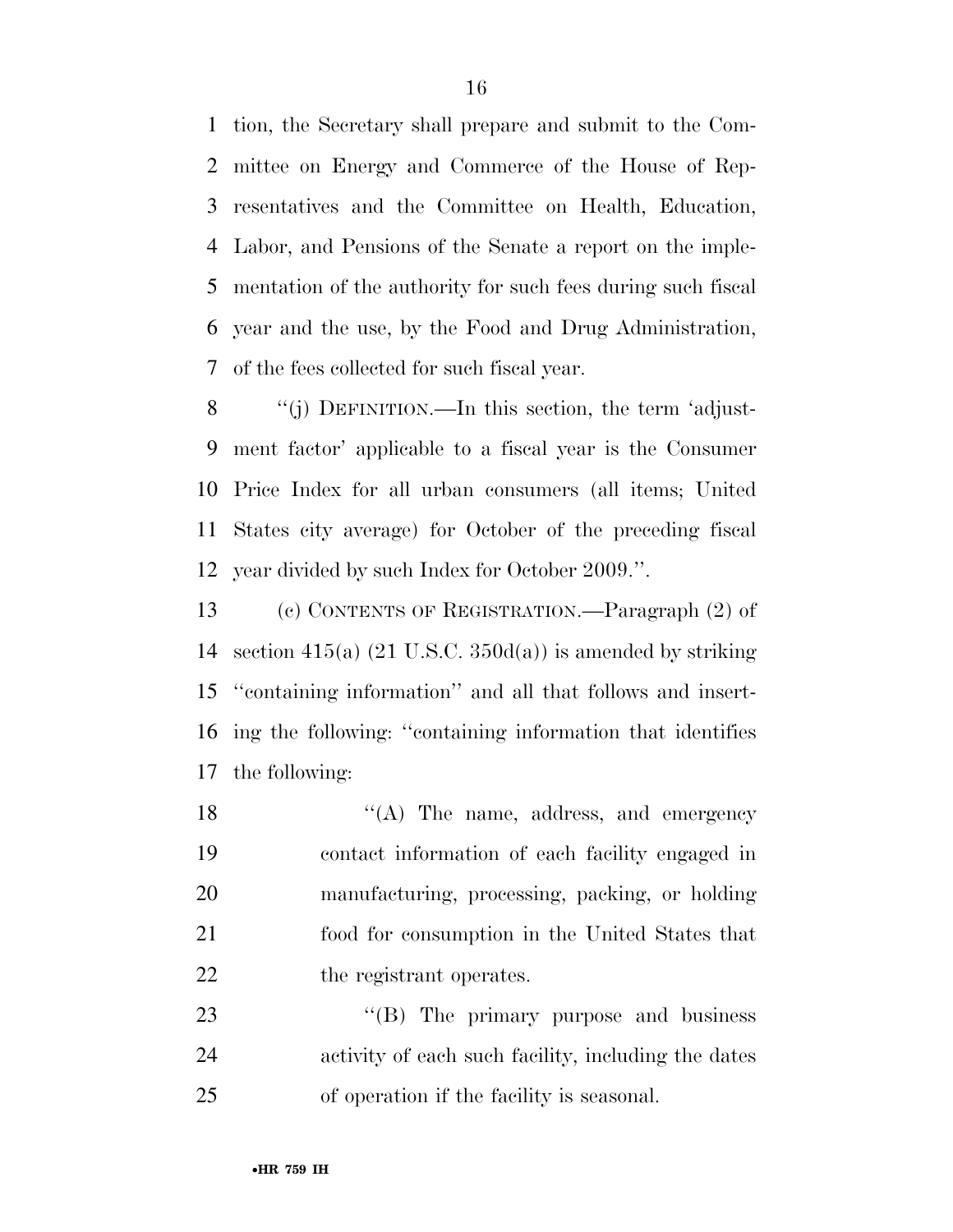| $\mathbf{1}$   | "(C) The general food category (as listed                   |
|----------------|-------------------------------------------------------------|
| $\overline{2}$ | under section $170.3(n)$ of title 21, Code of Fed-          |
| 3              | eral Regulations, or as the Secretary may other-            |
| $\overline{4}$ | wise designate for purposes of evaluating poten-            |
| 5              | tial threats to food protection) of any food man-           |
| 6              | ufactured, processed, packed, or held at each               |
| $\overline{7}$ | such facility.                                              |
| 8              | "(D) All trade names under which each                       |
| 9              | such facility conducts business related to food.            |
| 10             | " $(E)$ The name, address, and 24-hour                      |
| 11             | emergency contact information of the United                 |
| 12             | States distribution agent for each such facility,           |
| 13             | which agent shall maintain information on the               |
| 14             | wholesale and retail distribution of food.                  |
| 15             | The registrant shall notify the Secretary of any            |
| 16             | change in the products, function, or legal status of        |
| 17             | each such facility (including cessation of business ac-     |
| 18             | tivities) not later than 30 days after the date of such     |
| 19             | change.".                                                   |
| 20             | (d) SUSPENSION AUTHORITY.—Section $415(a)$ (21)             |
| 21             | U.S.C. $350d(a)$ , as amended by subsection (c), is further |
| 22             | amended by adding at the end the following:                 |
| 23             | $``(5)$ SUSPENSION OF REGISTRATION.—                        |
| 24             | "(A) IN GENERAL.—The Secretary may                          |
| 25             | suspend the registration of any facility reg-               |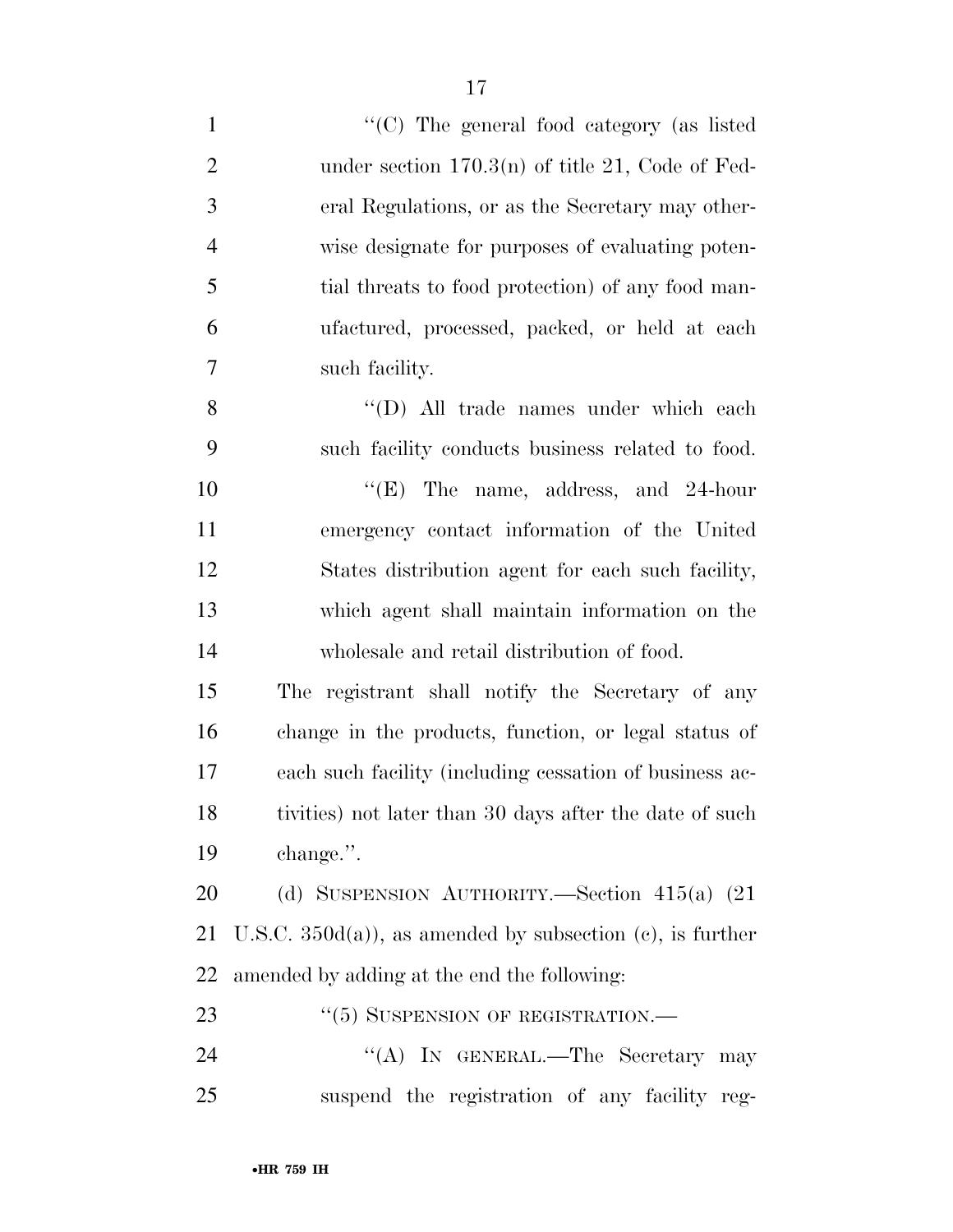| $\mathbf{1}$   | istered under this section, including the facility |
|----------------|----------------------------------------------------|
| $\overline{2}$ | of an importer—                                    |
| 3              | "(i) for violation of this Act that could          |
| $\overline{4}$ | result in serious adverse<br>health<br>con-        |
| 5              | sequences or death to humans or animals;           |
| 6              | <b>or</b>                                          |
| 7              | "(ii) if the facility, or an employee of           |
| 8              | the facility, delays or limits an inspection,      |
| 9              | or refuses to permit entry or inspection, by       |
| 10             | the Secretary under this Act.                      |
| 11             | "(B) NOTICE AND OPPORTUNITY<br><b>FOR</b>          |
| 12             | HEARING.—Before suspending the registration        |
| 13             | of a facility under this paragraph, the Secretary  |
| 14             | shall provide notice to a registrant of an intent  |
| 15             | to suspend the registration and provide the reg-   |
| 16             | istrant with an opportunity for an informal        |
| 17             | hearing. The Secretary may issue a written         |
| 18             | order of suspension following the hearing, if the  |
| 19             | Secretary finds that a violation described in      |
| 20             | subparagraph $(A)$ has occurred.                   |
| 21             | "(C) REINSTATEMENT.—A registration                 |
| 22             | that is suspended under this section may be re-    |
| 23             | instated pursuant to criteria published by the     |
| 24             | Secretary in the Federal Register and on a pub-    |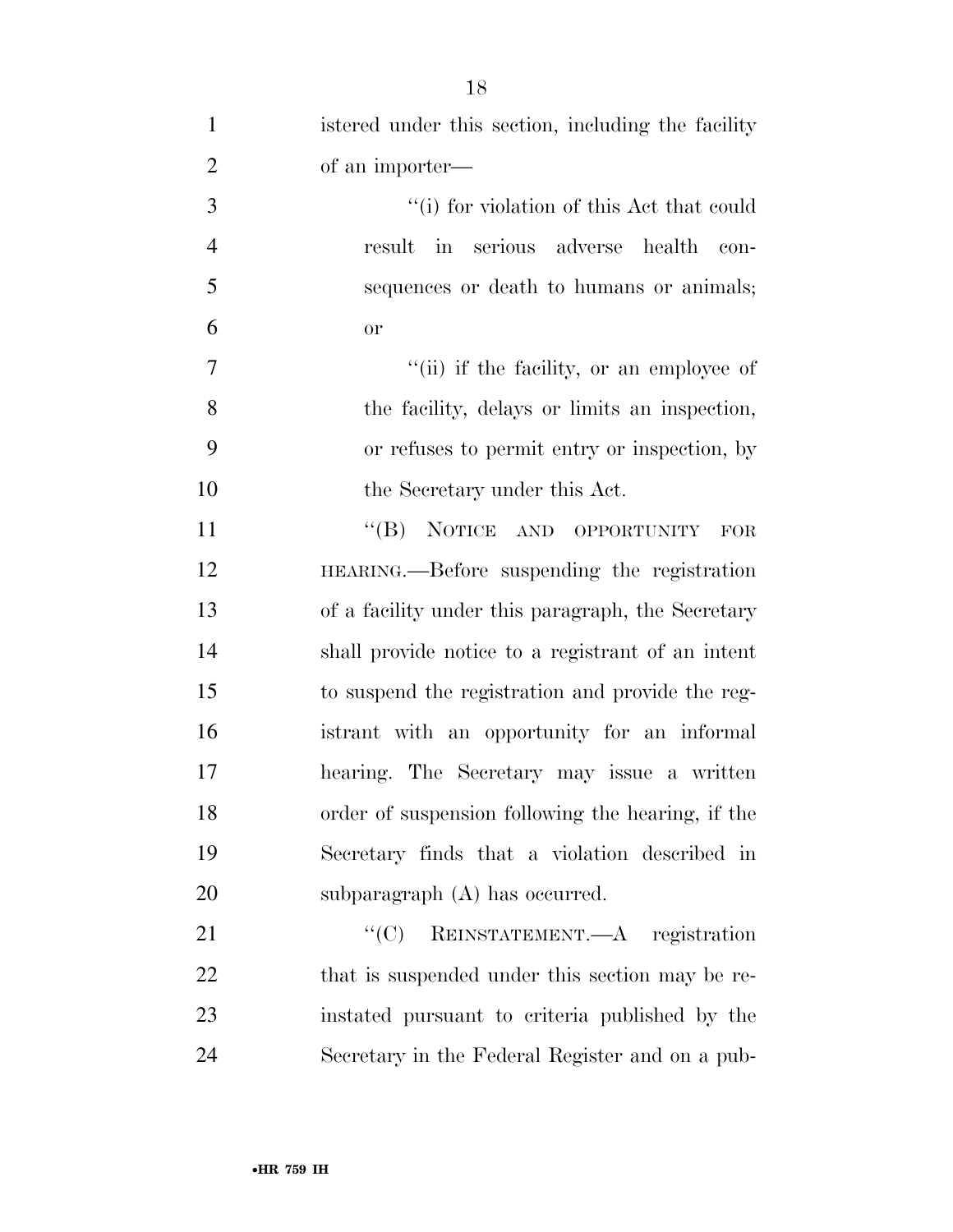| $\mathbf{1}$   | lic website of the Food and Drug Administra-        |
|----------------|-----------------------------------------------------|
| $\overline{2}$ | tion.                                               |
| 3              | "(D) APPEAL.—Any registrant whose reg-              |
| $\overline{4}$ | istration is suspended under this section may       |
| 5              | appeal that action in any appropriate district      |
| 6              | court of the United States.".                       |
| 7              | (e) EFFECTIVE DATES.-                               |
| 8              | $(1)$ Fees.—                                        |
| 9              | (A) EFFECTIVE DATE.—The Secretary of                |
| 10             | Health and Human Services shall first impose        |
| 11             | the fee established under section 741 of the        |
| 12             | Federal Food, Drug, and Cosmetic Act, as            |
| 13             | added by subsection $(b)(2)$ , for fiscal years be- |
| 14             | ginning with fiscal year 2010.                      |
| 15             | (B) SUNSET DATE.—Section 741 of the                 |
| 16             | Federal Food, Drug, and Cosmetic Act, as            |
| 17             | added by subsection $(b)(2)$ , does not authorize   |
| 18             | the assessment or collection of a fee for reg-      |
| 19             | istration under section $415$ of such Act $(21)$    |
| 20             | U.S.C. 360) occurring after fiscal year 2014.       |
| 21             | (2) MODIFICATION OF REGISTRATION FORM.              |
| <u>22</u>      | Not later than 30 days after the date of the enact- |
| 23             | ment of this Act, the Secretary of Health and       |
| 24             | Human Services shall modify the registration form   |
| 25             | under section 415 of the Federal Food, Drug, and    |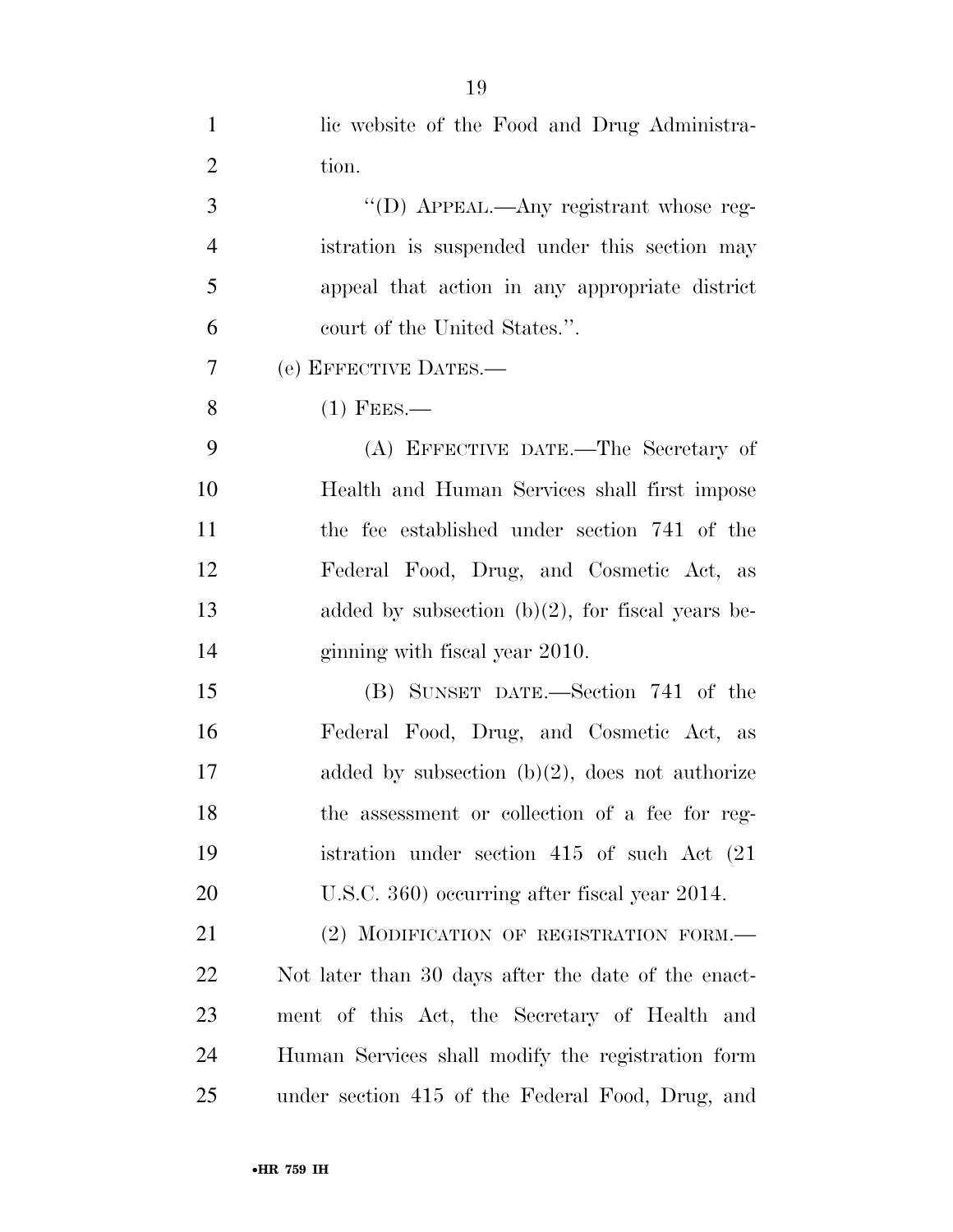| $\mathbf{1}$   | Cosmetic Act $(21 \text{ U.S.C. } 350d)$ to comply with the   |
|----------------|---------------------------------------------------------------|
| $\overline{2}$ | amendments made by subsection (c).                            |
| 3              | (3) APPLICATION.—The amendments made by                       |
| $\overline{4}$ | this section, other than subsections (b)(2) and (c),          |
| 5              | shall take effect on the date that is 30 days after           |
| 6              | the date on which such modified registration form             |
| 7              | takes effect, but not later than 60 days after the            |
| 8              | date of the enactment of this Act.                            |
| 9              | SEC. 102. HAZARD ANALYSIS, RISK-BASED PREVENTIVE              |
| 10             | CONTROLS, AND FOOD SAFETY PLAN.                               |
| 11             | (a) PROHIBITED ACT.—Section 301 (21 U.S.C. 331)               |
| 12             | is amended by adding at the end the following:                |
| 13             | "(00) The operation of a facility that manufactures,          |
| 14             | processes, packs, transports, or holds food for consump-      |
| 15             | tion in the United States if the owner, operator, or agent    |
| 16             | in charge of such facility is not in compliance with sections |
| 17             | 418 and 418A.".                                               |
|                | 18 (b) REQUIREMENTS.—Chapter IV (21 U.S.C. 341 et             |
| 19             | seq.) is amended by adding at the end the following:          |
| 20             | "SEC. 418. HAZARD ANALYSIS AND RISK-BASED PREVEN-             |
| 21             | TIVE CONTROLS.                                                |
| 22             |                                                               |
|                | "(a) IN GENERAL.—The owner, operator, or agent                |

tured, processed, packed, transported, or held by such fa-

tion, evaluate the hazards that could affect food manufac-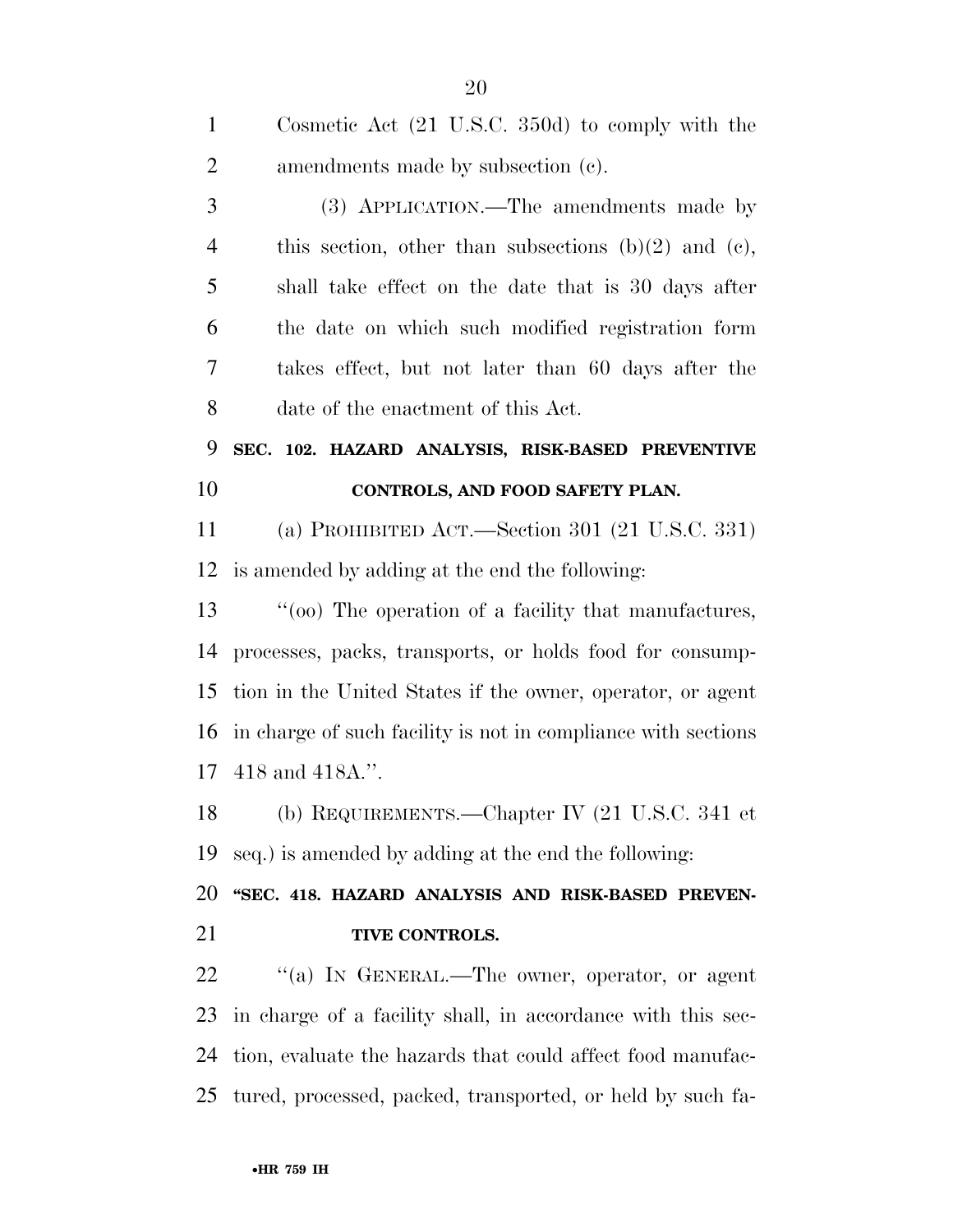cility, identify and implement preventive controls to sig- nificantly minimize, prevent, or eliminate the occurrence of such hazards, monitor the performance of such controls, and maintain records of such monitoring.

 ''(b) HAZARD ANALYSIS.—The owner, operator, or agent in charge of a facility shall identify and evaluate known or reasonably foreseeable hazards that may be as-sociated with the facility, including—

9 "(1) biological, chemical, physical, and radio- logical hazards, natural toxins, pesticides, drug resi- dues, decomposition, parasites, allergens, and unap-proved food and color additives;

13  $\frac{1}{2}$  hazards that occur naturally, may be unin- tentionally introduced, or may be intentionally intro-duced, including by acts of terrorism; and

 ''(3) relevant hazards identified under section 419.

18 "(c) PREVENTIVE CONTROLS.—

 ''(1) IN GENERAL.—The owner, operator, or agent in charge of a facility shall identify, imple- ment, and validate preventive controls, including at critical control points, if any, to significantly mini- mize, prevent, or eliminate hazards identified in the hazard analysis conducted under subsection (b).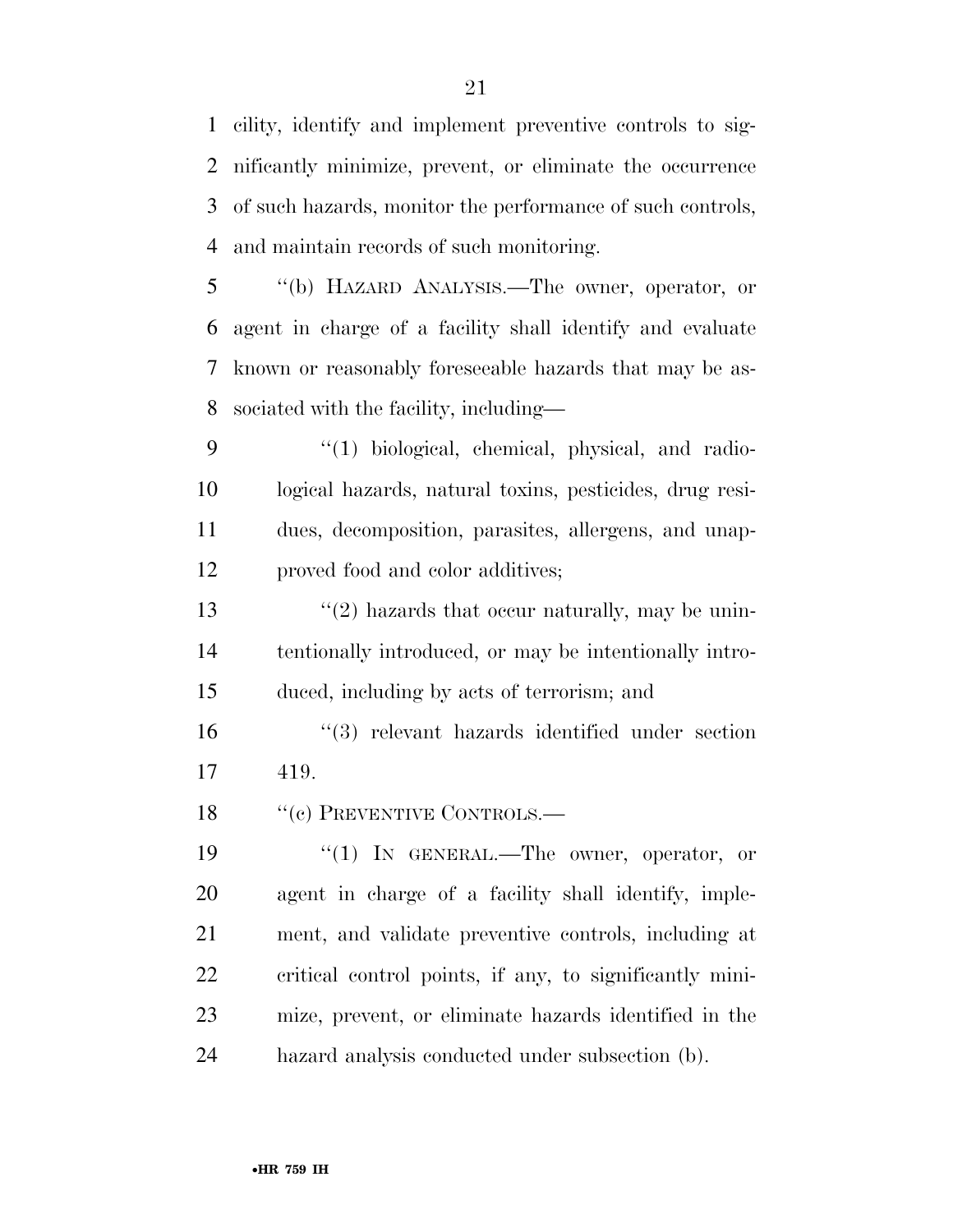1 "(2) SPECIFIC PRODUCT TYPES.—The Sec- retary may establish by regulation or guidance addi- tional preventive controls under this section for spe- cific product types to prevent intentional or uninten-tional contamination throughout the supply chain.

 ''(d) MONITORING OF EFFECTIVENESS.—The owner, operator, or agent in charge of a facility shall monitor the effectiveness of the preventive controls implemented under subsection (c).

 ''(e) CORRECTIVE ACTIONS.—The owner, operator, or agent in charge of a facility shall establish procedures that the facility will implement if the preventive controls implemented under subsection (c) are found to be ineffec-tive through monitoring under subsection (d).

 ''(f) VERIFICATION.—The owner, operator, or agent in charge of a facility shall verify that—

 $\frac{1}{2}$  (1) the preventive controls implemented under subsection (c) have been validated as adequate to control the hazards identified under subsection (b);  $\frac{1}{2}$  the owner, operator, or agent is conducting monitoring in accordance with subsection (d); and "(3) the owner, operator, or agent is taking ef- fective corrective actions under subsection (e). ''(g) RECORD KEEPING.—The owner, operator, or

agent in charge of a facility shall maintain, for not less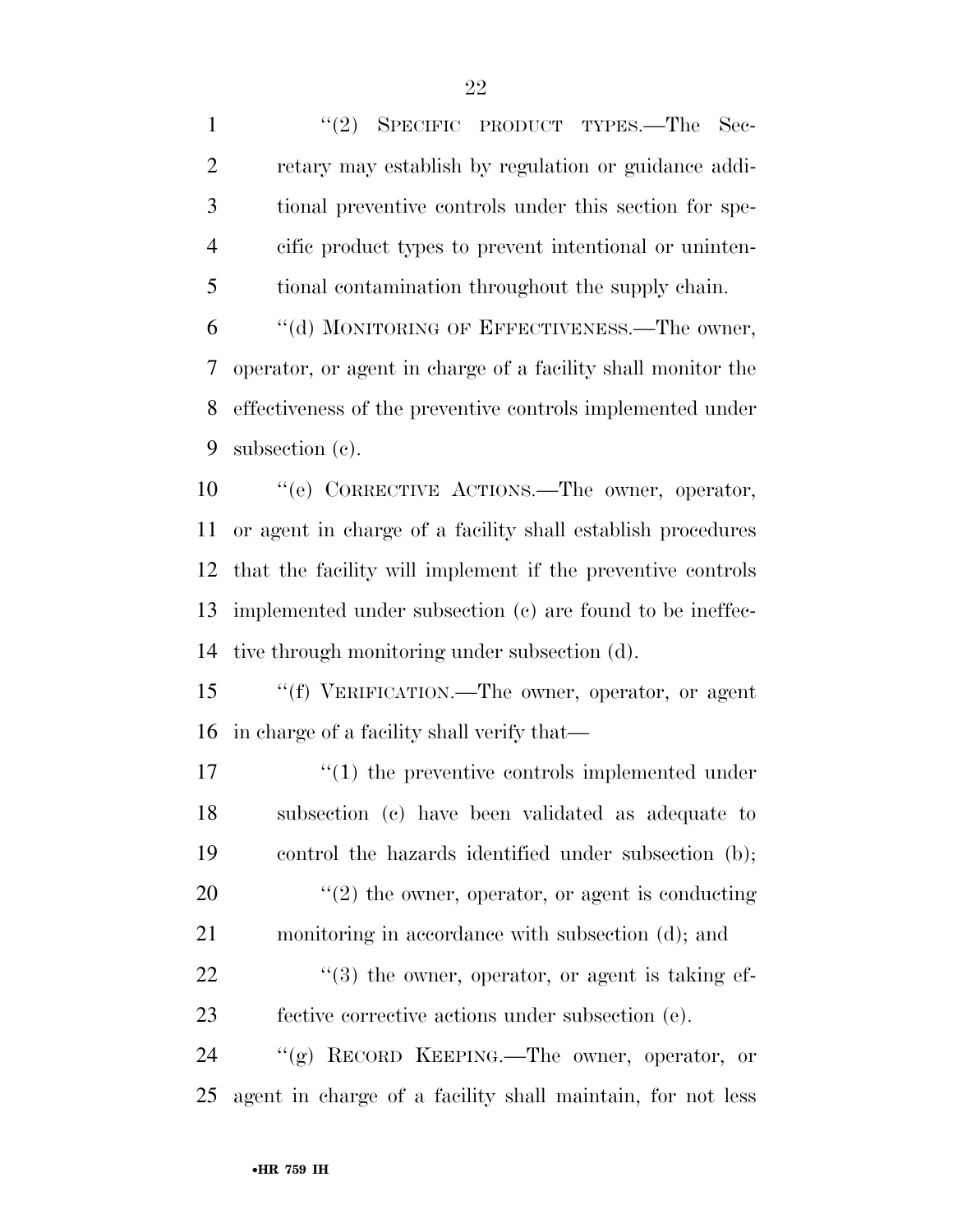|                | 1 than 2 years, records documenting the monitoring and         |
|----------------|----------------------------------------------------------------|
| 2              | verification of the effectiveness of the actions described in  |
| 3              | subsections (a) through $(f)$ .                                |
| $\overline{4}$ | "(h) REQUIREMENT TO REANALYZE.-Each owner,                     |
| 5              | operator, or agent in charge of a facility shall—              |
| 6              | $\lq(1)$ conduct a reanalysis under subsection                 |
| $\overline{7}$ | $(b)$ —                                                        |
| 8              | $\lq\lq$ whenever there is a reasonable poten-                 |
| 9              | tial for a new hazard or a significant increase                |
| 10             | in a previously identified hazard;                             |
| 11             | "(B) not less frequently than once every 2                     |
| 12             | years; and                                                     |
| 13             | $"$ (C) if the Secretary determines it to be                   |
| 14             | appropriate for the protection of the public                   |
| 15             | health; and                                                    |
| 16             | $\cdot\cdot\cdot(2)$ revise the preventive controls under sub- |
| 17             | section (c) to significantly minimize, prevent, or             |
| 18             | eliminate such hazard or document the basis for the            |
| 19             | conclusion that no such revision is needed.                    |
| 20             | "(i) DEFINITIONS.—For purposes of this section:                |
| 21             | CRITICAL CONTROL POINT.—The term<br>``(1)                      |
| 22             | 'critical control point' means a point, step, or proce-        |
| 23             | dure in a food process at which control can be ap-             |
| 24             | plied and is essential to prevent or eliminate a food          |
| 25             | safety hazard or reduce it to an acceptable level.             |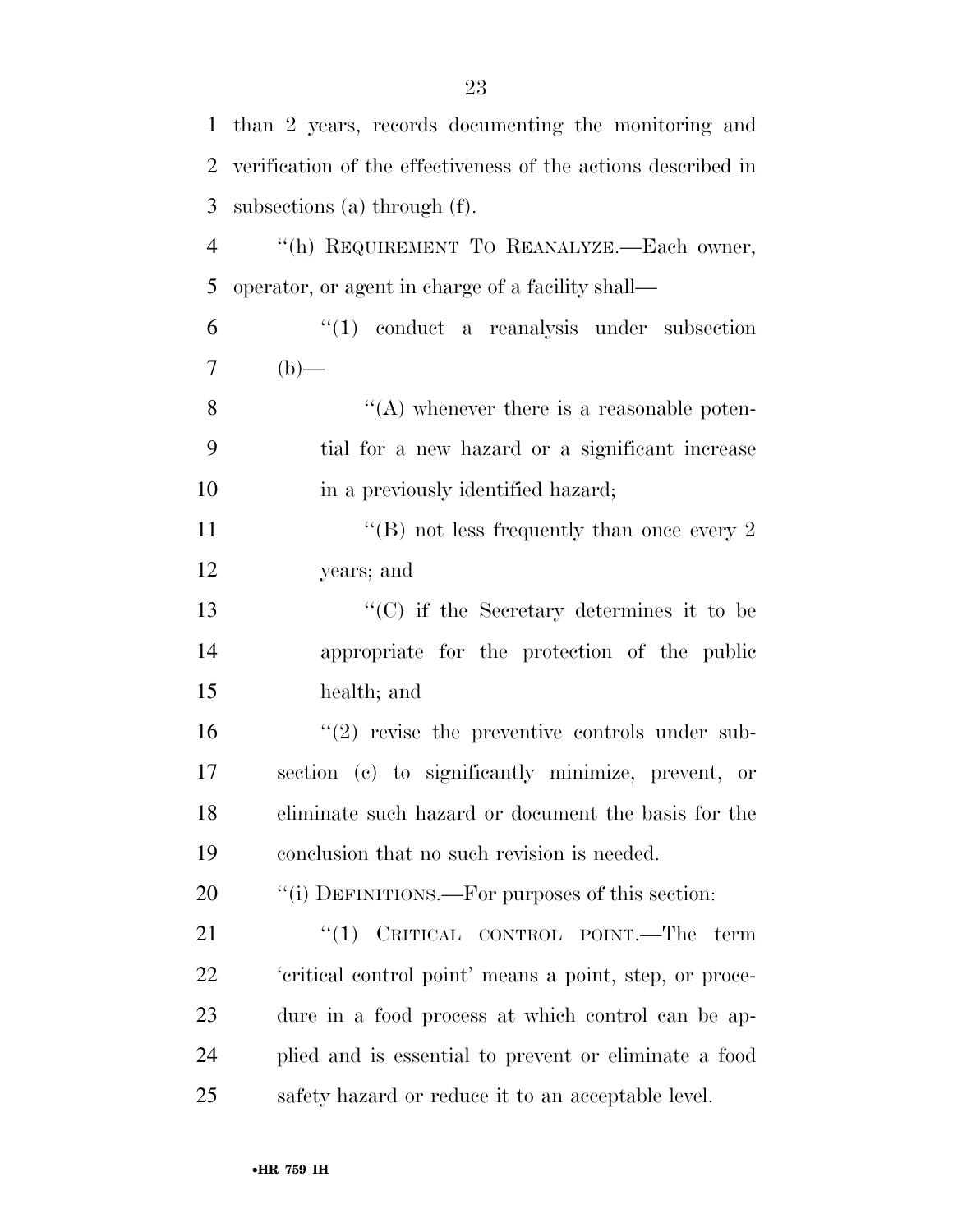1 ''(2) FACILITY.—The term 'facility' means a domestic facility or a foreign facility that is required to register under section 415.

4 "(3) PREVENTIVE CONTROLS.—The term 'pre- ventive controls' means those risk-based procedures, practices, and processes that a person knowledgeable about the safe manufacturing, processing, packing, transporting, or holding of food would have em- ployed to significantly minimize, prevent, or elimi- nate the hazards identified under the hazard anal- ysis conducted under subsection (a) and that are consistent with the current scientific understanding of safe food manufacturing, processing, packing, transporting, or holding at the time of the analysis. Those procedures, practices, and processes may in-clude the following:

17  $\langle (A)$  Sanitation procedures for food con- tact surfaces and utensils and food-contact sur-faces of equipment.

20 "'(B) Supervisor, manager, and employee hygiene training.

22  $\text{``(C)}$  An environmental monitoring pro- gram to verify the effectiveness of pathogen controls.

25  $\text{``(D) An allergen control program.}$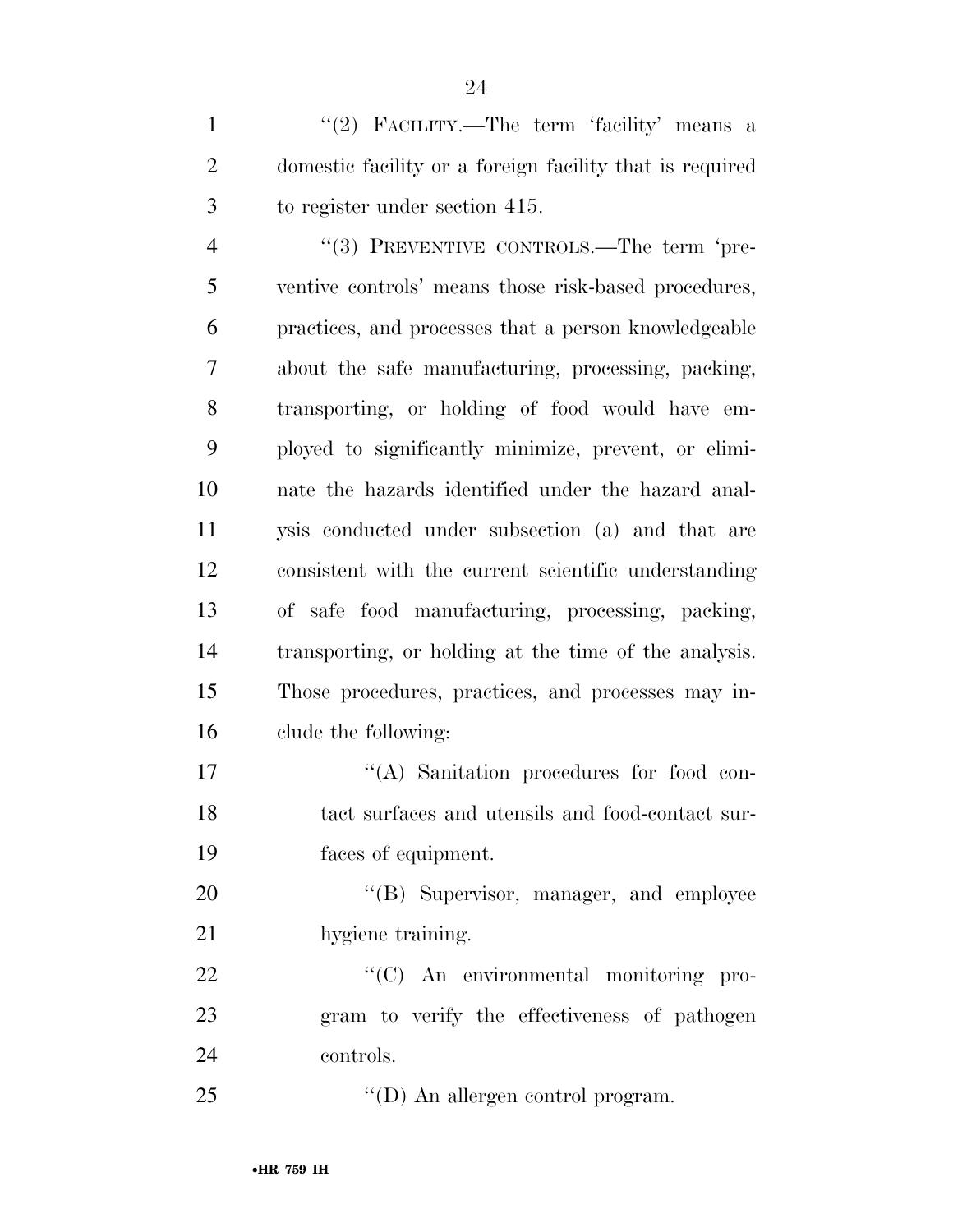| $\mathbf{1}$   | $\lq\lq(E)$ A recall contingency plan.                   |
|----------------|----------------------------------------------------------|
| $\overline{2}$ | "(F) Good manufacturing practices.                       |
| 3              | $\lq\lq(G)$ Supplier verification activities.            |
| $\overline{4}$ | "SEC. 418A. FOOD SAFETY PLAN.                            |
| 5              | "(a) IMPLEMENTATION OF FOOD SAFETY PLAN.—                |
| 6              | "(1) IN GENERAL.—Before a facility (as de-               |
| 7              | fined in section $418(i)$ introduces or delivers for in- |
| 8              | troduction into interstate commerce any shipment of      |
| 9              | food, the owner, operator, or agent in charge of the     |
| 10             | facility shall develop and implement a written food      |
| 11             | safety plan (in this section referred to as a 'food      |
| 12             | safety plan').                                           |
| 13             | "(2) CONTENTS.—The food safety plan shall in-            |
| 14             | clude each of the following elements:                    |
| 15             | $\cdot$ (A) The hazard analysis conducted under          |
| 16             | section 418.                                             |
| 17             | $\lq\lq (B)$ A description of the preventive con-        |
| 18             | trols being implemented under section $418(e)$ ,         |
| 19             | including any those for specific product types           |
| 20             | under section $418(c)(2)$ .                              |
| 21             | "(C) Validation that such preventive con-                |
| 22             | trols are effective to reduce, control, or elimi-        |
| 23             | nate such hazard.                                        |
| 24             | "(D) A description of monitoring of such                 |
| 25             | preventive controls being implemented, includ-           |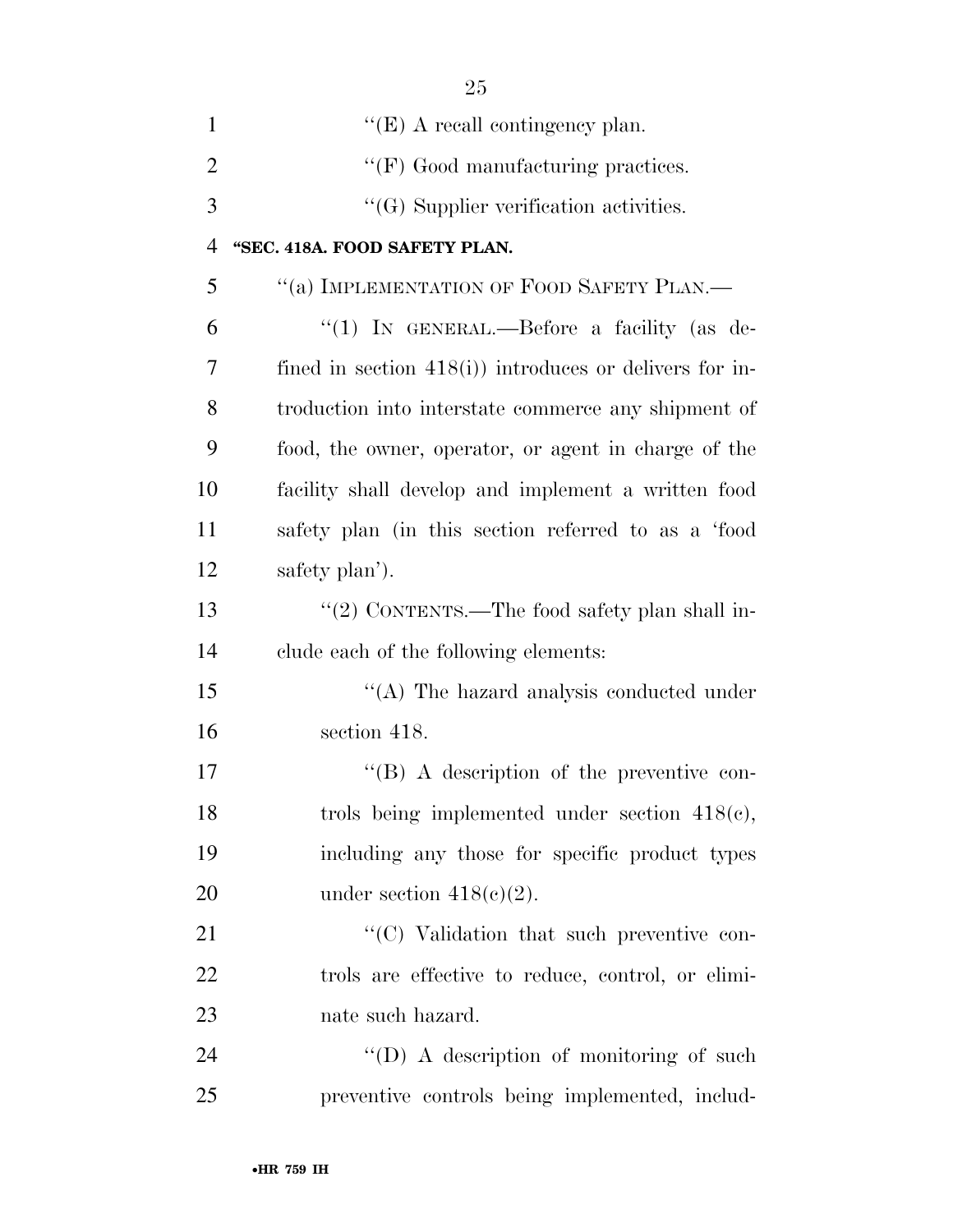| $\mathbf{1}$   | ing sampling and testing relating to the control        |
|----------------|---------------------------------------------------------|
| $\overline{2}$ | of hazards where appropriate to verify that the         |
| 3              | controls are effective.                                 |
| $\overline{4}$ | " $(E)$ A description of the record keeping"            |
| 5              | being conducted, including evidence of correc-          |
| 6              | tive actions, sampling and testing records, mon-        |
| 7              | itoring and verification records, and validation        |
| 8              | records.                                                |
| 9              | $\lq\lq(F)$ A description of established proce-         |
| 10             | dures for the recall of articles of food, whether       |
| 11             | voluntarily or when required under section 422.         |
| 12             | $\lq\lq (G)$ A description of established proce-        |
| 13             | dures for the trace back of articles of food,           |
| 14             | whether voluntarily or when required under sec-         |
| 15             | tion $403(g)$ .                                         |
| 16             | "(H) A description of established proce-                |
| 17             | dures to ensure a safe and secure supply chain          |
| 18             | for the ingredients or components used in mak-          |
| 19             | ing the food produced, processed, packed, trans-        |
| 20             | ported, or held by such facility.                       |
| 21             | "(I) A description of established proce-                |
| 22             | dures to implement the science-based perform-           |
| 23             | ance standards issued under section 419.                |
| 24             | "(b) INSPECTION OF FOOD SAFETY PLAN IN COURSE           |
| 25             | OF FACILITY INSPECTION.—In the course of a facility in- |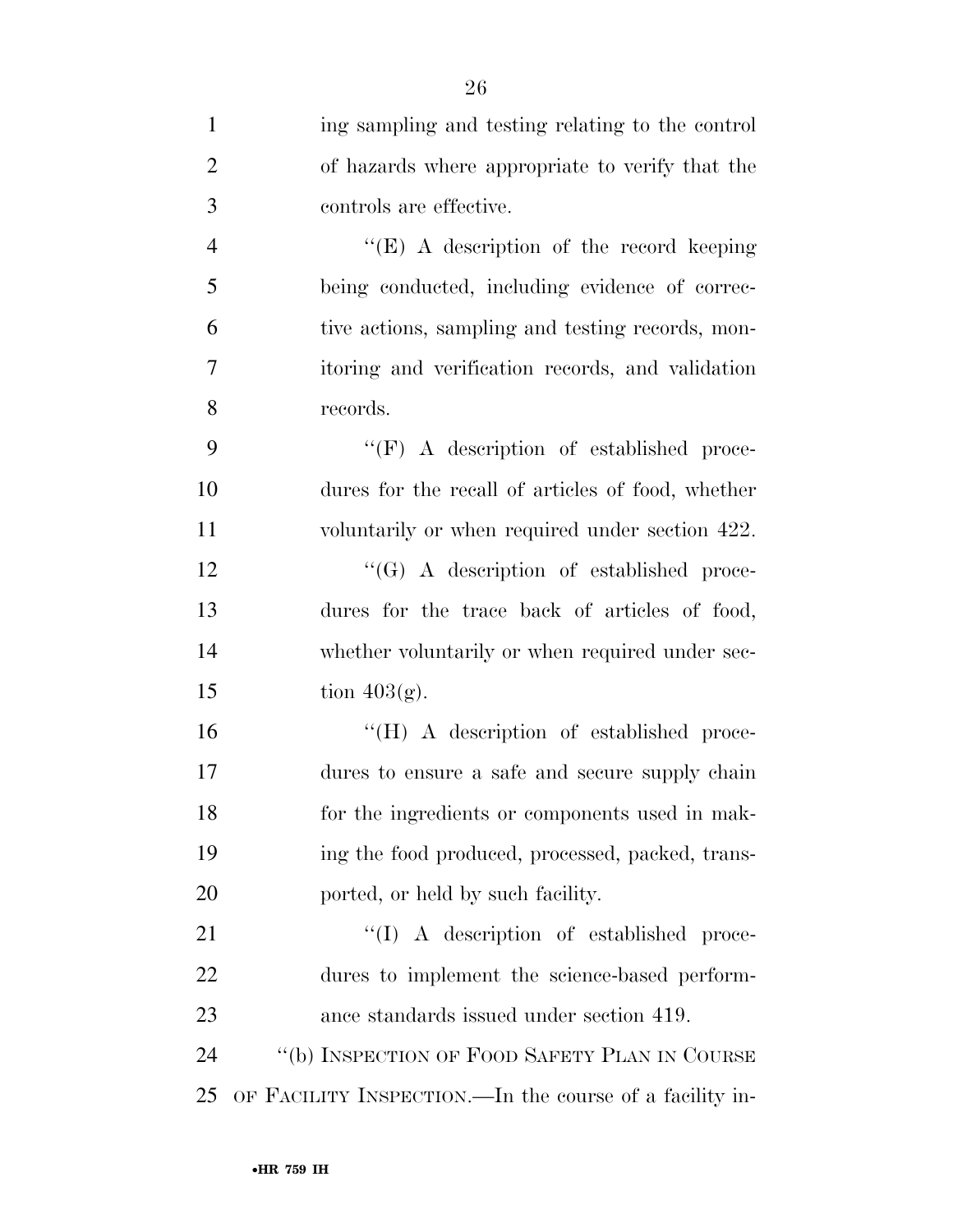spection under section 704, the Secretary shall conduct a review of the food safety plan to ensure the plan meets relevant requirements of section 418, this section, and sec- tion 419 and is adequate to protect the public health.''. (c) GUIDANCE OR REGULATIONS.—

 (1) IN GENERAL.—The Secretary of Health and Human Services (referred to in this subsection as the ''Secretary'') shall issue guidance or promulgate regulations to establish science-based minimum standards for conducting a hazard analysis, docu- menting hazards, implementing preventive controls, and documenting the implementation of the preven- tive controls under sections 418 and 418A of the Federal Food, Drug, and Cosmetic Act (as added by subsection (b)).

 (2) CONSIDERATION.—In issuing guidance or promulgating regulations under this section, the Sec- retary shall consider the capacity of small busi-nesses.

20 (d) NO EFFECT ON HACCP AUTHORITIES. Noth- ing in the amendments made by this section limits the au- thority of the Secretary under the Federal Food, Drug, and Cosmetic Act (21 U.S.C. 301 et seq.) or the Public Health Service Act (42 U.S.C. 201 et seq.) to revise, issue, or enforce product and category-specific regulations, such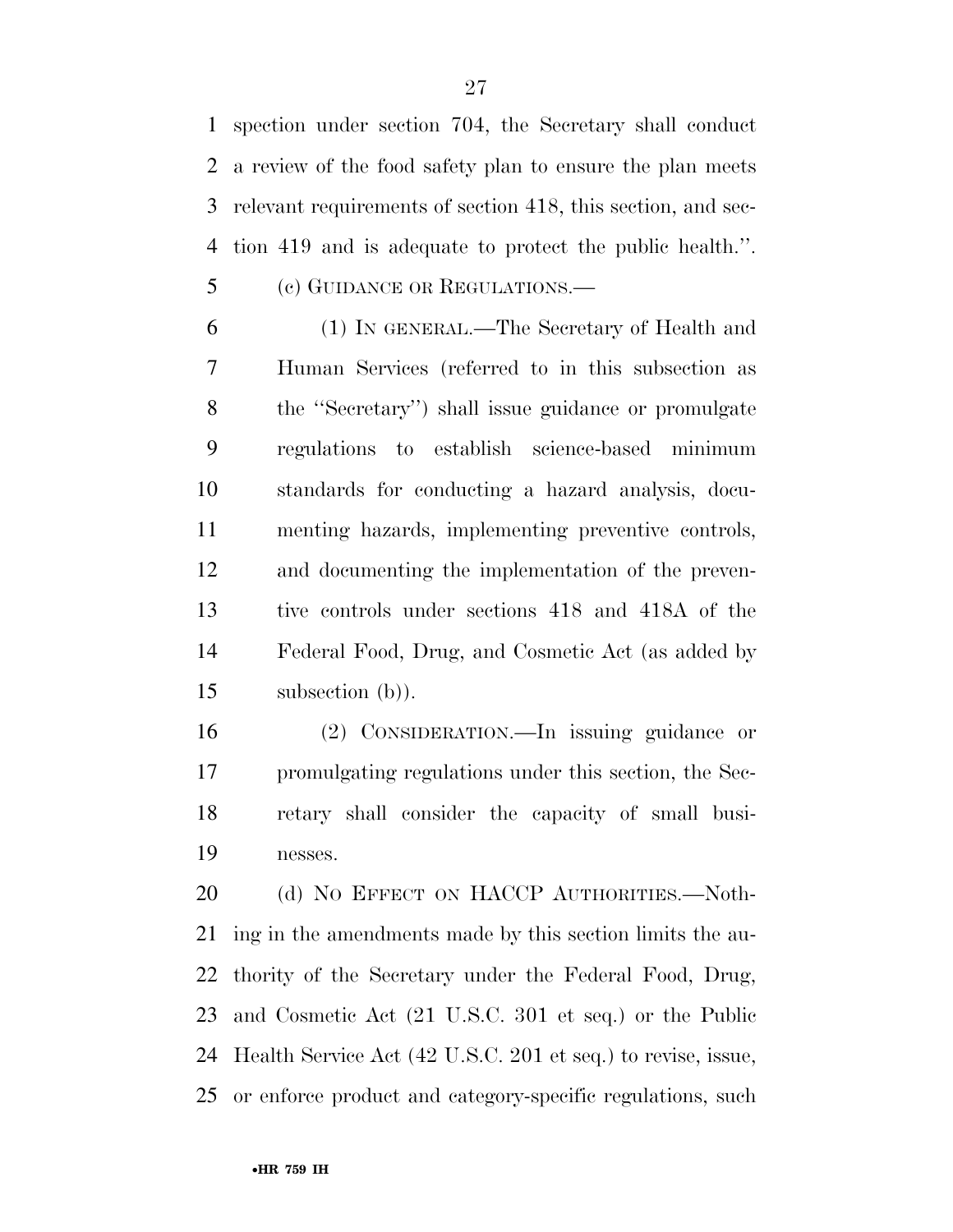| $\mathbf 1$ | as the Seafood Hazard Analysis Critical Controls Points              |
|-------------|----------------------------------------------------------------------|
| 2           | Program, the Juice Hazard Analysis Critical Control Pro-             |
| 3           | gram, and the Thermally Processed Low-Acid Foods                     |
| 4           | Packaged in Hermetically Sealed Containers standards.                |
| 5           | (e) EFFECTIVE DATE.—                                                 |
| 6           | (1) GENERAL RULE.—The amendments made                                |
| 7           | by this section shall take effect 18 months after the                |
| 8           | date of the enactment of this Act.                                   |
| 9           | (2) EXCEPTIONS.—Notwithstanding paragraph                            |
| 10          | $(1)$ —                                                              |
| 11          | (A) the amendments made by this section                              |
| 12          | shall apply to a small business (as defined by                       |
| 13          | the Secretary) after the date that is 2 years                        |
| 14          | after the date of the enactment of this Act; and                     |
| 15          | (B) the amendments made by this section                              |
| 16          | shall apply to a very small business (as defined                     |
| 17          | by the Secretary) after the date that is 3 years                     |
| 18          | after the date of the enactment of this Act.                         |
| 19          | SEC. 103. PERFORMANCE STANDARDS.                                     |
| 20          | Chapter IV $(21 \text{ U.S.C. } 341 \text{ et seq.}),$ as amended by |
| 21          | section 102, is further amended by adding at the end the             |
| 22          | following:                                                           |

# **''SEC. 419. PERFORMANCE STANDARDS.**

 ''The Secretary shall, not less frequently than every 2 years, review and evaluate epidemiological data and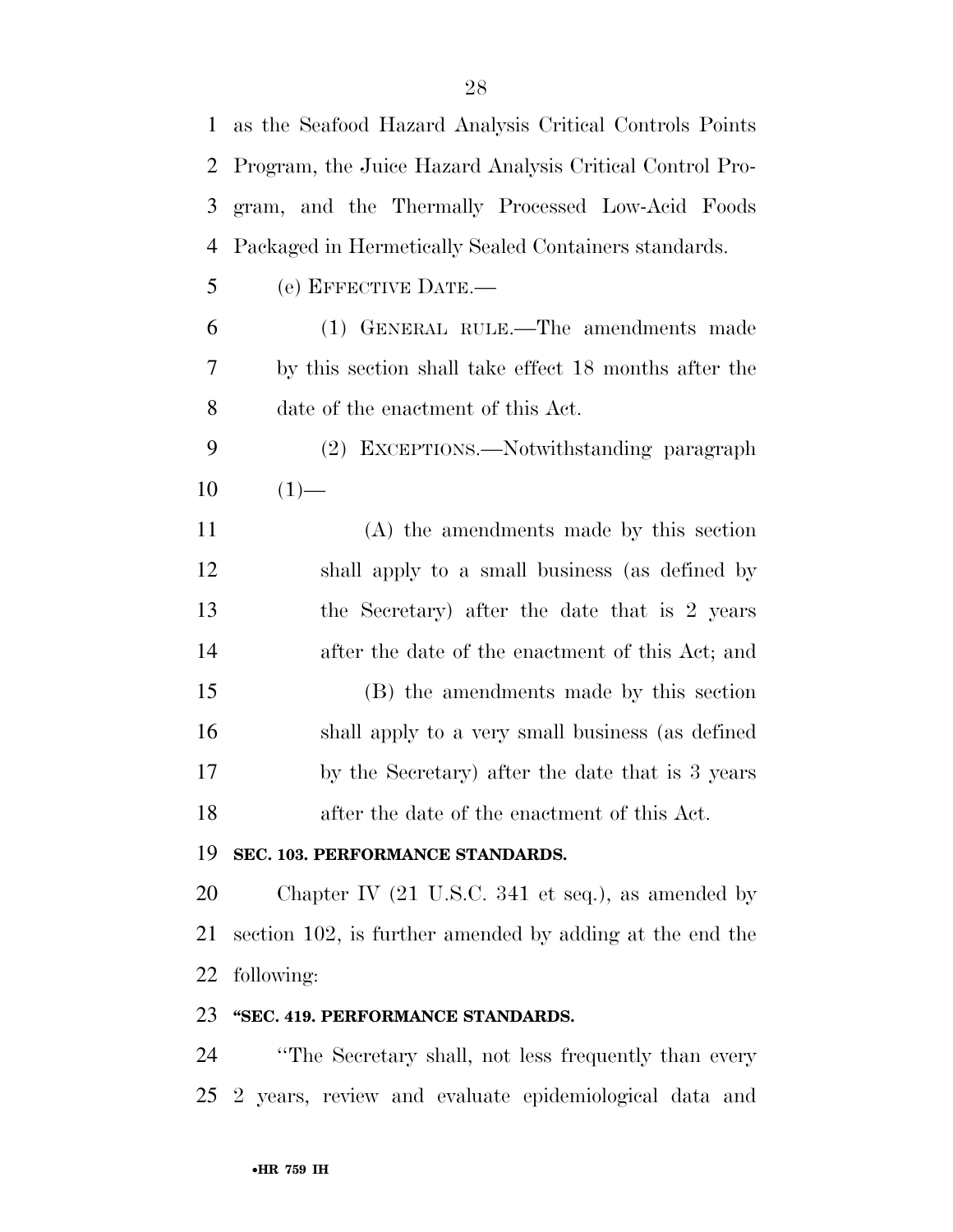other appropriate sources of information, including re- search under section 113 of the Food and Drug Adminis- tration Globalization Act of 2009, to identify the most sig- nificant food-borne contaminants and the most significant resulting hazards, and shall issue, through guidance or by regulation, science-based performance standards (which may include action levels) to significantly minimize, pre- vent, or eliminate the occurrence of such hazards. Such standards shall be applicable to products and product classes and shall not be specific to an individual facility.''.

## **SEC. 104. SAFETY STANDARDS FOR FRESH PRODUCE.**

 (a) PROHIBITED ACT.—Section 301 (21 U.S.C. 331), as amended by sections 102 and 103, is amended by add-ing at the end the following:

 ''(pp) The production or harvesting of produce not in accordance with minimum standards as provided by regulation under section 419A(a) or a variance issued under section 419A(e).''.

 (b) STANDARDS.—Chapter IV (21 U.S.C. 341 et seq.), as amended by sections 102 and 103, is amended by adding at the end the following:

## **''SEC. 419A. STANDARDS FOR PRODUCE SAFETY.**

 ''(a) STANDARDS.—The Secretary shall establish by regulation science-based minimum standards for the safe production and harvesting of those types of fruits and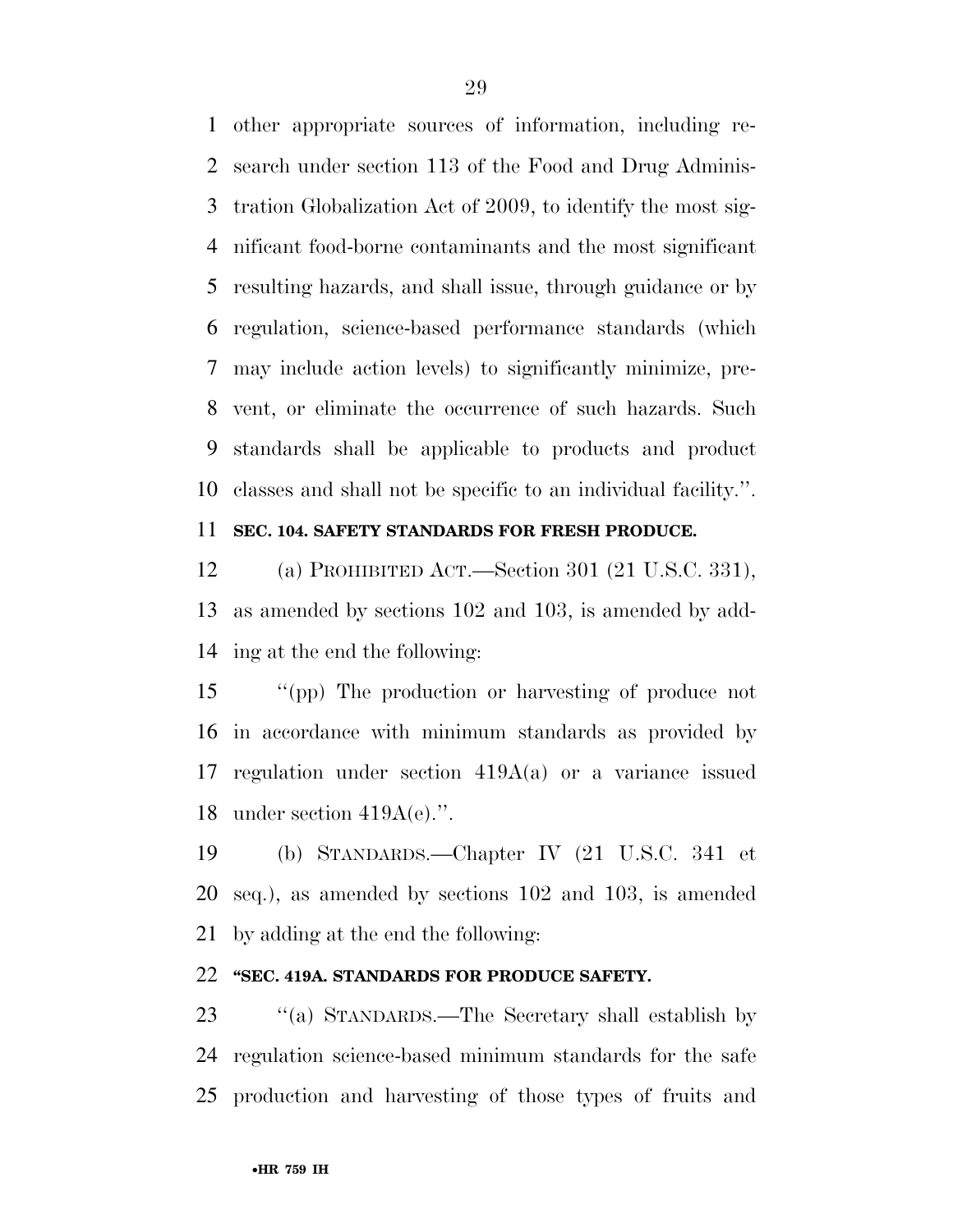vegetables that are raw agricultural commodities for which

 the Secretary has determined that such standards mini- mize the risk of serious adverse health consequences or death. ''(b) CONTENTS.—The regulations under subsection 6  $(a)$ — ''(1) shall set forth such procedures, processes, and practices as the Secretary determines to be rea- sonably necessary—  $"({\rm A})$  to prevent the introduction of known or reasonably foreseeable biological, chemical, and physical hazards, including hazards that occur naturally, may be unintentionally intro- duced, or may be intentionally introduced, in- cluding by acts of terrorism, into fruits and vegetables that are raw agricultural commod- ities; and 18 ''(B) to provide reasonable assurances that the produce is not adulterated under section 402;  $\frac{1}{21}$  ''(2) shall include, with respect to growing, har- vesting, packing, sorting, and storage operations, minimum standards for safety;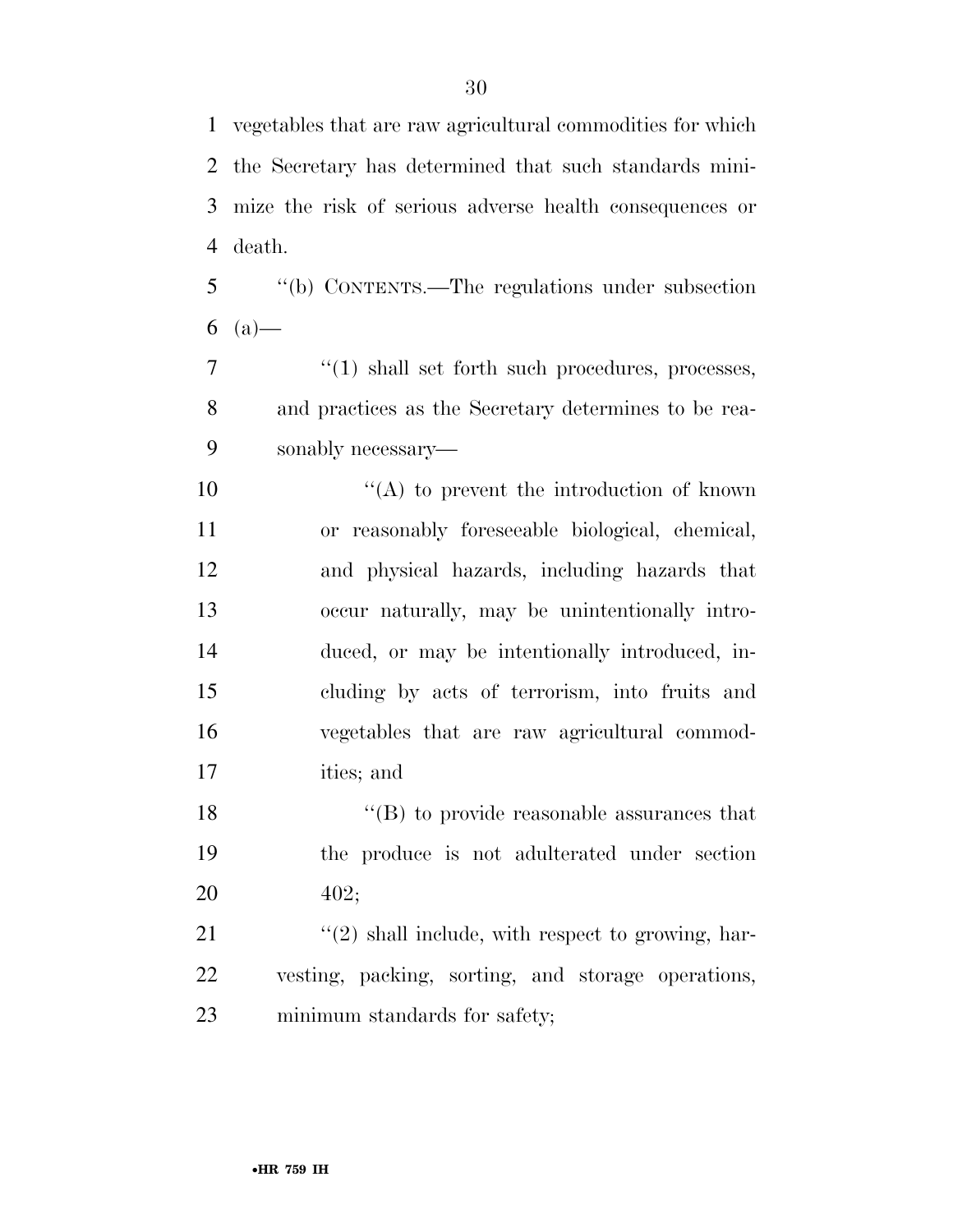| $\mathbf{1}$   | "(3) shall include standards addressing manure                    |
|----------------|-------------------------------------------------------------------|
| $\overline{2}$ | use, water quality, employee hygiene, sanitation and              |
| 3              | animal control, temperature controls, and nutrients;              |
| $\overline{4}$ | $\cdot$ (4) may include standards for such other ele-             |
| 5              | ments as the Secretary determines necessary to                    |
| 6              | carry out subsection (a);                                         |
| 7              | $\cdot\cdot\cdot(5)$ shall provide a reasonable period of time    |
| 8              | for compliance, taking into account the needs of                  |
| 9              | small businesses for additional time to comply; and               |
| 10             | $\cdot\cdot\cdot$ (6) shall provide for coordination of education |
| 11             | and enforcement activities by State and local offi-               |
| 12             | cials, as designated by the Governors of the respec-              |
| 13             | tive States.                                                      |
| 14             | "(c) PRIORITIZATION.—The Secretary shall prioritize               |
| 15             | the implementation of the regulations under subsection (a)        |
| 16             | for specific fruits and vegetables that are raw agricultural      |
| 17             | commodities and have been associated with food-borne ill-         |
| 18             | ness outbreaks.                                                   |
| 19             | "(d) ENFORCEMENT.—The Secretary may coordinate                    |
| 20             | with the Secretary of Agriculture and shall contract and          |
| 21             | coordinate with the agency or department designated by            |
| 22             | the Governor of each State to perform activities to ensure        |
| 23             | compliance with this section.".                                   |
|                |                                                                   |

(c) GUIDANCE; RULEMAKING.—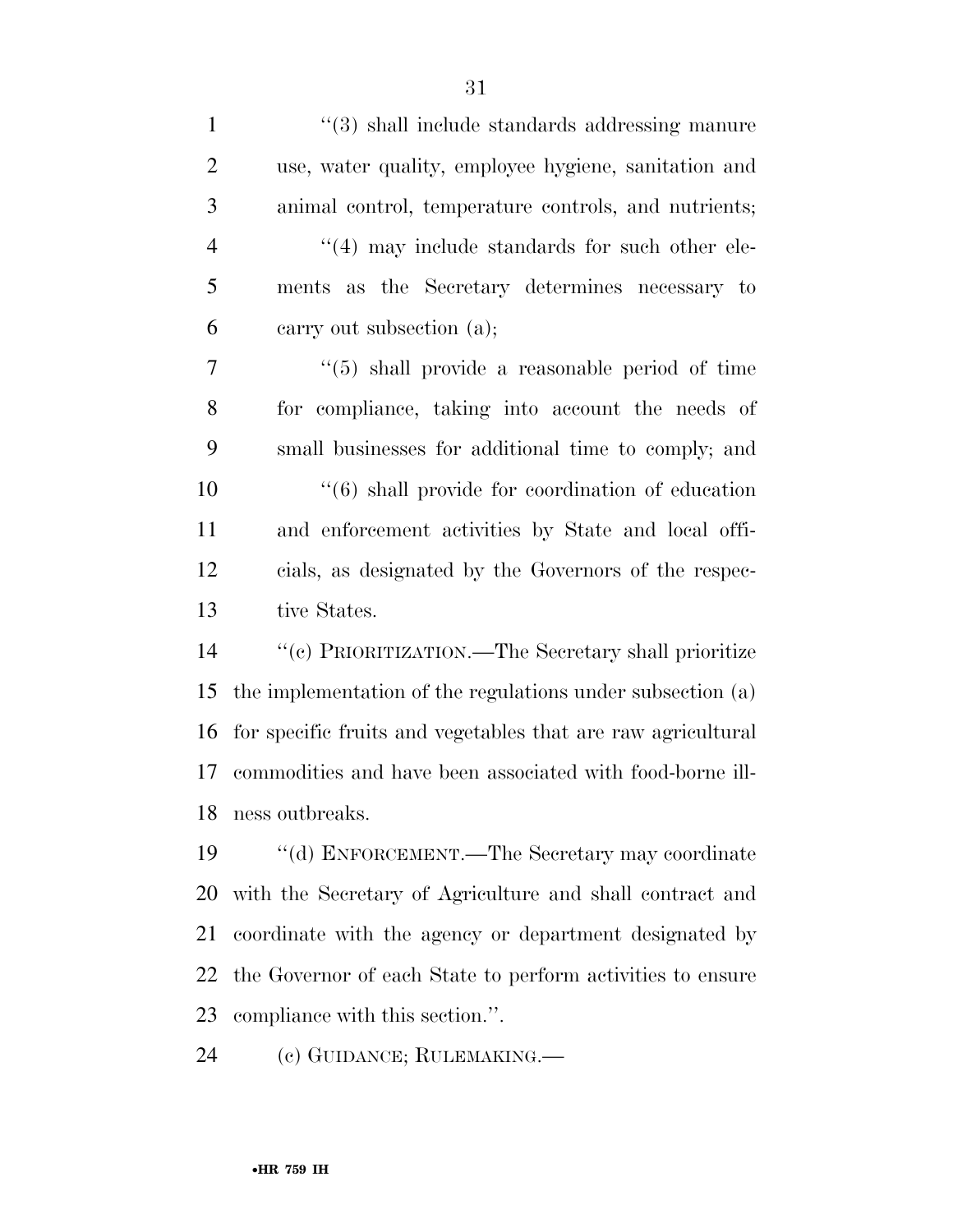| $\mathbf{1}$   | (1) GUIDANCE.—Not later than 1 year after            |
|----------------|------------------------------------------------------|
| $\overline{2}$ | the date of enactment of this Act, the Secretary     |
| 3              | shall publish, after consultation with the Secretary |
| $\overline{4}$ | of Agriculture and representatives of State depart-  |
| 5              | ments of agriculture, updated good agricultural      |
| 6              | practices and guidance for the safe production and   |
| 7              | harvesting of specific types of fresh produce.       |
| 8              | (2) PROPOSED RULEMAKING.—                            |
| 9              | $(A)$ In GENERAL.—Not later than 1 year              |
| 10             | after the date of the enactment of this Act, the     |
| 11             | Secretary, in consultation with the Secretary of     |
| 12             | Agriculture and representatives of State depart-     |
| 13             | ments of agriculture, shall publish a notice of      |
| 14             | proposed rulemaking under section 419A of the        |
| 15             | Federal Food, Drug, and Cosmetic Act, as             |
| 16             | added by subsection (b).                             |
| 17             | (B) PUBLIC INPUT.—During the comment                 |
| 18             | period on the notice of proposed rulemaking          |
| 19             | under subparagraph (A), the Secretary shall          |
| 20             | conduct not less than 3 public meetings in di-       |
| 21             | verse geographical areas of the United States to     |
| 22             | provide persons in different regions an oppor-       |
| 23             | tunity to comment.                                   |
| 24             | (3) FINAL REGULATION.—Not later than 1 year          |
| 25             | after the close of the comment period for the pro-   |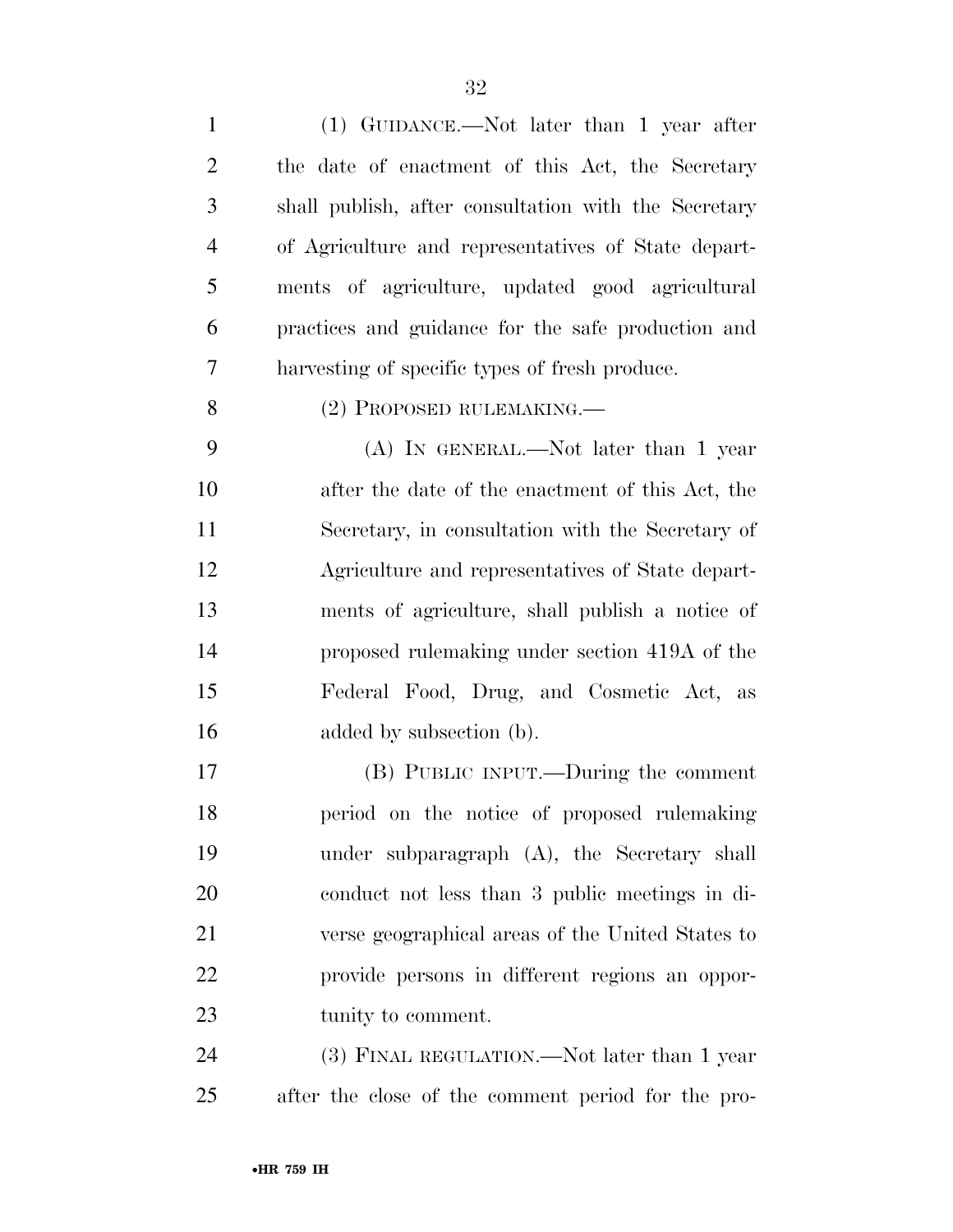posed rulemaking under paragraph (2), the Sec- retary shall adopt a final regulation under section 419A of the Federal Food, Drug, and Cosmetic Act, as added by subsection (b).

 (d) NO EFFECT ON HACCP AUTHORITIES.—Noth- ing in the amendments made by this section limits the au- thority of the Secretary under the Federal Food, Drug, and Cosmetic Act (21 U.S.C. 301 et seq.) or the Public Health Service Act (42 U.S.C. 201 et seq.) to revise, issue, or enforce product and category-specific regulations, such as the Seafood Hazard Analysis Critical Controls Points Program, the Juice Hazard Analysis Critical Control Pro- gram, and the Thermally Processed Low-Acid Foods Packaged in Hermetically Sealed Containers standards.

## **SEC. 105. RISK-BASED INSPECTION.**

(a) RISK-BASED INSPECTION SCHEDULE.—

(1) IN GENERAL.—Section 704 (21 U.S.C. 374)

is amended by adding at the end the following:

 ''(h)(1) Each facility registered under section 415 shall be inspected by one or more officers duly designated by the Secretary at a frequency determined pursuant to a risk-based schedule.

 ''(2) The Secretary shall establish such risk-based schedule not later than 18 months after the date of the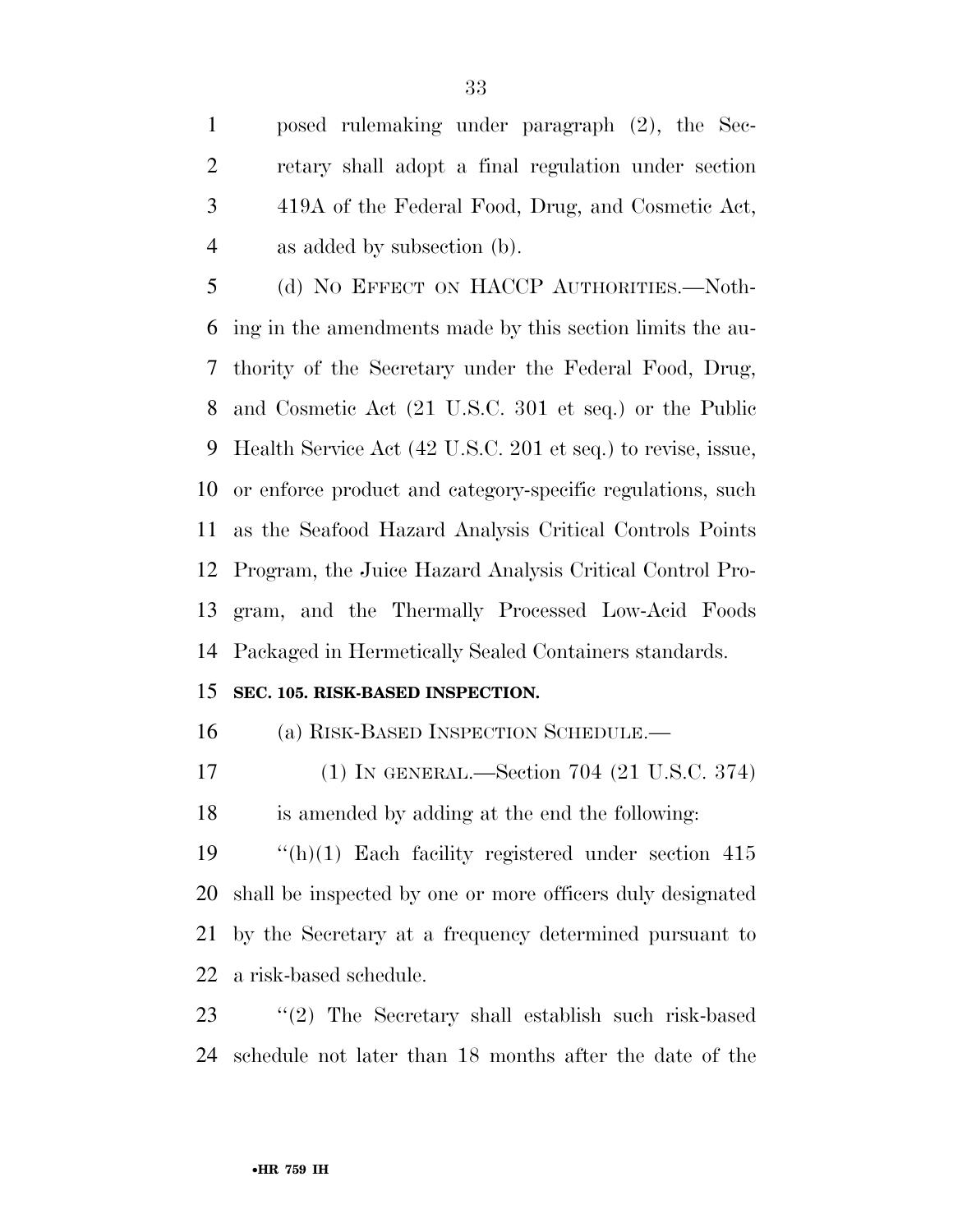enactment of this subsection and may subsequently revise such schedule in accordance with this section.

 ''(3) Such risk-based schedule shall provide for a fre- quency of inspections commensurate with the risk pre- sented by the facility, but in no case shall inspections of a facility occur less than once every 4 years beginning on the date of the facility's initial registration pursuant to section 415.

 ''(4) In determining the appropriate frequency of in-spection, the Secretary shall consider—

11  $\langle (A)$  the type of food manufactured, processed, packed, or held at the facility;

13 ''(B) the compliance history of the facility;

 ''(C) whether the facility is certified by a certi- fying agent accredited pursuant to section 420(a); and

17 ''(D) such other factors as the Secretary deter- mines by guidance to be relevant to assessing the risk presented by the facility.''.

 (2) FACILITIES ALREADY REGISTERED.—In section 704(h)(3) of the Federal Food, Drug, and Cosmetic Act, as added by paragraph (1), the term ''initial registration pursuant to section 415'' means, with respect to a facility that is registered pursuant to section 415 of such Act as of the date of the en-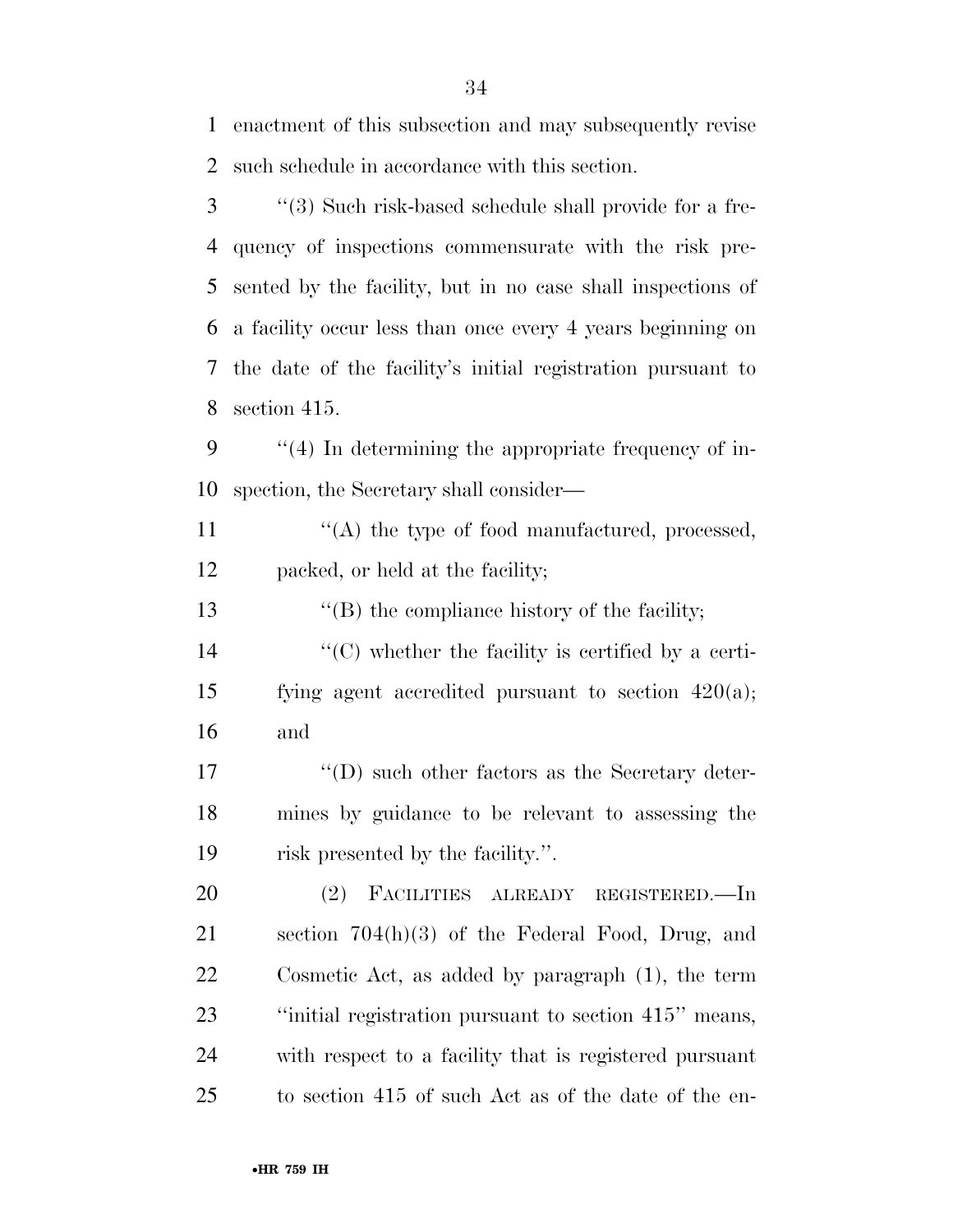| $\mathbf{1}$   | actment of this Act, the first annual registration of |
|----------------|-------------------------------------------------------|
| $\overline{2}$ | the facility pursuant to such section 415 that occurs |
| 3              | on or after such date of enactment.                   |
| $\overline{4}$ | (3) REPORTS ON RISK-BASED INSPECTIONS OF              |
| 5              | FOOD FACILITIES.-                                     |
| 6              | (A) INITIAL REPORT.—Not later than 18                 |
| 7              | months after the date of the enactment of this        |
| 8              | Act, the Secretary of Health and Human Serv-          |
| 9              | ices shall submit a report to the Committee on        |
| 10             | Energy and Commerce of the House of Rep-              |
| 11             | resentatives and the Committee on Health,             |
| 12             | Education, Labor, and Pensions of the Senate          |
| 13             | describing the risk-based inspection schedule es-     |
| 14             | tablished under section $704(h)(2)$ of the Fed-       |
| 15             | eral Food, Drug, and Cosmetic Act, as added           |
| 16             | by paragraph (1). Such report shall include a         |
| 17             | description of the frequency of inspections for       |
| 18             | different classes of risk, the number of facilities   |
| 19             | in each class, and an estimate of the projected       |
| 20             | 5-year costs of implementing such inspection          |
| 21             | schedule.                                             |
| 22             | SUBSEQUENT REPORTS.—Annually<br>(B)                   |
| 23             | after the submission of the report required by        |
| 24             | subparagraph (A), the Secretary shall submit a        |
| 25             | report to the Congress on—                            |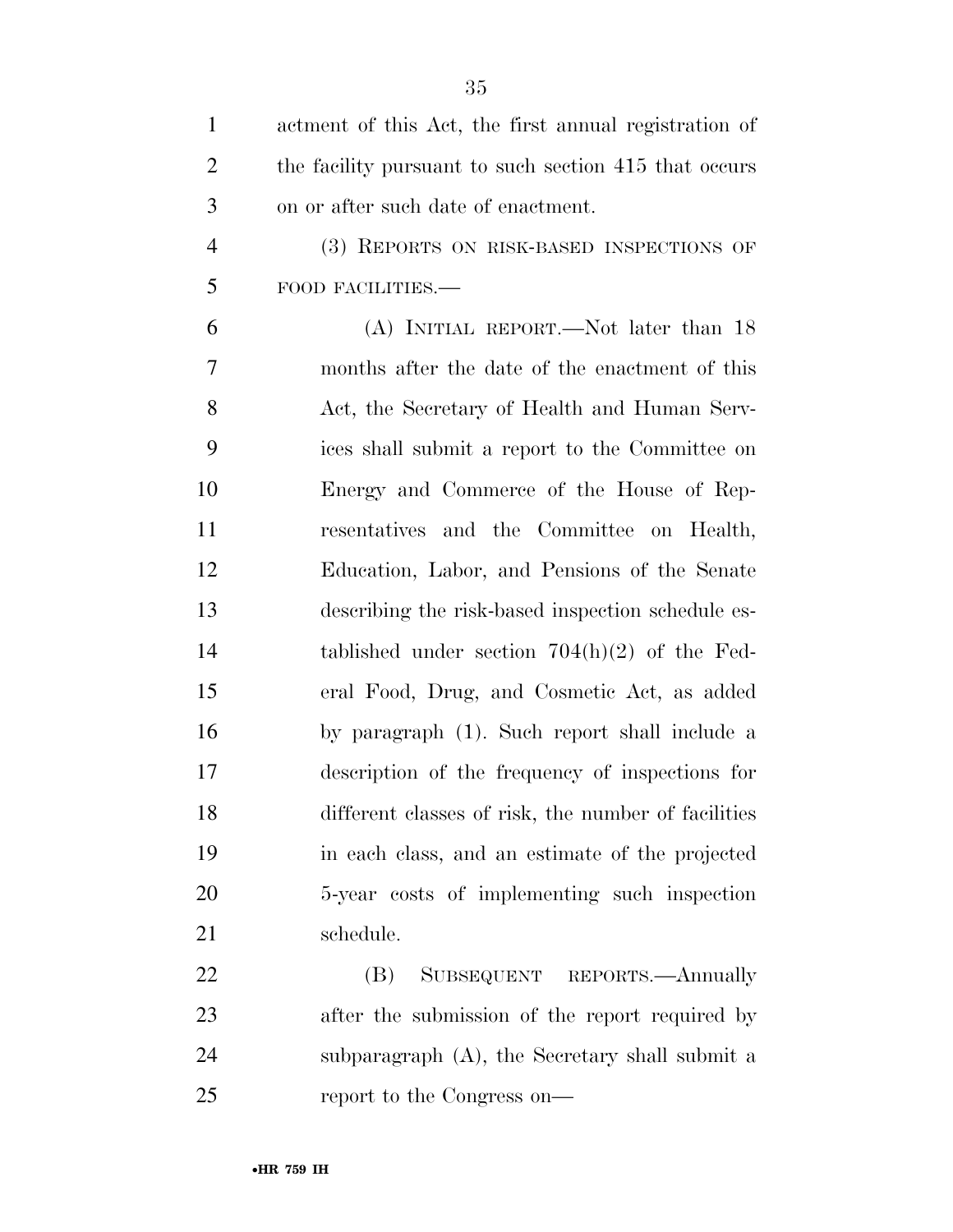1 (i) the number of foreign and domes-2 tic facilities inspected under the risk-based inspection schedule established under sec-4 tion 704(h)(2) of the Federal Food, Drug, and Cosmetic Act, as added by paragraph (1), in the preceding 12 months; and (ii) the costs of implementing the risk- based inspection schedule for the preceding 12 months.

 (b) FOOD OFFERED FOR IMPORT.—The third sen- tence of subsection (a) of section 801 (21 U.S.C. 381) is amended by inserting ''or (4) such article is food that has been processed, packed, or held at a facility that is in vio- lation of section 301(f) (prohibiting the delay or limitation of an inspection, or the refusal to permit entry or inspec- tion, under section 704),'' before ''then such article shall be refused admission''.

### **SEC. 106. ACCESS TO RECORDS.**

 (a) RECORDS INSPECTION.—Section 414(a) (21 U.S.C. 350c) is amended—

 (1) by striking ''If the Secretary has a reason- able belief that an article of food is adulterated and presents a threat of serious adverse health con- sequences or death to humans or animals, each'' and 25 inserting "Each";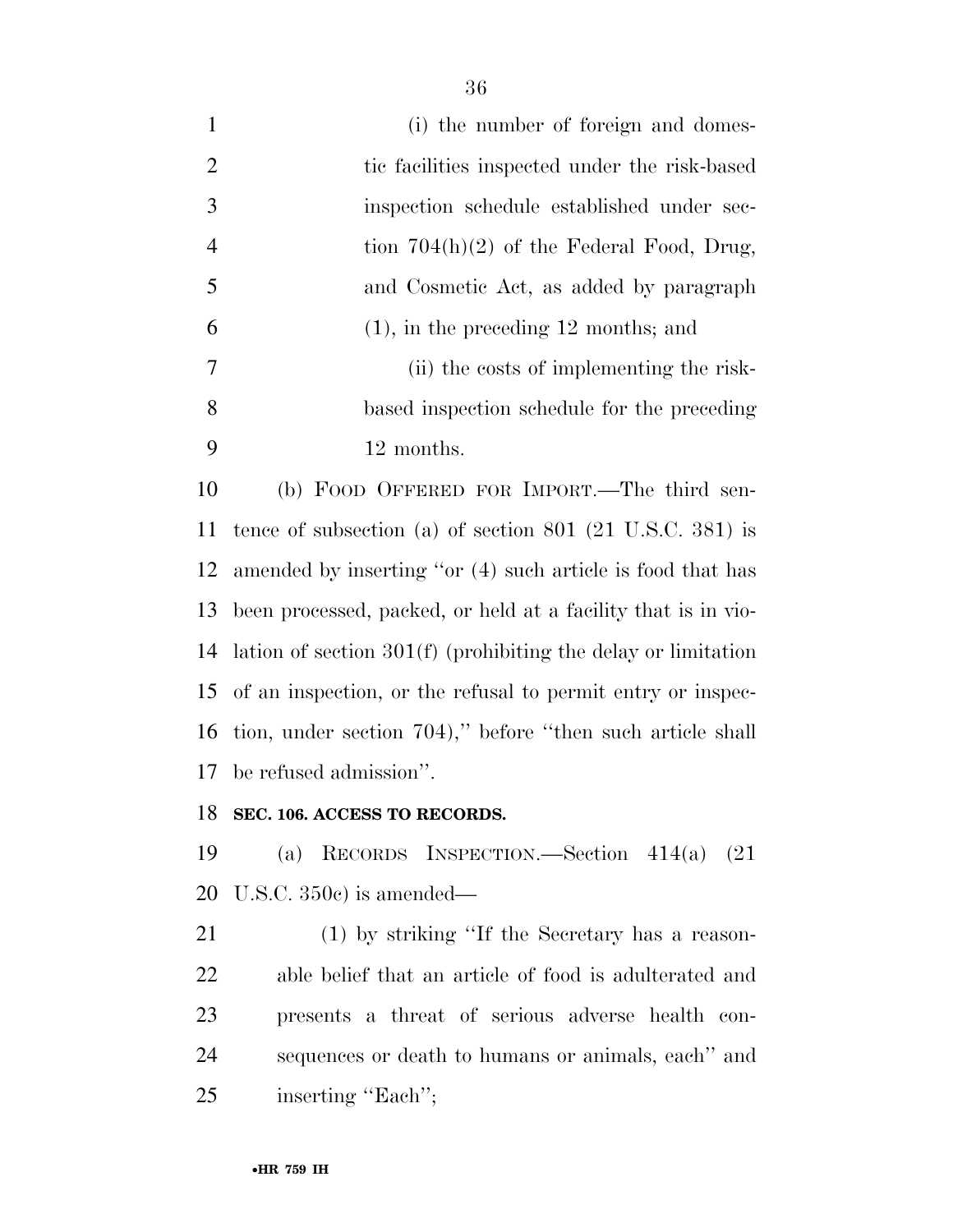|           | $(2)$ by striking the term "such article" the first  |
|-----------|------------------------------------------------------|
|           | place such term appears and inserting "an article of |
| $3 \quad$ | food";                                               |

 (3) by striking ''and a written notice to such person''; and

 (4) by striking ''and presents a threat of seri- ous adverse health consequences or death to humans or animals'' and inserting '', misbranded, or other-wise in violation of this Act''; and

 (b) CONFORMING AMENDMENT.—Section 704(a)(1)  $(21 \text{ U.S.C. } 374(a)(1))$  is amended by striking "when the Secretary has a reasonable belief that an article of food is adulterated and presents a threat of serious adverse health consequences or death to humans or animals'' and inserting ''bearing on whether such food is adulterated, misbranded, or otherwise in violation of this Act''.

## **SEC. 107. TRACEABILITY OF FOOD.**

(a) FARM AND RESTAURANT RECORDS.—

 (1) INSPECTION.—Section 414(a) of the Fed- eral Food, Drug, and Cosmetic Act (21 U.S.C.  $350c(a)$ , as amended by section 106, is amended by striking ''(excluding farms and restaurants)''.

 (2) MAINTENANCE OF RECORDS.—Section 414(b) of the Federal Food, Drug, and Cosmetic Act 25 (21 U.S.C.  $350c(b)$ ), as amended by section 106, is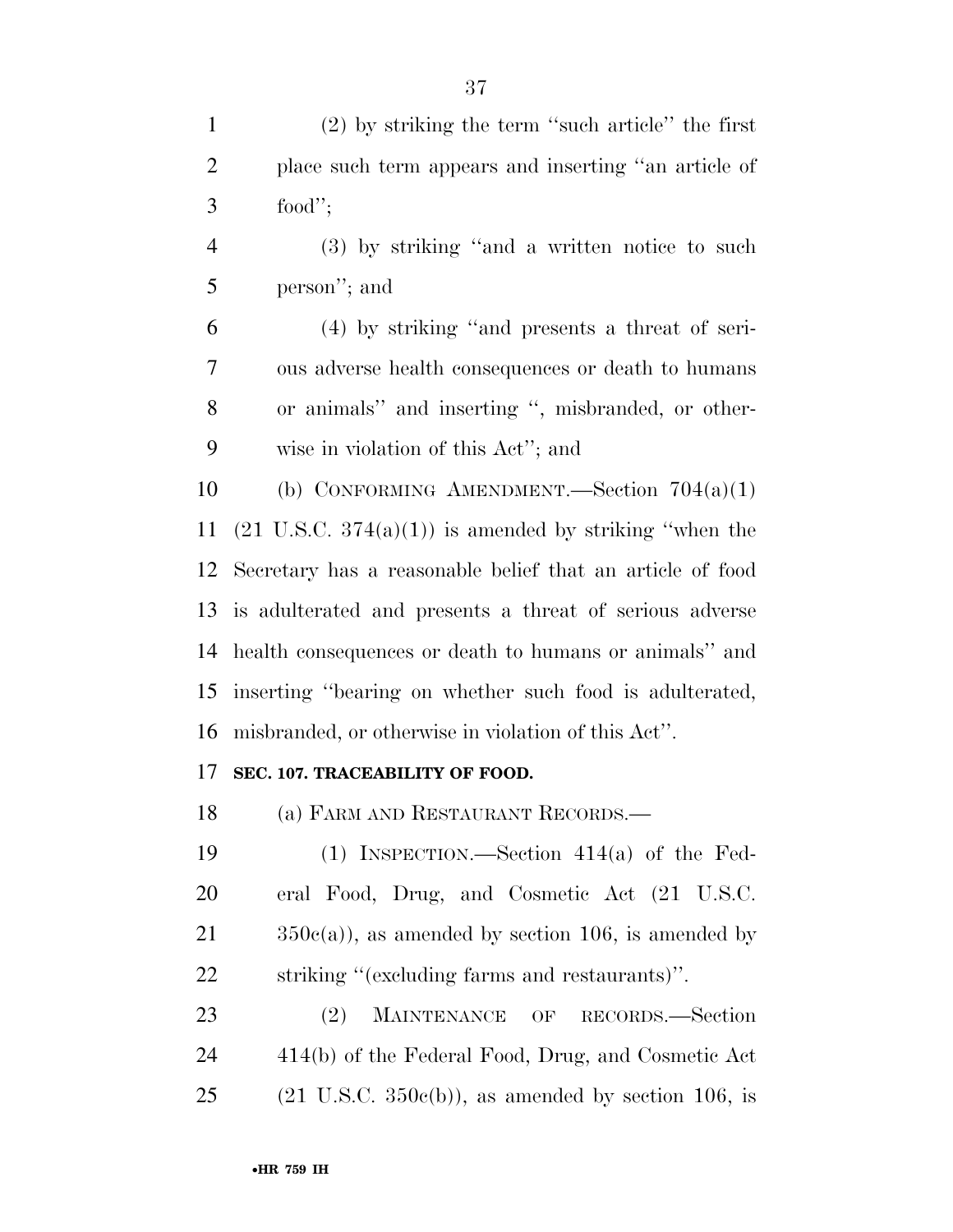1 amended by striking "(excluding farms and res-taurants)''.

 (b) STANDARDIZED ELECTRONIC FORMAT.—Section 414 of the Federal Food, Drug, and Cosmetic Act (21 5 U.S.C.  $350c(a)$ , as amended by section 106 and sub-section (a), is amended—

 (1) in subsection (a), by striking ''in any for- mat (including paper and electronic formats) and''; and

 (2) in subsection (b), by adding at the end the following: ''The Secretary shall require such persons to maintain such records in a standardized electronic format.''.

 (c) IDENTIFICATION OF SOURCE OF RAW AGRICUL- TURAL PRODUCTS.—Section 403 of the Federal Food, Drug, and Cosmetic Act (21 U.S.C. 343) is amended by adding at the end the following:

18  $\langle \mathbf{r}(z) \rangle$  If it is a raw agricultural product, unless each commercial shipment of the product contains information enabling the Secretary to identify—

21  $\frac{1}{2}$   $\frac{1}{2}$  the grower of the product;

22  $\langle \cdot (2) \rangle$  the lot on which the product was produced; 23 ''(3) the harvesting and packing dates of the

product; and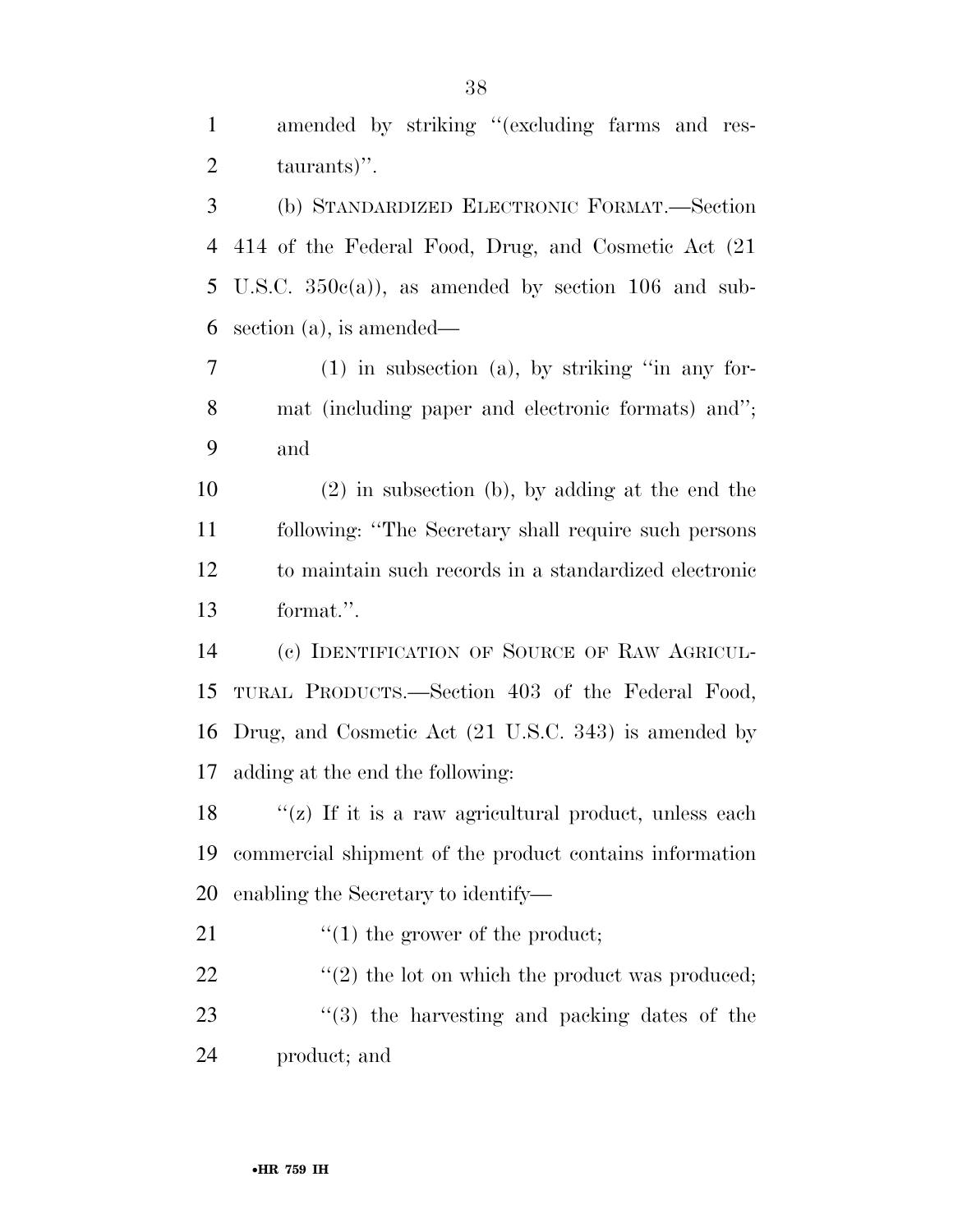| $\mathbf{1}$   | "(4) any other information determined appro-              |
|----------------|-----------------------------------------------------------|
| $\overline{2}$ | priate by the Secretary to facilitate identification of   |
| 3              | the source of raw agricultural products.".                |
| $\overline{4}$ | (d) STUDY.—Not later than 2 years after the date          |
| 5              | of the enactment of this Act, the Commissioner of Food    |
| 6              | and Drugs shall—                                          |
| 7              | $(1)$ complete a study on the effectiveness of            |
| 8              | technologies for determining the source of raw agri-      |
| 9              | cultural products; and                                    |
| 10             | $(2)$ submit a report to the Congress on the re-          |
| 11             | sults of such study.                                      |
| 12             | SEC. 108. REINSPECTION FEE APPLICABLE TO FACILITIES.      |
| 13             | (a) IN GENERAL.—Part 5 of subchapter $C$ of chapter       |
| 14             | VII (21 U.S.C. 371 et seq.), as added by section          |
| 15             | $101(b)(2)$ , is further amended by adding at the end the |
| 16             | following:                                                |
| 17             | "SEC. 741A. REINSPECTION FEE APPLICABLE TO FACILI-        |
| 18             | TIES.                                                     |
| 19             | "(a) IN GENERAL.—The Secretary shall assess and           |
| 20             | collect fees from each facility (as defined in section    |
| 21             | $415(b)$ that—                                            |
|                |                                                           |

22 ''(1) during such fiscal year, commits a viola- tion of any requirement of this Act relating to food, including any such requirement relating to good manufacturing practices; and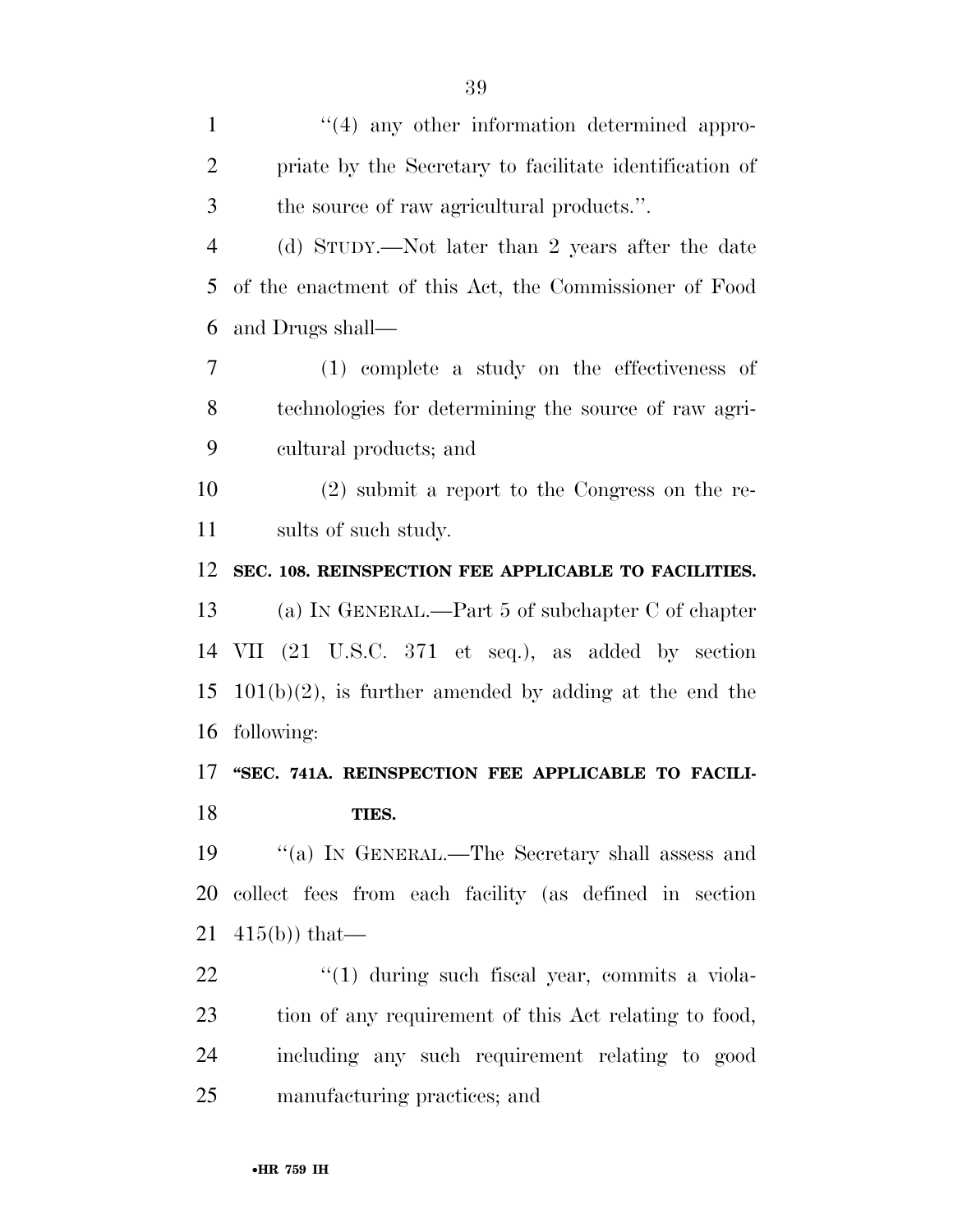1  $\frac{1}{2}$  because of such violation, undergoes addi- tional inspection by the Food and Drug Administra-tion.

 ''(b) AMOUNT OF FEES.—The Secretary shall set the amount of the fees under this section to fully defray the costs of conducting the additional inspections referred to 7 in subsection  $(a)(2)$ .

8 "(c) USE OF FEES.—The Secretary shall make all of the fees collected pursuant to this section available sole- ly to pay for the costs of additional inspections referred 11 to in subsection  $(a)(2)$ .".

 (b) EFFECTIVE DATE.—The amendment made by subsection (a) shall apply to additional inspections occur-ring after the date of the enactment of this Act.

### **SEC. 109. CERTIFICATION OF FOOD FACILITIES.**

(a) MISBRANDING.—

 (1) IN GENERAL.—Section 403 (21 U.S.C.  $18 \qquad \qquad 343$ , as amended by section  $101(a)$ , is amended by adding at the end the following:

 $\frac{1}{20}$  (aa) If it is part of a shipment offered for import into the United States and such shipment is in violation of section 420(b)(5) (requiring a certification to accom-pany certain food shipments).''.

 (2) EFFECTIVE DATE.—The amendment made by paragraph (1) shall apply to shipments offered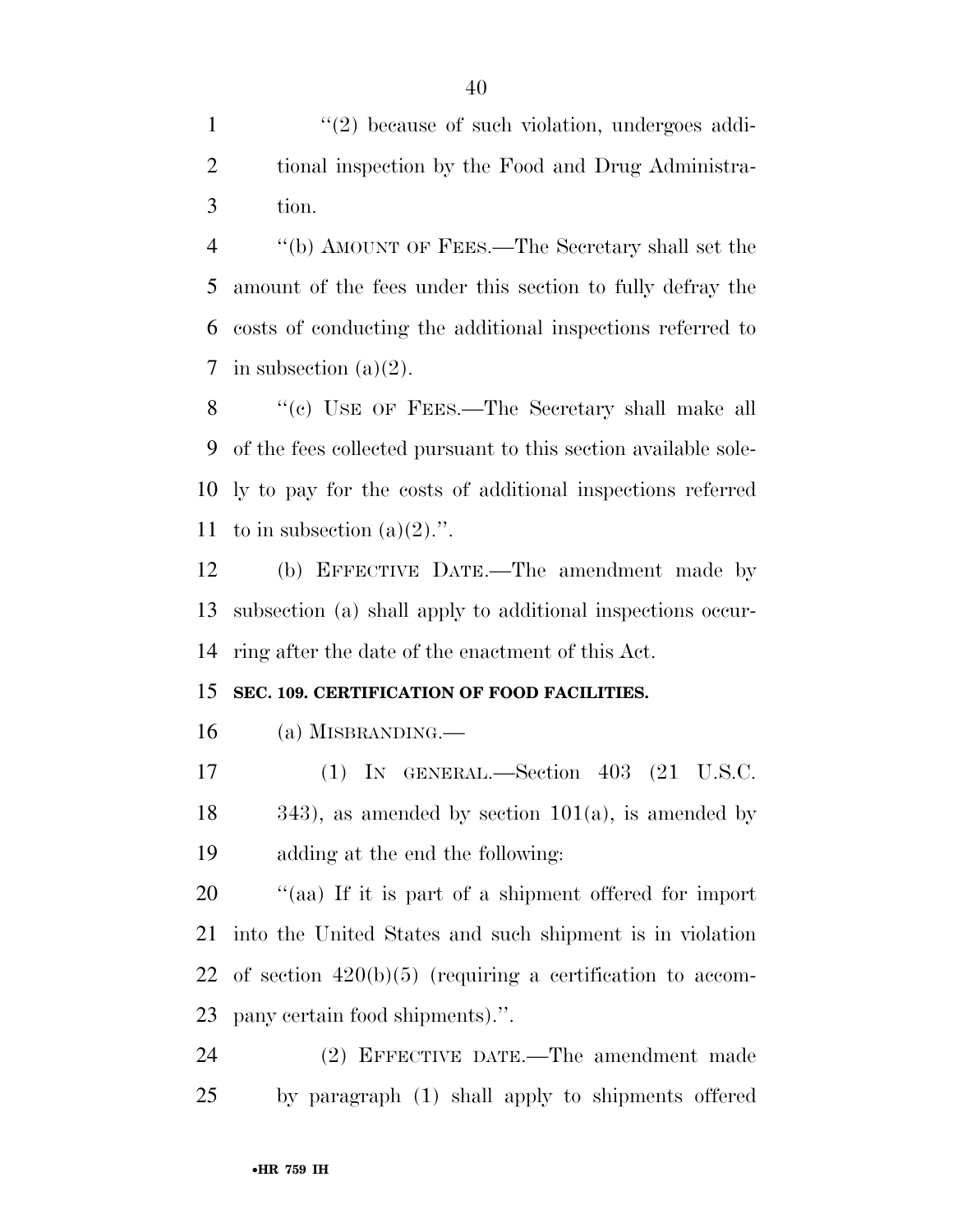for import on or after the date that is 3 years after the date of the enactment of this Act. (b) ACCREDITATION OF CERTIFYING AGENTS; CER- TIFICATION OF LABORATORIES AND ACCREDITATION OF LABORATORY CERTIFYING AGENTS.—Chapter IV (21 6 U.S.C. 341 et seq.), as amended by sections  $102(b)$ ,  $103$ , and 104, is amended by adding at the end the following: **''SEC. 420. ACCREDITATION OF CERTIFYING AGENTS.**  9 "(a) ACCREDITATION AS CERTIFYING AGENT.—  $\frac{1}{2}$  (1) In GENERAL.—Beginning not later than 2 years after the date of the enactment of this section, the Secretary shall establish and implement an ac- creditation system under which a foreign govern- ment, a State or regional food authority, a foreign or domestic cooperative that aggregates the products of growers or processors, and any other third party that the Secretary determines appropriate, may re- quest to be accredited as a certifying agent to certify facilities as meeting the applicable requirements of

this Act.

21 ''(2) QUALIFICATIONS OF CERTIFYING AGENTS.—Prior to accrediting an third party as a certifying agent under paragraph (1), the Secretary shall perform such reviews and audits of the training and qualifications of auditors used by the third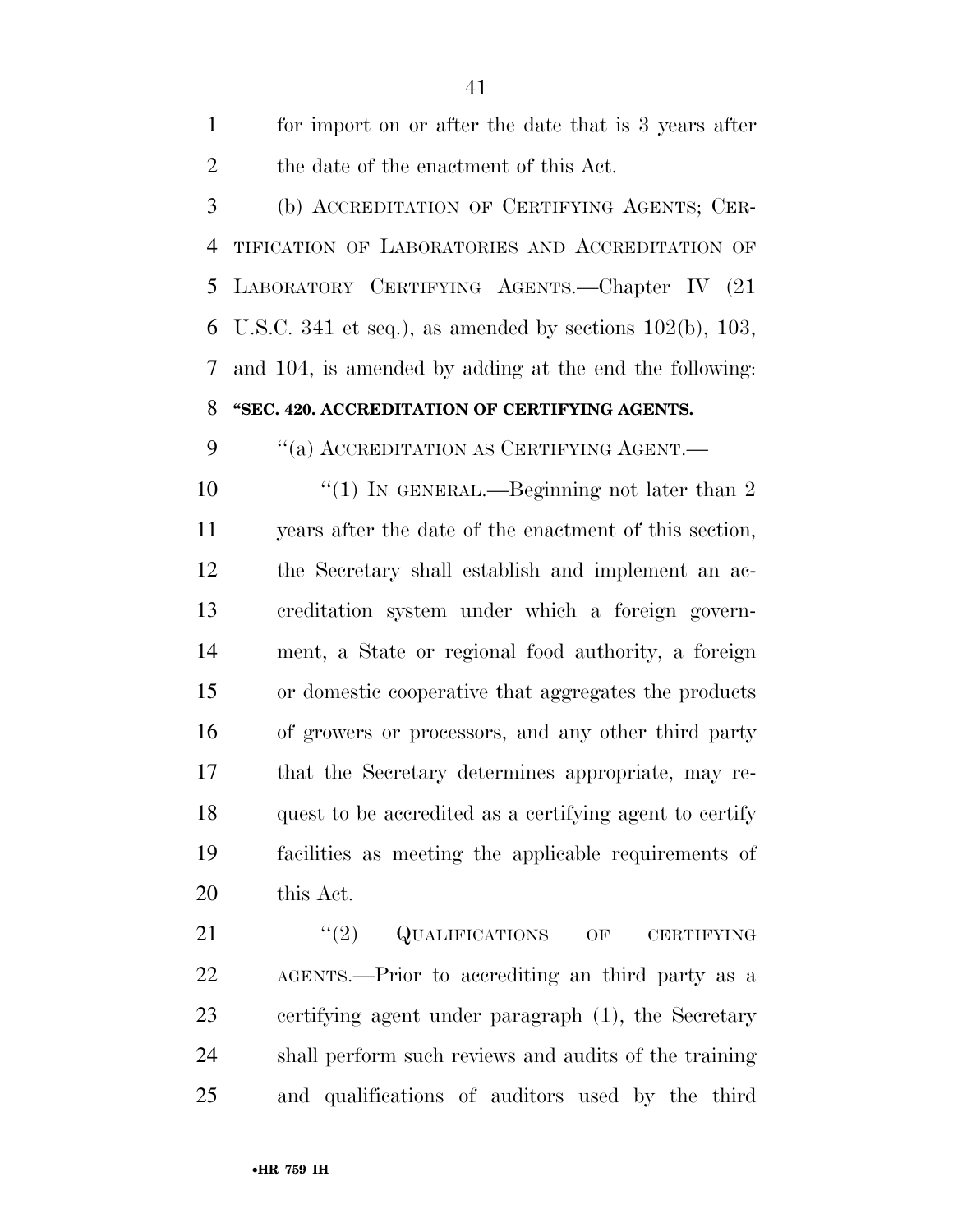| $\mathbf{1}$   | party, and conduct such reviews of internal systems      |
|----------------|----------------------------------------------------------|
| $\overline{2}$ | and such other investigation of the third party, as      |
| 3              | the Secretary deems necessary to determine whether       |
| $\overline{4}$ | the third party—                                         |
| 5              | $\lq\lq$ meets the requirements of this sec-             |
| 6              | tion; and                                                |
| 7              | $\lq\lq$ is qualified to evaluate the compli-            |
| 8              | ance of a facility with the applicable require-          |
| 9              | ments of this Act.                                       |
| 10             | "(3) LIMITATION OF ACCREDITATION.—The                    |
| 11             | Secretary may limit the accreditation under para-        |
| 12             | $graph(1)$ of a certifying agent to the certification of |
| 13             | facilities that produce, manufacture, process, or hold   |
| 14             | only specified food products (or categories of food      |
| 15             | products).                                               |
| 16             | "(4) PERFORMANCE OF AUDITS AND RENEWAL                   |
| 17             | OF ACCREDITATION.—The Secretary shall audit the          |
| 18             | performance of certifying agents on a periodic basis,    |
| 19             | but not less than every 4 years, for the purpose of      |
| 20             | renewing the accreditation of such agents.               |
| 21             | $``(5)$ WITHDRAWAL OF ACCREDITATION.—The                 |
| 22             | Secretary—                                               |
| 23             | $\lq\lq$ may withdraw accreditation under                |
| 24             | paragraph $(1)$ from a certifying agent if—              |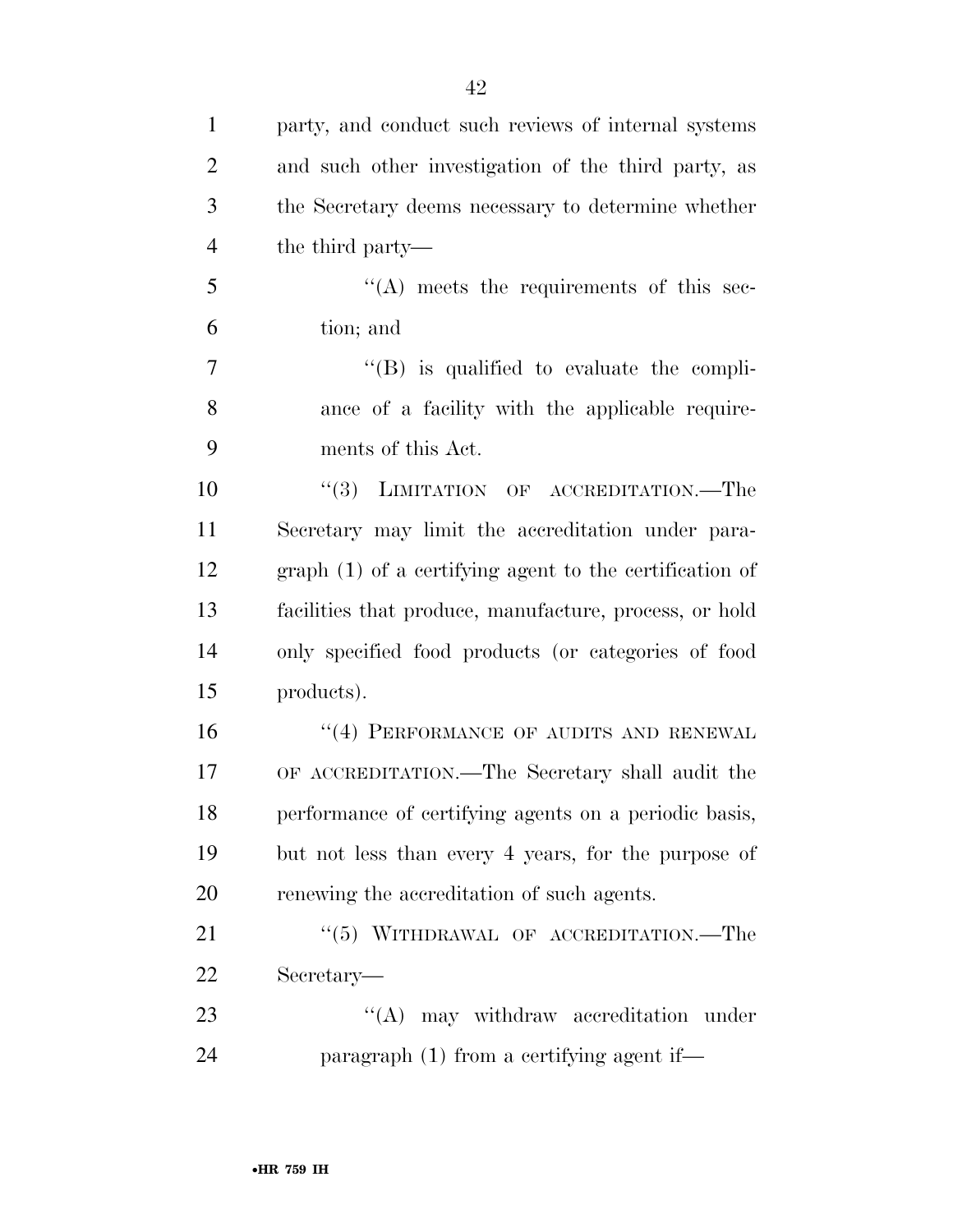| $\mathbf{1}$   | "(i) a facility certified by the agent is            |
|----------------|------------------------------------------------------|
| $\overline{2}$ | linked to an outbreak of human or animal             |
| 3              | illness; or                                          |
| $\overline{4}$ | "(ii) the Secretary finds that the                   |
| 5              | agent no longer meets the requirements for           |
| 6              | accreditation; and                                   |
| 7              | "(B) shall withdraw accreditation under              |
| 8              | paragraph (1) from a certifying agent if the         |
| 9              | Secretary finds that the certifying agent has re-    |
| 10             | fused to allow the Secretary to conduct such         |
| 11             | audits and investigations as may be necessary        |
| 12             | to ensure continued compliance with the re-          |
| 13             | quirements of this section.                          |
| 14             | "(6) PUBLICATION OF LIST OF CERTIFYING               |
| 15             | AGENTS.—The Secretary shall publish and maintain     |
| 16             | on the website of the Food and Drug Administration   |
| 17             | a current list of certifying agents accredited under |
| 18             | this section, including—                             |
| 19             | "(A) each such agent's name and location;            |
| 20             | and                                                  |
| 21             | "(B) any other information deemed nec-               |
| 22             | essary by the Secretary.                             |
| 23             | "(b) ADDITIONAL REQUIREMENTS APPLICABLE TO           |
| 24             | CERTIFYING AGENTS. As conditions of accreditation    |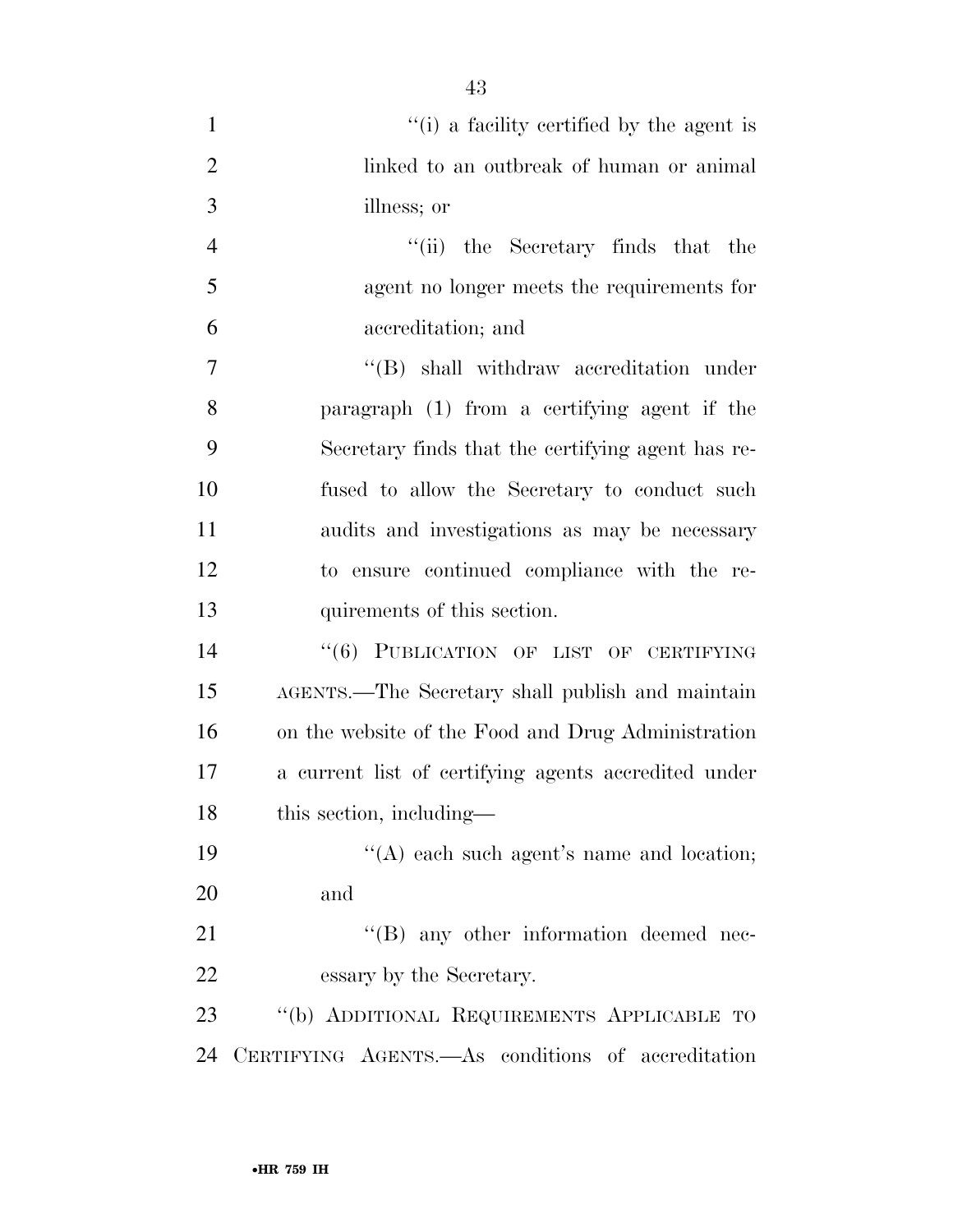under subsection (a), a certifying agent shall agree to the following:

| 3              | " $(1)$ AUDIT REQUIREMENTS.—A certifying                 |
|----------------|----------------------------------------------------------|
| $\overline{4}$ | agent shall not certify a facility unless the certifying |
| 5              | agent has—                                               |
| 6              | "(A) conducted an on-site audit of the fa-               |
| 7              | cility, which shall be unannounced for a domes-          |
| 8              | tic facility;                                            |
| 9              | "(B) reviewed the facility's food safety                 |
| 10             | plan under section 418A to ensure the plan               |
| 11             | meets applicable requirements of this Act and is         |
| 12             | adequate to protect the public health;                   |
| 13             | "(C) prepared an audit report in a form                  |
| 14             | and manner designated by the Secretary; and              |
| 15             | $\lq\lq$ conducted any other review, analysis,           |
| 16             | or testing determined by the Secretary to be ap-         |
| 17             | propriate for determining such facility's compli-        |
| 18             | ance with the applicable requirements of this            |
| 19             | Act.                                                     |
| 20             | "(2) ACCESS TO REPORTS AND RECORDS. $-A$                 |
| 21             | certifying agent shall provide to the Secretary, upon    |
| 22             | request—                                                 |
| 23             | "(A) a copy of any audit report prepared                 |
| 24             | under paragraph $(1)(C)$ ;                               |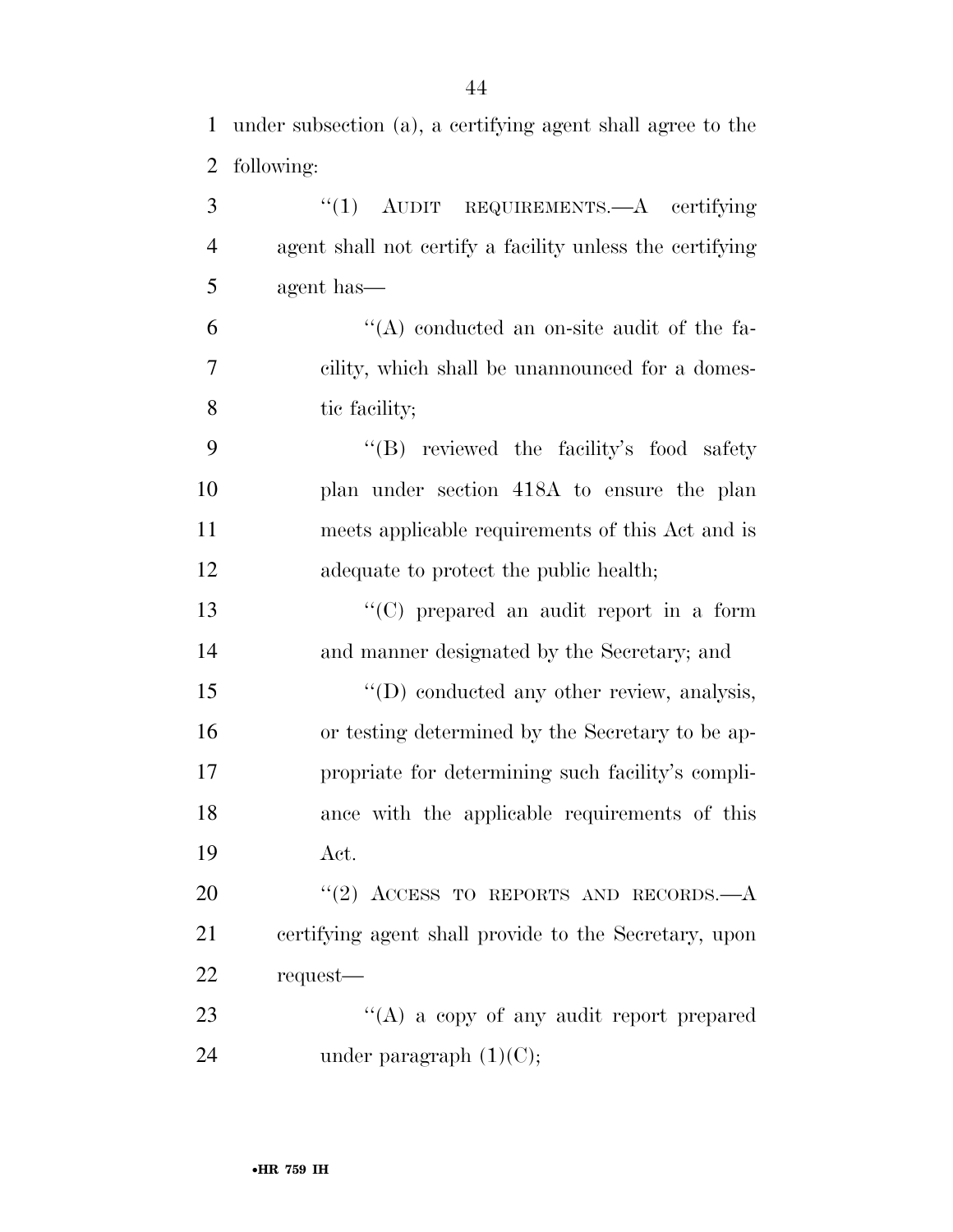| $\mathbf{1}$   | $\lq\lq (B)$ any records relating to corrective ac- |
|----------------|-----------------------------------------------------|
| $\overline{2}$ | tions planned or taken by the audited facility;     |
| 3              | and                                                 |
| $\overline{4}$ | "(C) any other records related to—                  |
| 5              | "(i) the certification or decertification           |
| 6              | of a facility;                                      |
| 7              | "(ii) compliance of a facility with the             |
| 8              | requirements of this Act; or                        |
| 9              | "(iii) the accreditation of the certi-              |
| 10             | fying agent.                                        |
| 11             | $``(3)$ CONFLICTS OF INTEREST.—                     |
| 12             | "(A) IN GENERAL.—A certifying agent                 |
| 13             | shall—                                              |
| 14             | "(i) not have an ownership, manage-                 |
| 15             | ment, or other financial interest in any fa-        |
| 16             | cility to be certified by the certifying agent      |
| 17             | or in such facility's suppliers or vendors;         |
| 18             | $``(ii)$ have procedures to<br>ensure               |
| 19             | against the use, in carrying out audits of          |
| 20             | a facility under this section, of any officer       |
| 21             | or employee who has a financial conflict of         |
| 22             | interest regarding such facility; and               |
| 23             | "(iii) have written conflict of interest            |
| 24             | policies that include prompt disclosure to          |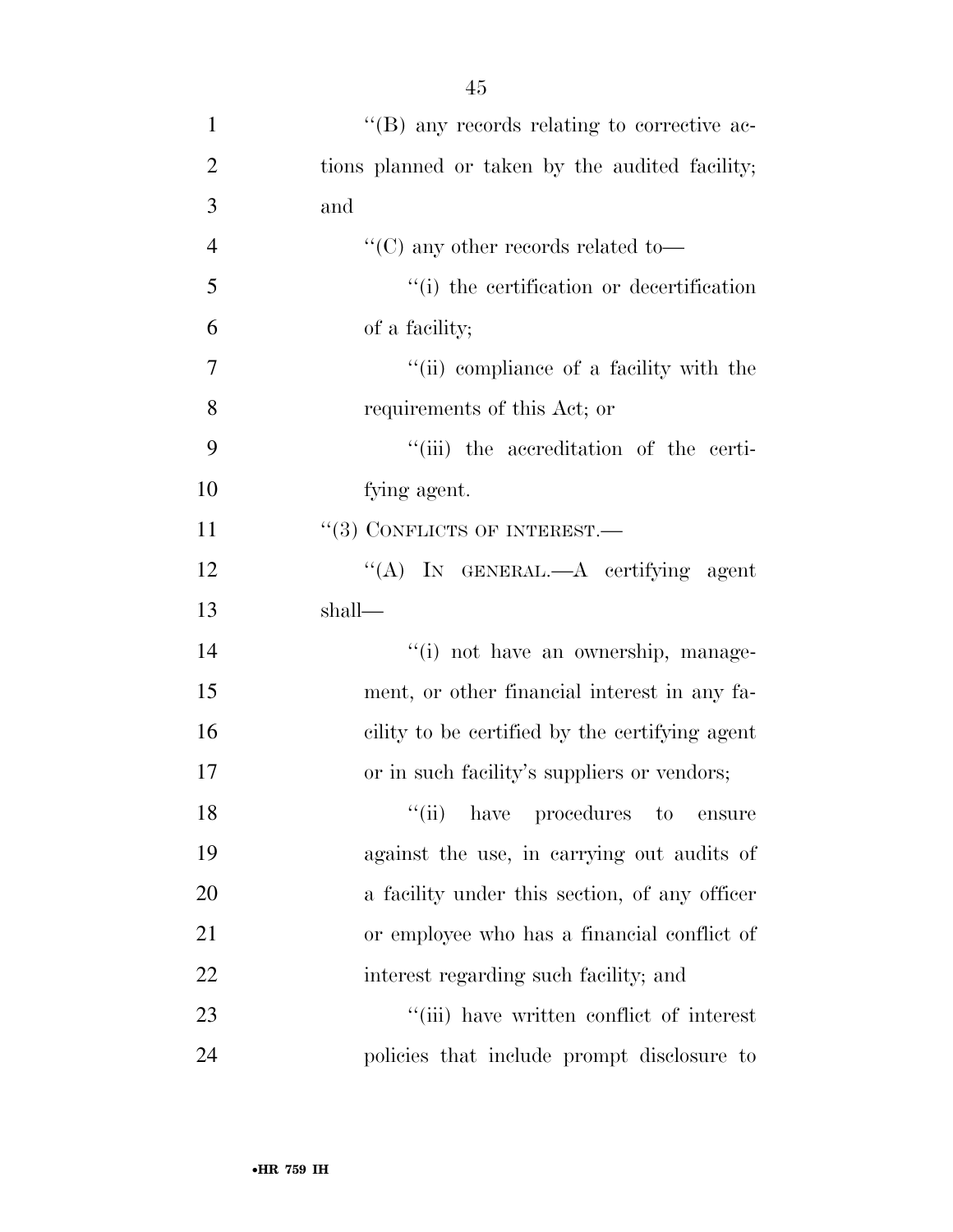| $\mathbf{1}$   | the Secretary of all conflicts or potential              |
|----------------|----------------------------------------------------------|
| $\overline{2}$ | conflicts of interest.                                   |
| 3              | "(B) REGULATIONS.—Not later than 18                      |
| $\overline{4}$ | months after the date of the enactment of this           |
| 5              | section, the Secretary shall promulgate regula-          |
| 6              | tions to implement the requirements of sub-              |
| 7              | paragraph (A). Such regulations shall include a          |
| 8              | structure, including timing and public disclo-           |
| 9              | sure, for fees paid by facilities to certifying          |
| 10             | agents.                                                  |
| 11             | "(4) DECERTIFICATION OF FACILITIES.—A cer-               |
| 12             | tifying agent shall decertify a facility if the certi-   |
| 13             | fying agent, after providing a reasonable opportunity    |
| 14             | for corrective action, finds that the facility no longer |
| 15             | meets the applicable requirements of this Act.           |
| 16             | $``(5)$ REQUIRED CERTIFICATION OF IMPORTS.—              |
| 17             | A certifying agent shall issue a written and elec-       |
| 18             | tronic certification to accompany each shipment of-      |
| 19             | fered for import into the United States containing       |
| 20             | food that was manufactured, processed, packed, or        |
| 21             | held by a facility certified by the agent, subject to    |
| 22             | requirements set forth by the Secretary.                 |
| 23             | "(6) RISKS TO PUBLIC HEALTH.—If, at any                  |
| 24             | time during an audit, an auditor of a certifying         |

agent finds a condition at a facility that could cause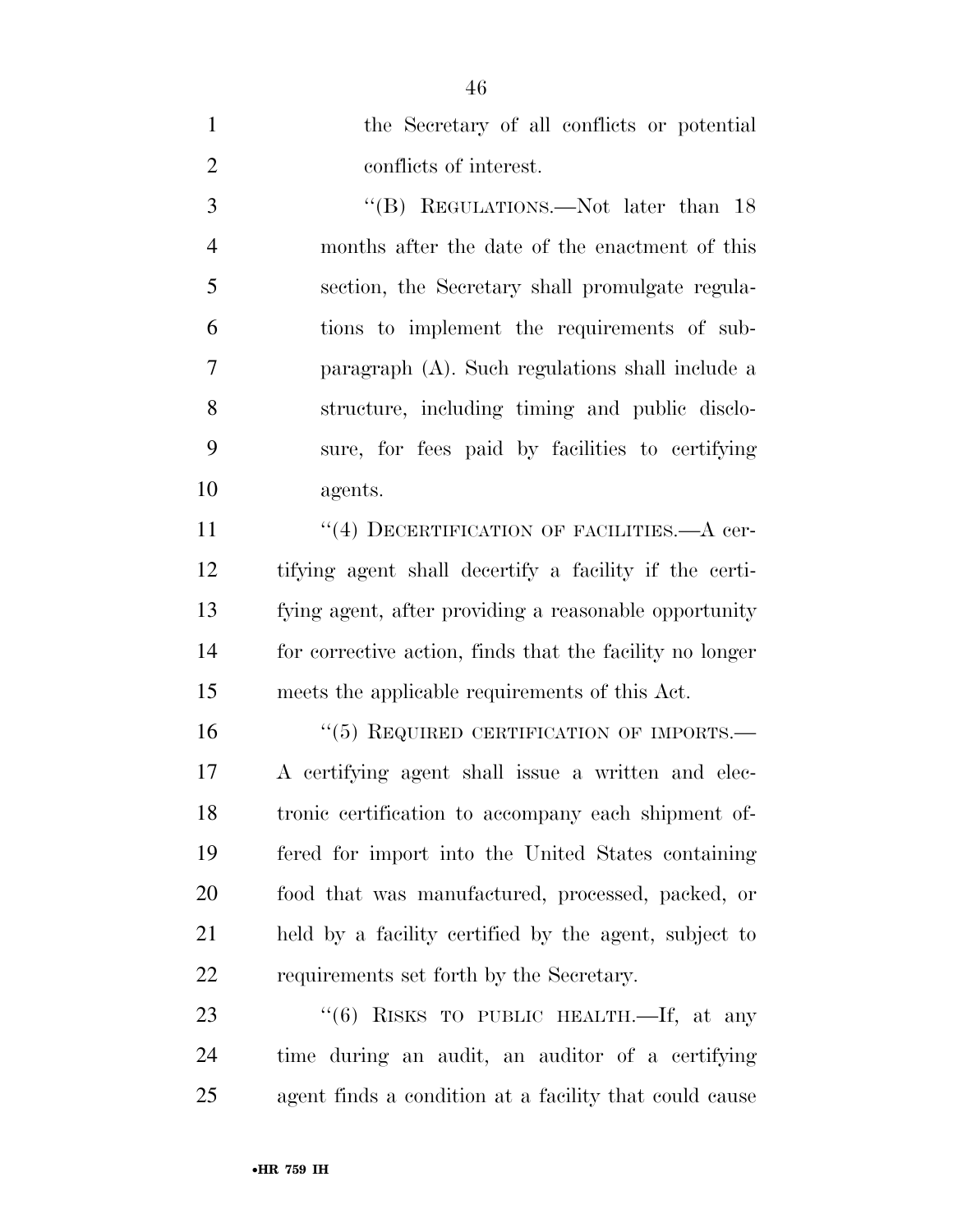or contribute to illness or injury to an individual consuming an article of food manufactured, proc- essed, packed, or held by the facility, the certifying agent shall immediately notify the Secretary of the identity of the facility and such condition.

 ''(c) FALSE OR MISLEADING STATEMENTS.—For 7 purposes of section  $301(q)(2)$ , any statement or represen- tation made by an employee or agent of a facility to an auditor of a certifying agent or a certifying agent is deemed to be a report required by or under this Act.

11 "(d) DEFINITIONS.—In this section:

12 ''(1) The term 'certifying agent' means a third party accredited as a certifying agent pursuant to 14 subsection  $(a)(1)$ .

15 "(2) The term 'facility' means a facility re-quired to be registered under section 415.

**''SEC. 421. CERTIFICATION OF LABORATORIES; ACCREDITA-**

### **TION OF LABORATORY CERTIFYING AGENTS.**

 ''(a) IN GENERAL.—Not later than 2 years after the date of the enactment of this section, the Secretary shall establish a program for the certification of laboratories for the purpose of conducting sampling and testing of food to ensure compliance with the requirements of this Act. ''(b) STANDARDS.—Not later than 18 months after the date of the enactment of this section, the Secretary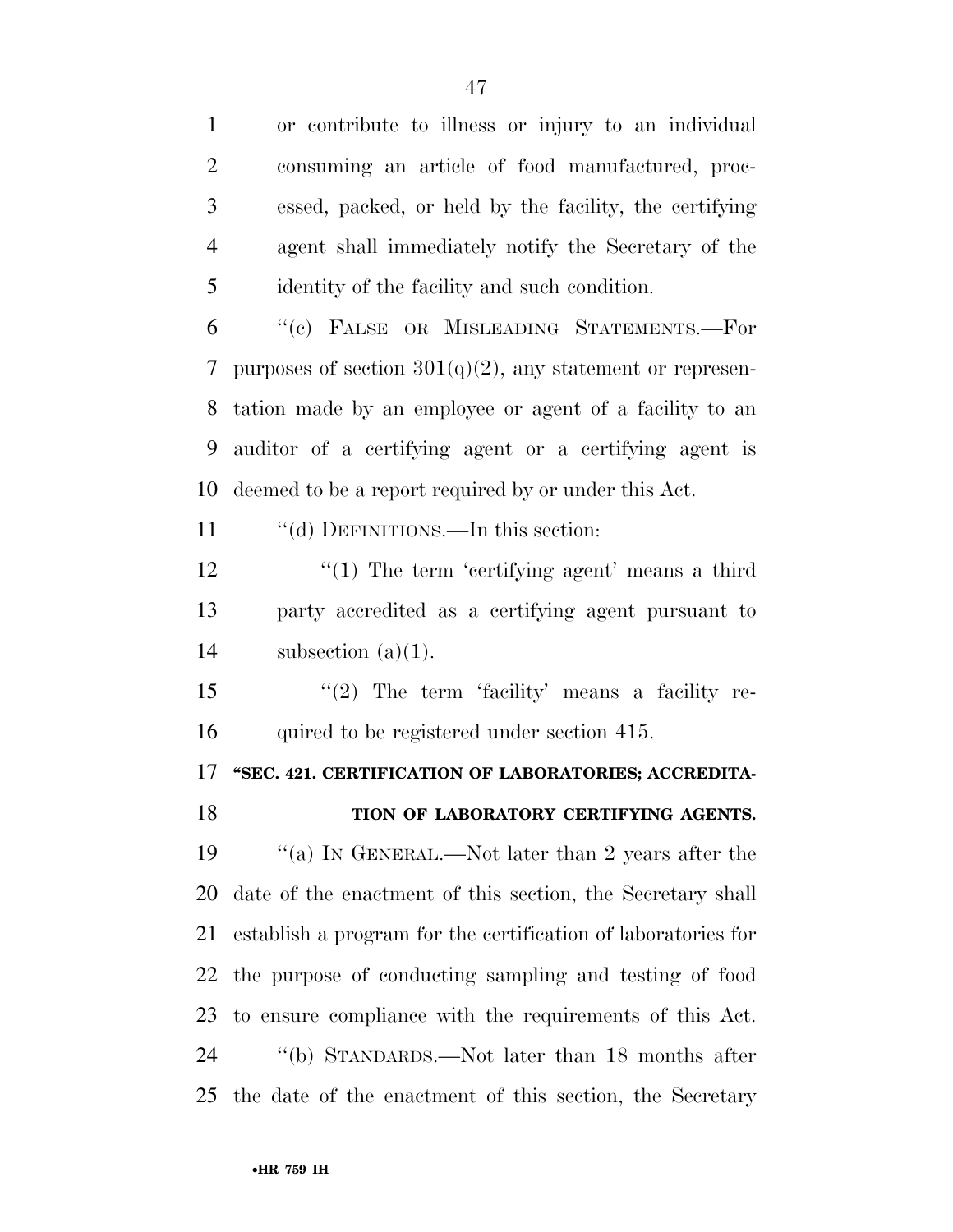| $\mathbf{1}$   | shall develop standards to certify laboratories under this   |
|----------------|--------------------------------------------------------------|
| $\overline{2}$ | section. Such standards shall include—                       |
| 3              | $\lq(1)$ standards for sampling and analytical pro-          |
| $\overline{4}$ | cedures;                                                     |
| 5              | $\lq(2)$ training and qualification levels for indi-         |
| 6              | viduals who conduct the analyses;                            |
| $\overline{7}$ | $\cdot\cdot$ (3) standards for internal quality systems; and |
| 8              | "(4) any other standards determined appro-                   |
| 9              | priate by the Secretary.                                     |
| 10             | "(c) ACCREDITATION OF THIRD PARTIES AS LAB-                  |
| 11             | ORATORY CERTIFYING AGENTS.—                                  |
| 12             | "(1) IN GENERAL.—The Secretary may estab-                    |
| 13             | lish an accreditation system under which third par-          |
| 14             | ties, as determined appropriate by the Secretary,            |
| 15             | may request to be accredited as a laboratory certi-          |
| 16             | fying agent to certify laboratories as meeting the ap-       |
| 17             | plicable requirements of this Act.                           |
| 18             | "(2) APPLICATION OF REQUIREMENTS RELAT-                      |
| 19             | ING TO QUALIFICATIONS OF AGENTS, PERFORMANCE                 |
| 20             | OF AUDITS AND RENEWAL OF ACCREDITATION, AND                  |
| 21             | WITHDRAWAL OF ACCREDITATION.—The provisions                  |
| 22             | of paragraphs $(2)$ , $(4)$ , and $(5)$ , other than para-   |
| 23             | graph $(5)(A)(i)$ , of section 420(a) shall apply to the     |
| 24             | accreditation of laboratory certifying agents with re-       |
| 25             | spect to laboratories in the same manner as such             |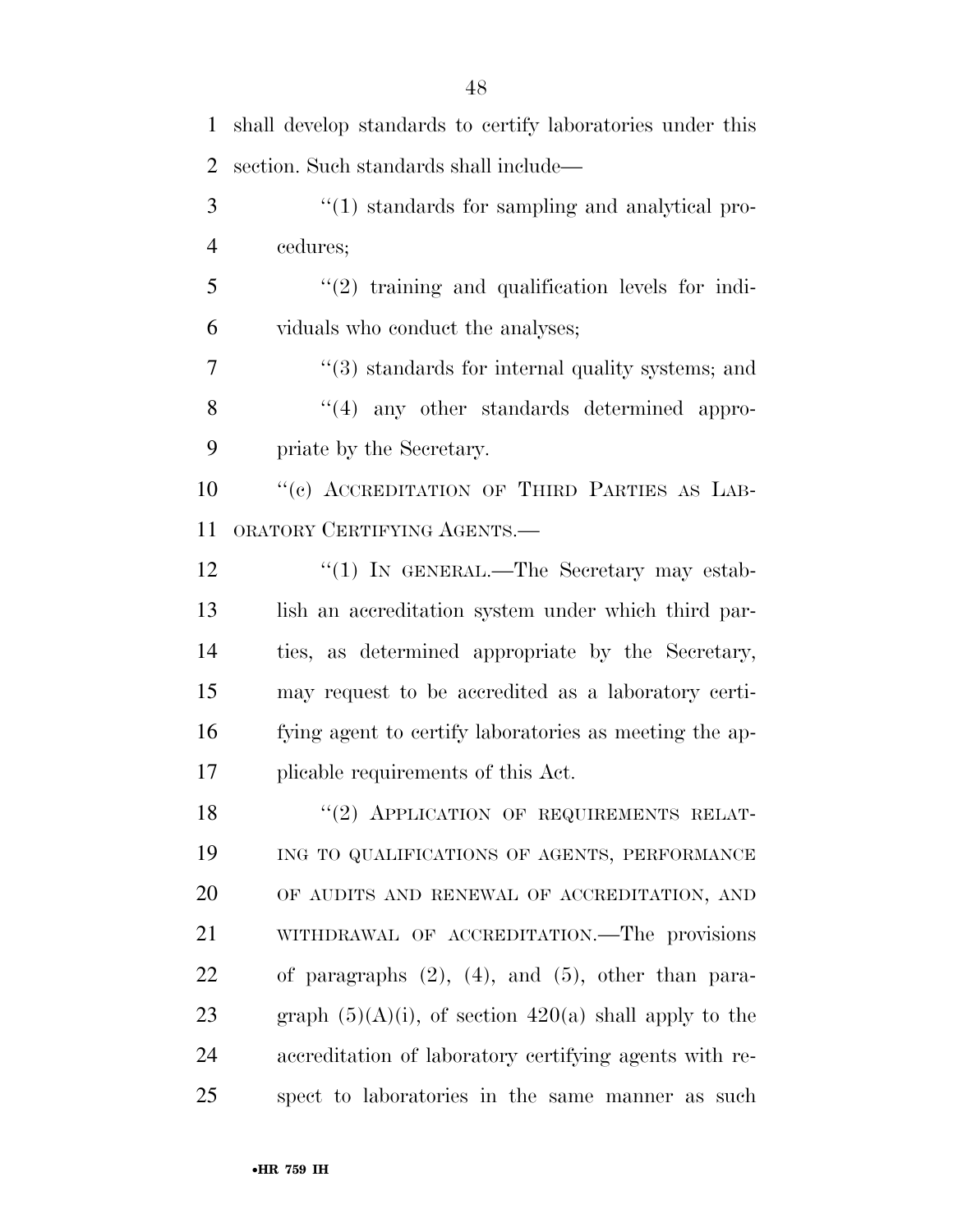provisions apply to the accreditation of certifying agents with respect to facilities.

3 "(3) APPLICATION OF ADDITIONAL REQUIRE- MENTS.—The provisions of paragraphs (1) (other 5 than subparagraph (B) and other than the require- ment under subparagraph (A) that an audit be un-7 announced), (2), (3), and (4) of section  $420(b)$  shall apply to laboratory certifying agents under this sub- section with respect to laboratories in the same man- ner as such provisions apply to the certifying agents with respect to facilities.

12 "(4) LABORATORY CERTIFYING AGENT DE- FINED.—In this section, the term 'laboratory certi- fying agent' means a third party accredited as a lab-oratory certifying agent under this subsection.

16 "(d) PUBLICATION OF LIST OF CERTIFYING AGENTS AND CERTIFIED LABORATORIES.—The provisions of para- graph (6) of section 420(a) shall apply to third parties accredited as laboratory certifying agents under sub- section (c) and to laboratories certified under subsection (a) in the same manner as such provisions apply to third parties accredited as certifying agents under such section. ''(e) FOOD TESTING BY CERTIFIED LABORA-TORIES.—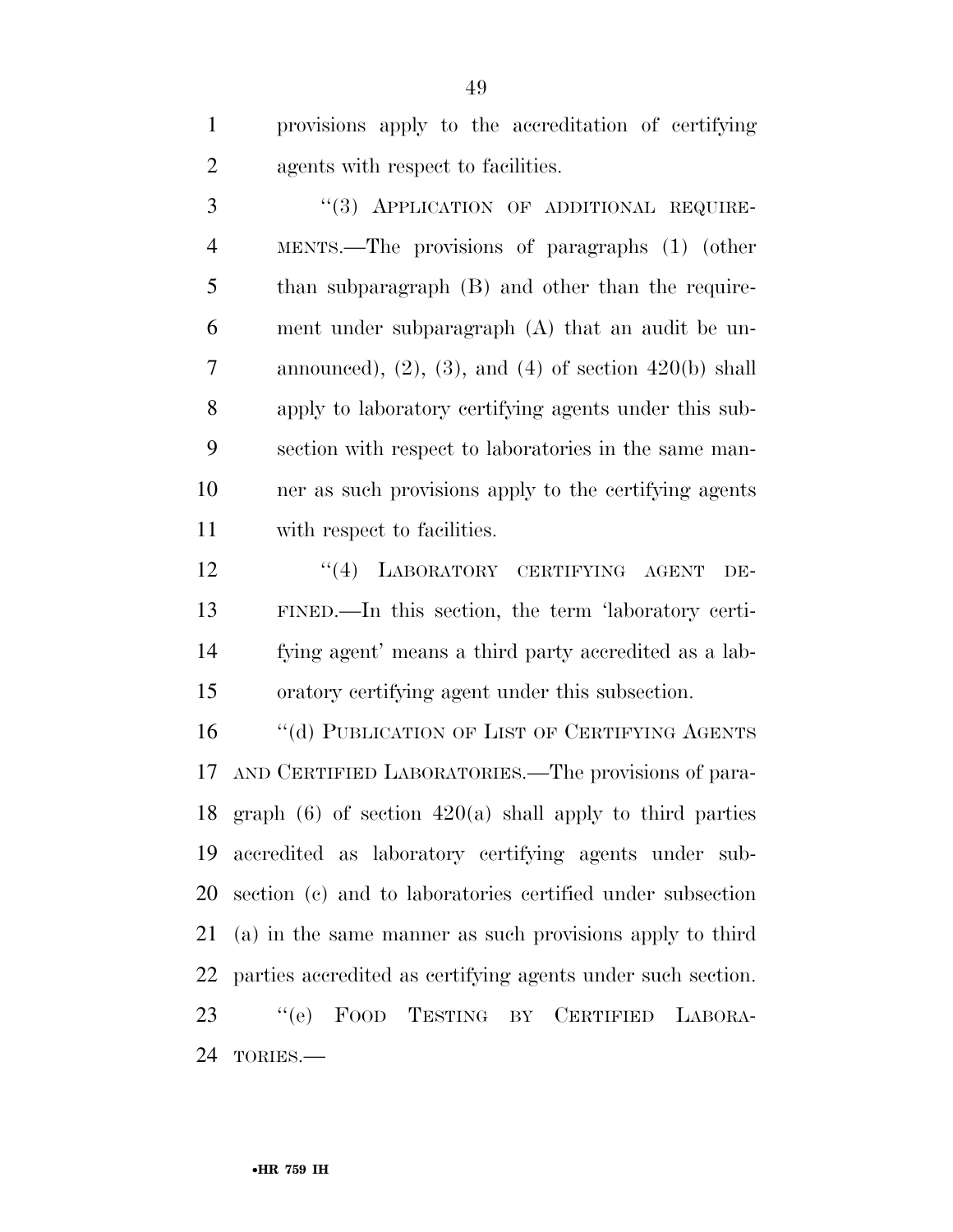| $\mathbf{1}$   | "(1) IN GENERAL.—Beginning 3 years after the           |
|----------------|--------------------------------------------------------|
| $\overline{2}$ | date of the enactment of this section, testing of food |
| 3              | described in paragraph (2) shall be conducted only     |
| $\overline{4}$ | by Federal laboratories or by laboratories certified   |
| 5              | under subsection (a).                                  |
| 6              | "(2) TESTING OF FOOD COVERED.—The testing              |
| $\overline{7}$ | of food described in this paragraph is testing of      |
| 8              | $food-$                                                |
| 9              | $\lq\lq$ conducted in support of an admission          |
| 10             | of an article of food under section 801;               |
| 11             | "(B) conducted in support of a reoffer of              |
| 12             | food previously denied admission under section         |
| 13             | 402(h);                                                |
| 14             | $\cdot$ (C) conducted under an import alert that       |
| 15             | requires successive consecutive tests;                 |
| 16             | $\lq\lq$ (D) conducted to show compliance with         |
| 17             | an order of the Secretary;                             |
| 18             | $"$ (E) conducted in support of an appeal of           |
| 19             | an order of the Secretary; or                          |
| 20             | $\lq\lq(F)$ as otherwise required to be conducted      |
| 21             | by the Secretary, as the Secretary deems appro-        |
| 22             | priate.                                                |
| 23             | "(3) ACCESS TO TESTING RESULTS.—The re-                |
| 24             | sults of any testing of food described in paragraph    |
| 25             | (2) by a laboratory certified under this section shall |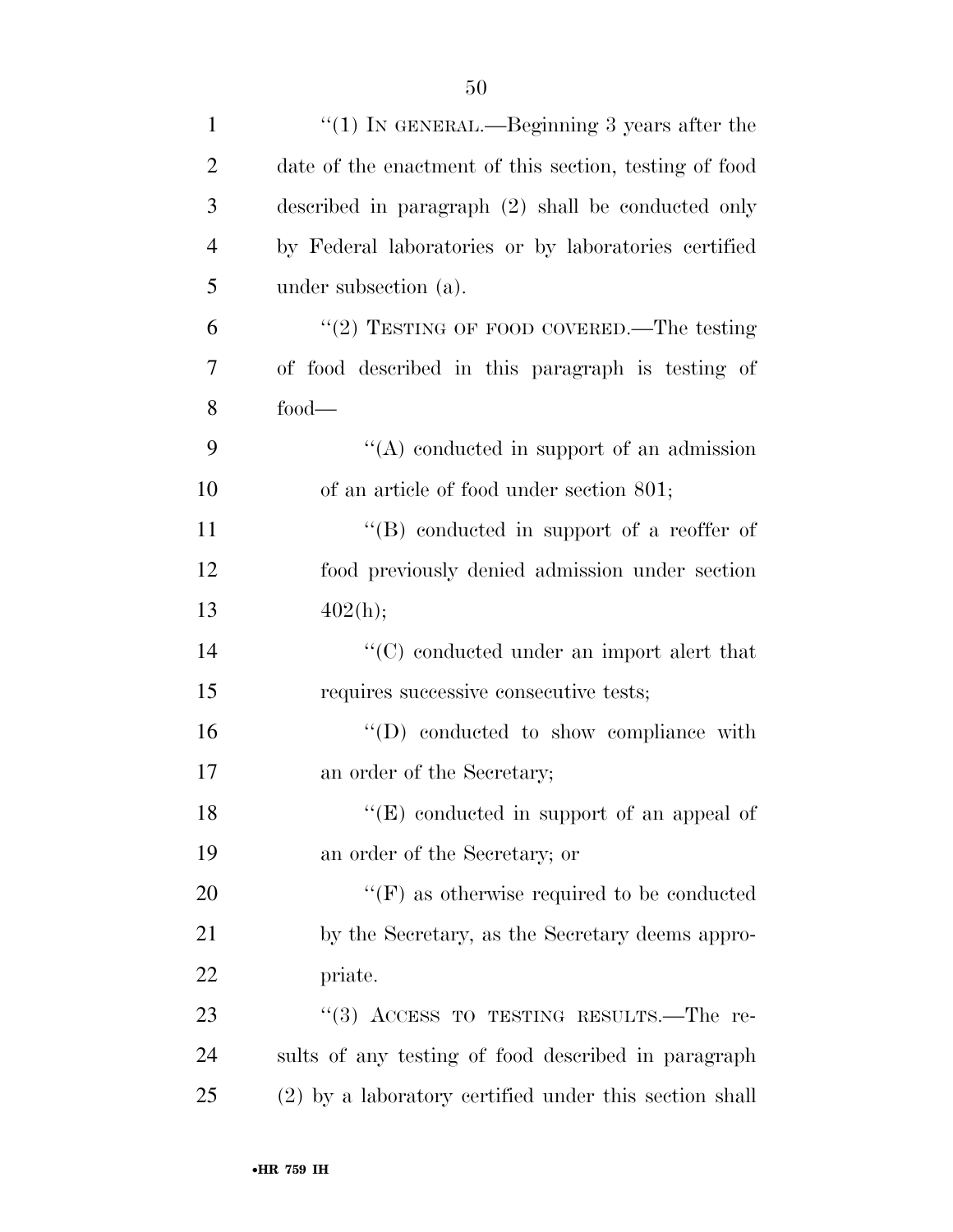be promptly transmitted by such laboratory in elec-tronic format to the Secretary.

 ''(f) FALSE OR MISLEADING STATEMENTS.—For 4 purposes of section  $301(q)(2)$ , as amended by section 406, any statement or representation made by an employee or agent of a laboratory to a laboratory certifying agent is deemed to be a report required by or under this Act.''. (c) FEES.—Part 5 of subchapter C of chapter VII, as added by section 101(b) and amended by section 108(a), is amended by adding at the end the following: **''SEC. 741B. CERTIFYING AGENT FEE.** 

12 "(a) IN GENERAL.—The Secretary shall assess and collect a fee for the accreditation of an entity as a certi- fying agent under section 420(a) for the purpose of de- fraying the costs of implementing the system established for such accreditation.

17 "(b) AMOUNT OF FEE.—The amount of a fee under this section shall be as determined by the Secretary.

# **''SEC. 741C. LABORATORY CERTIFYING AGENT ACCREDITA-TION FEE.**

 ''The Secretary shall assess and collect an annual fee, specified by the Secretary, for accreditation of laboratory certifying agents under section 421 for the purpose of de- fraying the costs of the accreditation activities under such section.''.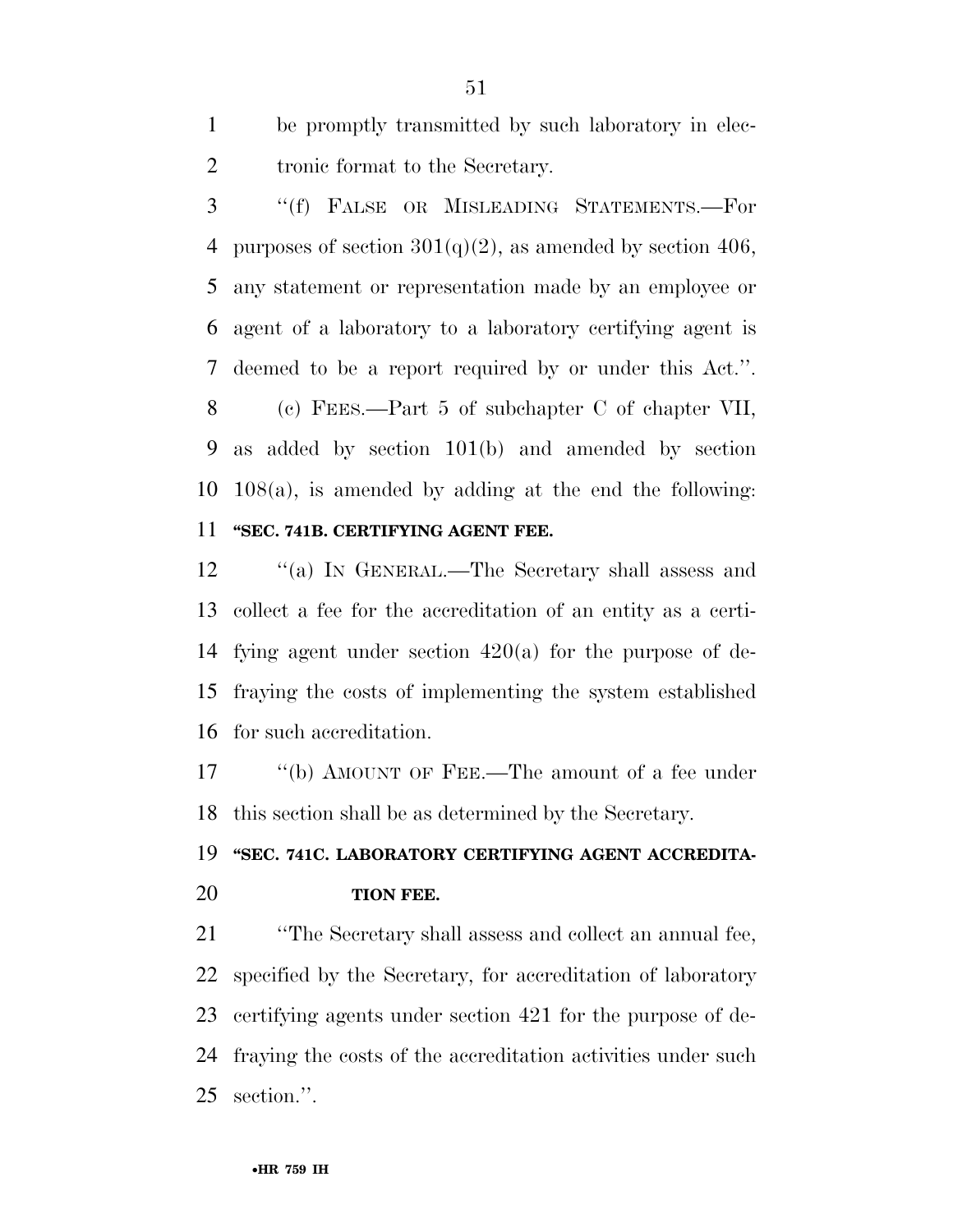**SEC. 110. SAFE AND SECURE FOOD IMPORTATION PRO-GRAM.** 

 Chapter VIII (21 U.S.C. 381 et seq.) is amended by adding at the end the following:

 **''SEC. 805. SAFE AND SECURE FOOD IMPORTATION PRO-GRAM.** 

 ''(a) IN GENERAL.—Beginning not later than 2 years after the date of the enactment of this section, the Sec- retary shall establish by regulation and carry out a pro- gram under which the Secretary expedites the movement of food through the importation process under this Act if each facility involved in the production, manufacture, processing, packaging, and holding of the food—

14  $\qquad$  (1) is certified by a certifying agent accredited 15 pursuant to section  $420(a)(1)$ ; and

16 ''(2) has agreed to abide by, and has been de- termined by the Secretary to be in compliance with, the food safety and security guidelines developed under subsection (b) with respect to such food.

20 "(b) GUIDELINES.—

21 "(1) DEVELOPMENT.—For purposes of the pro- gram established under subsection (a), the Secretary shall develop safety and security guidelines applica-ble to the importation of food.

 ''(2) FACTORS.—Such guidelines shall take into account the following factors: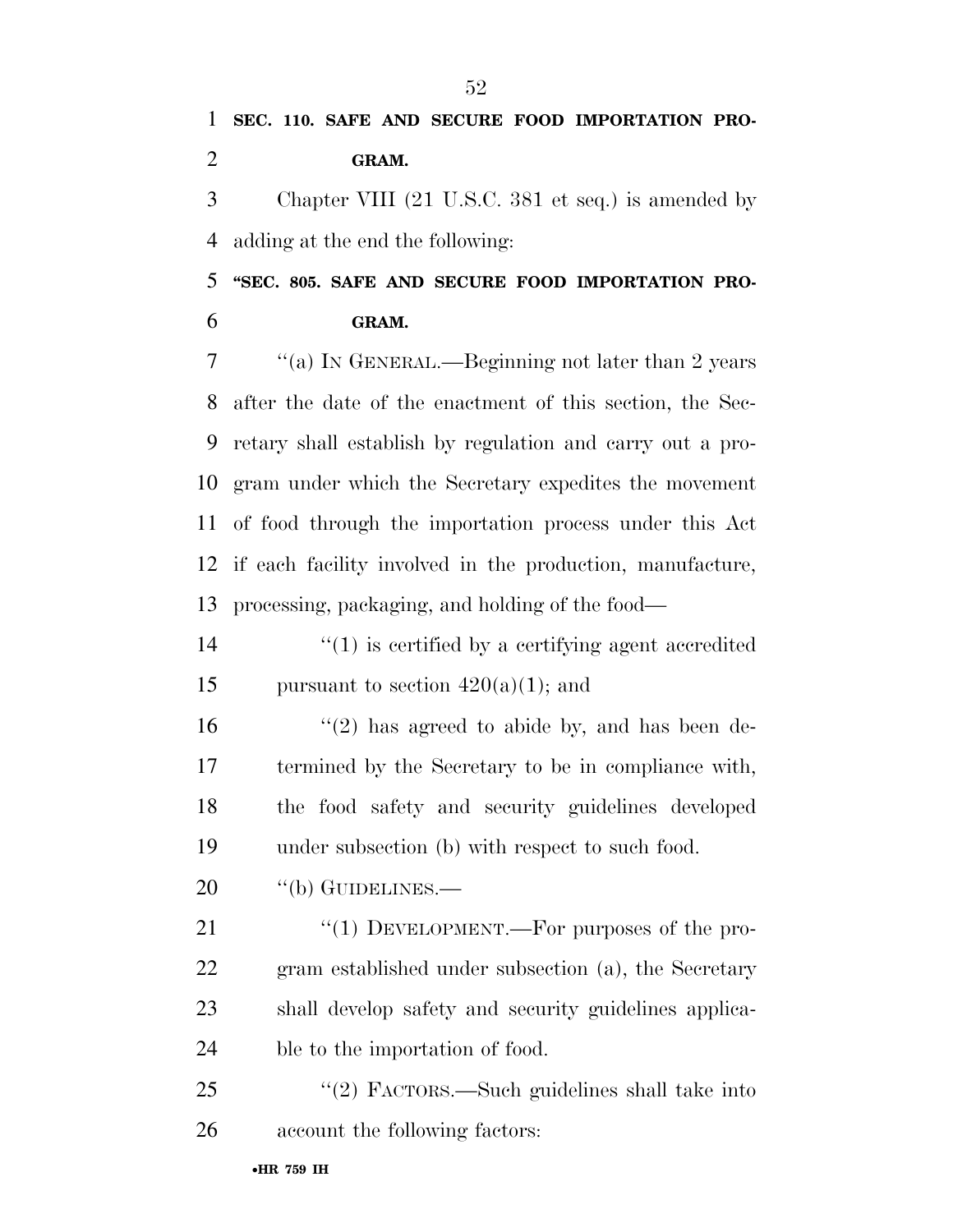| $\mathbf{1}$   | $\lq\lq$ . The personnel of the person import-             |
|----------------|------------------------------------------------------------|
| $\overline{2}$ | ing the food.                                              |
| 3              | "(B) The physical and procedural safety                    |
| $\overline{4}$ | and security of such person's food supply chain.           |
| 5              | $\lq\lq$ (C) The sufficiency of access controls for        |
| 6              | food and ingredients purchased by such person.             |
| $\overline{7}$ | $\lq\lq$ (D) Vendor and supplier information.              |
| 8              | " $(E)$ Such other factors as the Secretary"               |
| 9              | determines necessary.".                                    |
|                |                                                            |
| 10             | <b>Subtitle B—Intervention</b>                             |
| 11             | SEC. 111. PUBLIC HEALTH ASSESSMENT SYSTEM.                 |
| 12             | (a) ACTIVE SURVEILLANCE SYSTEM.—The Secretary              |
| 13             | of Health and Human Services (in this subtitle referred    |
| 14             | to as the "Secretary"), acting through the Centers for     |
| 15             | Disease Control and Prevention, shall establish and imple- |
| 16             | ment an active surveillance system for food, based on a    |
| 17             | representative proportion of the population of the United  |

- with the consumption of food.
- (b) SAMPLING SYSTEM.—

 (1) IN GENERAL.—The Secretary shall establish and implement a sampling system under which the Secretary takes and analyzes samples of food prod-ucts—

sources of human illness in the United States associated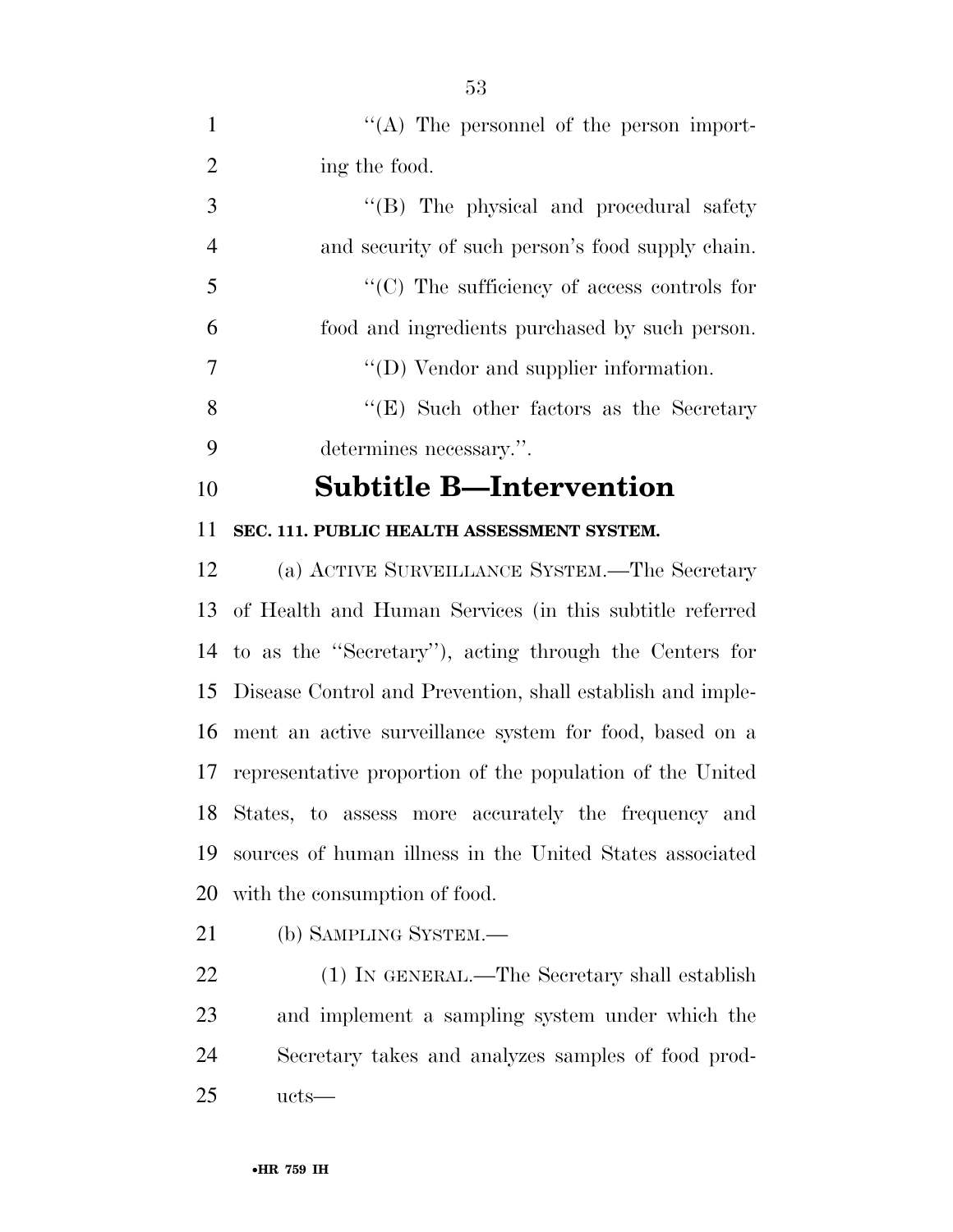| $\mathbf{1}$   | $(A)$ to assist the Secretary in carrying out             |
|----------------|-----------------------------------------------------------|
| $\overline{2}$ | this Act and the Federal Food, Drug, and Cos-             |
| 3              | metic Act $(21 \text{ U.S.C. } 301 \text{ et seq.});$ and |
| $\overline{4}$ | (B) to more accurately assess the nature,                 |
| 5              | frequency of occurrence, and amounts of con-              |
| 6              | taminants in food products.                               |
| 7              | REQUIREMENTS.—Such sampling system<br>(2)                 |
| 8              | shall provide—                                            |
| 9              | (A) statistically valid monitoring, including             |
| 10             | market-basket studies, on the nature, frequency           |
| 11             | of occurrence, and amounts of contaminants in             |
| 12             | food products available to consumers; and                 |
| 13             | (B) at the request of the Secretary, such                 |
| 14             | other information, including analysis of moni-            |
| 15             | toring and verification samples, as the Sec-              |
| 16             | retary determines may be useful in assessing              |
| 17             | the occurrence of contaminants in food prod-              |
| 18             | ucts.                                                     |
| 19             | (3) GUIDELINES.—Within 12 months after the                |
| 20             | date of the enactment of this Act, the Secretary          |
| 21             | shall establish guidelines for the sampling system        |
| <u>22</u>      | under this subsection.                                    |
| 23             | (c) ASSESSMENT OF HEALTH HAZARDS.—Through                 |
| 24             | the surveillance system under subsection (a) and the sam- |
|                | 25 pling system under subsection (b), the Secretary shall |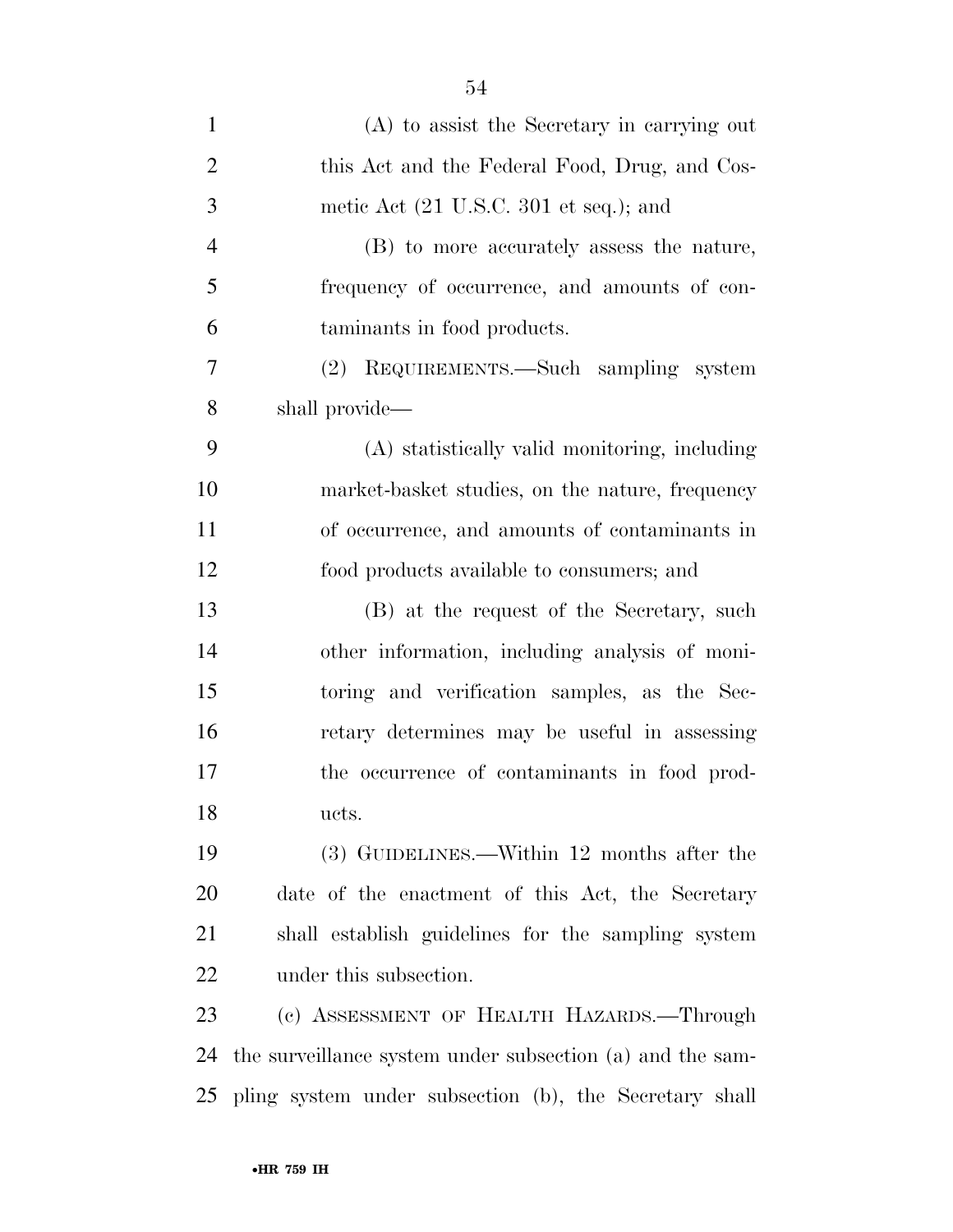rank food categories based on their hazard to human health and identify appropriate industry and regulatory approaches to minimize hazards in the food supply. Such analysis may include—

 (1) the safety of commercial harvesting and processing, as compared with the health hazards as- sociated with food products that are harvested for recreational or subsistence purposes and prepared noncommercially;

 (2) the safety of food products that are domes- tically harvested and processed, as compared with the health hazards associated with food products that are harvested or processed outside the United States;

 (3) contamination originating from handling practices that occur prior to or after sale of food products to consumers; and

(4) use of comparative risk assessments.

**SEC. 112. PUBLIC EDUCATION AND ADVISORY SYSTEM.** 

 (a) PUBLIC EDUCATION.—The Secretary, in coopera- tion with private and public organizations, including the appropriate State entities, shall design and implement a national public education program on food safety. The program shall provide—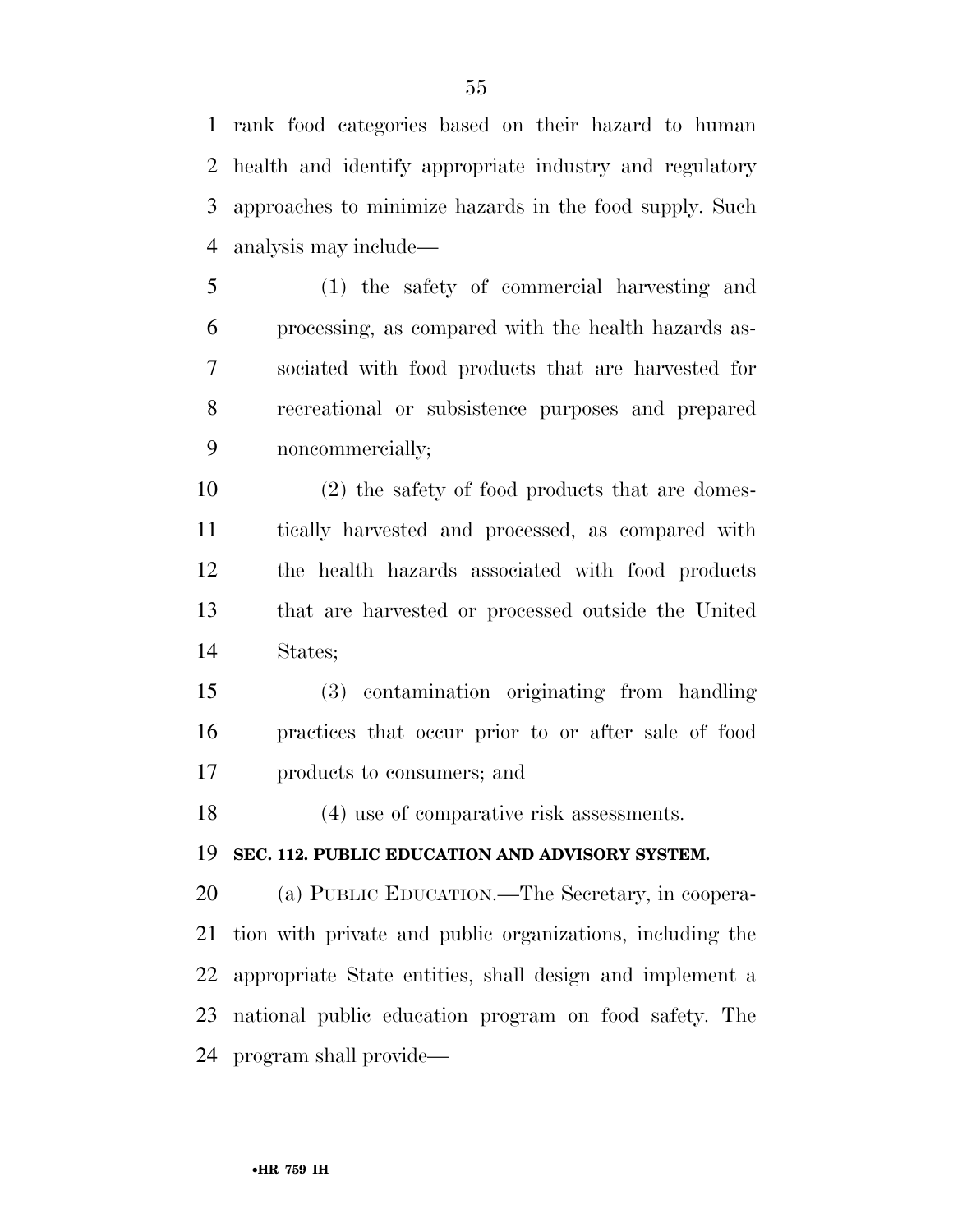| $\mathbf{1}$   | (1) information to the public regarding Federal             |
|----------------|-------------------------------------------------------------|
| $\overline{2}$ | standards and good practice requirements and pro-           |
| 3              | motion of public awareness, understanding, and ac-          |
| $\overline{4}$ | ceptance of such standards and requirements;                |
| 5              | (2) information to health professionals so that             |
| 6              | they may improve diagnosis and treatment of food-           |
| 7              | related illness and advise individuals whose health         |
| 8              | conditions place them in particular risk; and               |
| 9              | (3) such other information or advice to con-                |
| 10             | sumers and other persons as the Secretary deter-            |
| 11             | mines will promote the purposes of this Act.                |
| 12             | (b) HEALTH ADVISORIES.—The Secretary shall work             |
| 13             | with the States and other appropriate entities to—          |
| 14             | (1) develop and distribute regional and national            |
| 15             | advisories concerning food safety;                          |
| 16             | (2) develop standardized formats for written                |
| 17             | and broadcast advisories; and                               |
| 18             | (3) incorporate State and local advisories into             |
| 19             | national public education program required<br>the           |
| 20             | under subsection (a).                                       |
| 21             | SEC. 113. RESEARCH.                                         |
| 22             | (a) IN GENERAL.—The Secretary shall conduct re-             |
| 23             | search to assist in the implementation of this Act, includ- |
|                |                                                             |

ing studies to—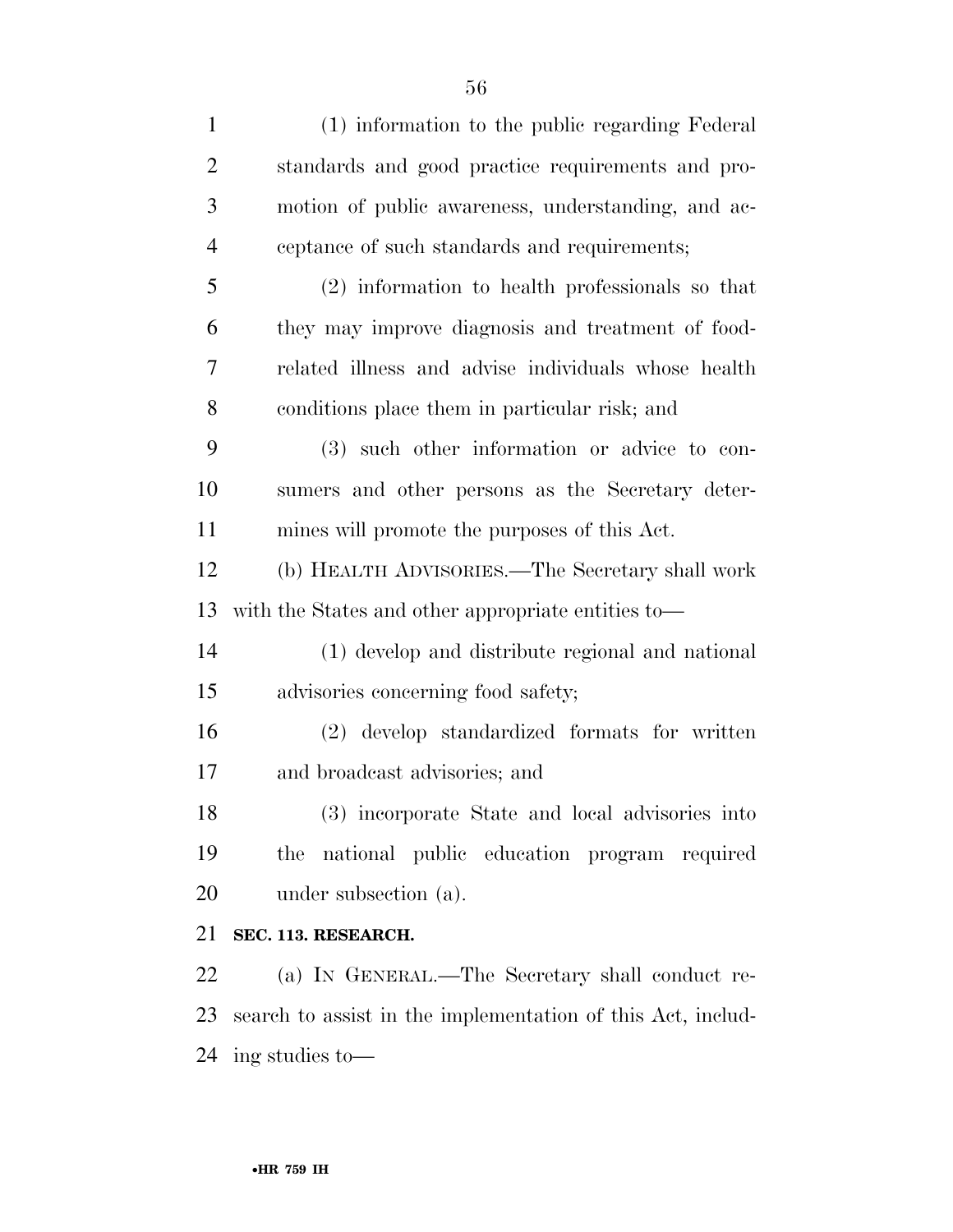| $\mathbf{1}$   | (1) improve sanitation and food safety practices     |
|----------------|------------------------------------------------------|
| $\overline{2}$ | in the processing of food products;                  |
| 3              | $(2)$ develop improved techniques for the moni-      |
| $\overline{4}$ | toring of food and inspection of food products;      |
| 5              | (3) develop efficient, rapid, and sensitive meth-    |
| 6              | ods for determining and detecting the presence of    |
| 7              | contaminants in food products;                       |
| 8              | (4) determine the sources of contamination of        |
| 9              | food and food products with contaminants;            |
| 10             | (5) develop consumption data with respect to         |
| 11             | food products;                                       |
| 12             | (6) draw upon research and educational pro-          |
| 13             | grams that exist at the State and local level;       |
| 14             | (7) utilize the DNA matching system and other        |
| 15             | processes to identify and control pathogens;         |
| 16             | (8) address common and emerging zoonotic dis-        |
| 17             | eases;                                               |
| 18             | (9) develop methods to reduce or destroy patho-      |
| 19             | gens before, during, and after processing;           |
| 20             | $(10)$ analyze the incidence of antibiotic resist-   |
| 21             | ance as it pertains to the food supply and develop   |
| 22             | new methods to reduce the transfer of antibiotic re- |
| 23             | sistance to humans; and                              |
| 24             | (11) conduct other research that supports the        |
| 25             | purposes of this Act.                                |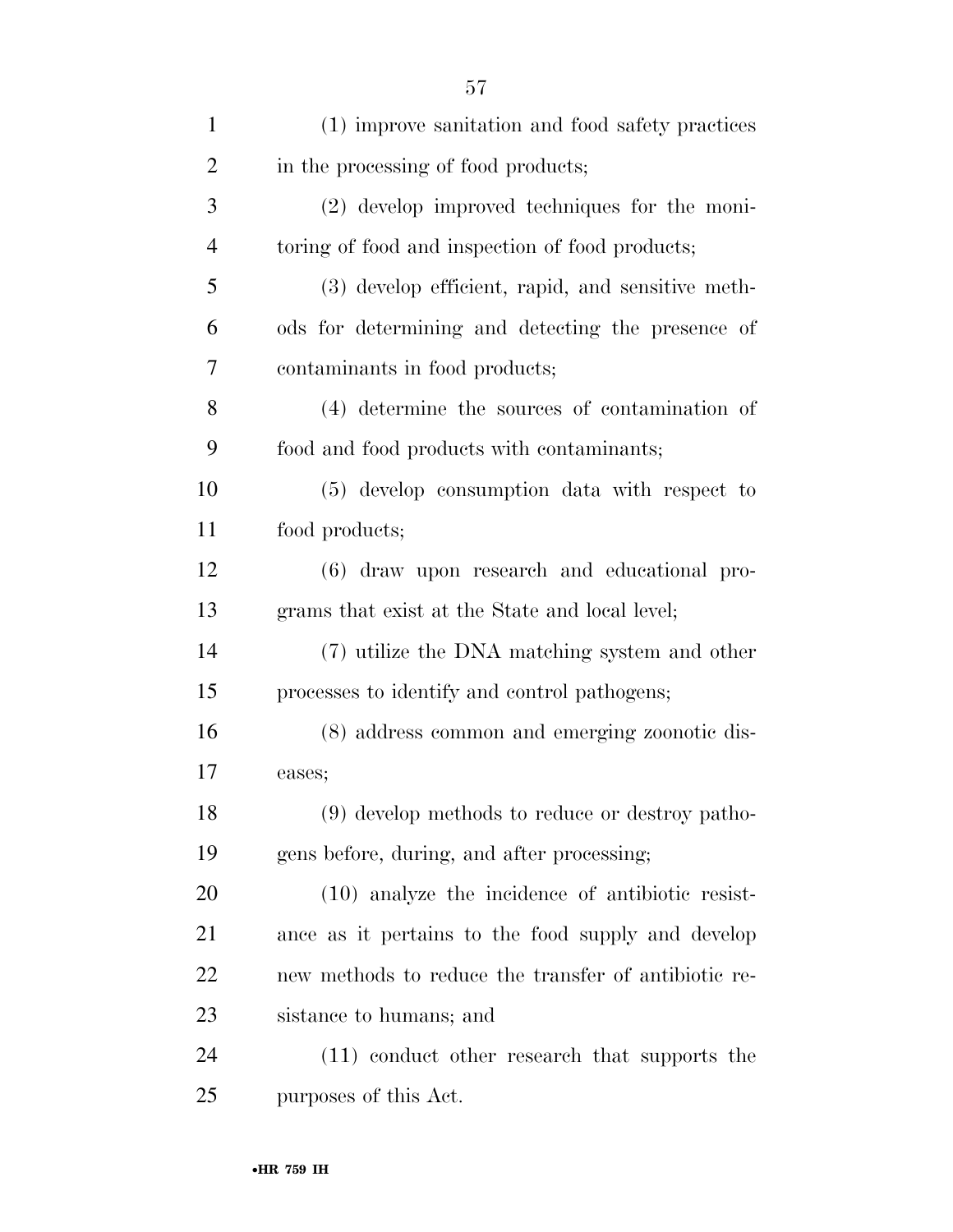(b) CONTRACT AUTHORITY.—The Secretary is au- thorized to enter into contracts and agreements with any State, university, government agency, or other person to carry out this section.

# **SEC. 114. NOTIFICATION, NONDISTRIBUTION, AND RECALL OF ADULTERATED OR MISBRANDED ARTI-CLES OF FOOD.**

 (a) PROHIBITED ACTS.—Section 301 (21 U.S.C. 331), as amended by sections 102 and 104, is amended by adding at the end the following:

11  $\frac{1}{q}$  (qq)(1) The failure to notify the Secretary in viola-12 tion of section  $422(a)$ .

13  $\frac{1}{2}$  The failure to comply with—

14  $\langle A \rangle$  an order issued under section 422(b) fol- lowing any hearing requested under section 422(c); or

 ''(B) an amended order issued under section 18  $422(d)(1)$ .".

 (b) NOTIFICATION, NONDISTRIBUTION, AND RECALL OF ADULTERATED OR MISBRANDED ARTICLES OF FOOD.—Chapter IV (21 U.S.C. 341 et seq.), as amended 22 by sections  $102(b)$ , 104, and  $108(c)$ , is amended by adding at the end the following: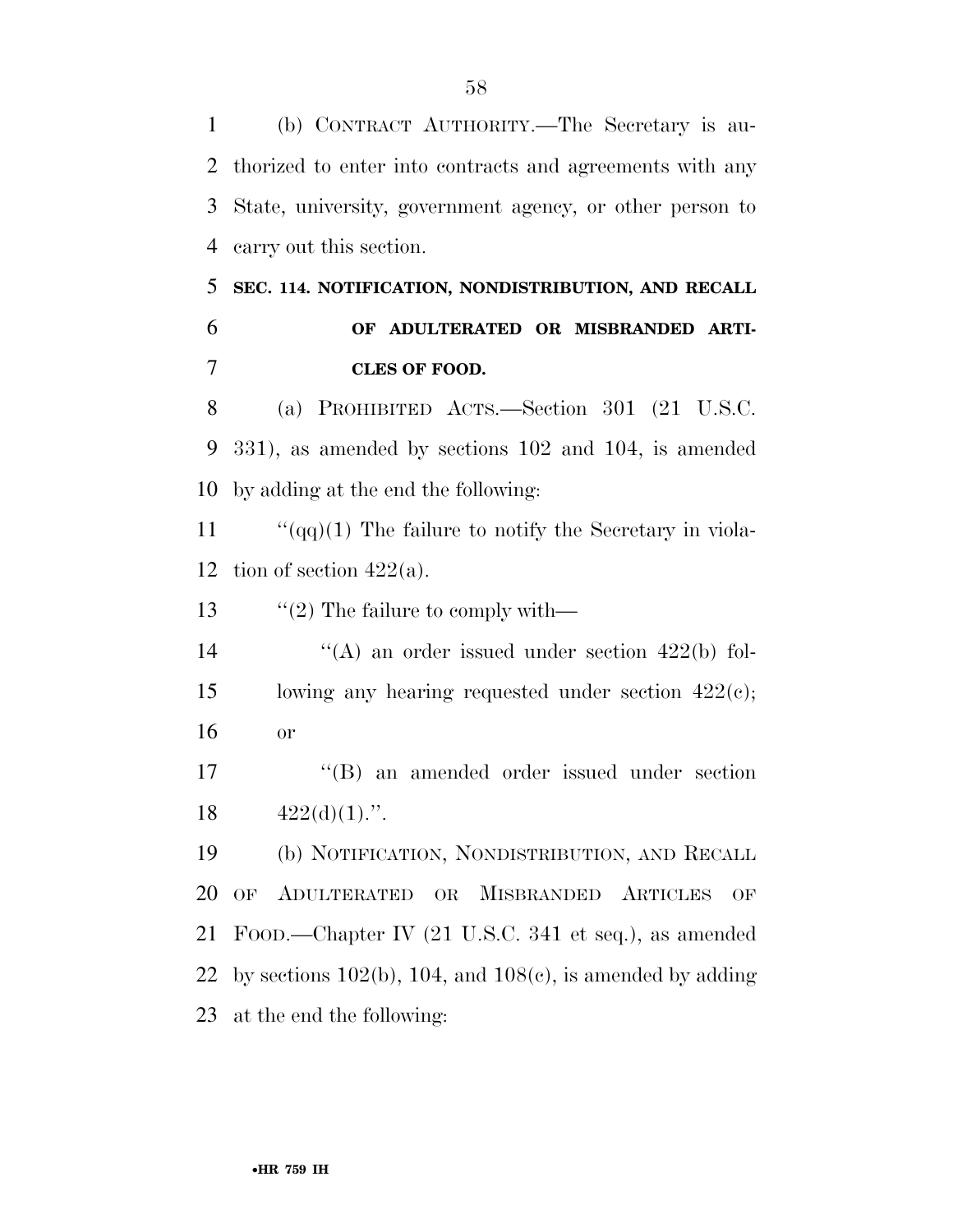# **''SEC. 422. NOTIFICATION, NONDISTRIBUTION, AND RECALL OF ADULTERATED OR MISBRANDED ARTI- CLES OF FOOD.**  ''(a) NOTIFICATION TO SECRETARY OF VIOLATION.—

5 "(1) In GENERAL.—A person (other than a household consumer or other individual who is the intended consumer of an article of food) that has reason to believe that an article of food when intro- duced into or while in interstate commerce, or while held for sale (regardless of whether the first sale) after shipment in interstate commerce, is adulter- ated or misbranded in a manner that, if consumed, may result in illness or injury shall, as soon as prac- ticable, notify the Secretary of the identity and loca-tion of the article.

16 "(2) MANNER OF NOTIFICATION.—Notification under paragraph (1) shall be made in such manner and by such means as the Secretary may require by regulation.

20 "(b) RECALL AND CONSUMER NOTIFICATION.—

21 "(1) VOLUNTARY ACTIONS.—On receiving noti- fication under subsection (a) or by other means of a suspected adulteration or misbranding of food, if the Secretary finds that an article of food when in- troduced into or while in interstate commerce, or while held for sale (regardless of whether the first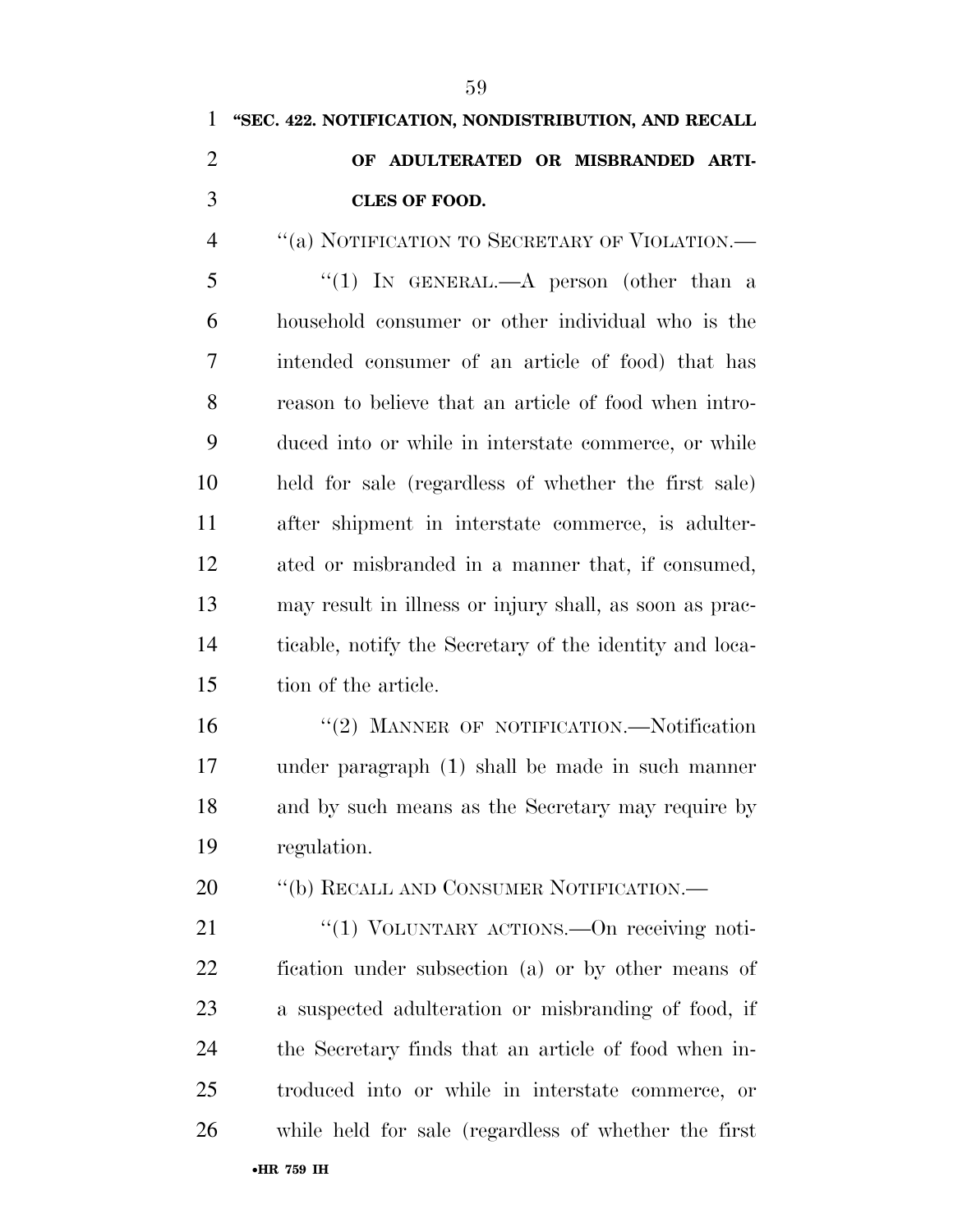| $\mathbf{1}$   | sale) after shipment in interstate commerce, is adul-    |
|----------------|----------------------------------------------------------|
| $\overline{2}$ | terated or misbranded in a manner that, if con-          |
| 3              | sumed, may result in illness or injury (as determined    |
| $\overline{4}$ | by the Secretary), the Secretary shall provide all ap-   |
| 5              | propriate persons (including the manufacturer, im-       |
| 6              | porter, distributor, or retailer of the article) with an |
| 7              | opportunity (as determined by the Secretary)—            |
| 8              | $\lq\lq$ to cease distribution of the article;           |
| 9              | "(B) to notify all persons—                              |
| 10             | "(i) that produce, manufacture, pack,                    |
| 11             | process, prepare, treat, package, distribute,            |
| 12             | or hold the article, to cease immediately                |
| 13             | those activities with respect to the article;            |
| 14             | <b>or</b>                                                |
| 15             | "(ii) to which the article has been dis-                 |
| 16             | tributed, transported, or sold, to cease im-             |
| 17             | mediately distribution of the article;                   |
| 18             | $\lq\lq$ (C) to recall the article;                      |
| 19             | $\lq\lq$ (D) in consultation with the Secretary, to      |
| 20             | provide notice of the finding of the Secretary to        |
| 21             | all consumers to which the article was, or may           |
| 22             | have been, distributed and to appropriate State          |
| 23             | and local health officials; and                          |
| 24             | " $(E)$ to notify State and local public health          |
| 25             | officials.                                               |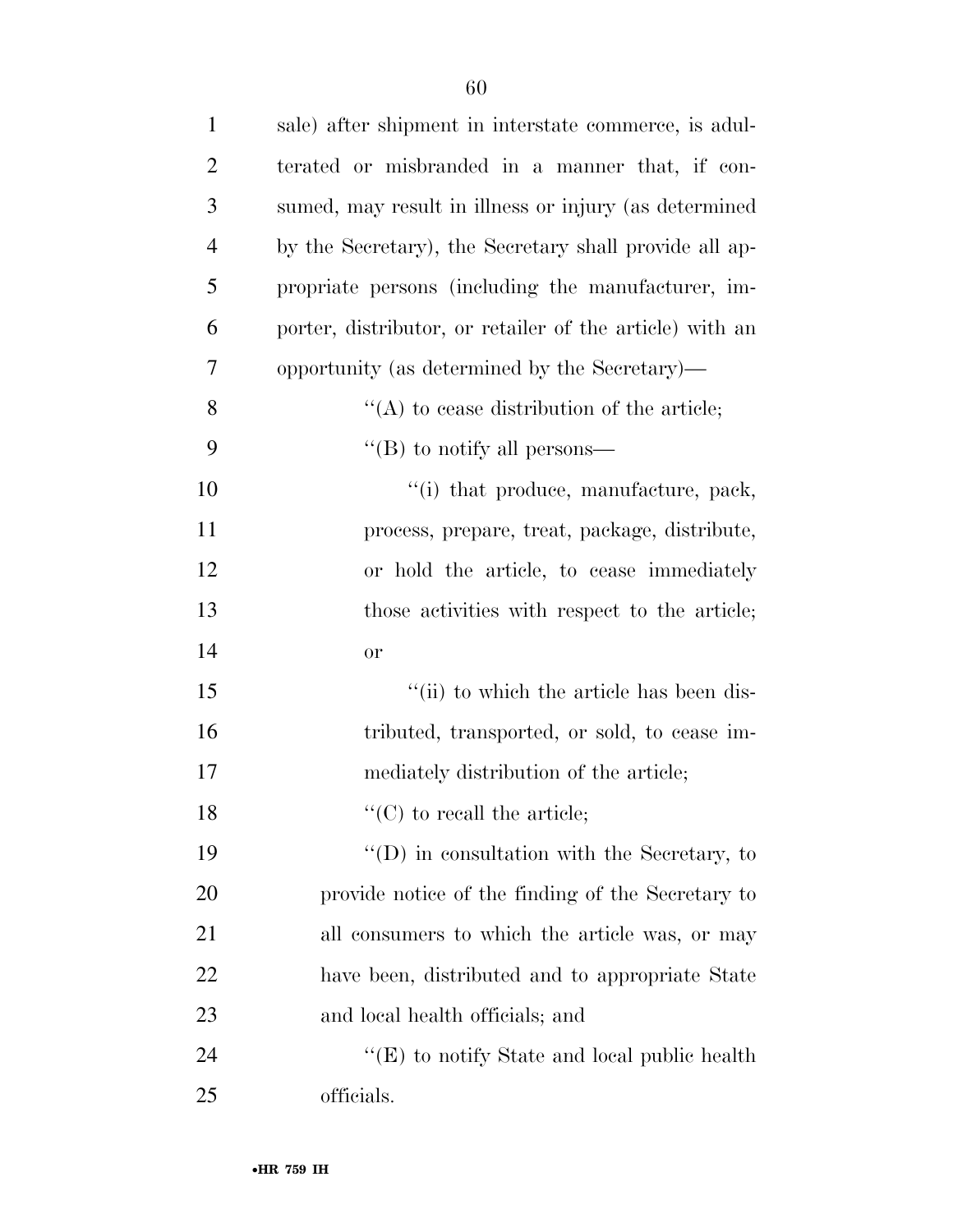| "(2) MANDATORY ACTIONS.—If the appropriate             |
|--------------------------------------------------------|
| person referred to in paragraph (1) does not carry     |
| out the actions described in that paragraph with re-   |
| spect to an article within the time period and in the  |
| manner prescribed by the Secretary, the Secretary—     |
| $\lq\lq$ shall issue an order requiring the per-       |
| $son$ —                                                |
| "(i) to immediately cease distribution                 |
| of the article; and                                    |
| "(ii) to immediately make the notifica-                |
| tion described in paragraph $(1)(B)$ ; and             |
| $\lq\lq (B)$ may take control or possession of the     |
| article.                                               |
| "(3) NOTICE TO CONSUMERS AND HEALTH OF-                |
| FICIALS.—The Secretary shall, as the Secretary de-     |
| termines to be necessary, provide notice of the find-  |
|                                                        |
| ing of the Secretary under paragraph (1) to con-       |
| sumers to which the article was, or may have been,     |
| distributed and to appropriate State and local health  |
| officials.                                             |
| "(c) HEARINGS ON ORDERS.—                              |
| "(1) IN GENERAL.—The Secretary shall provide           |
| a person subject to an order under subsection $(b)(2)$ |
| with an opportunity for a hearing on—                  |
|                                                        |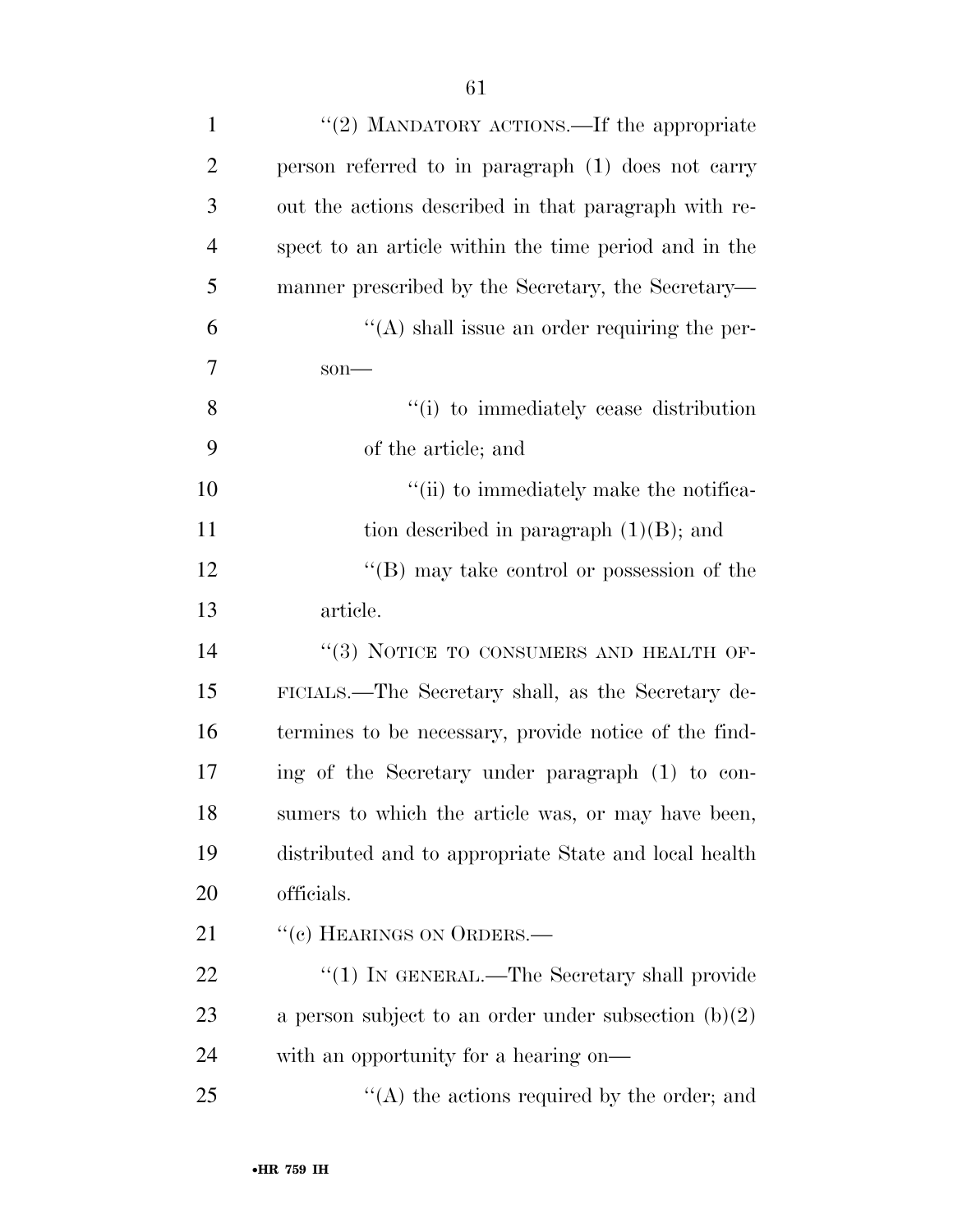1 ''(B) any reasons why the article of food that is the subject of the order should not be recalled.

4 "(2) TIMING OF HEARINGS.—If a hearing is re- quested under paragraph (1) with respect to an order, the Secretary shall hold the hearing as soon as practicable, but not later than 2 business days, after the date of issuance of the order.

9 "(d) POST-HEARING RECALL ORDERS.—

10 "(1) AMENDMENT OF ORDERS.—If, after pro- viding an opportunity for a hearing (and a hearing if requested) under subsection (c), the Secretary de- termines that an article of food when introduced into or while in interstate commerce, or while held for sale (regardless of whether the first sale) after ship- ment in interstate commerce, is adulterated or mis- branded in a manner that, if consumed, may result in illness or injury, the Secretary may, as the Sec-retary determines to be necessary—

20  $\langle (A) \rangle$  amend the order under subsection 21 (b)(2)— 22 ''(i) to require recall of the article or other appropriate action; and

24 ''(ii) to specify a timetable during 25 which the recall shall occur;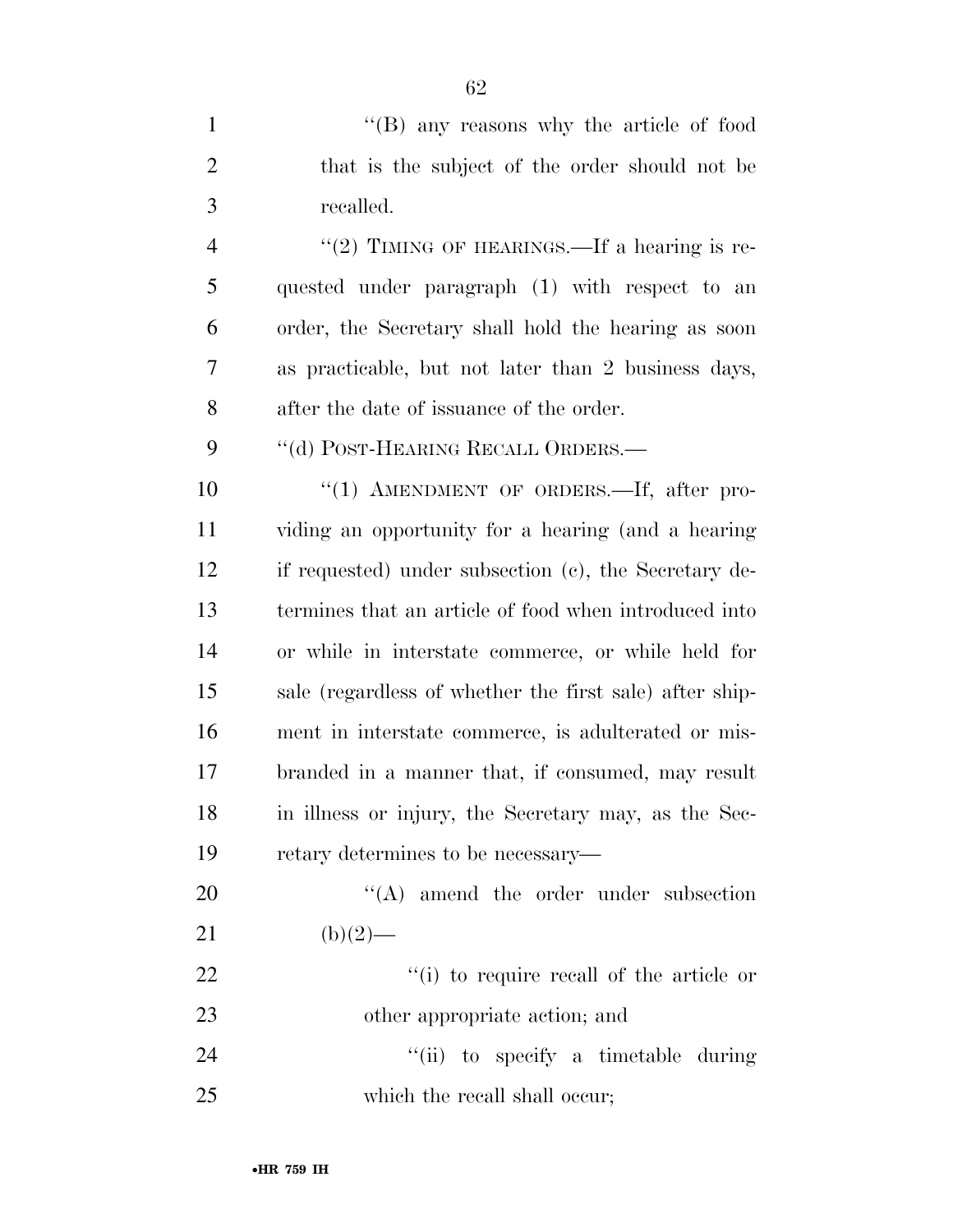| $\mathbf{1}$   | $\lq\lq$ require periodic reports to the Sec-                    |
|----------------|------------------------------------------------------------------|
| $\overline{2}$ | retary describing the progress of any such re-                   |
| 3              | call; and                                                        |
| $\overline{4}$ | "(C) provide notice of such a recall to con-                     |
| 5              | sumers to which the article was, or may have                     |
| 6              | been, distributed.                                               |
| $\overline{7}$ | "(2) VACATION OF ORDERS.—If, after providing                     |
| 8              | an opportunity for a hearing (and a hearing if re-               |
| 9              | quested) under subsection (c), the Secretary deter-              |
| 10             | mines that adequate grounds do not exist to con-                 |
| 11             | tinue the actions required by the order, the Sec-                |
| 12             | retary shall vacate the order.                                   |
| 13             | "(e) REMEDIES NOT EXCLUSIVE.—The remedies au-                    |
| 14             | thorized by this section shall be in addition to any other       |
| 15             | remedies that may be available.".                                |
| 16             | (c) EFFECTIVE DATE.—Sections $301(qq)(1)$ and $422$              |
|                | 17 of the Federal Food, Drug, and Cosmetic Act, as added         |
|                | 18 by subsections (a) and (b), shall apply with respect to arti- |
| 19             | cles of food as of such date, not later than 1 year after        |
| 20             | the date of the enactment of this Act, as the Secretary          |
| 21             | of Health and Human Services shall specify.                      |
| 22             | <b>Subtitle C-Response</b>                                       |
| 23             | SEC. 121. ADMINISTRATIVE DETENTION.                              |
| 24             | (a) IN GENERAL.—Section $304(h)(1)(A)$ (21 U.S.C.                |

25 334(h)(1)(A)) is amended by—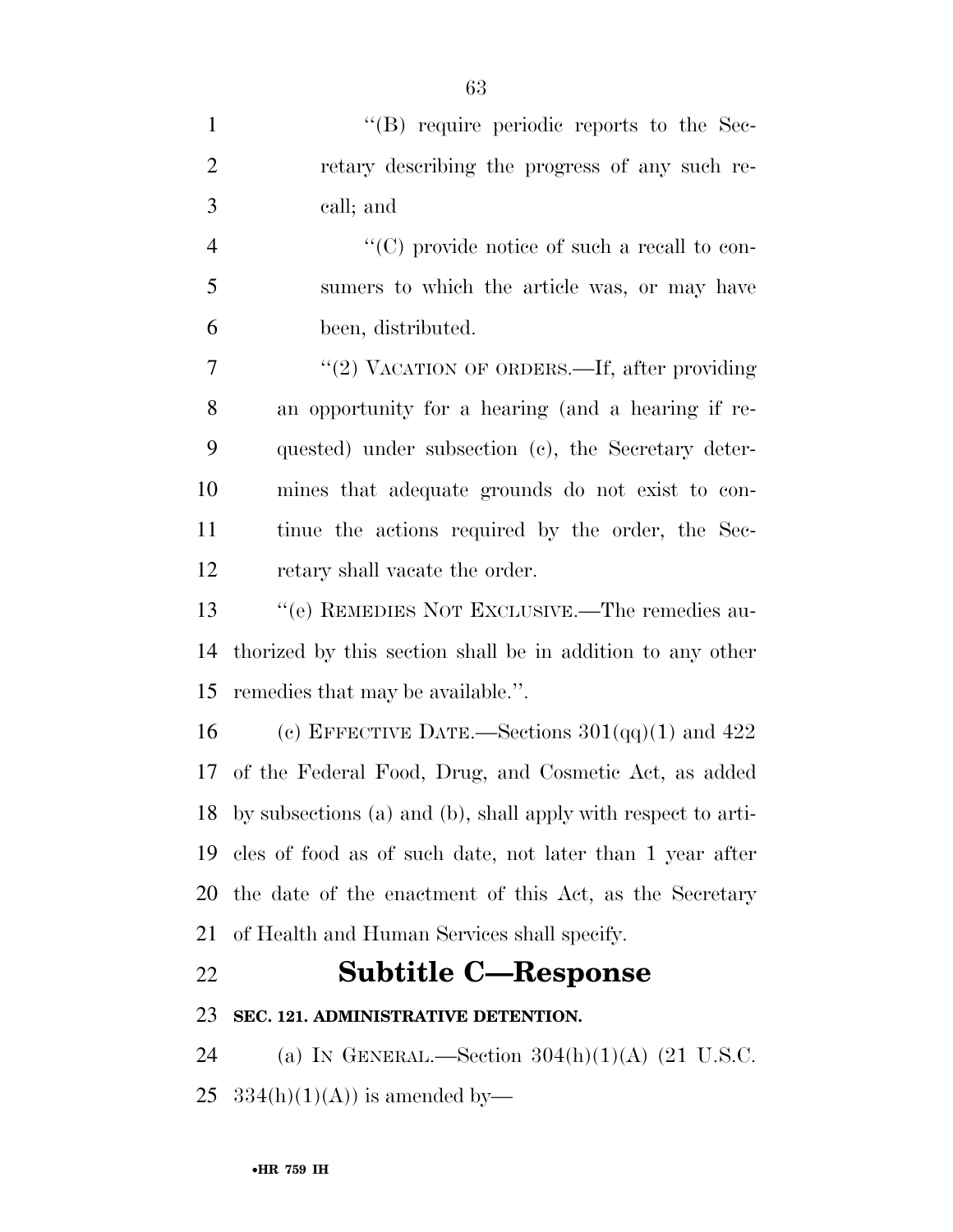(1) striking ''credible evidence or information indicating'' and inserting ''reason to believe''; and

 (2) striking ''presents a threat of serious ad- verse health consequences or death to humans or animals'' and inserting ''is adulterated or mis-branded''.

 (b) REGULATIONS.—Not later than 120 days after the date of enactment of this Act, the Secretary shall issue an interim final rule amending subpart K of part 1 of title 21, Code of Federal Regulations, to implement the amend-ment made by this section.

 (c) EFFECTIVE DATE.—The amendments made by this section shall take effect 180 days after the date of enactment of this Act.

### **SEC. 122. CIVIL PENALTIES RELATING TO FOOD.**

 (a) IN GENERAL.—Chapter III (21 U.S.C. 331 et seq.) is amended by adding after section 303 the following: **''SEC. 303A. CIVIL PENALTIES RELATING TO FOODS.** 

19  $\frac{1}{2}$  (a) In GENERAL.—

20 "(1) ASSESSMENT.—The Secretary may assess against a person that commits an act prohibited by section 301 with respect to an article of food a civil 23 penalty for each such act of not more than—

24 ''(A) \$100,000, in the case of an indi-vidual; and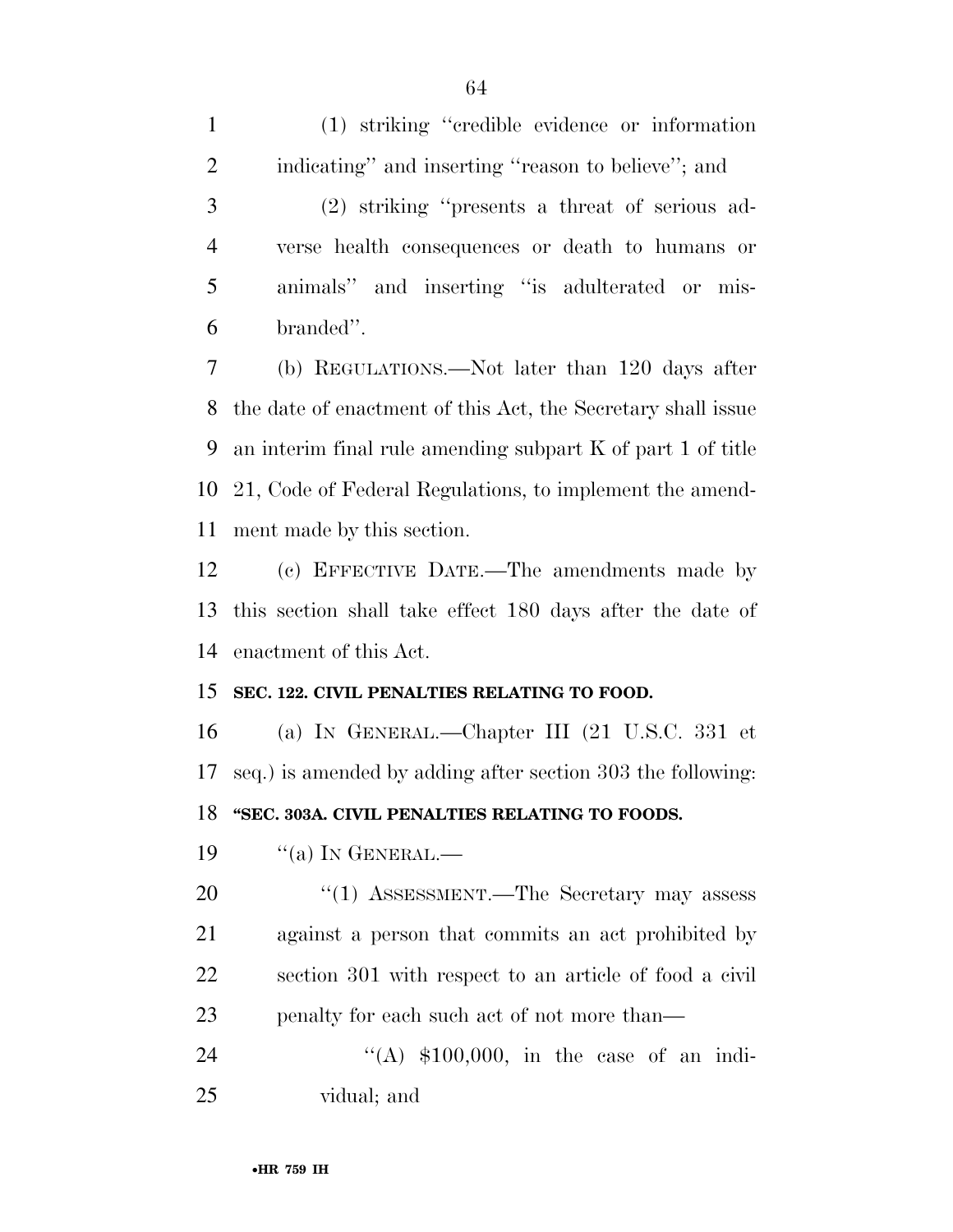|   | "(B) $$500,000$ , in the case of any other          |
|---|-----------------------------------------------------|
| 2 | person.                                             |
| 3 | "(2) SEPARATE OFFENSES.—Each prohibited             |
| 4 | act described in paragraph (1) and each day during  |
| 5 | which the act continues shall be considered to be a |
| 6 | separate offense.                                   |
| 7 | "(3) NOTICE AND OPPORTUNITY FOR HEAR-               |
| 8 | ING.—The Secretary shall not assess a civil penalty |

 under this section against a person unless the person is given notice and opportunity for a hearing on the record before the Secretary in accordance with sec-tions 554 and 556 of title 5, United States Code.

13 "(4) DETERMINATION OF CIVIL PENALTY AMOUNT.—The amount of a civil penalty under this section—

16  $\langle (A) \rangle$  shall be assessed by the Secretary by written order, taking into account—

18 ''(i) the gravity of the violation;

19  $"$ (ii) the degree of culpability of the person;

21 ''(iii) the size and type of the business of the person; and

23 ''(iv) any history of prior offenses by 24 the person; and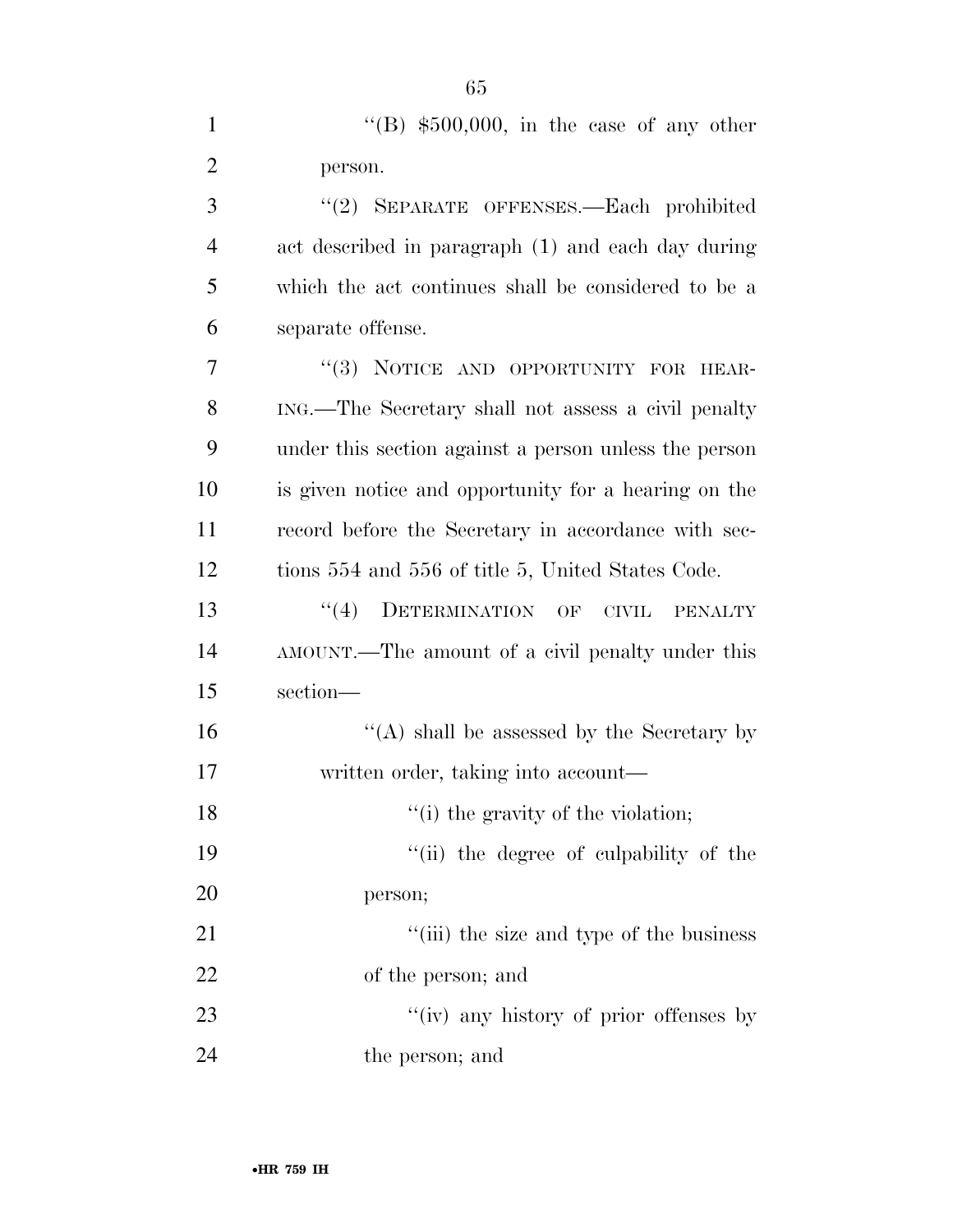| $\mathbf{1}$   | "(B) shall be reviewed only in accordance              |
|----------------|--------------------------------------------------------|
| $\overline{2}$ | with subsection (b).                                   |
| 3              | "(b) JUDICIAL REVIEW.—                                 |
| $\overline{4}$ | "(1) IN GENERAL.—An order assessing a civil            |
| 5              | penalty against a person under subsection (a) shall    |
| 6              | be final unless the person—                            |
| 7              | "(A) not later than 30 days after the effec-           |
| 8              | tive date of the order, files a petition for judi-     |
| 9              | cial review of the order in—                           |
| 10             | "(i) the United States court of ap-                    |
| 11             | peals for the circuit in which the person re-          |
| 12             | sides or has its principal place of business;          |
| 13             | <b>or</b>                                              |
| 14             | "(ii) the United States Court of Ap-                   |
| 15             | peals for the District of Columbia Circuit;            |
| 16             | and                                                    |
| 17             | "(B) simultaneously sends a copy of the                |
| 18             | petition by certified mail to the Secretary.           |
| 19             | "(2) FILING OF COPY OF RECORD.—The Sec-                |
| 20             | retary shall promptly file in the court a certified    |
| 21             | copy of the record on which the order was issued.      |
| 22             | "(3) STANDARD OF REVIEW.—The findings of               |
| 23             | the Secretary relating to the order shall be set aside |
| 24             | only if the findings are found to be unsupported by    |
| 25             | substantial evidence on the record as a whole.         |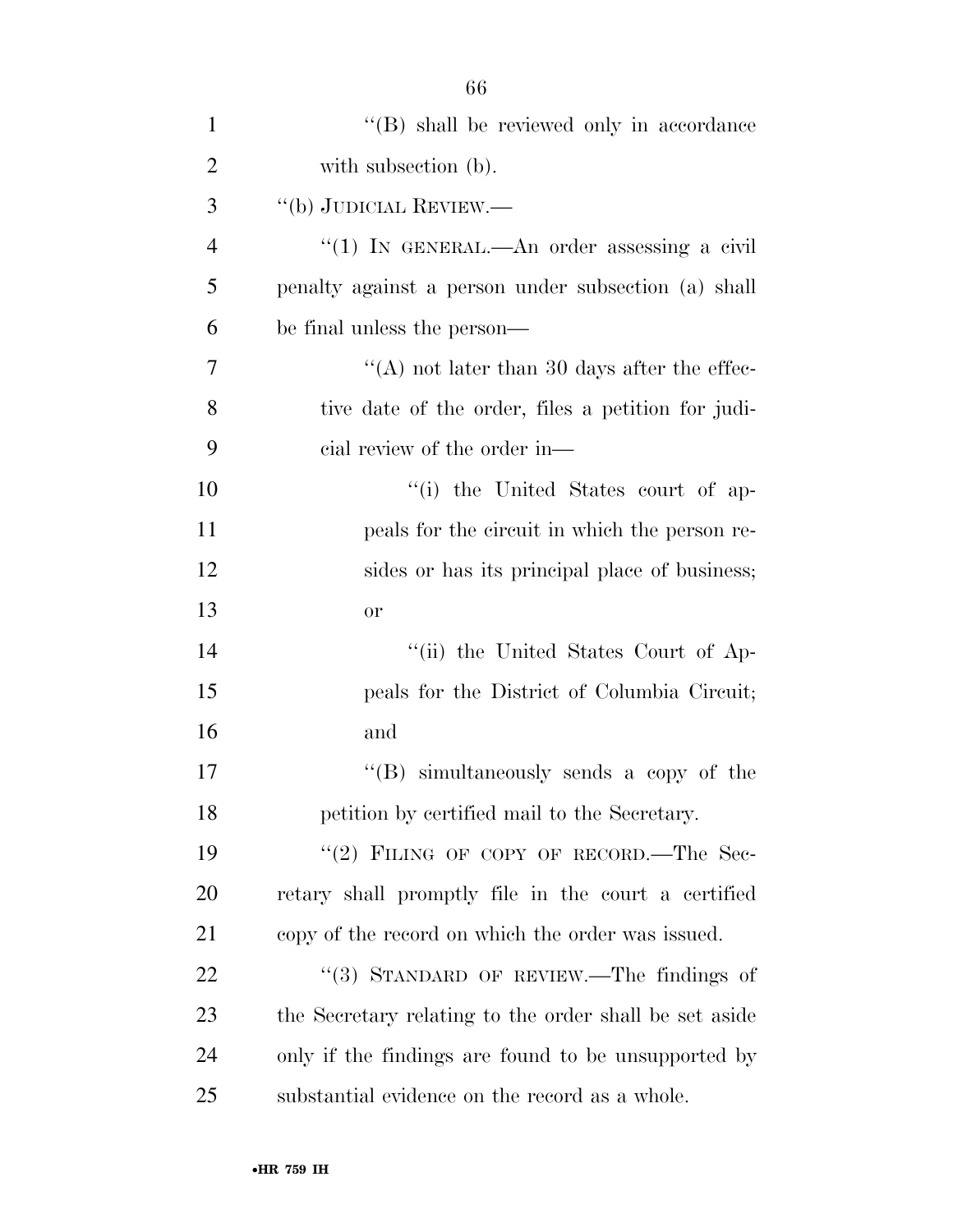1 "(c) COLLECTION ACTIONS FOR FAILURE TO PAY ASSESSMENT.—

3 "(1) REFERRAL TO ATTORNEY GENERAL.—If a person fails to pay a civil penalty assessed under subsection (a) after the order assessing the civil pen- alty has become a final order, or after the court of appeals has entered final judgment in favor of the Secretary, the Secretary may refer the matter to the Attorney General.

10 "(2) ACTION BY ATTORNEY GENERAL.—The Attorney General shall bring a civil action to recover the amount of the civil penalty in United States dis-trict court.

 ''(3) SCOPE OF REVIEW.—In a civil action under paragraph (2), the validity and appropriate- ness of the order of the Secretary assessing the civil penalty shall not be subject to review.

 ''(d) PENALTIES DEPOSITED IN TREASURY.—All amounts collected as civil penalties under this section shall be deposited in the Treasury of the United States and shall be available to cover costs of the Administration in carrying out food safety activities under this Act.

23 "(e) PENALTIES IN LIEU OF OTHER ACTIONS.— Nothing in this Act requires the Secretary to report for prosecution, or for the commencement of any libel or in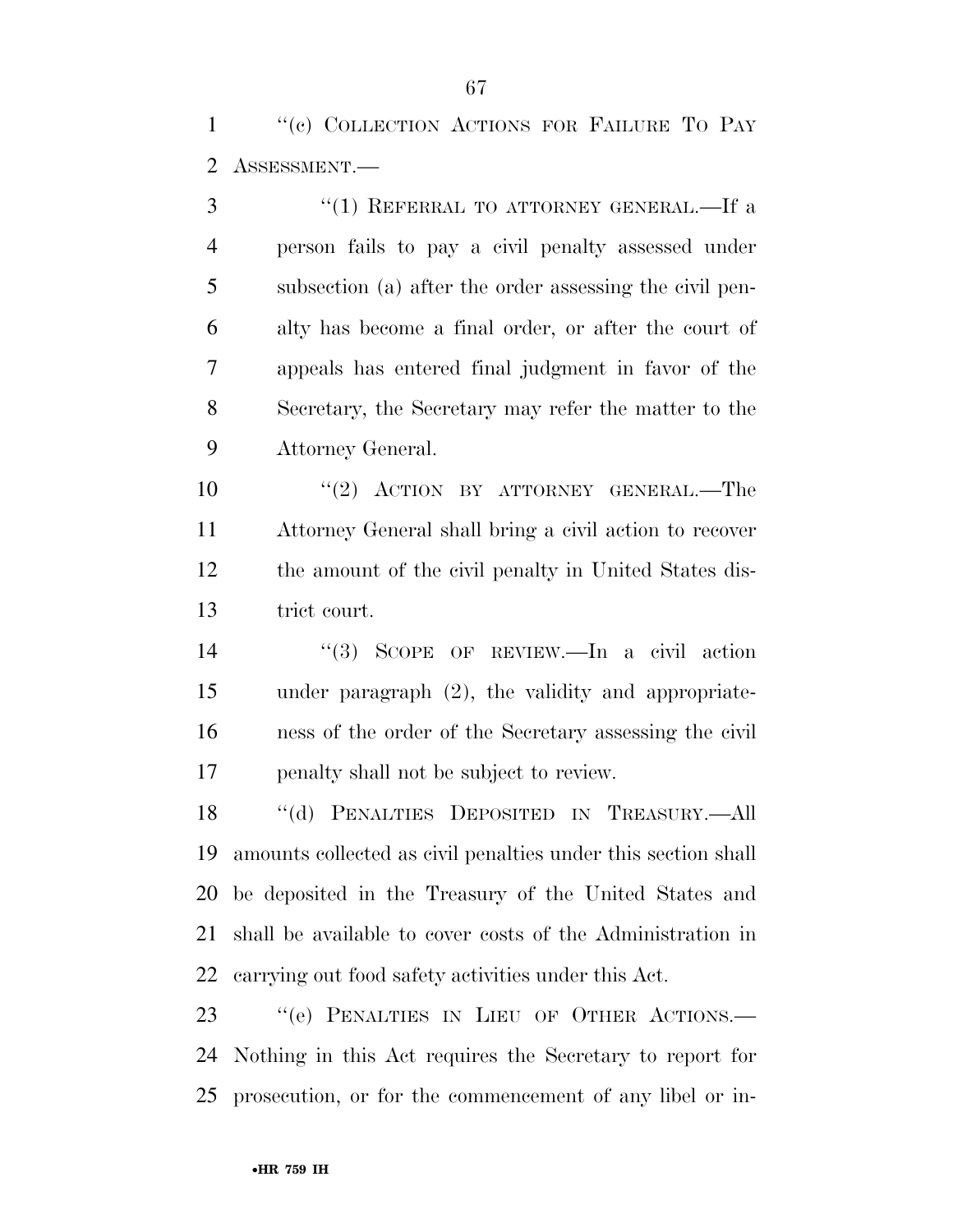junction proceeding, any violation of this Act in any case in which the Secretary believes that the public interest will be adequately served by the assessment of a civil penalty under this section.

 ''(f) REMEDIES NOT EXCLUSIVE.—The remedies au- thorized by this section shall be in addition to any other remedies that may be available.''.

 (b) EFFECTIVE DATE.—The amendment made by subsection (a) shall apply to prohibited acts committed on or after the date of the enactment of this Act .

### **SEC. 123. FAILURE TO CONSENT TO INVESTIGATION.**

 Section 801 (21 U.S.C. 381) is amended by adding at the end the following:

 ''(p) The Secretary may deny importation of food, other than only for personal use, from any foreign country, or which is manufactured, processed, packed, or held by a facility (as defined in section 415), if the government of such country, or such facility, respectively, does not timely consent to an investigation by the Administration when food from that country or facility is linked to a food- borne illness outbreak or is otherwise found to be adulter-ated or mislabeled.''.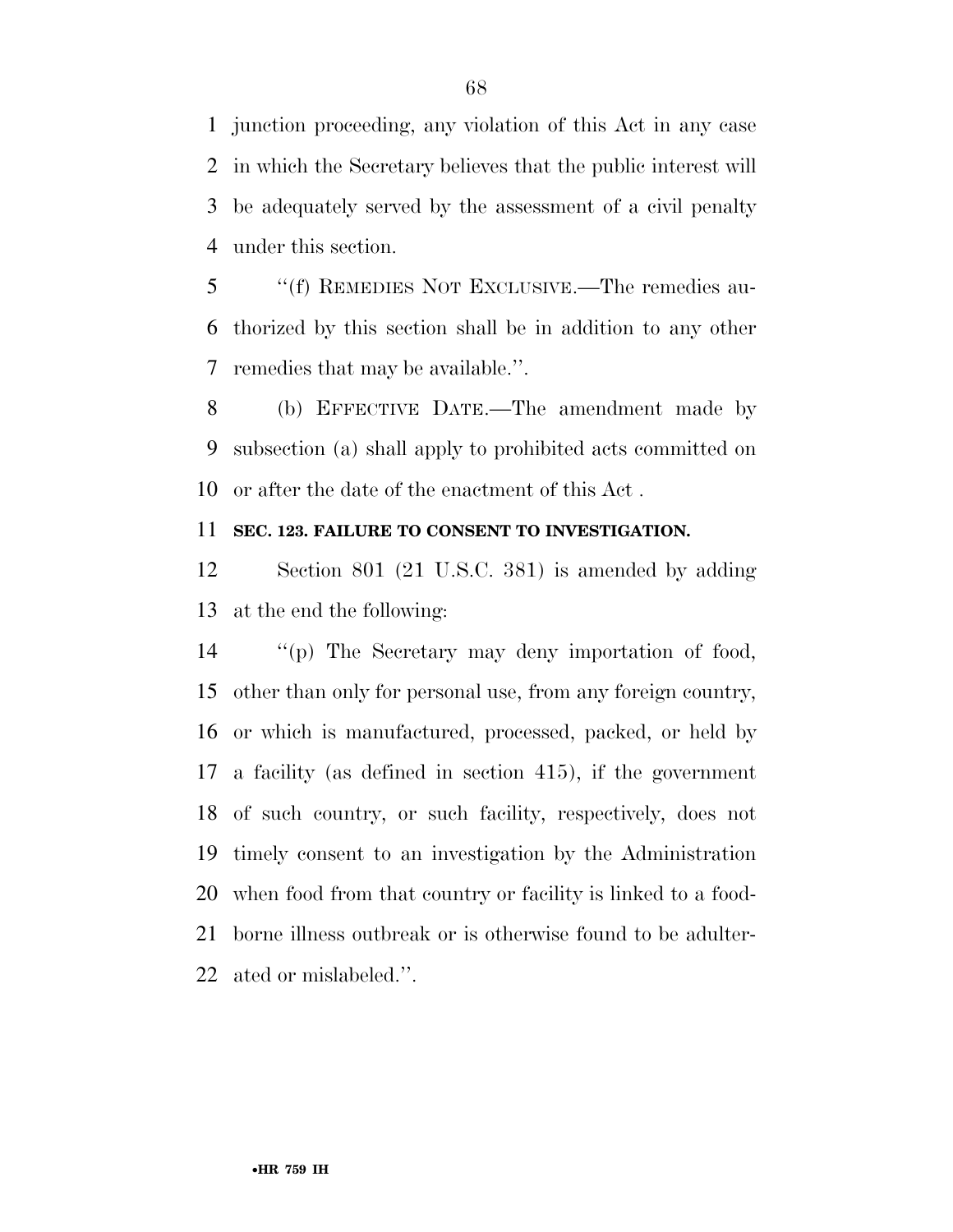**Subtitle D—Miscellaneous SEC. 131. LABELING REQUIREMENT FOR MEAT, POULTRY PRODUCTS, AND SEAFOOD THAT CONTAIN CARBON MONOXIDE.**  (a) LABELING REQUIREMENT.— (1) IN GENERAL.—Paragraph (t) of section 201 (21 U.S.C. 321) is amended by adding at the end the following: ''(4) In the case of food that is meat within the mean- ing of the Federal Meat Inspection Act, a poultry product within the meaning of the Poultry Products Inspection Act, or seafood (including all fresh or saltwater fish, molluscan shellfish, crustaceans, and other forms of aquatic animal life) intended for human consumption as food within the meaning of section 201(f) (referred to col- lectively in this paragraph as 'seafood'), the term 'color additive' shall include carbon monoxide under conditions of use that may impart, maintain, preserve, stabilize, fix, or otherwise affect the color of fresh meat, poultry prod- ucts, or seafood, unless the label of such food bears, prominently and conspicuously in such place and in such

manner as to render it likely to be read and understood

by the ordinary person, the following statement to prevent

consumer deception and serious risks to the public health:

'CONSUMER NOTICE: Carbon monoxide has been used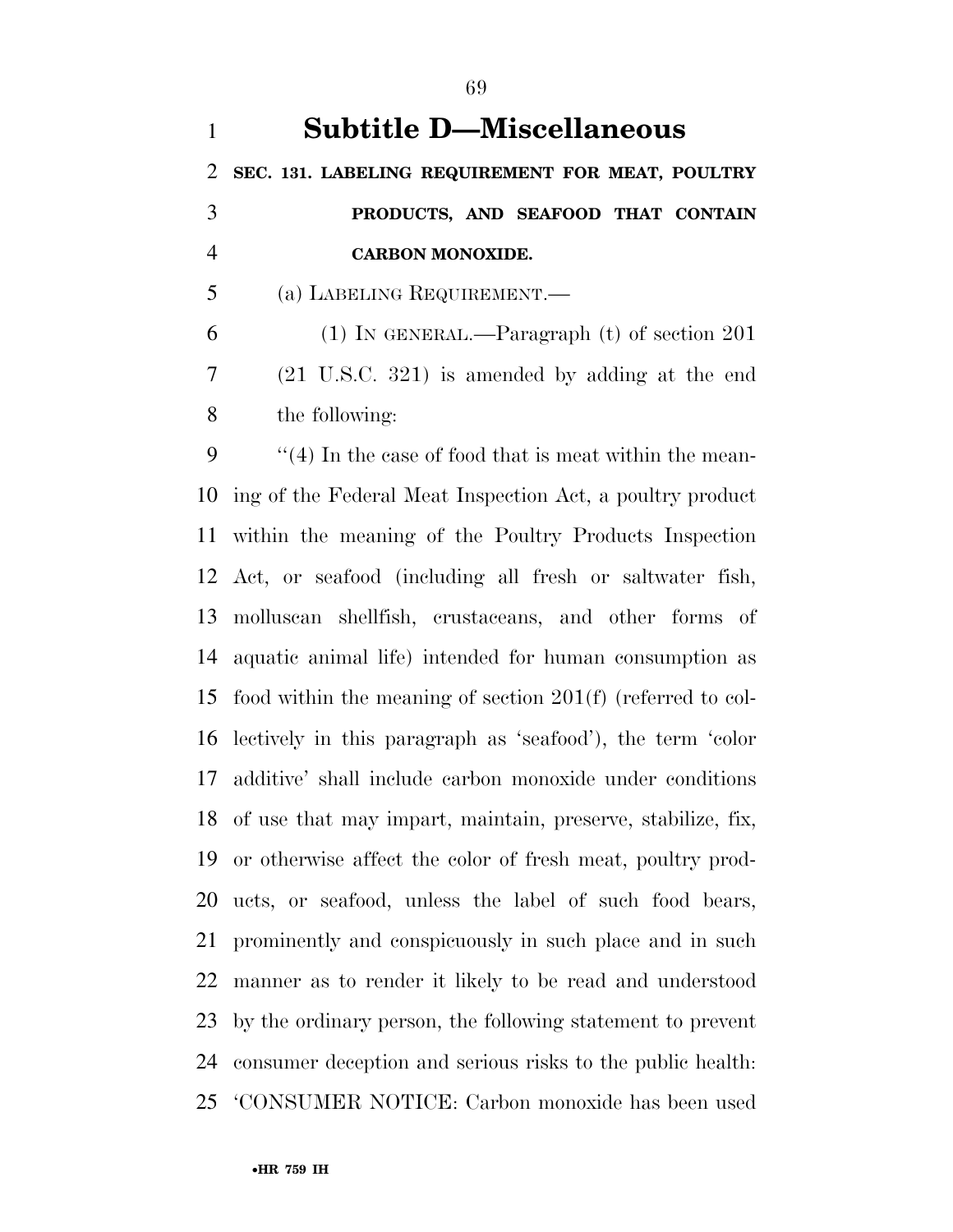to preserve the color of this product. Do not rely on color or the ''use or freeze by'' date alone to judge the freshness of the product.' ''.

 (2) EFFECTIVE DATE.—The amendment made by this subsection shall apply to food labeled on or after the date that is 30 days after the date of the enactment of this Act.

 (b) DISCRETIONARY AUTHORITY.—If, not earlier than 5 years after the effective date described in sub- section (a)(2), the Secretary of Health and Human Serv- ices finds, based on competent and reliable scientific evi-12 dence, that the statement prescribed in section  $201(t)(4)$  of the Federal Food, Drug, and Cosmetic Act is no longer required to prevent consumer deception and other harms, then the Secretary is authorized to issue regulations estab- lishing alternative labeling requirements that are shown to be adequate and effective in preventing consumer de- ception and other harms related to the conditions of use of carbon monoxide, including with respect to preventing any consumer deception or other harm that may result from the actual conditions of carbon monoxide use and its potential to impart a persistent color to meat, poultry products, or seafood described in such section through a reaction with natural pigment.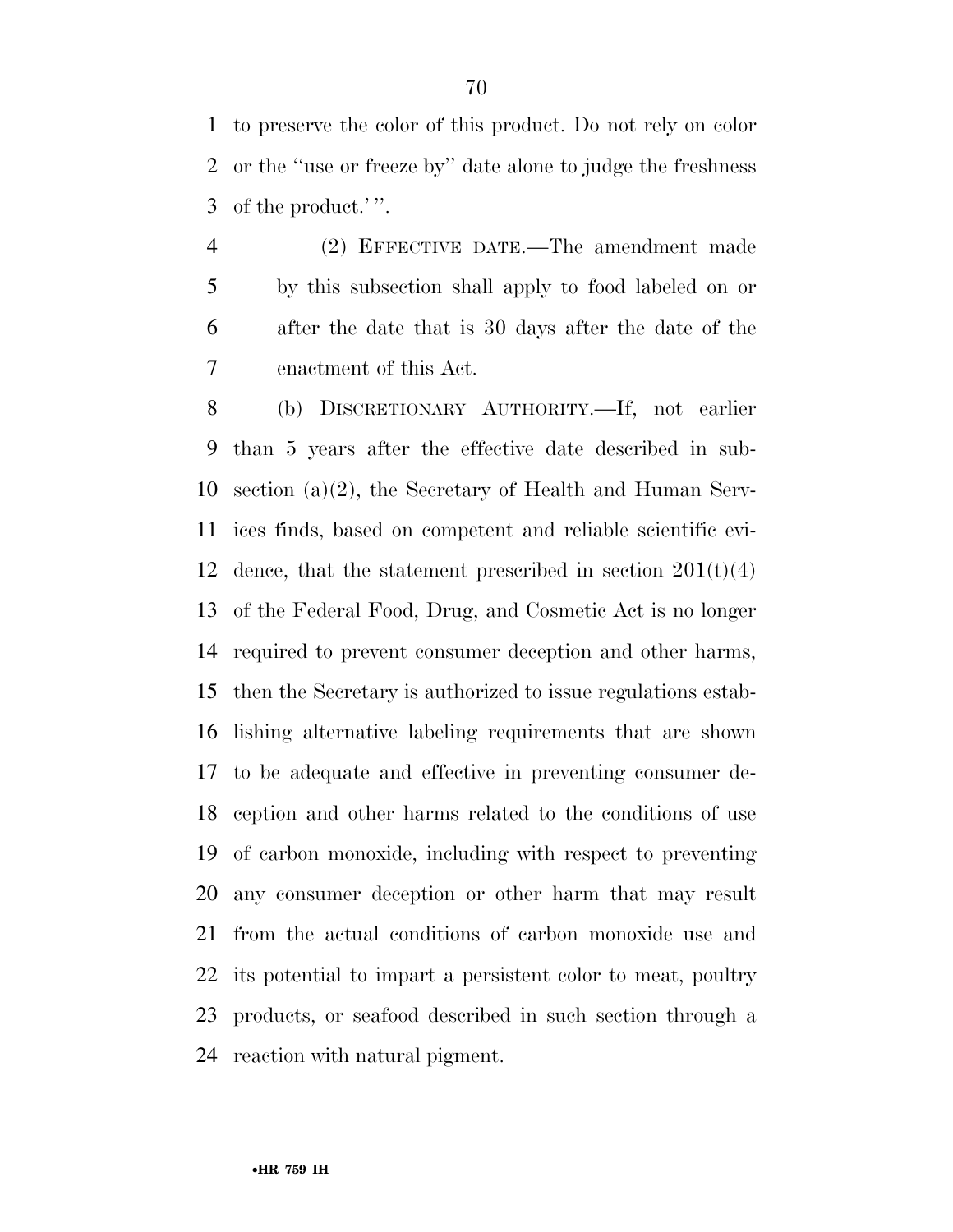at the end the following:

 ''Substances Generally Recognized as Safe  $\langle k\rangle$ (k)(1) Not later than 60 days after the date of re- ceipt by the Secretary, after the date of the enactment of this subsection, of a request for a substance to be deter- mined by the Secretary to be a GRAS food substance, the Secretary shall publish notice of such request in the Fed-eral Register.

12 ''(2) Not later than 90 days after the date of publica- tion of a notice under paragraph (1), the Secretary shall determine whether the substance is a GRAS food sub-stance.

16 ''(3) A determination by the Secretary of whether a substance is a GRAS food substance shall be published in the Federal Register.

•**HR 759 IH** 19 ''(4) In this subsection, the term 'GRAS food sub- stance' means a substance excluded from the definition of the term 'food additive' in section 201(s) because such substance is generally recognized, among experts qualified by scientific training and experience to evaluate its safety, as having been adequately shown through scientific proce- dures (or, in the case of a substances used in food prior to January 1, 1958, through either scientific procedures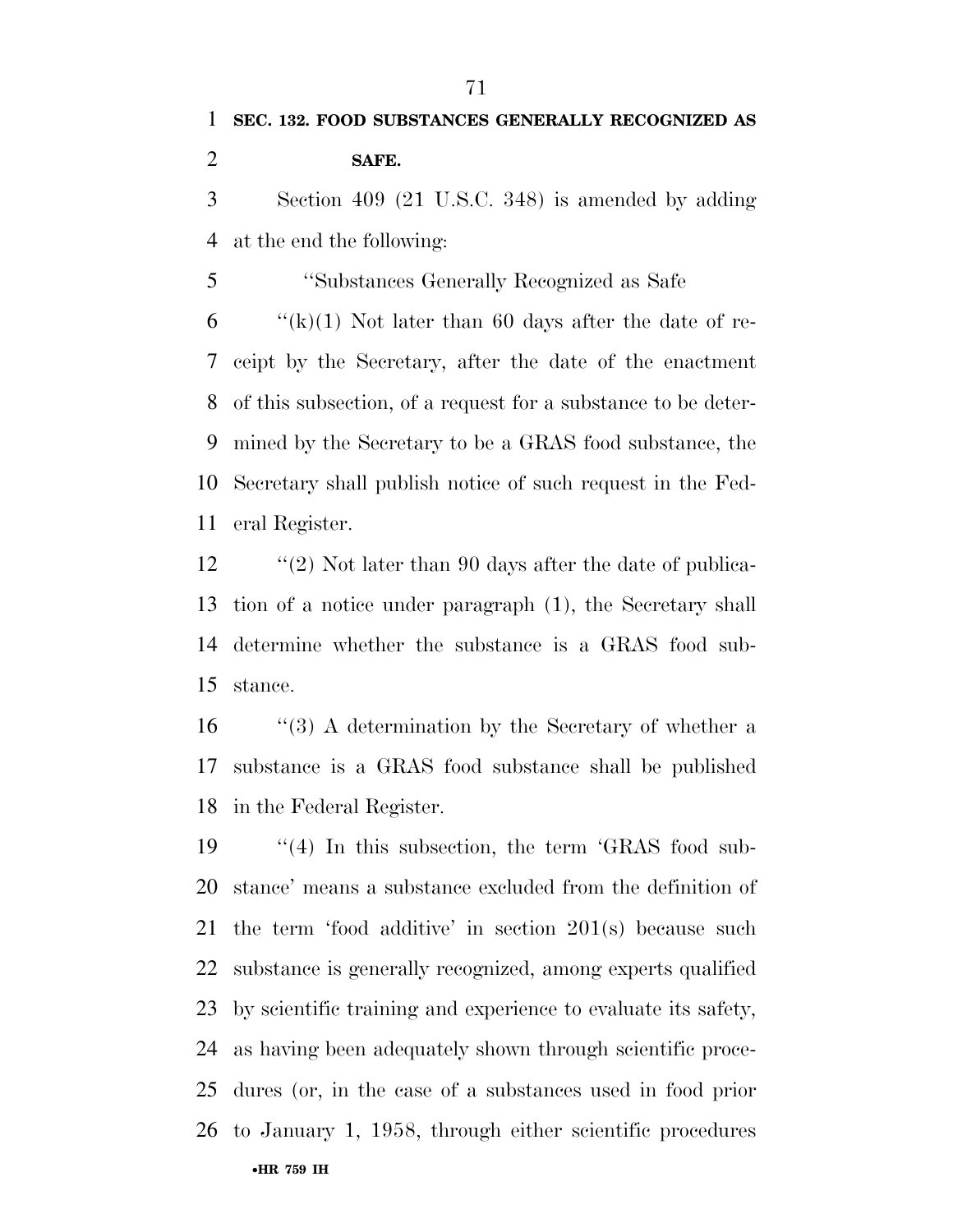| 1              | or experience based on common use in food) to be safe       |
|----------------|-------------------------------------------------------------|
| $\overline{2}$ | under the conditions of its intended use.".                 |
| 3              | SEC. 133. COUNTRY OF ORIGIN LABELING; DISCLOSURE OF         |
| $\overline{4}$ | <b>SOURCE OF INGREDIENTS.</b>                               |
| 5              | (a) FOOD.—Section 403 (21 U.S.C. 343), as amend-            |
| 6              | ed by sections $101(a)$ and $108(b)$ , is amended by adding |
| 7              | at the end the following:                                   |
| 8              | "(bb) In the case of a processed food if—                   |
| 9              | $\lq(1)$ the labeling of the food fails to identify the     |
| 10             | country in which the final processing of the food oc-       |
| 11             | curs; and                                                   |
| 12             | $(2)$ the website for the manufacturer of the               |
| 13             | food fails to identify the country (or countries) of or-    |
| 14             | igin for each ingredient in the food.                       |
| 15             | "(cc) In the case of non-processed food if—                 |
| 16             | $\lq(1)$ the labeling of the food fails to identify the     |
| 17             | country of origin of the food; and                          |
| 18             | $f'(2)$ the website for the original packer of the          |
| 19             | food fails to identify the country of origin for the        |
| 20             | food.".                                                     |
| 21             | (b) REGULATIONS.—Not later than 180 days after              |
| 22             | the date of the enactment of this Act, the Secretary of     |
| 23             | Health and Human Services shall promulgate final regula-    |
| 24             | tions to carry out paragraphs (bb) and (cc) of section 403  |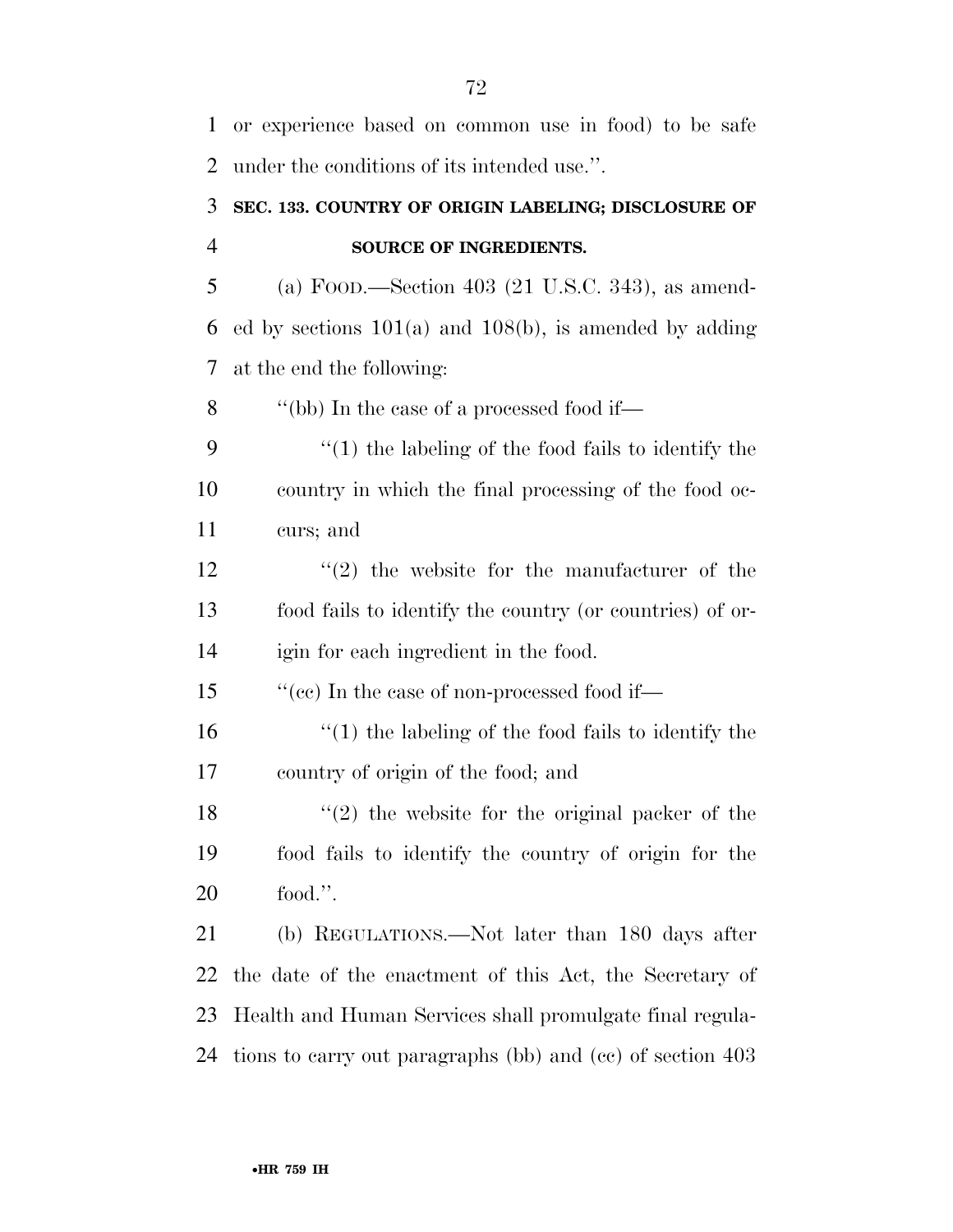of the Federal Food, Drug, and Cosmetic Act, as added by subsection (a).

 (c) EFFECTIVE DATE.—The requirements of para- graphs (bb) and (cc) of section 403 of the Federal Food, Drug, and Cosmetic Act, as added by subsection (a), take effect on the date that is 2 years after the date of the enactment of this Act.

 **SEC. 134. NEW FOOD AND ANIMAL FEED EXPORT CERTIFI- CATION FEE TO IMPROVE THE ABILITY OF UNITED STATES FIRMS TO EXPORT THEIR PRODUCTS.** 

 Part 5 of subchapter C of chapter VII (21 U.S.C. 371 et seq.), as added by section 101(b) and amended by sections 108 and 109, is further amended by adding at the end the following:

16 "SEC. 741D. NEW FOOD AND ANIMAL FEED EXPORT CER- **TIFICATION FEE TO IMPROVE THE ABILITY OF UNITED STATES FIRMS TO EXPORT THEIR PRODUCTS.** 

20 "(a) IN GENERAL.—If the Secretary provides for the issuance of export certificates for foods and animal feeds in cases where exportation is restricted without such a cer- tificate, the Secretary may impose a fee for the issuance of such a certificate.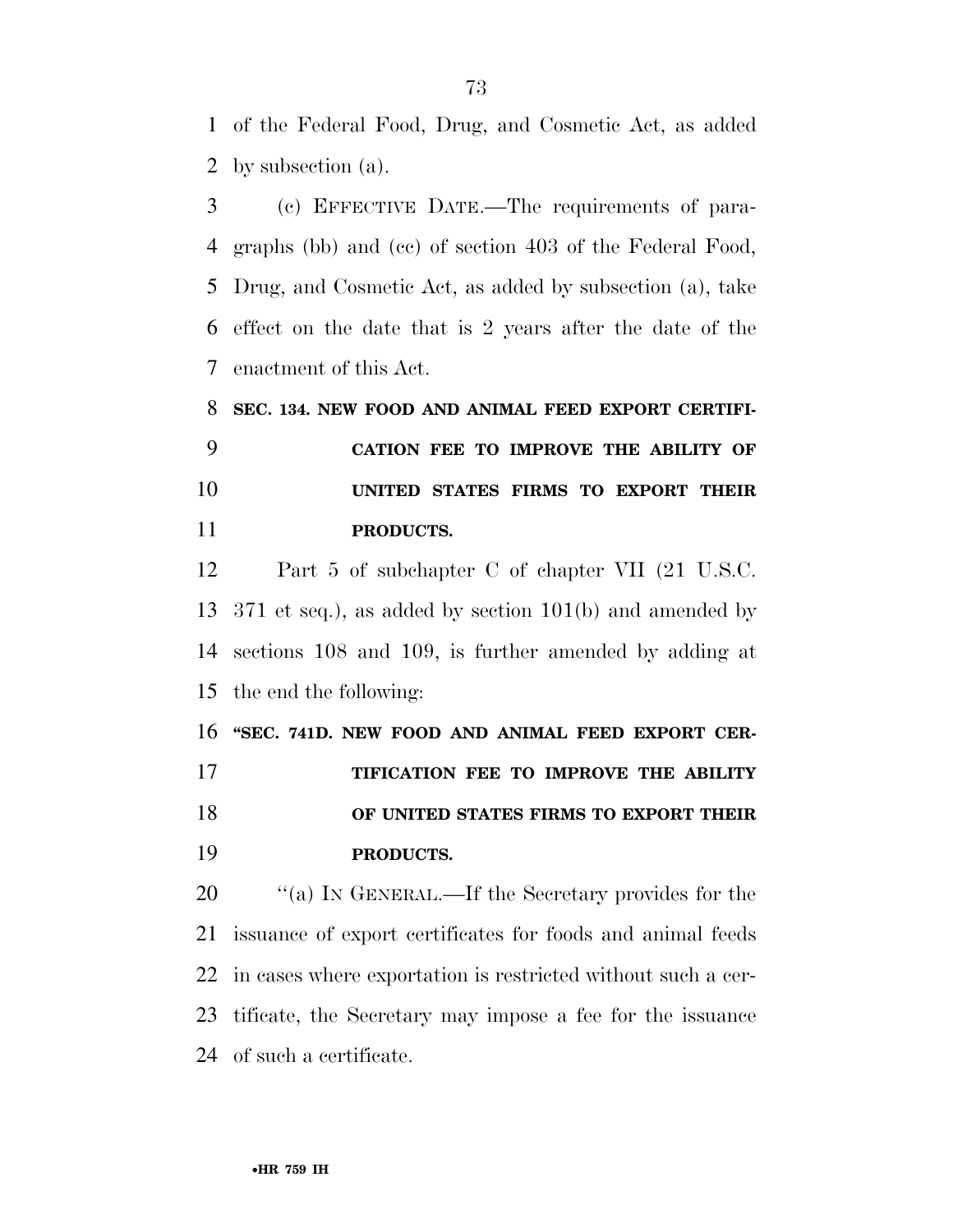''(b) AMOUNT.—The amount of the fee under this section shall be an amount that is reasonably related to the cost of issuing such certificates. ''(c) USE OF FEES.—The Secretary shall make all of the fees collected pursuant to this section available sole- ly to pay for the costs of issuance of such certificates.''. **TITLE II—DRUG AND DEVICE SAFETY SEC. 201. REGISTRATION OF PRODUCERS OF DRUGS AND DEVICES; APPLICABLE FEE.**  (a) REGISTRATION.— (1) MISBRANDING.—Paragraph (o) of section 502 (21 U.S.C. 352) is amended by striking ''in any State''. (2) EFFECTIVE DATE.—The amendment made by paragraph (1) applies only with respect to reg- istration under section 510 of the Federal Food, Drug, and Cosmetic Act (21 U.S.C. 360) occurring on or after the date of the enactment of this Act. 20 (b) REGISTRATION FEE. (1) MISBRANDING.—Paragraph (o) of section 502 (21 U.S.C. 352), as amended by subsection 23 (a)(2), is further amended by inserting after "not duly registered under section 510'' the following: ''or in violation of section 736C for failure to pay a fee''.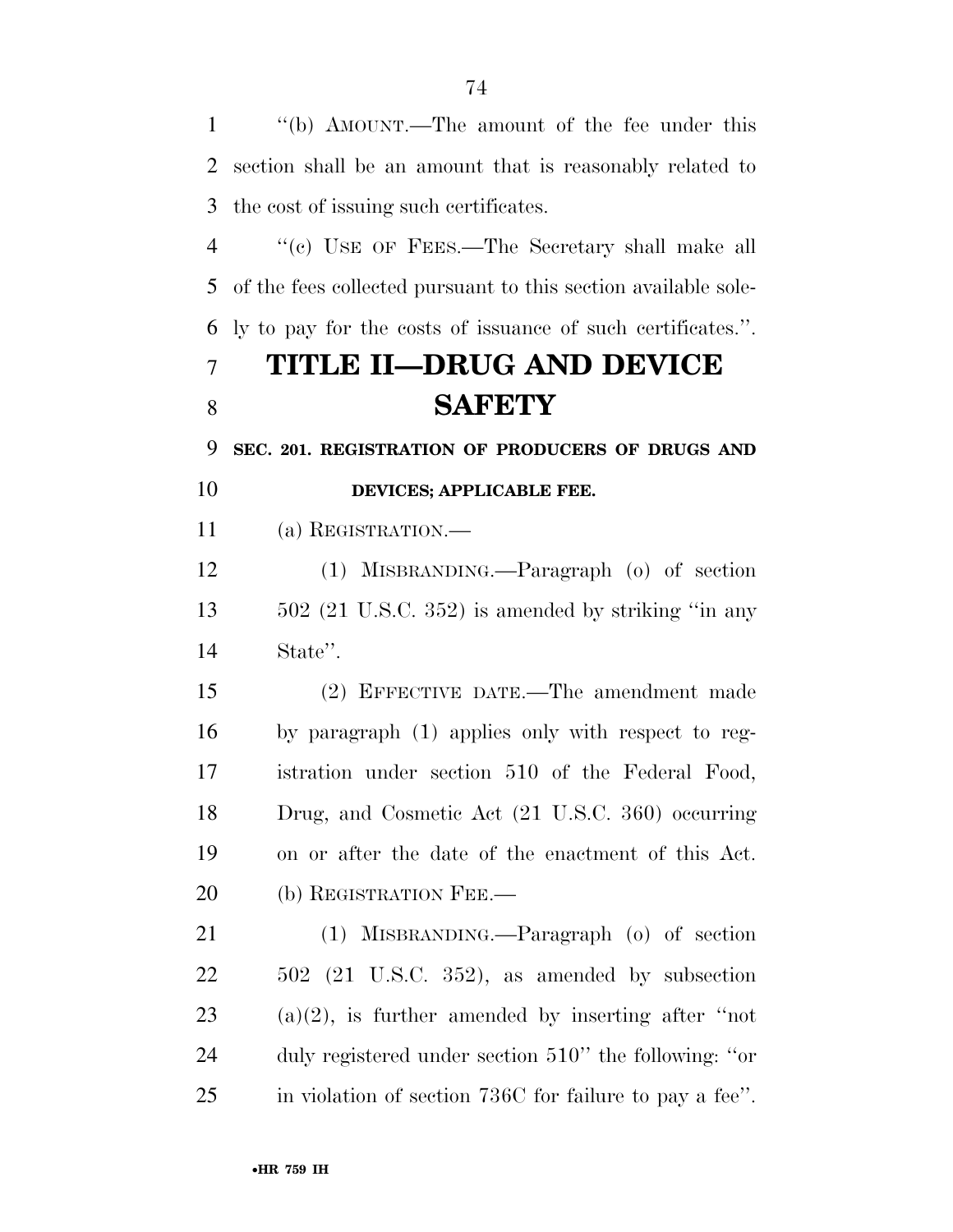(2) ESTABLISHMENT.—Part 2 of subchapter C of chapter VII (21 U.S.C. 379g et seq.) is amended by adding at the end the following:

### **''SEC. 736C. REGISTRATION FEE.**

 ''(a) IN GENERAL.—Except as provided in subsection (b) of this section, the Secretary shall assess and collect an annual fee for registration under subsection (b), (c), (d), or (i) of section 510 to defray increases (as described 9 in subsection  $(g)(2)(A)(ii)$  in the costs of inspecting es- tablishments registered under subsection (b), (c), (d), or (i) of section 510 to ensure compliance by such establish- ments with the requirements of this Act relating to drugs or devices.

 ''(b) EXCEPTION.—The Secretary shall not assess or collect a fee under this section for registration of an estab- lishment under section 510 on the basis of such establish- ment's manufacture, preparation, propagation, or proc-essing of an excipient of a drug.

19 "(c) FEE REVENUE AMOUNTS.—

 $\text{``(1)}$  IN GENERAL.—For each of fiscal years 2010 through 2014, fees under subsection (a) shall, except as provided in subsections (d), (f), and (g), be established to generate a total revenue amount under subsection (a).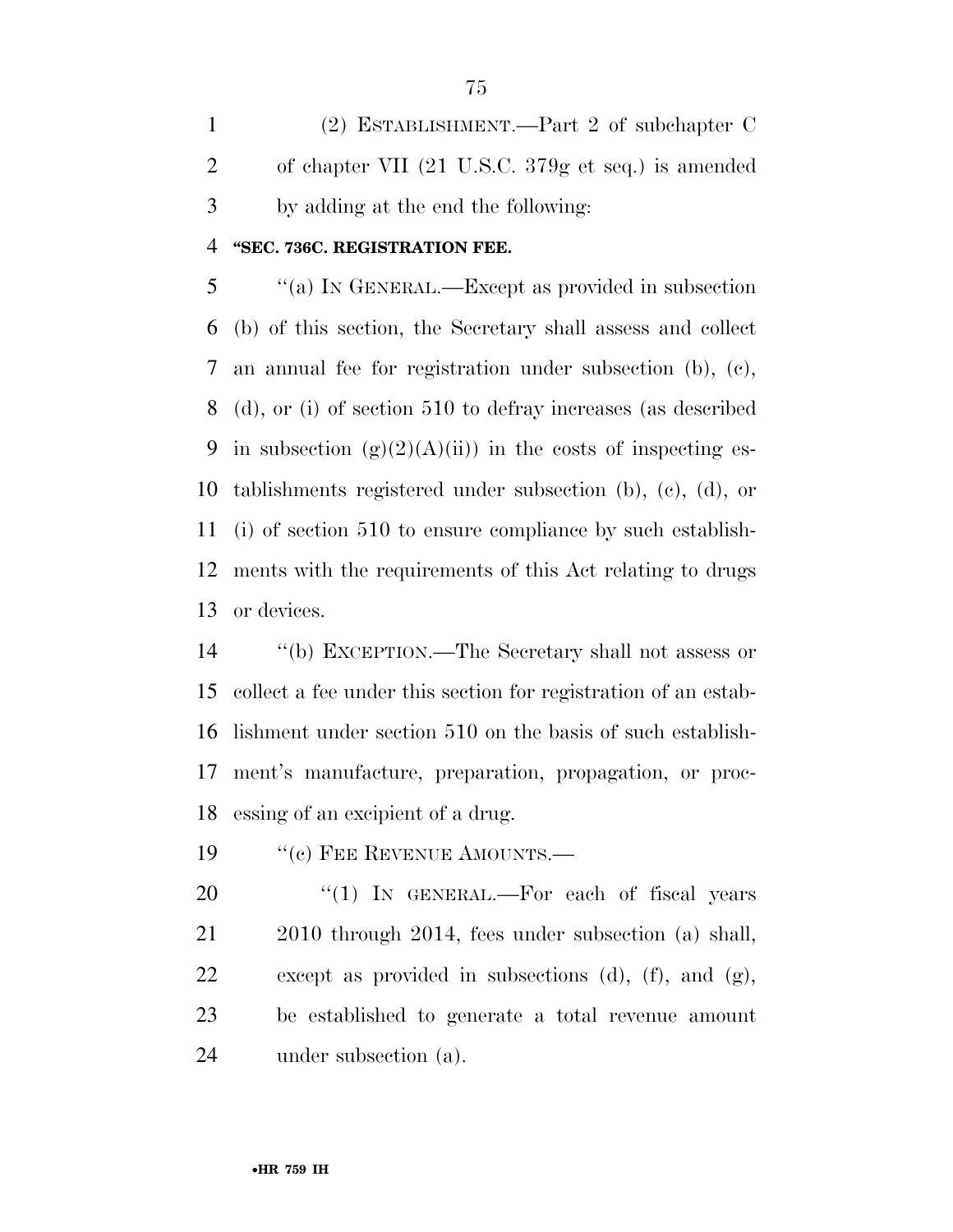| $\mathbf{1}$   | "(2) TOTAL REVENUE AMOUNT.—Not later                   |
|----------------|--------------------------------------------------------|
| $\overline{2}$ | than September 1, 2010, the Secretary shall trans-     |
| 3              | mit to the Congress the total revenue amount under     |
| $\overline{4}$ | paragraph (1) and how such amount was calculated.      |
| 5              | "(3) ANNUAL FEE SETTING.—The Secretary                 |
| 6              | shall, not later than 60 days before the start of each |
| 7              | fiscal year that begins after September 30, 2009, es-  |
| 8              | tablish, for the next fiscal year, registration fees   |
| 9              | under subsection $(a)$ —                               |
| 10             | $\lq\lq$ based on the total revenue amount             |
| 11             | applicable under paragraph $(1)$ ; and                 |
| 12             | $\lq\lq (B)$ taking into consideration the dif-        |
| 13             | ference in costs of inspections between foreign        |
| 14             | and domestic establishments.                           |
| 15             | "(d) ADJUSTMENTS.-                                     |
| 16             | "(1) INFLATION ADJUSTMENT.—For fiscal year             |
| 17             | 2011 and subsequent fiscal years, the revenues es-     |
| 18             | tablished in subsection $(c)(1)$ shall be adjusted by  |
| 19             | the Secretary by notice, published in the Federal      |
| 20             | Register, for a fiscal year to reflect the greater of— |
| 21             | $\lq\lq$ the total percentage change that oc-          |
| 22             | curred in the Consumer Price Index for all             |
| 23             | urban consumers (all items; U.S. city average)         |
| 24             | for the 12-month period ending June 30 pre-            |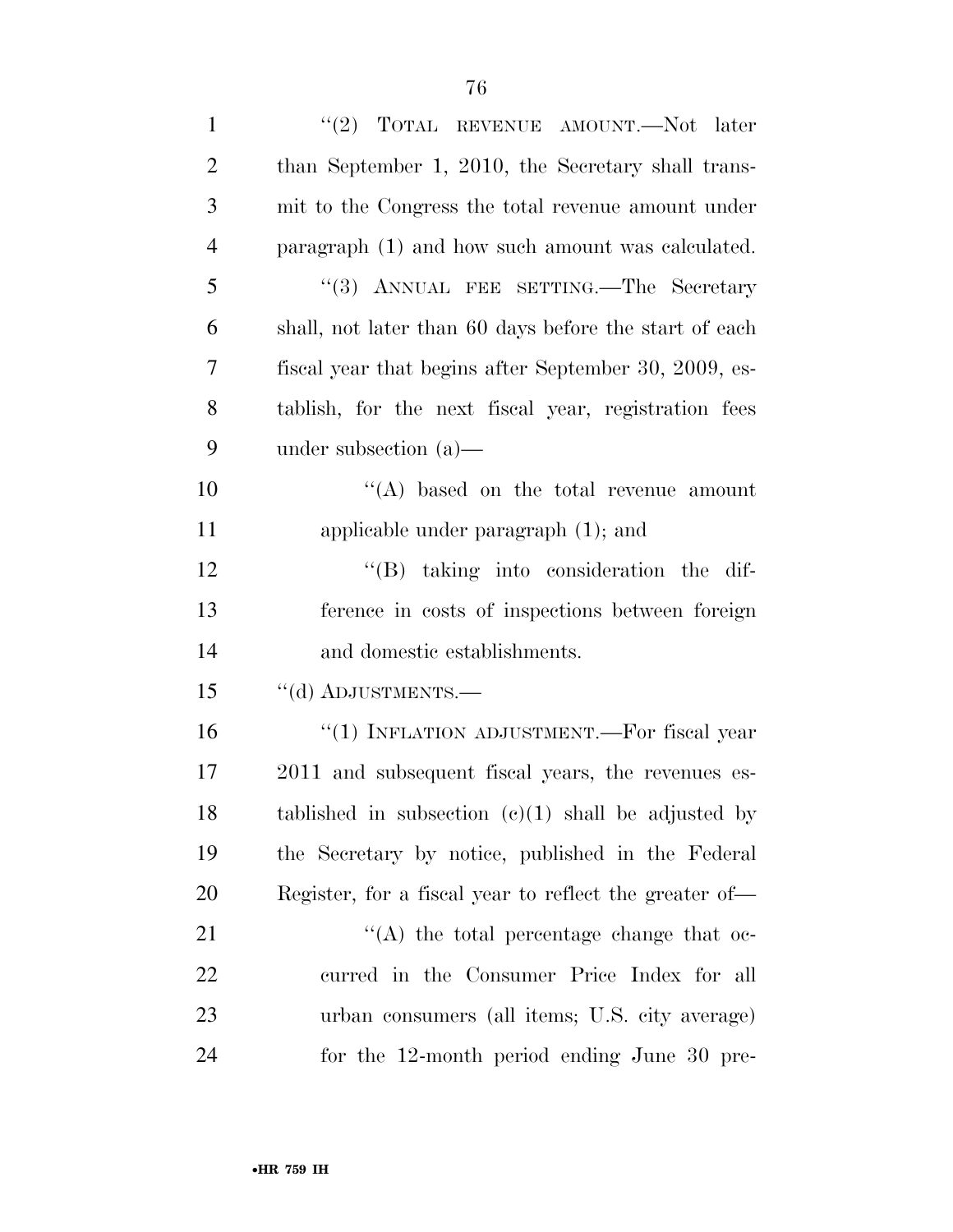ceding the fiscal year for which fees are being established;

 ''(B) the total percentage change for the previous fiscal year in basic pay under the Gen- eral Schedule in accordance with section 5332 of title 5, United States Code, as adjusted by any locality-based comparability payment pur- suant to section 5304 of such title for Federal employees stationed in the District of Columbia; or

 $\langle ^{\prime}(C) \rangle$  the average annual change in the cost, per full-time equivalent position of the Food and Drug Administration, of all personnel compensation and benefits paid with respect to such positions for the first 5 years of the pre-ceding 6 fiscal years.

 The adjustment made each fiscal year by this sub- section will be added on a compounded basis to the sum of all adjustments made each fiscal year after fiscal year 2009 under this subsection.

21 "(2) WORKLOAD ADJUSTMENT.—For fiscal year 2011 and subsequent fiscal years, after the fee revenues established in subsection (c)(1) are ad- justed for a fiscal year for inflation in accordance with paragraph (1), the fee revenues shall be ad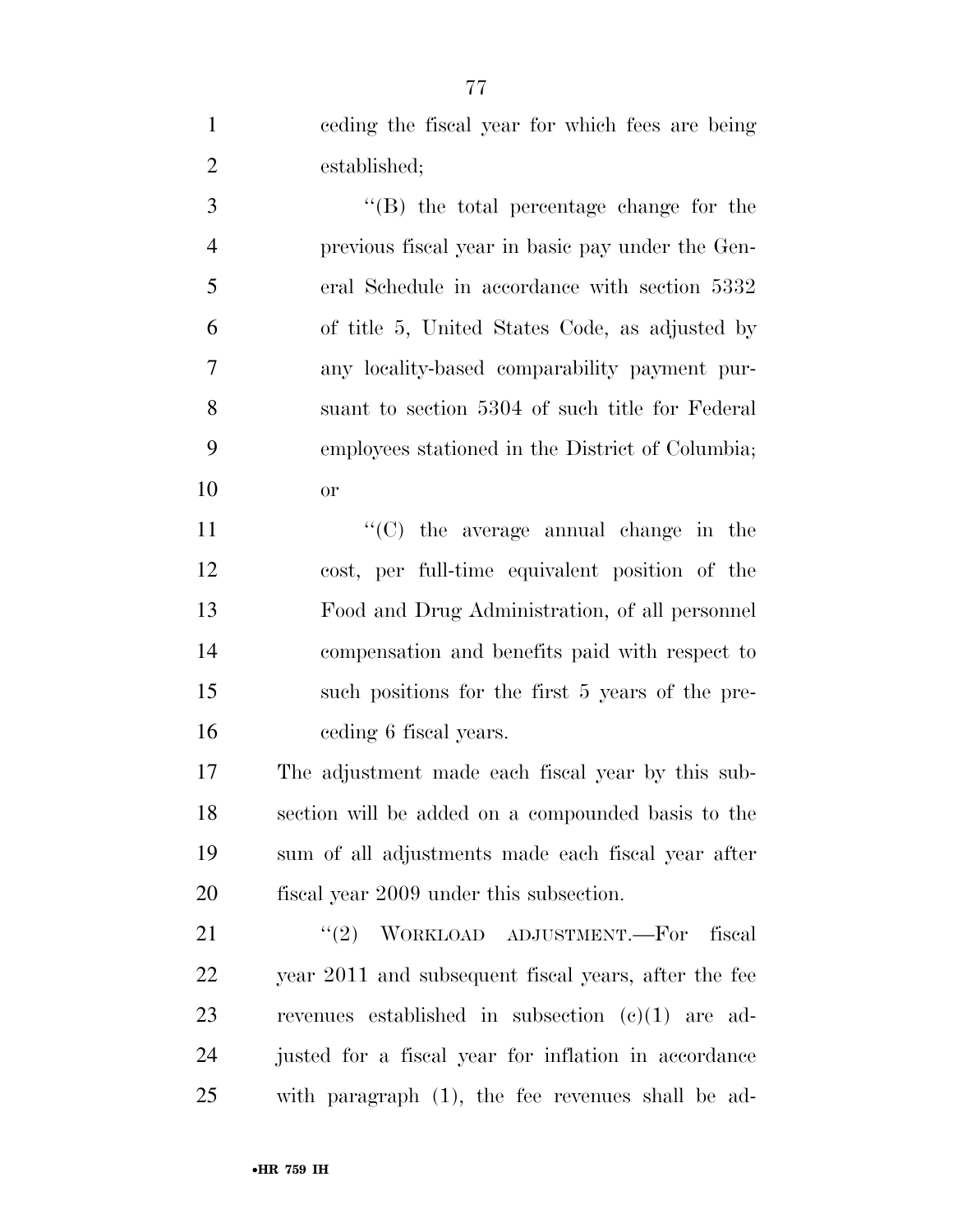justed further for such fiscal year to reflect changes in the workload of the Secretary for inspections de- scribed in subsection (a). With respect to such ad-justment:

 ''(A) The adjustment shall be determined by the Secretary based on a weighted average of the change in the total amount of inspections described in subsection (a). The Secretary shall publish in the Federal Register the fee revenues and fees resulting from the adjustment and the supporting methodologies.

12 ''(B) Under no circumstances shall the ad- justment result in fee revenues for a fiscal year 14 that are less than the fee revenues for the fiscal year established in subsection (c)(1), as ad- justed for inflation under paragraph (1). Any adjustment for changes in inspection activities made in setting fees and revenue amounts for fiscal year 2011 may not result in the total workload adjustment being more than 2 per- centage points higher than it would have been in the absence of the adjustment for changes in inspection activities.

24 ''(C) The Secretary shall contract with an independent accounting firm to study the ad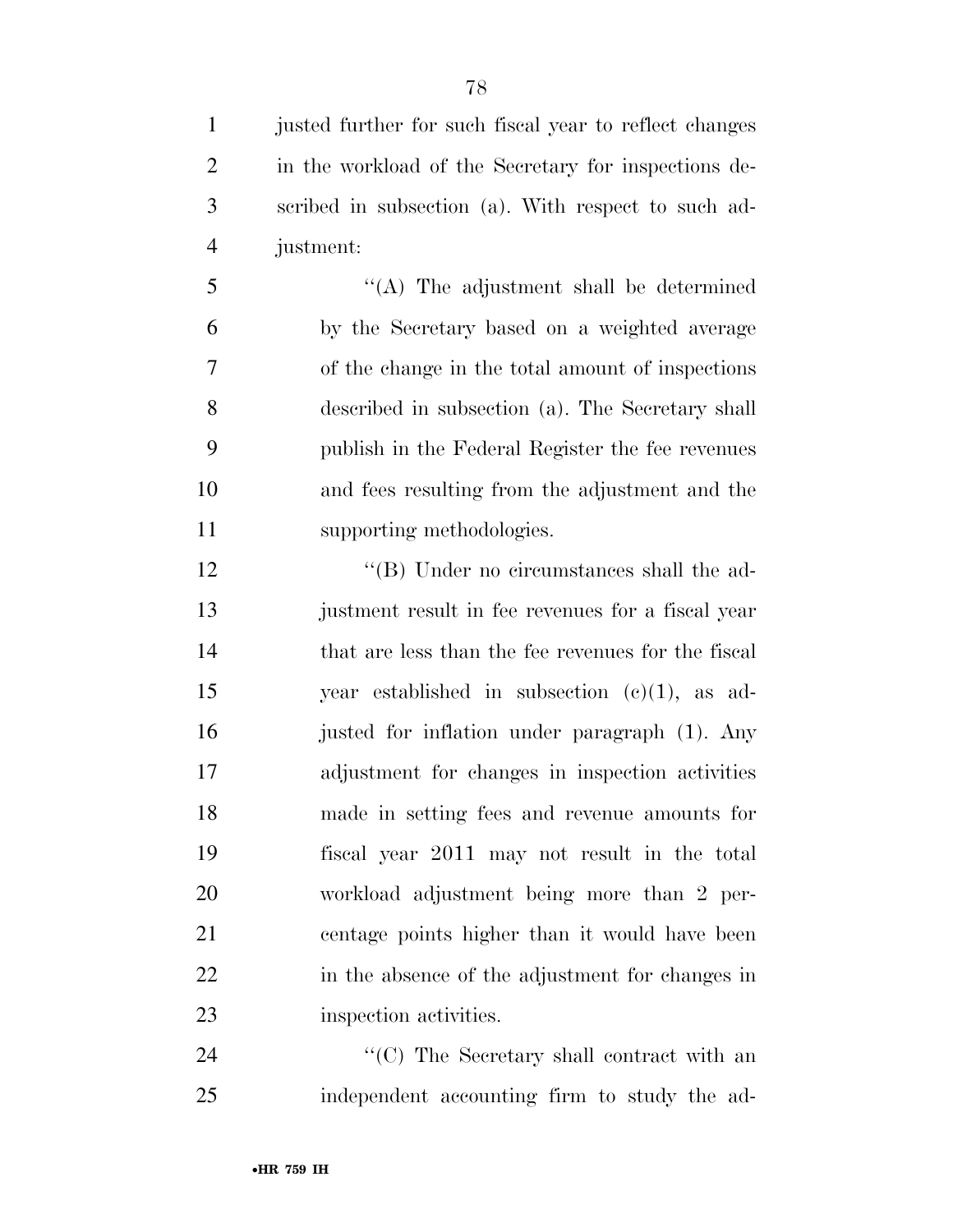justment for changes in inspection activities ap- plied in setting fees and revenue amounts for fiscal year 2011 and to make recommendations, if warranted, for future changes in the method- ology for calculating the adjustment. After re- view of the recommendations, the Secretary shall, if warranted, make appropriate changes to the methodology, and the changes shall be ef- fective for each of the fiscal years 2012 through 2014. The Secretary shall not make any adjust- ment for changes in inspection activities for any fiscal year after 2011 unless such study has been completed.

14 "(3) RENT AND RENT-RELATED COST ADJUST- MENT.—For fiscal year 2012 and each subsequent fiscal year, the Secretary shall, before making ad-17 justments under paragraphs (1) and (2), decrease the fee revenue amount established in subsection (c)(1) if actual costs paid for rent and rent-related expenses for the preceding fiscal year are less than estimates made for such year in fiscal year 2008. Any reduction made under this paragraph shall not exceed the amount by which such costs fall below the estimates made in fiscal year 2008 for such fiscal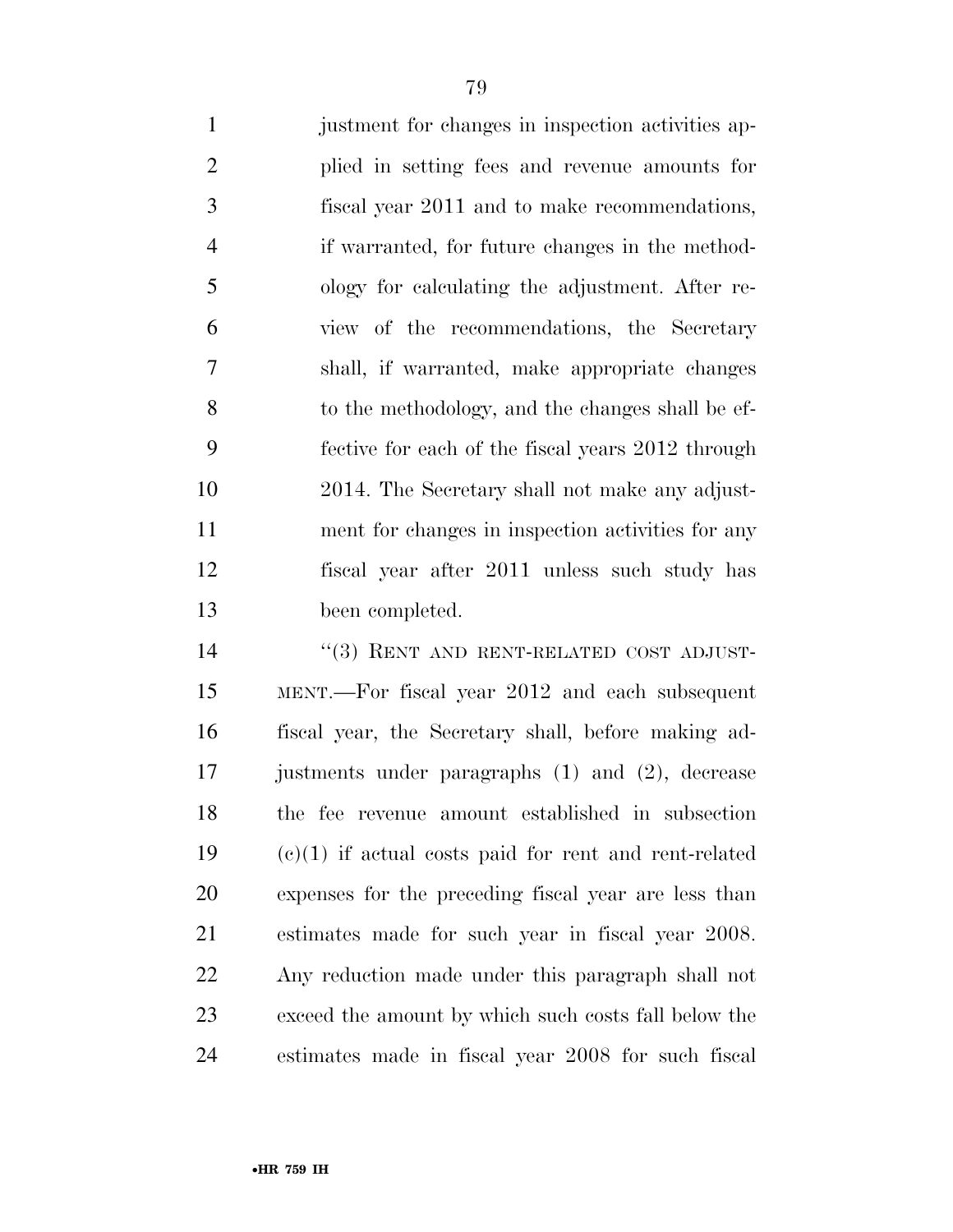year, and shall not exceed \$11,721,000 for any fiscal year.

 ''(4) FINAL YEAR ADJUSTMENT.—For fiscal year 2014, the Secretary may, in addition to adjust-5 ments under paragraphs  $(1)$ ,  $(2)$ ,  $(3)$ , and  $(5)$ , fur- ther increase the fee revenues and fees established in subsection (c) if such an adjustment is necessary to provide for not more than 3 months of operating re- serves of carryover user fees for inspections de- scribed in subsection (a) for the first 3 months of fiscal year 2015. If such an adjustment is necessary, the rationale for the amount of the increase shall be contained in the annual notice establishing fee reve- nues and fees for fiscal year 2014. If the Secretary has carryover balances for such inspections in excess of 3 months of such operating reserves, the adjust-ment under this paragraph shall not be made.

18 "(5) COST ESTIMATE ADJUSTMENT.—For fiscal year 2011 and subsequent fiscal years, the Secretary by notice, published in the Federal Register, shall— 21 ''(A) provide an estimate of the amount of the total increases described in subsection (a)

for such fiscal year; and

24 "(B) after making adjustments under paragraphs (1), (2), and (3), adjust the reve-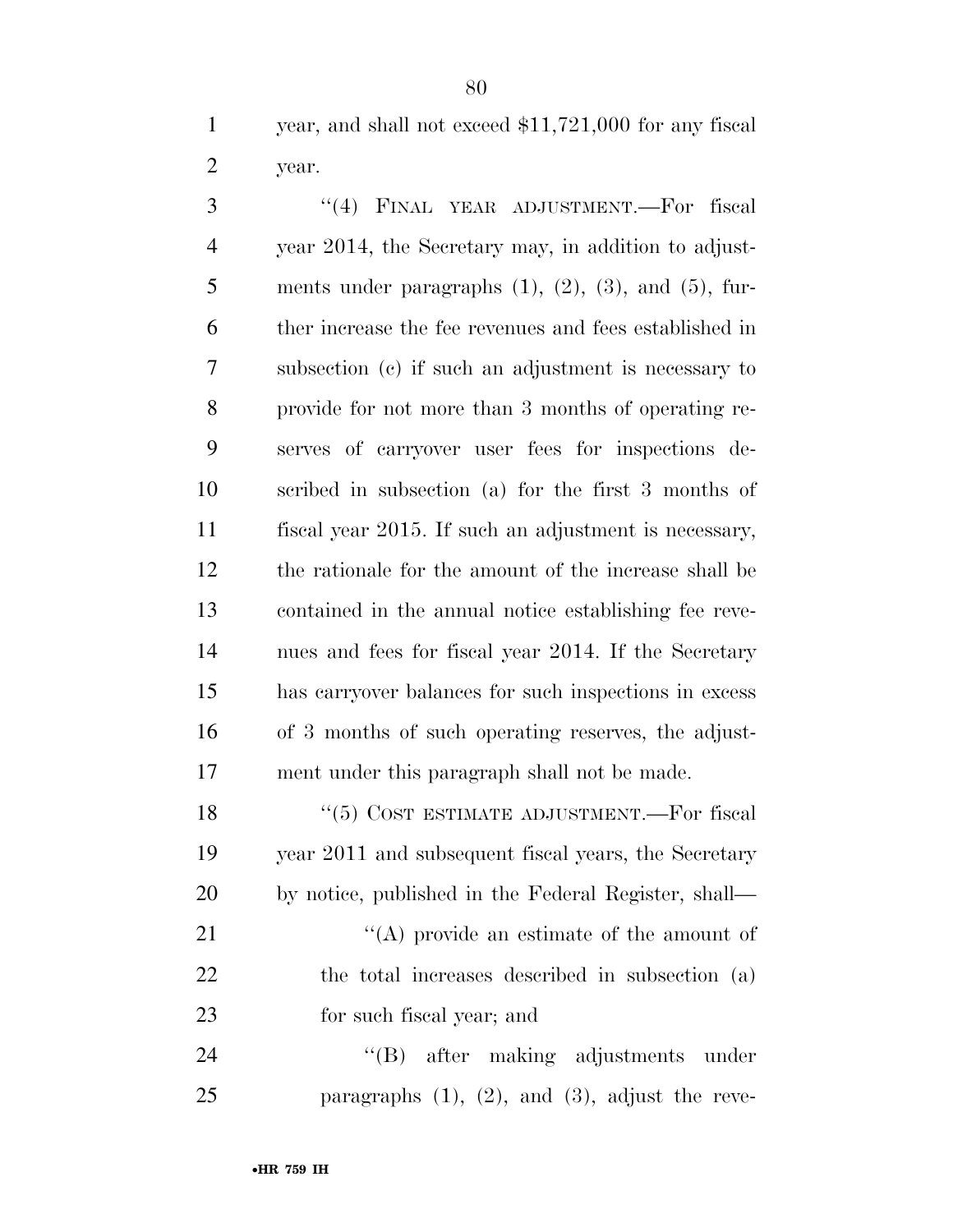| $\mathbf{1}$   | nues established in subsection $(c)(1)$ to be equal  |
|----------------|------------------------------------------------------|
| $\overline{2}$ | to such amount.                                      |
| 3              | " $(6)$ LIMIT.—The total amount of fees charged,     |
| $\overline{4}$ | as adjusted under this subsection, for a fiscal year |
| 5              | may not exceed the total increases described in sub- |
| 6              | section (a) for such fiscal year.                    |
| 7              | "(e) FEE WAIVER OR REDUCTION-                        |
| 8              | "(1) IN GENERAL.—The Secretary may grant             |
| 9              | to a person a waiver from, or a reduction of, one or |
| 10             | more fees under this section if the Secretary finds  |
| 11             | that—                                                |
| 12             | "(A) such waiver or reduction is necessary           |
| 13             | to protect the public health; or                     |
| 14             | $\lq\lq$ the assessment of the fee would im-         |
| 15             | pose significant financial hardship because of       |
| 16             | limited resources available to such person or        |
| 17             | other circumstances.                                 |
| 18             | $"$ (2) SPECIAL RULES FOR POSITRON EMISSION          |
| 19             | TOMOGRAPHY DRUGS.-                                   |
| 20             | "(A) IN GENERAL.—Except as provided in               |
| 21             | subparagraph (B), each person who is named           |
| 22             | as the applicant in an approved human drug           |
| 23             | application for a positron emission tomography       |
| 24             | drug shall be subject under paragraph (a) to         |
| 25             | one-sixth of an annual registration fee with re-     |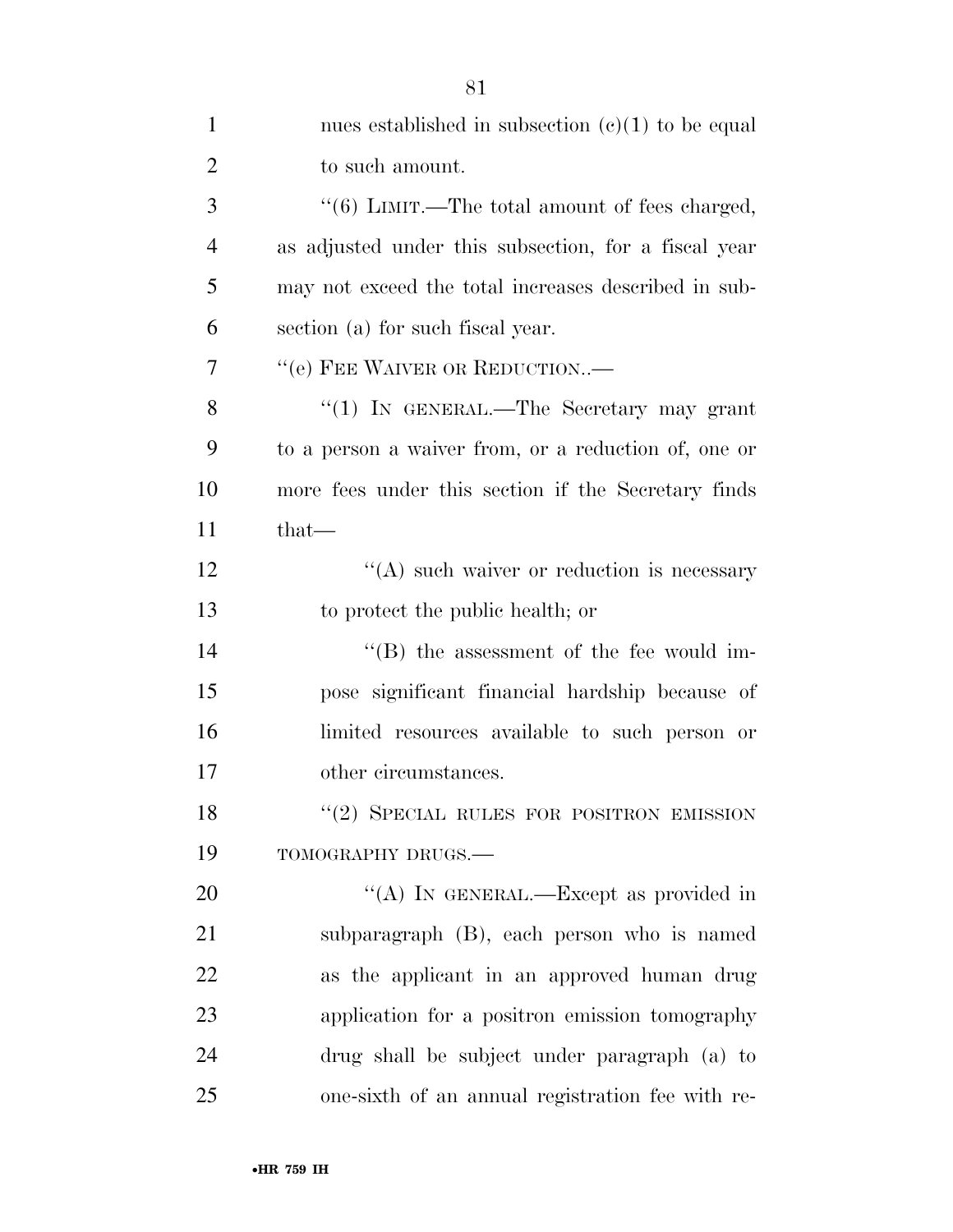| $\mathbf{1}$   | spect to each establishment identified in the ap-     |
|----------------|-------------------------------------------------------|
| $\overline{2}$ | plication as producing positron emission tomog-       |
| 3              | raphy drugs under the approved application.           |
| $\overline{4}$ | "(B) EXCEPTION FROM ANNUAL<br>REG-                    |
| 5              | ISTRATION FEE.—Each person who is named as            |
| 6              | the applicant in an application described in sub-     |
| 7              | paragraph (A) shall be granted a waiver under         |
| 8              | paragraph (1) from an annual registration fee         |
| 9              | under subsection (a) for a fiscal year if the per-    |
| 10             | son certifies to the Secretary, at a time speci-      |
| 11             | fied by the Secretary and using procedures            |
| 12             | specified by the Secretary, that—                     |
| 13             | "(i) the person is a not-for-profit                   |
| 14             | medical center that has only 1 establish-             |
| 15             | ment for the production of positron emis-             |
| 16             | sion tomography drugs; and                            |
| 17             | "(ii) at least 95 percent of the total                |
| 18             | number of doses of each positron emission             |
| 19             | tomography drug produced by such estab-               |
| 20             | lishment during such fiscal year will be              |
| 21             | used within the medical center.                       |
| 22             | "(3) DESIGNATED ORPHAN DRUG.—An estab-                |
| 23             | lishment registered under section 510 shall, with re- |
| 24             | spect to the manufacture, preparation, propagation,   |
| 25             | compounding, or processing of drugs, be granted a     |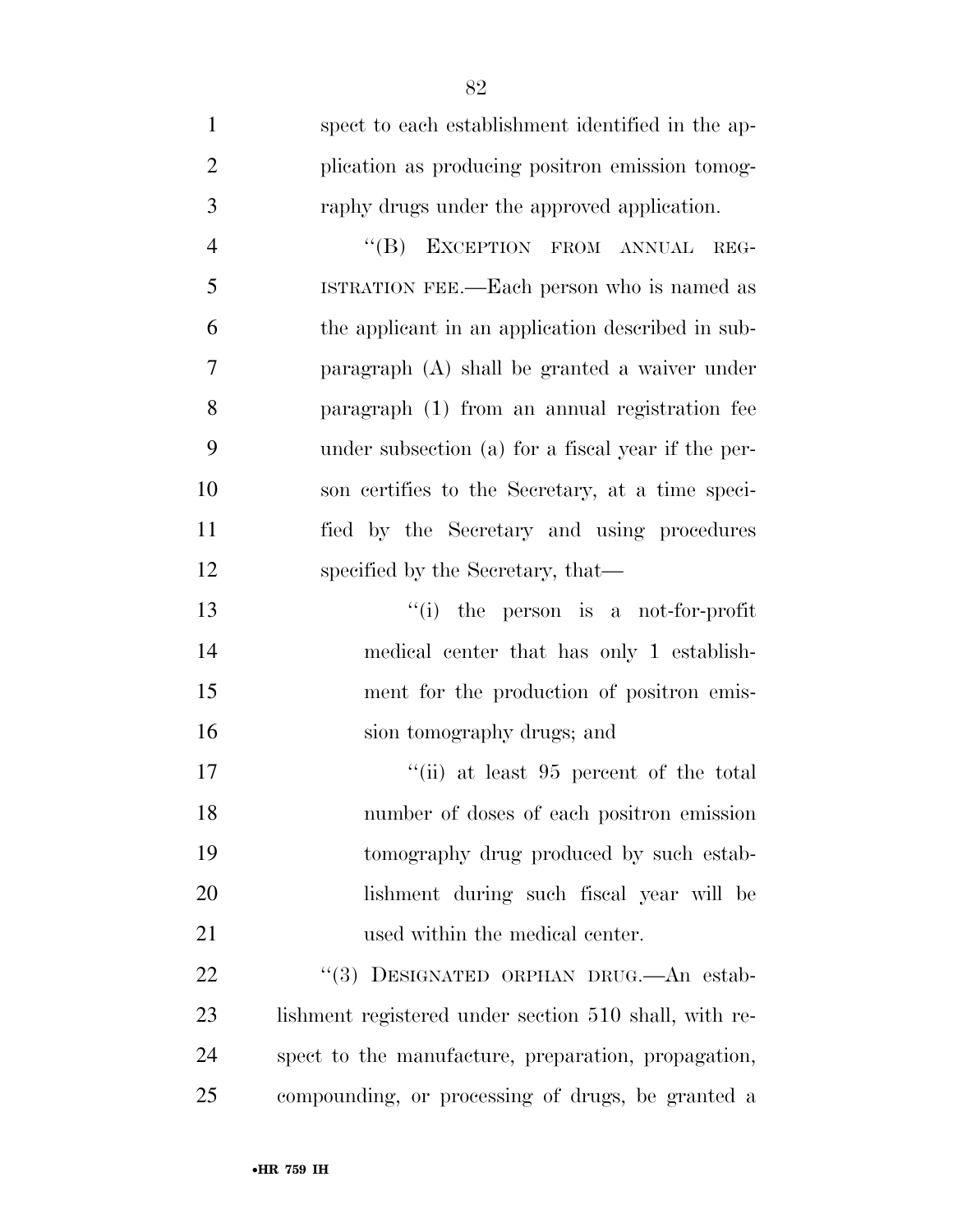waiver under paragraph (1) from a fee under sub- section (a) if all drugs manufactured, prepared, propagated, compounded, or processed by the estab- lishment are designated as a drug for a rare disease or condition pursuant to section 526. The preceding sentence shall not apply if the application approved under section 505 for any such drug includes an in- dication for a disease or condition other than such a rare disease or condition.

10 "(f) LIMITATIONS.—

11 "(1) IN GENERAL.—Fees under subsection (a) shall be refunded for a fiscal year beginning after fiscal year 2010 unless appropriations for salaries and expenses of the Food and Drug Administration for such fiscal year (excluding the amount of fees appropriated for such fiscal year) are equal to or greater than the amount of appropriations for the salaries and expenses of the Food and Drug Admin- istration for the fiscal year 2010 (excluding the amount of fees appropriated for such fiscal year) multiplied by the adjustment factor applicable to the fiscal year involved.

23 "(2) AUTHORITY.—If the Secretary does not assess fees under subsection (a) during any portion of a fiscal year because of paragraph (1) and if at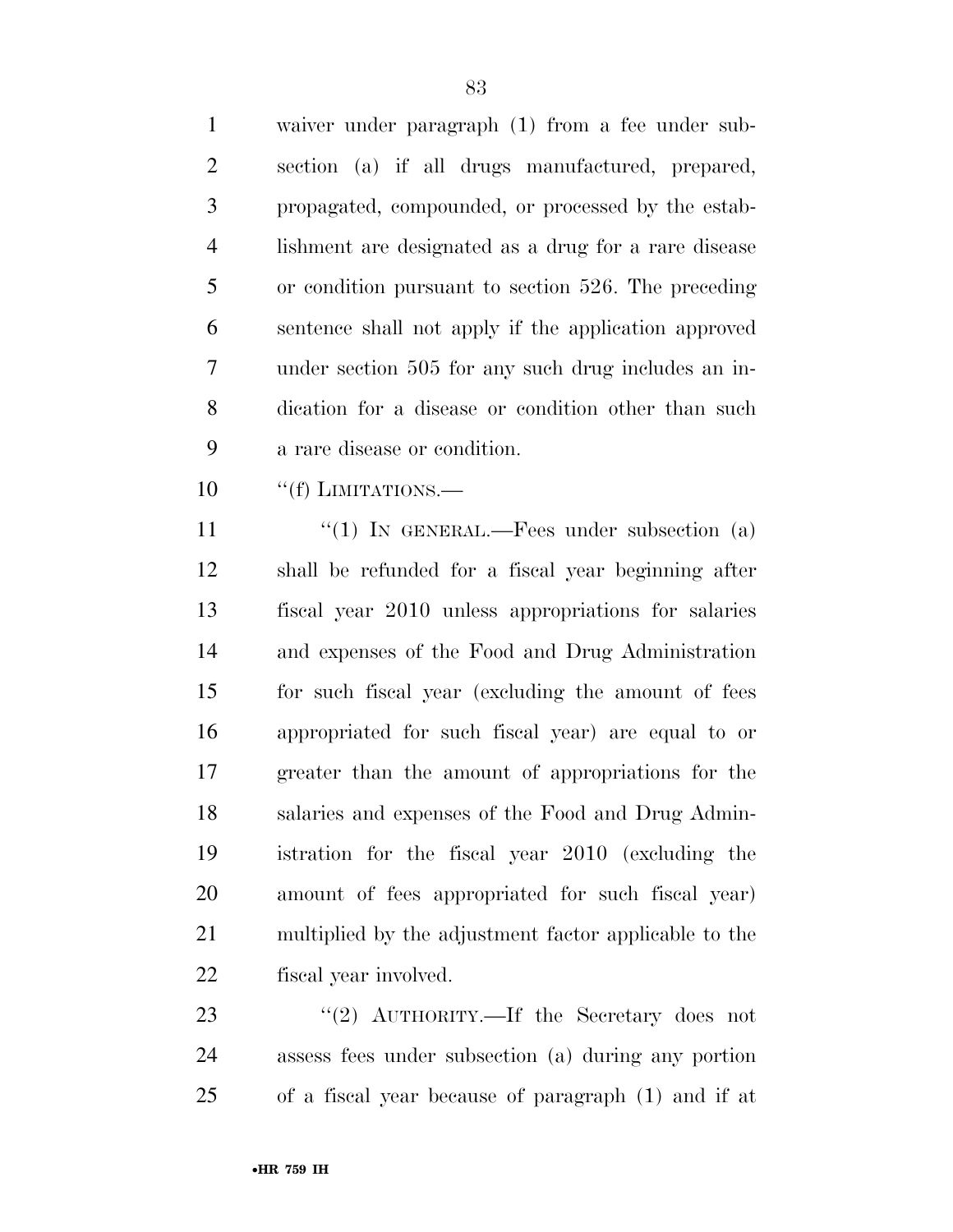| $\mathbf{1}$   | a later date in such fiscal year the Secretary may as-             |
|----------------|--------------------------------------------------------------------|
| $\overline{2}$ | sess such fees, the Secretary may assess and collect               |
| 3              | such fees, without any modification in the rate, for               |
| $\overline{4}$ | registration under subsection (b), (c), (d), or (i) of             |
| 5              | section 510 at any time in such fiscal year.                       |
| 6              | "(g) CREDITING AND AVAILABILITY OF FEES.—                          |
| 7              | " $(1)$ In GENERAL.—Fees authorized under sub-                     |
| 8              | section (a) shall be collected and available for obliga-           |
| 9              | tion only to the extent and in the amount provided                 |
| 10             | in advance in appropriations Acts. Such fees are au-               |
| 11             | thorized to remain available until expended. Such                  |
| 12             | sums as may be necessary may be transferred from                   |
| 13             | the Food and Drug Administration salaries and ex-                  |
| 14             | penses appropriation account without fiscal year lim-              |
| 15             | itation to such appropriation account for salaries                 |
| 16             | and expenses with such fiscal year limitation.                     |
| 17             | (2)<br><b>COLLECTIONS</b><br>$\operatorname{AND}$<br>APPROPRIATION |
| 18             | ACTS.                                                              |
| 19             | "(A) IN GENERAL.—The fees authorized                               |
| 20             | by this section—                                                   |
| 21             | "(i) shall be retained in each fiscal                              |
| 22             | year in an amount not to exceed the                                |
| 23             | amount specified in appropriation Acts, or                         |
| 24             | otherwise made available for obligation, for                       |
| 25             | such fiscal year; and                                              |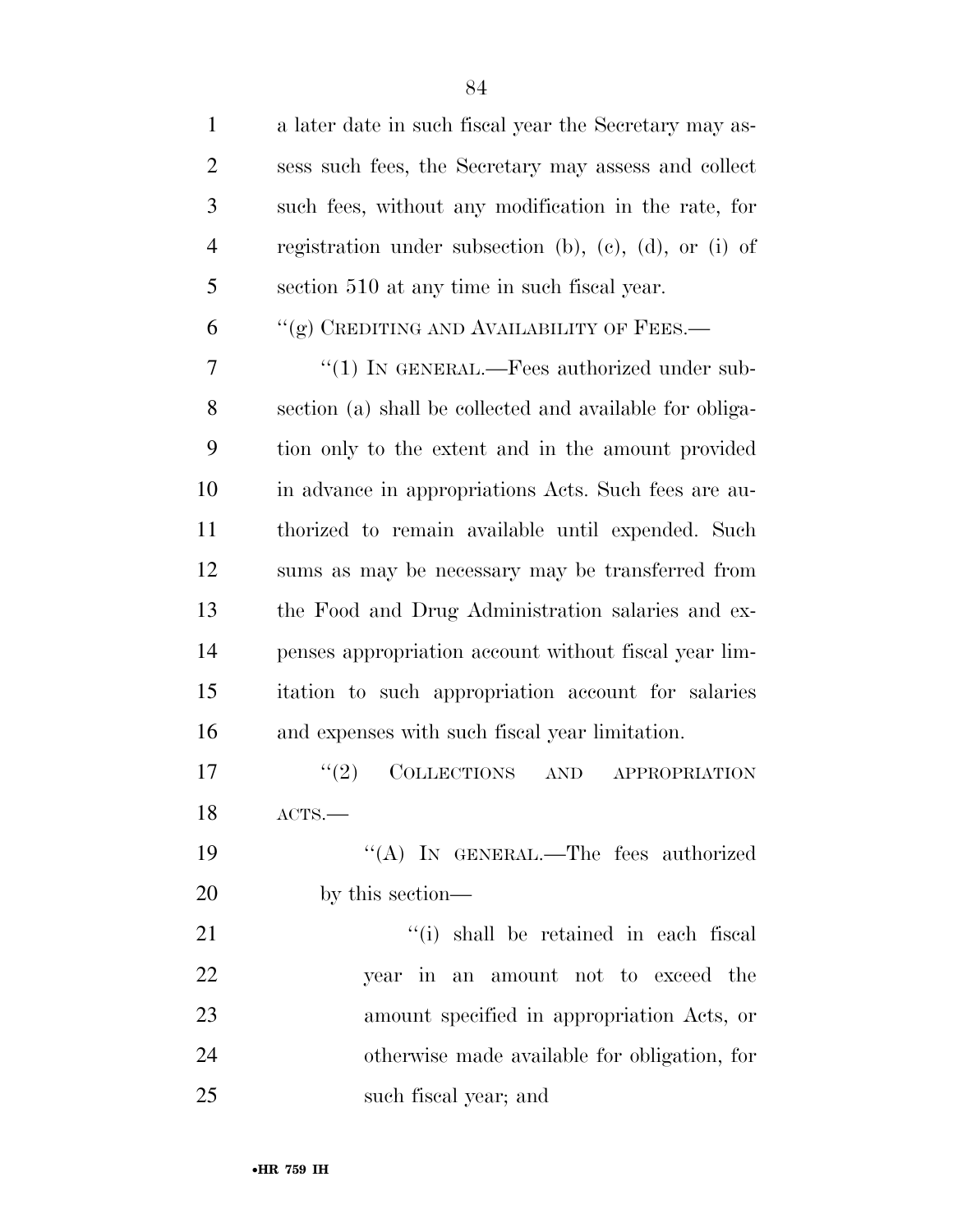| $\mathbf{1}$   | "(ii) shall only be collected and avail-         |
|----------------|--------------------------------------------------|
| $\overline{2}$ | able to defray increases in the costs of in-     |
| 3              | specting establishments registered under         |
| $\overline{4}$ | subsection (b), (c), (d), or (i) of section      |
| 5              | 510 to ensure compliance by such estab-          |
| 6              | lishments with the requirements of this Act      |
| 7              | relating to drugs and devices (including in-     |
| 8              | creases in such costs for an additional          |
| 9              | number of full-time equivalent positions in      |
| 10             | the Department of Health and Human               |
| 11             | Services to be engaged in such inspections)      |
| 12             | over such costs, excluding costs paid from       |
| 13             | fees collected under this section, for fiscal    |
| 14             | year 2009 multiplied by the adjustment           |
| 15             | factor.                                          |
| 16             | "(B) COMPLIANCE.—The Secretary shall             |
| 17             | be considered to have met the requirements of    |
| 18             | subparagraph $(A)(ii)$ in any fiscal year if the |
| 19             | costs funded by appropriations and allocated for |
| 20             | inspections described in subsection (a)—         |
| 21             | ``(i)<br>are not more than 3 percent             |
| 22             | below the level specified in subparagraph        |
| 23             | $(A)(ii)$ ; or                                   |
| 24             | "(ii)(I) are more than 3 percent below           |
| 25             | the level specified in subparagraph $(A)(ii)$ ,  |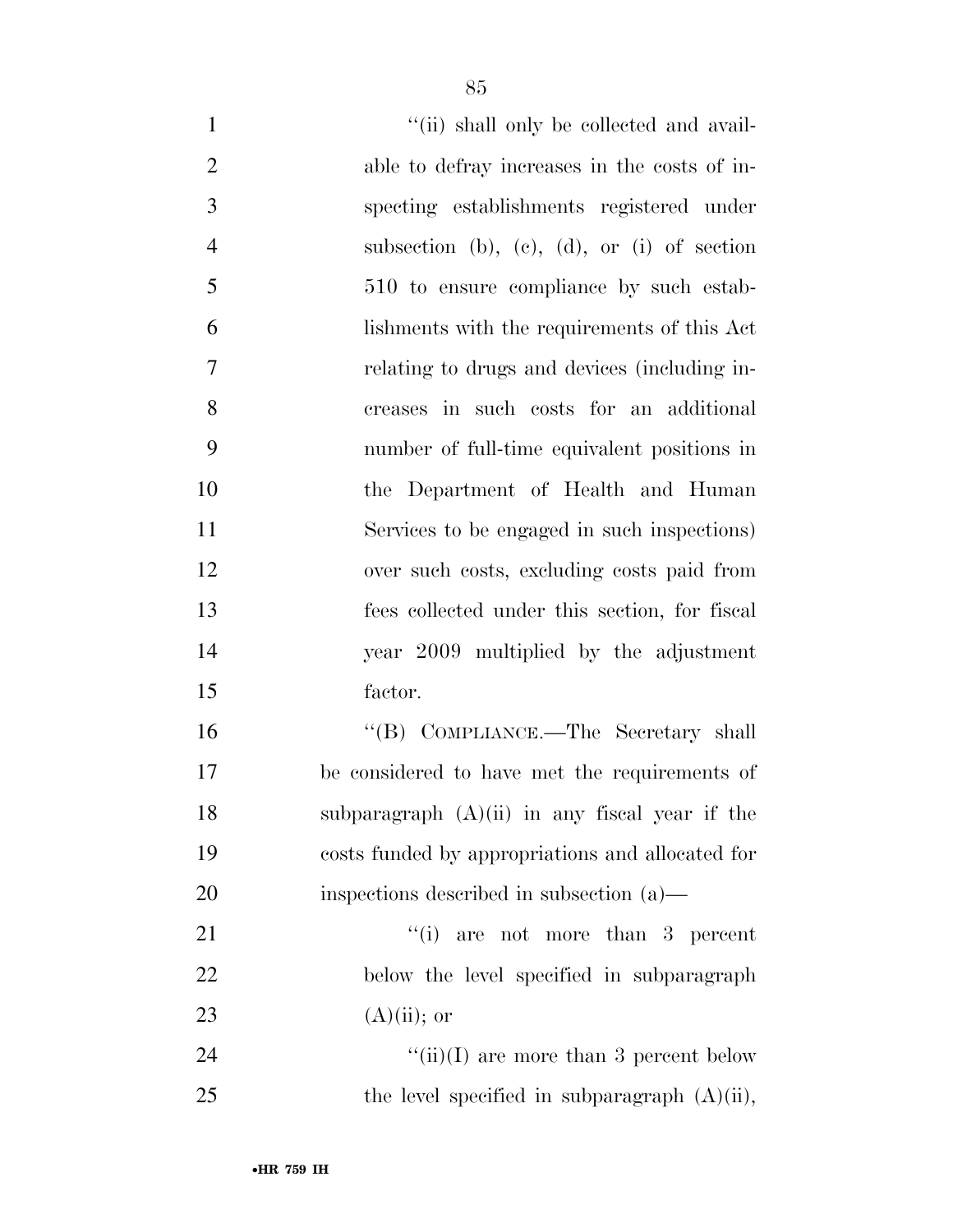| $\mathbf{1}$   | and fees assessed for the fiscal year fol-            |
|----------------|-------------------------------------------------------|
| $\overline{2}$ | lowing the subsequent fiscal year are de-             |
| 3              | creased by the amount in excess of 3 per-             |
| $\overline{4}$ | cent by which such costs fell below the               |
| 5              | level specified in such subparagraph; and             |
| 6              | "(II) such costs are not more than $5$                |
| 7              | percent below the level specified in such             |
| 8              | subparagraph.                                         |
| 9              | "(3) AUTHORIZATION OF APPROPRIATIONS.-                |
| 10             | For each of the fiscal years 2010 through 2014,       |
| 11             | there is authorized to be appropriated for fees under |
| 12             | this section an amount equal to the total revenue     |
| 13             | amount determined under subsection $(e)(1)$ for the   |
| 14             | fiscal year, as adjusted or otherwise affected under  |
| 15             | subsection (d) and paragraph (4) of this subsection.  |
| 16             | $\cdot$ (4) OFFSET.—If the sum of the cumulative      |
| 17             | amount of fees collected under this section for the   |
| 18             | fiscal years 2010 through 2013 and the amount of      |
| 19             | fees estimated to be collected under this section for |
| 20             | fiscal year 2014 exceeds the cumulative amount ap-    |
| 21             | propriated under paragraph (3) for the fiscal years   |
| 22             | 2010 through 2014, the excess shall be credited to    |
| 23             | the appropriation account of the Food and Drug Ad-    |
| 24             | ministration as provided in paragraph (1), and shall  |
| 25             | be subtracted from the amount of fees that would      |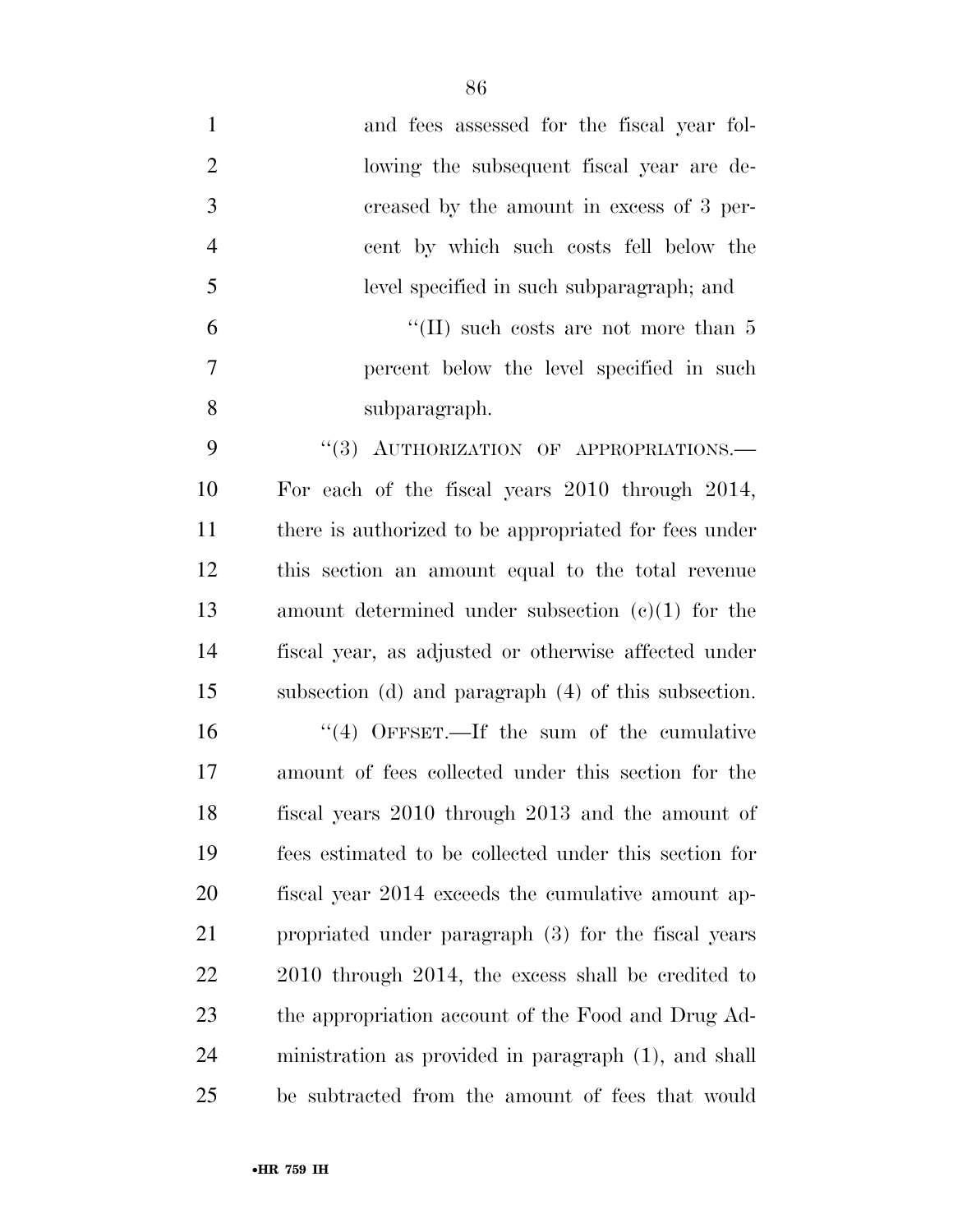otherwise be authorized to be collected under this section for fiscal year 2014.

 ''(h) COLLECTION OF UNPAID FEES.—In any case where the Secretary does not receive payment of a fee as- sessed under subsection (a) within 30 days after it is due, such fee shall be treated as a claim of the United States Government subject to subchapter II of chapter 37 of title 31, United States Code.

 ''(i) WRITTEN REQUESTS FOR WAIVERS, REDUC- TIONS, AND REFUNDS.—To qualify for consideration for a waiver or reduction under subsection (e), or for a refund of any fee collected in accordance with subsection (a), a person shall submit to the Secretary a written request for such waiver, reduction, or refund not later than 180 days after such fee is due.

 ''(j) CONSTRUCTION.—This section may not be con- strued to require that the number of full-time equivalent positions in the Department of Health and Human Serv- ices, for officers, employers, and advisory committees not engaged in inspections described in subsection (a), be re- duced to offset the number of officers, employees, and ad-visory committees so engaged.

23 "(k) ANNUAL FISCAL REPORTS.—Beginning with fis- cal year 2011, not later than 120 days after the end of each fiscal year for which fees are collected under this sec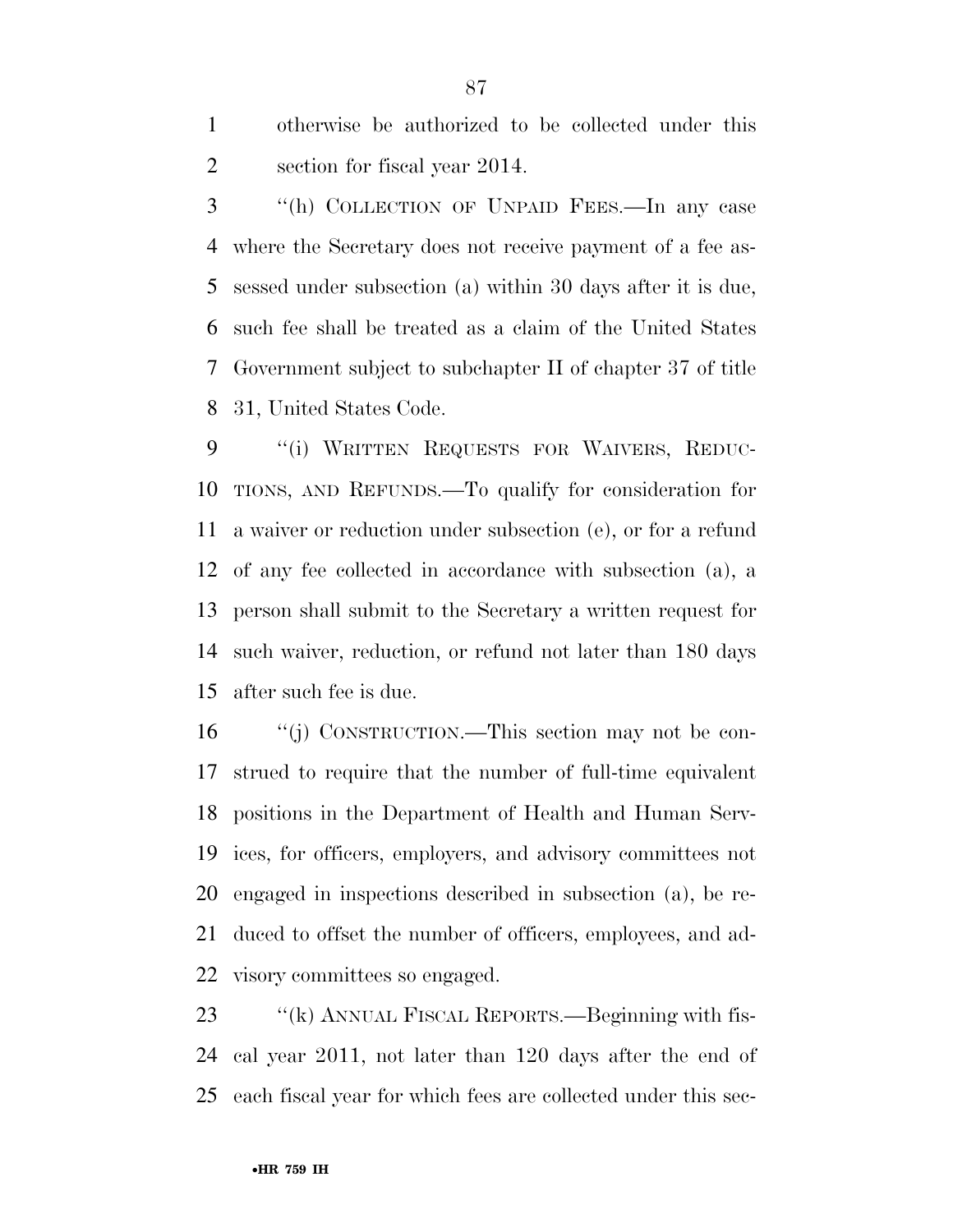tion, the Secretary shall prepare and submit to the Com- mittee on Energy and Commerce of the House of Rep- resentatives and the Committee on Health, Education, Labor, and Pensions of the Senate a report on the imple- mentation of the authority for such fees during such fiscal year and the use, by the Food and Drug Administration, of the fees collected for such fiscal year.

 ''(l) DEFINITION.—The term 'costs of inspecting es- tablishments registered under subsection (b), (c), (d), or (i) of section 510 to ensure compliance by such establish- ments with the requirements of this Act relating to drugs and devices' means the expenses incurred, in connection with inspecting establishments registered under subsection (b), (c), (d), or (i) of section 510 to ensure compliance by such establishments with the requirements of this Act relating to drugs and devices, for—

17 ''(1) officers and employees of the Food and Drug Administration, contractors of the Food and Drug Administration, and costs related to such offi- cers and employees and to contracts with such con-21 tractors;

  $(2)$  management of information, and the ac- quisition, maintenance, and repair of information 24 technology resources;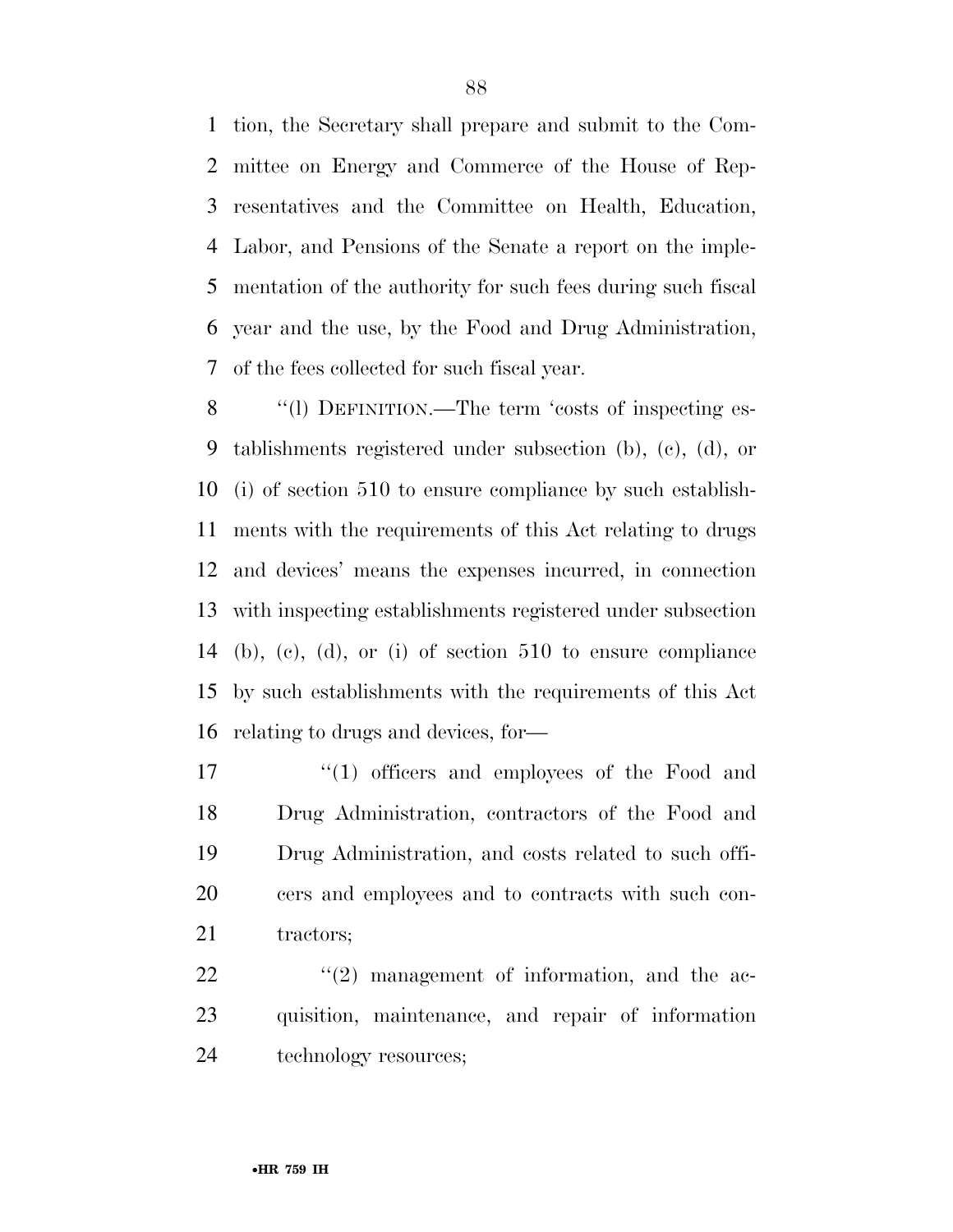| $\mathbf{1}$   | $\lq(3)$ leasing, maintenance, renovation, and re-        |
|----------------|-----------------------------------------------------------|
| $\overline{2}$ | pair of facilities and acquisition, maintenance, and      |
| 3              | repair of fixtures, furniture, scientific equipment,      |
| $\overline{4}$ | and other necessary materials and supplies; and           |
| 5              | $\lq(4)$ collecting fees under this section and ac-       |
| 6              | counting for resources allocated for such inspec-         |
| $\tau$         | tions.".                                                  |
| 8              | EFFECTIVE DATE.—The Secretary of<br>(3)                   |
| 9              | Health and Human Services shall first impose the          |
| 10             | fee established under section 736C of the Federal         |
| 11             | Food, Drug, and Cosmetic Act, as added by para-           |
| 12             | $graph (2)$ , for fiscal years beginning with fiscal year |
| 13             | 2010.                                                     |
| 14             | (4) SUNSET DATE.—Section 736C of the Fed-                 |
| 15             | eral Food, Drug, and Cosmetic Act, as added by            |
| 16             | paragraph $(2)$ , does not authorize the assessment or    |
| 17             | collection of a fee for registration under section 510    |
| 18             | of such Act (21 U.S.C. 360) occurring after fiscal        |
| 19             | year 2014.                                                |
| 20             | SEC. 202. INSPECTION OF PRODUCERS OF DRUGS AND AC-        |
| 21             | TIVE PHARMACEUTICAL INGREDIENTS.                          |
| 22             | (a) INSPECTION.—Subsection (h) of section $510$ (21)      |
| 23             | U.S.C. $351$ ) is amended—                                |
| 24             | (1) by striking "(h)" and inserting "(h)(1)";             |
|                |                                                           |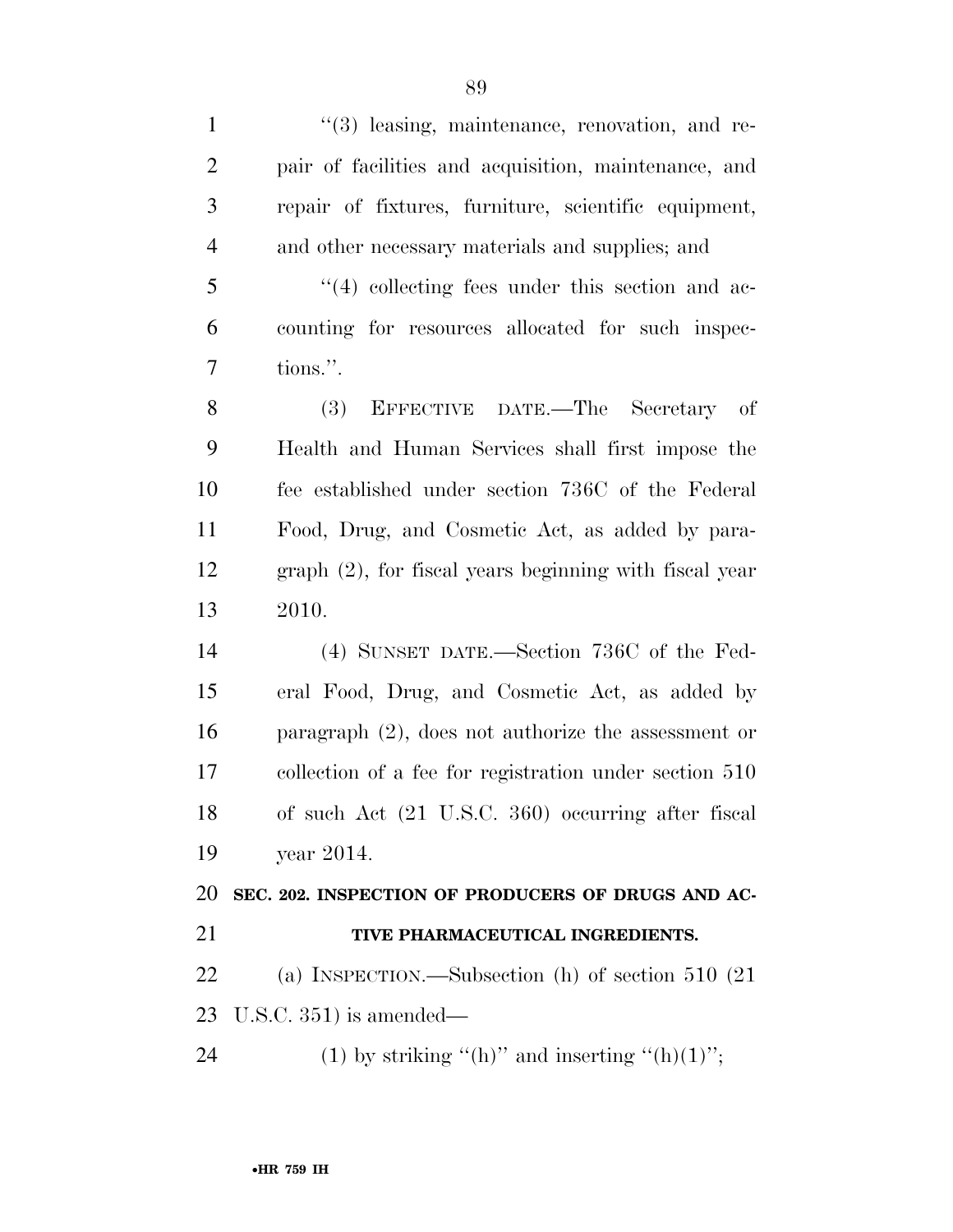| $\mathbf{1}$   | (2) by striking "Every establishment in any             |
|----------------|---------------------------------------------------------|
| $\overline{2}$ | State registered with the Secretary pursuant to this    |
| 3              | section" and inserting "Every establishment reg-        |
| 4              | istered with the Secretary pursuant to subsection       |
| 5              | (b), (e), (d), or (i)";                                 |
| 6              | $(3)$ by striking "704 $(g)$ , at least once" and all   |
| 7              | that follows and inserting the following: " $704(g)$ —  |
| 8              | "(A) at least once in the 2-year period begin-          |
| 9              | ning with the date of registration of such establish-   |
| 10             | ment pursuant to this section and at least once in      |
| 11             | every successive 2-year period thereafter; or           |
| 12             | $\lq$ (B) at least once in the 4-year period begin-     |
| 13             | ning with the date of registration of such establish-   |
| 14             | ment pursuant to this section and at least once in      |
| 15             | every successive 4-year period thereafter, if the Sec-  |
| 16             | retary determines that sufficient information about     |
| 17             | the type of product produced in the establishment,      |
| 18             | inspection history, compliance history, and such ad-    |
| 19             | ditional factors as the Secretary determines, by        |
| 20             | guidance, exists to assess risk and to establish a      |
| 21             | risk-based inspection schedule."; and                   |
| 22             | $(4)$ by adding at the end the following:               |
| 23             | " $(2)(A)$ The Secretary shall conduct an inspection of |
| 24             | a drug establishment when the establishment begins to   |
| 25             | manufacture, prepare, propagate, compound, or process a |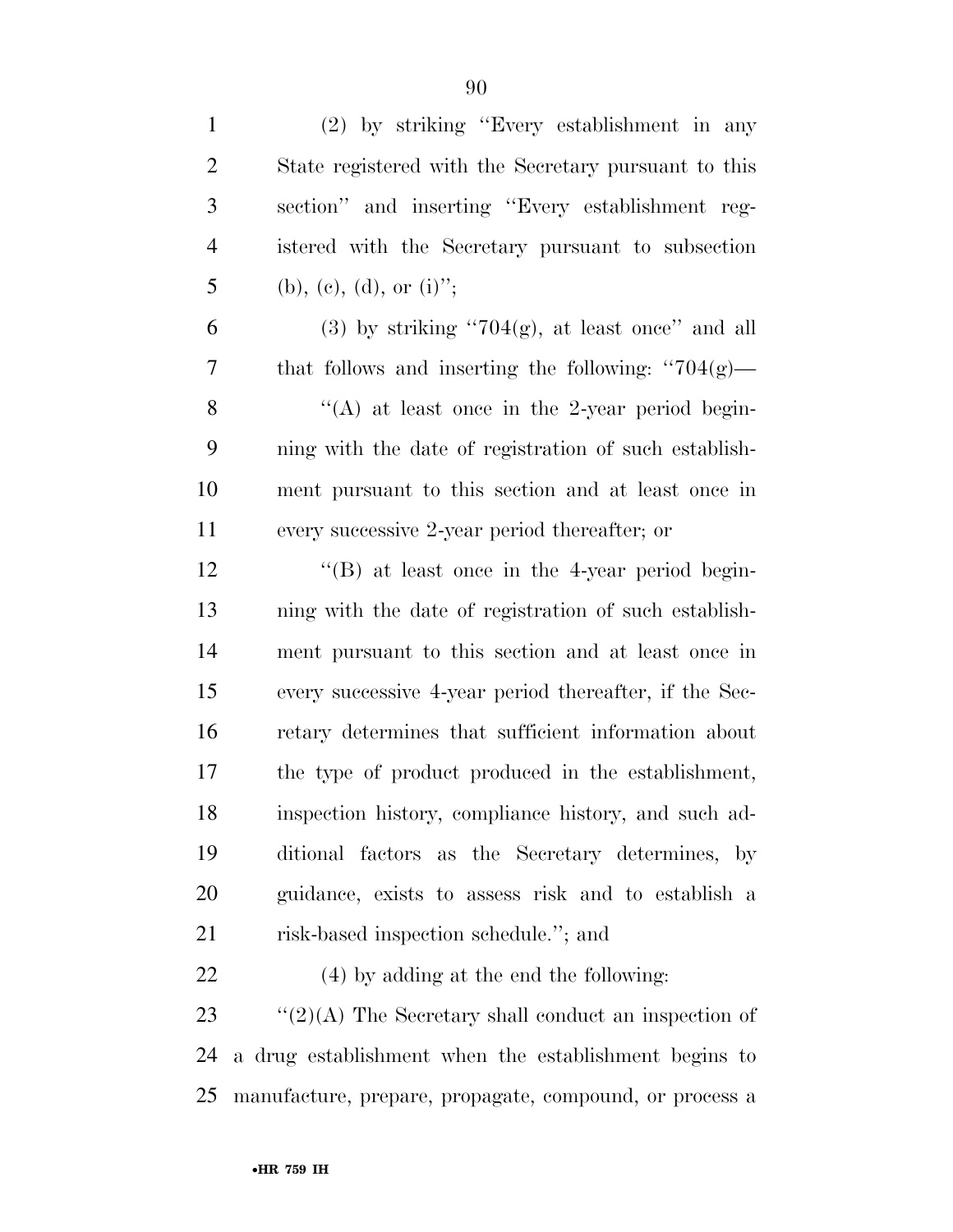drug or active pharmaceutical ingredient of a drug before its introduction into interstate commerce if the drug or ingredient is new or has undergone a major change requir- ing prior approval by the Secretary of a supplement to an application submitted under section 505. Notwith- standing the preceding sentence, the Secretary may opt against conducting such an inspection if the Secretary de- termines, based on the inspection history of the establish- ment, that such an inspection is not necessary to verify the data contained in the application (or supplement to the application) submitted under section 505, ensure com- pliance with current good manufacturing practice, or oth-erwise ensure the safety of the drug or ingredient.

 ''(B) The Secretary shall annually submit a report to the Congress on each instance during the preceding year in which the Secretary determined under subpara-graph (A) that an inspection was not necessary.

 ''(3) The Secretary may, by regulation, provide for a risk-based inspection schedule for establishments en- gaged in the manufacture, propagation, compounding, or processing of an excipient of a drug at a frequency dif- ferent than the inspection schedule for an establishment under paragraph (1).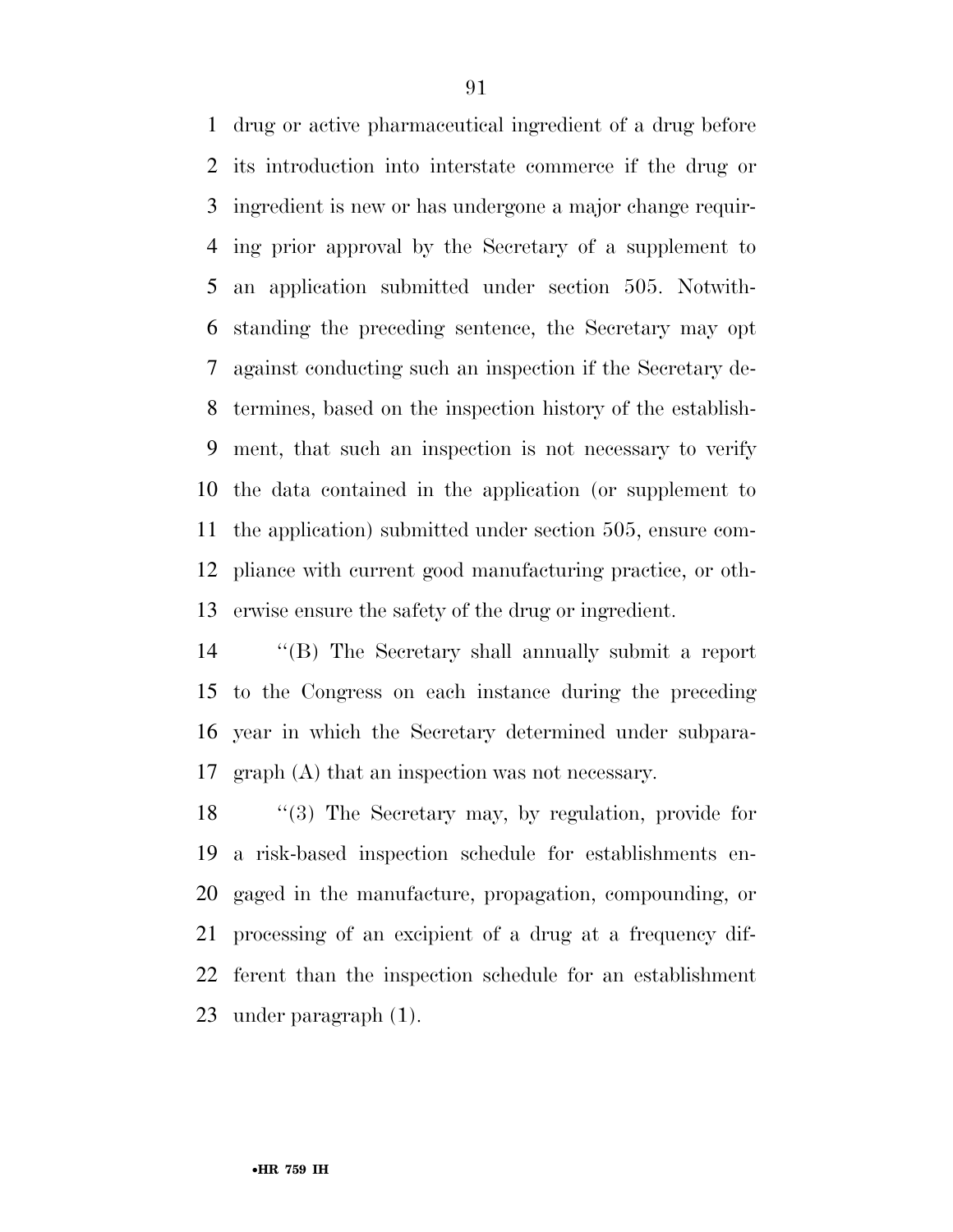''(4) Nothing in this subsection shall be construed as limiting the authority of the Secretary to conduct inspec-tions under any other provision of the Act.

4 ''(5) With respect to fiscal year 2010 and each subse- quent fiscal year, the Secretary shall submit an annual report to the Congress on—

 ''(A) funding dedicated to inspections under this subsection; and

 ''(B) the number of establishments for which the frequency of such inspections has been modified 11 pursuant to paragraph  $(1)(B)$ .

 ''(6) For purposes of determining inspection fre- quency under subparagraphs (A) and (B) of paragraph (1), the Secretary shall establish information systems ca- pacity sufficient to assess risk and shall develop and main- tain a risk-based system for conducting surveillance of current good manufacturing practices by establishments registered with the Secretary pursuant to subsection (b), (c), (d), or (i). The Secretary shall have such capacity in place and begin implementation of such risk-based system not later than 3 years after the date of the enactment of the Food and Drug Administration Globalization Act of 2009. Such risk-based system shall include consideration of the class of the establishment's products and associated risks, the date the establishment was last inspected, the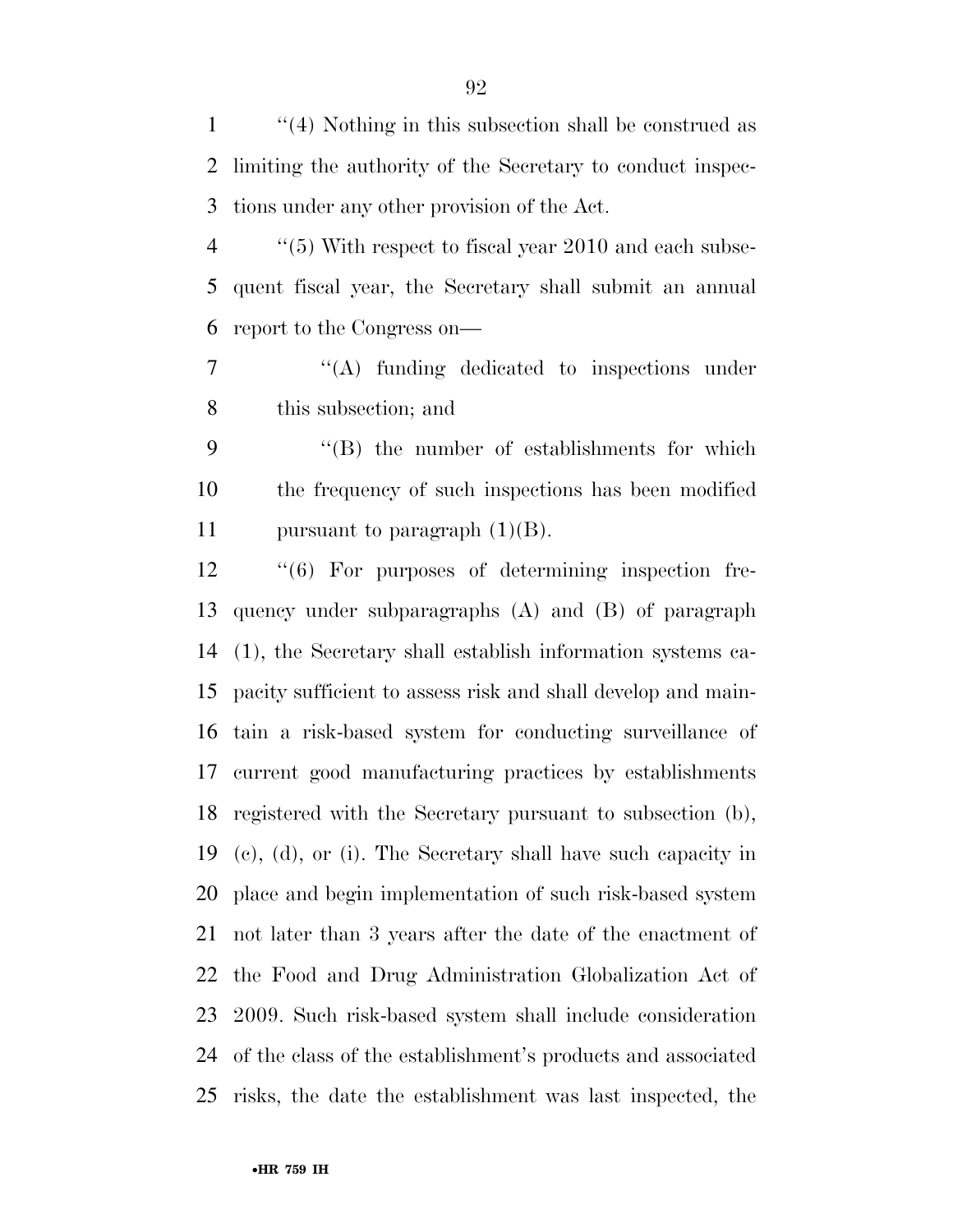establishment's compliance and safety history, the estab- lishment's shipping volume and history, and such other factors as the Secretary determines relevant to assessing the risk presented by the establishment.''.

 (b) GAO REPORT.—Not later than 3 years after the date of the enactment of this Act, the Comptroller General of the United States shall submit a report to the Congress on the risk-based process for conducting surveillance of current good manufacturing practices developed and im- plemented under section 510(h)(6) of the Federal Food, Drug, and Cosmetic Act, as added by subsection (a)(4) of this section.

 (c) EFFECTIVE DATE.—The amendments made by this section shall apply to drugs introduced or delivered for introduction into interstate commerce on or after the date of the enactment of this Act.

# **SEC. 203. DOCUMENTATION FOR ADMISSIBILITY OF DRUG IMPORTS.**

 Section 801 (21 U.S.C. 381), as amended by section 123, is further amended by adding at the end the fol-lowing:

 ''(q) Beginning 3 years after the date of the enact- ment of this subsection, a drug shall not enter the United States unless the party offering the drug for import pro-vides the Secretary, at the time of offering the drug for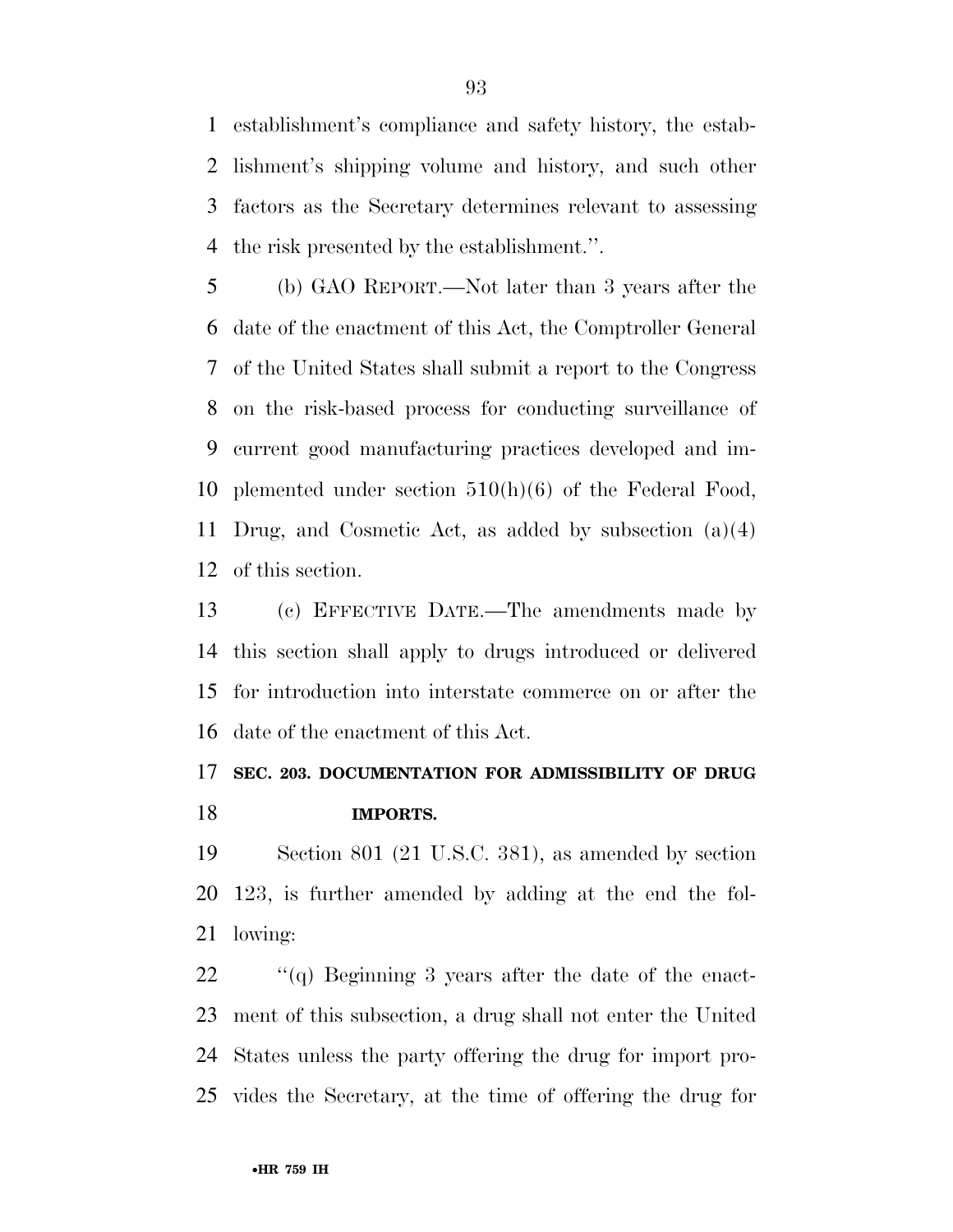import, information demonstrating compliance with appli- cable requirements pertaining to identity, strength, qual- ity, purity, approval, listing, labeling, registration, and such additional categories as the Secretary, by guidance, determines are necessary for protection of the public health. The Secretary may allow that such compliance be demonstrated through verification by an accredited third party or through such other means as determined, by guidance, by the Secretary.''.

### **SEC. 204. DRUG SUPPLY QUALITY AND SAFETY.**

 (a) ADULTERATION.—Section 501 (21 U.S.C. 351) is amended by adding at the end the following:

 ''(j) If it is drug that was manufactured, prepared, propagated, compounded, or processed by an establish- ment that is or was at the time of such manufacture, prep- aration, propagation, compounding, or processing in viola-tion of section 505–2 because of—

18 ''(1) the failure to have in effect and implement a quality risk management plan in accordance with section 505–2; or

21  $\langle \langle 2 \rangle$  the failure to transmit information in elec-22 tronic form as requested by the Secretary under sec-23 tion  $505-2(f)$ .".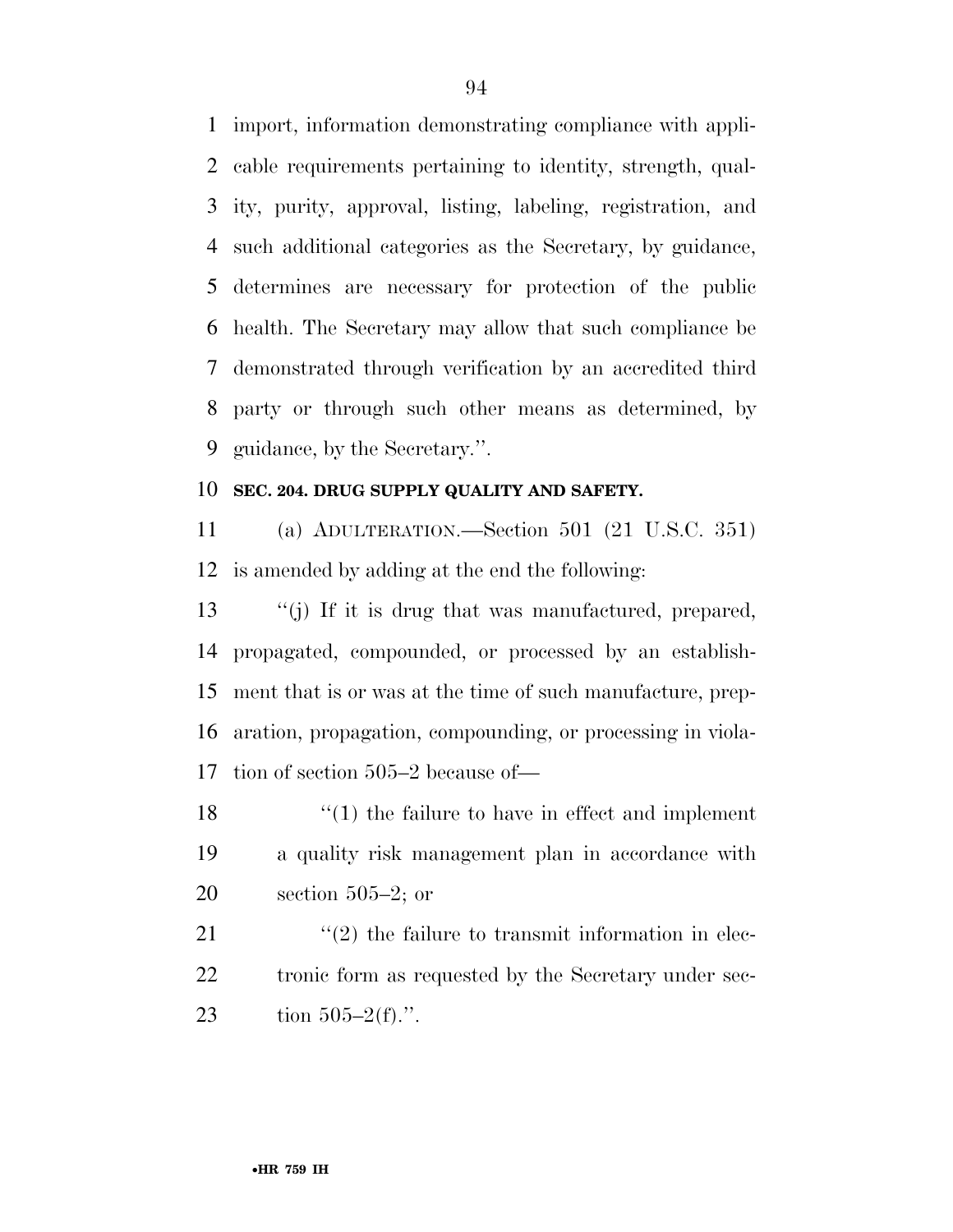(b) QUALITY RISK MANAGEMENT PLANS.—Chapter V (21 U.S.C. 351 et seq.) is amended by inserting after section 505–1 the following:

#### **''SEC. 505–2. DRUG SUPPLY QUALITY AND SAFETY.**

 ''(a) IMPLEMENTATION OF QUALITY RISK MANAGE- MENT PLAN.—An establishment required to be registered with the Secretary pursuant to subsection (b), (c), (d), or (i) of section 510 for the manufacture, preparation, propa- gation, compounding, or processing of a drug shall have in effect and implement an adequate quality risk manage- ment plan that ensures the safety and quality of each such drug, including any ingredients produced, manufactured, processed, packed, or held by another person.

 ''(b) PLAN PROVISIONS.—A quality risk management plan required by subsection (a) shall address risk assess- ment, risk control, risk communication, and risk review and shall—

18 ''(1) provide for an assessment, prior to con- tracting with a person to supply raw materials or in- gredients or to undertake any aspect of the manu- facturing of the drug, of the suitability and com- petence of such person to carry out such activity, using audits, material evaluations, or qualification, as appropriate;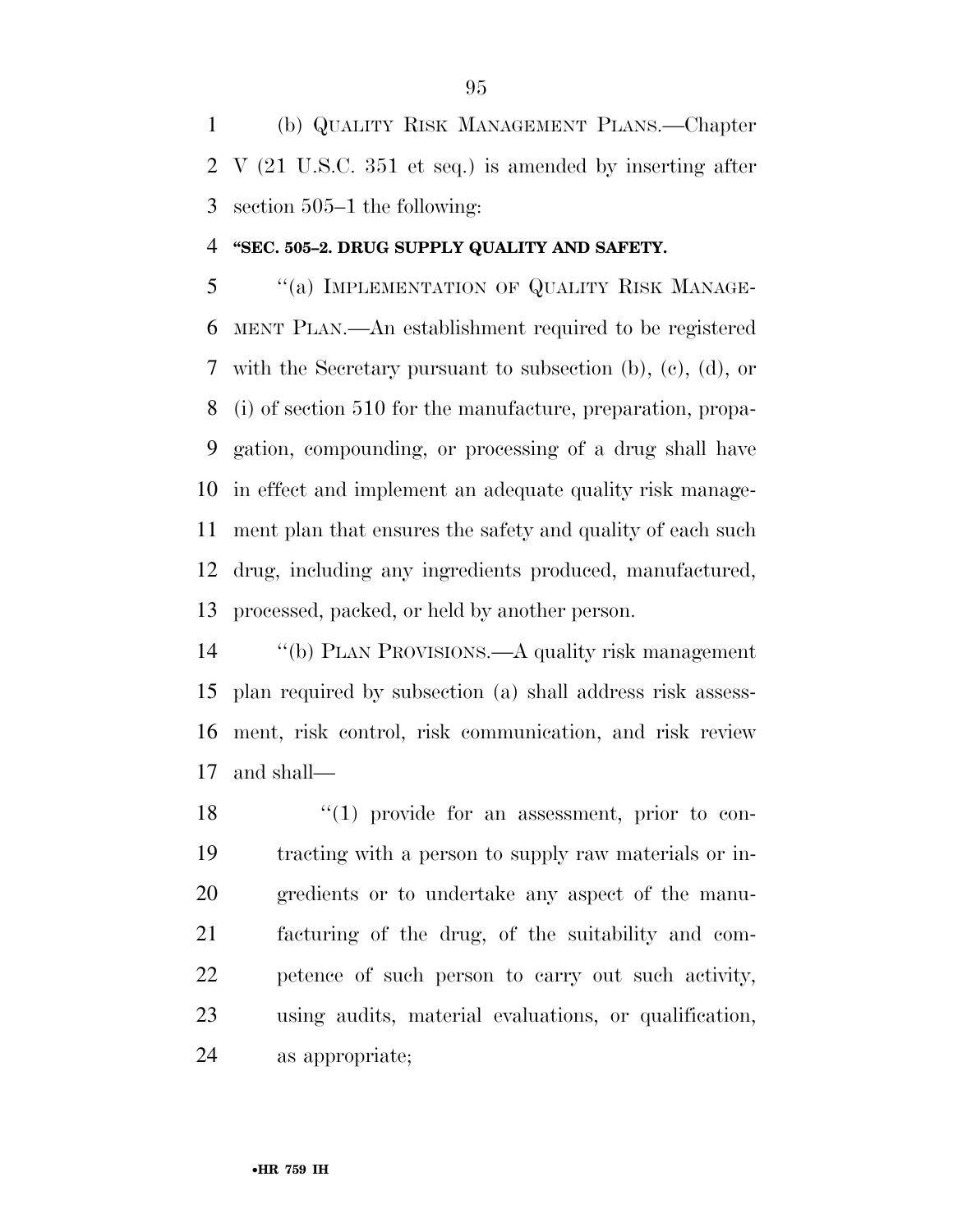1 ''(2) define responsibilities and communication processes for manufacturing, quality control, and quality assurance activities of any person referred to in paragraph (1);

 ''(3) provide for the monitoring and review through periodic on-site audits of the facility condi- tions, controls, and practices of any person referred to in paragraph (1) and ensure the implementation of appropriate measures to improve such conditions, controls, and practices;

 $\frac{1}{2}$  (4) provide for the monitoring of incoming materials to ensure they are from a person that meets the requirements in paragraphs (1) through 14  $(3)$ ;

 $\frac{1}{5}$  (5) provide for implementation of effective sys- tems, including appropriate specifications and test methods and verification of the drug ingredients' identity, quality, strength, and purity, to detect any hazard that has been, or is reasonably likely to be, present in or on the drug during production, manu- facturing, processing, packing, holding, or trans-porting; and

23  $(6)$  be periodically reviewed and, as needed, updated.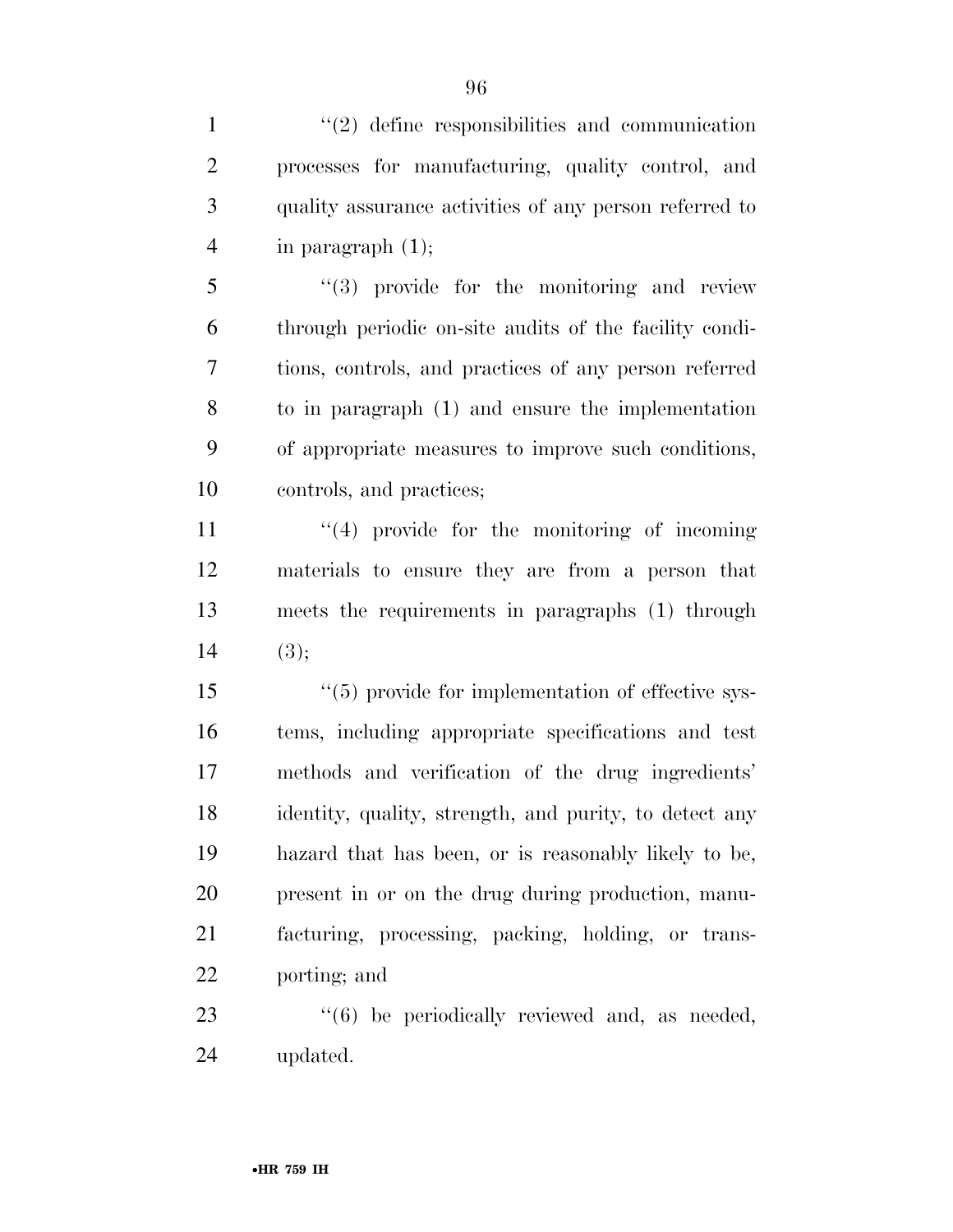''(c) ADDITIONAL PROVISIONS.—If the Secretary de- termines that provisions in addition to those described in subsections (a) and (b) would be appropriate to include in a quality risk management plan for protection of the public health, including provisions for the prevention of intentional adulteration of a drug or class of drugs, the Secretary may by regulation require the inclusion of such provisions in a quality risk management plan.

 ''(d) APPLICATION OF SPECIFICATIONS OR TEST METHODS BY ORDER OF THE SECRETARY.—Upon a find- ing that there is a significant threat to public health, the Secretary may order an establishment—

13  $\frac{1}{2}$  (1) to promptly revise its quality risk manage- ment plan to include new or modified specifications or test methods for a drug; and

 $(2)$  to promptly implement such specifications or test methods.

18 "(e) INSPECTION OF QUALITY RISK MANAGEMENT PLAN.—The Secretary shall, in the course of an inspection of an establishment subject to this section or upon request by the Secretary, conduct a review of the establishment's quality risk management plan.

23 ""(f) DOCUMENTATION OF SUPPLY CHAIN.—

24 "(1) IN GENERAL.—Each establishment re-quired to be registered with the Secretary pursuant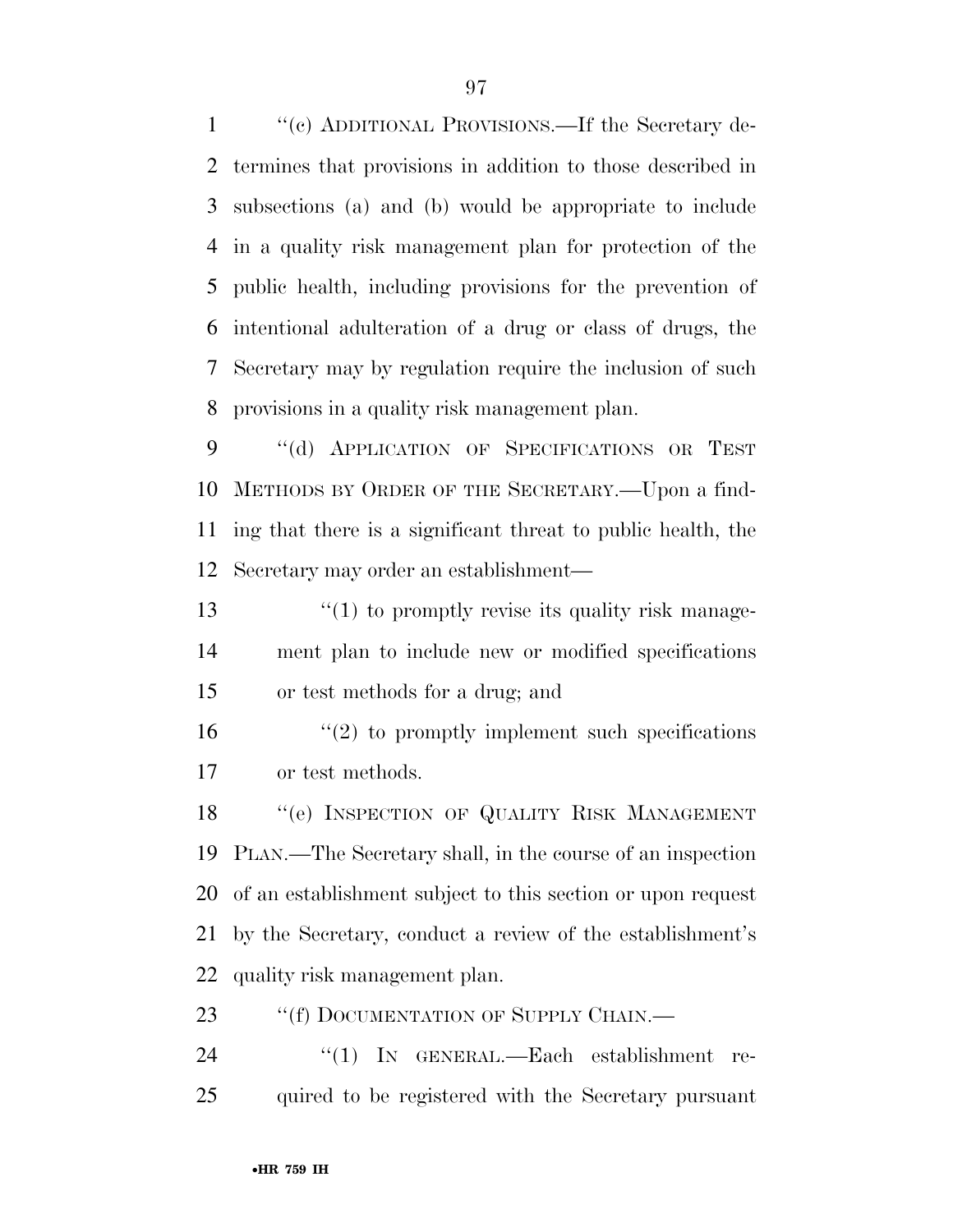| $\mathbf{1}$   | to subsection (b), (c), (d), or (i) of Section 510 for |
|----------------|--------------------------------------------------------|
| $\overline{2}$ | manufacture, preparation, propagation,<br>the          |
| 3              | compounding, or processing of a drug, shall provide    |
| $\overline{4}$ | to the Secretary, upon request, adequate information   |
| 5              | transmitted in electronic form, establishing—          |
| 6              | "(A) where the drug, including its raw ma-             |
| 7              | terials, were produced, including all preceding        |
| 8              | producers, manufacturers, distributors, and            |
| 9              | shippers; and                                          |
| 10             | $\lq\lq$ that the drug, its ingredients and raw        |
| 11             | materials were manufactured, prepared, propa-          |
| 12             | gated, compounded, processed, distributed,             |
| 13             | shipped, warehoused, brokered, imported, and           |
| 14             | conveyed under conditions that ensure the iden-        |
| 15             | tity, strength, quality, and purity of the drug.       |
| 16             | "(2) REPACKAGERS.—For those establishments             |
| 17             | that are repackagers, paragraph $(1)(A)$ requires only |
| 18             | information regarding the immediately preceding es-    |
| 19             | tablishment.".                                         |
| 20             | (c) EFFECTIVE DATE.-                                   |
| 21             | (1) IN GENERAL.—The requirements of sections           |
| 22             | $501(j)$ and $505-2$ of the Federal Food, Drug, and    |
| 23             | Cosmetic Act, as added by subsections (a) and (b),     |
| 24             | take effect 2 years after the date of the enactment    |
| 25             | of this Act.                                           |
|                |                                                        |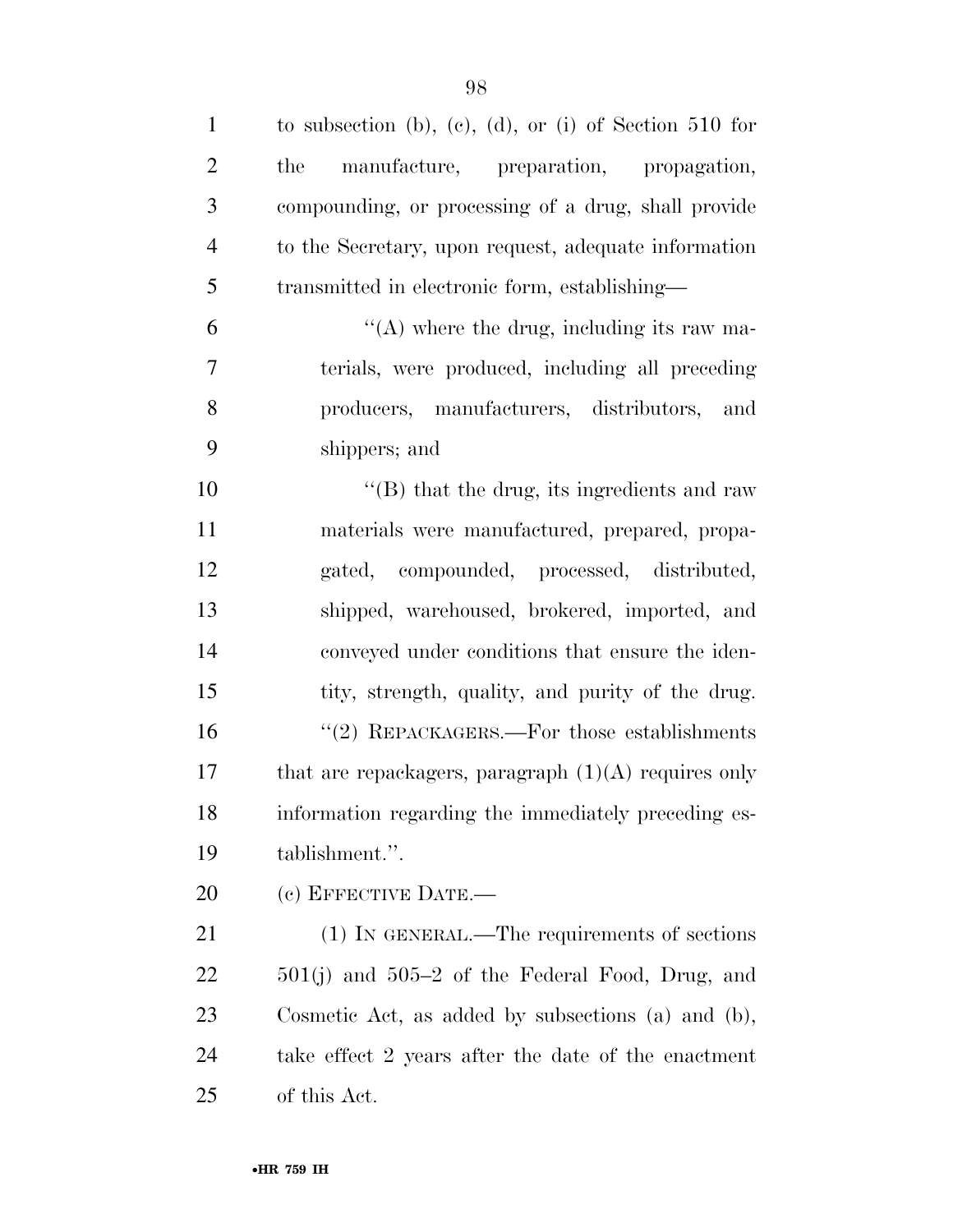| $\mathbf{1}$   | (2) EXCEPTION.—Notwithstanding the effective                             |
|----------------|--------------------------------------------------------------------------|
| $\overline{2}$ | date specified in paragraph $(1)$ —                                      |
| 3              | (A) the authority of the Secretary to order                              |
| 4              | an establishment to promptly implement new or                            |
| 5              | modified specifications or test methods for a                            |
| 6              | drug, as described in section $505-2(d)(2)$ of the                       |
| 7              | Federal Food, Drug, and Cosmetic Act, as                                 |
| 8              | amended by subsection (b), shall take effect on                          |
| 9              | the date of the enactment of this Act;                                   |
| 10             | (B) such authority shall apply irrespective                              |
| 11             | of whether the establishment has in effect a                             |
| 12             | quality risk management plan; and                                        |
| 13             | (C) a civil penalty under section $303(f)(5)$                            |
| 14             | of the Federal Food, Drug, and Cosmetic Act,                             |
| 15             | as added by section 211 of this Act, shall apply                         |
| 16             | to a violation of an order under this paragraph                          |
| 17             | to the same extent and in the same manner as                             |
| 18             | such a penalty applies to a violation of an order                        |
| 19             | under such section $505-2(d)(2)$ .                                       |
| 20             | SEC. 205. DELAY, LIMITATION, OR DENIAL OF INSPECTION.                    |
| 21             | (a) REQUIREMENT.—Subsection (h) of section $510$                         |
| <u>22</u>      | $(21 \text{ U.S.C. } 351)$ , as amended by section $202(a)$ , is further |
| 23             | amended by adding at the end the following:                              |
| $\mathcal{D}$  | $\frac{477}{7}$ The person who every or eperator an establish            |

24  $\cdot$  "(7) The person who owns or operates an establish-ment registered with the Secretary pursuant to subsection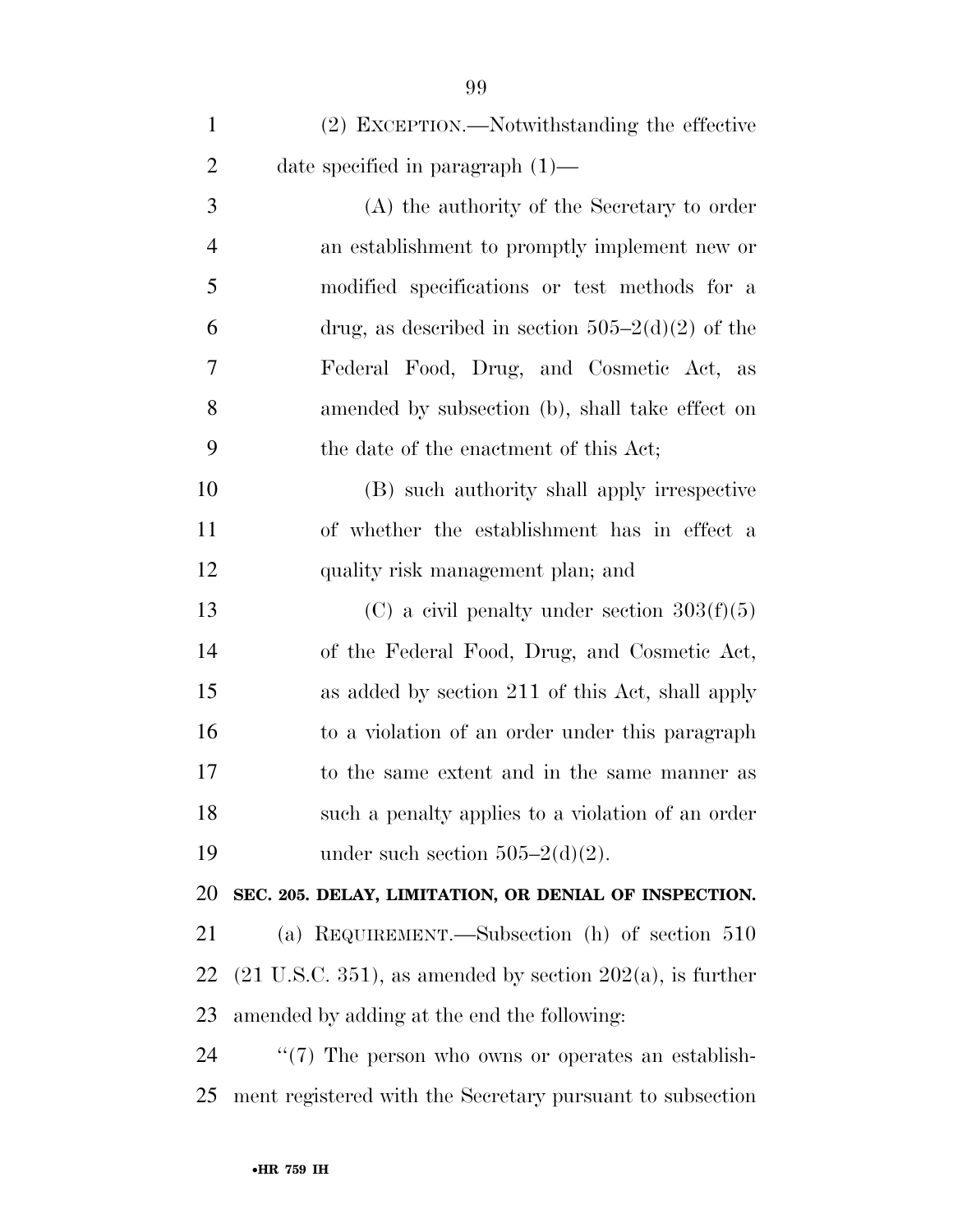(b), (c), (d), or (i), any agent or employee of such person, and any agent of a governmental authority in the foreign country within which such establishment is located shall not delay or limit an inspection, or refuse to permit entry or inspection, authorized by this subsection.''.

 (b) REFERENCE TO PROHIBITED ACT.—For provi- sion making delay, limiting, or denying an inspection under section 510(h) of the Federal Food, Drug, and Cos- metic Act a prohibited act under section 301(f) of such Act, see the amendment made by section 403.

 (c) DRUGS OFFERED FOR IMPORT.—The third sen- tence of subsection (a) of section 801 (21 U.S.C. 381), as amended by section 105(b), is amended by inserting ''or (5) such article has been manufactured, prepared, propagated, compounded, or processed by an establish- ment required to be registered with the Secretary pursu- ant to subsection (b), (c), (d), or (i) of section 510 and such establishment is in violation of section 510(h)(7) (prohibiting the delay, limitation, or denial of an inspec-20 tion under section  $510(h)$ ," before "then such article shall be refused admission''.

### **SEC. 206. COUNTRY OF ORIGIN LABELING.**

 (a) MISBRANDING.—Section 502 (21 U.S.C. 352) is amended by adding at the end the following: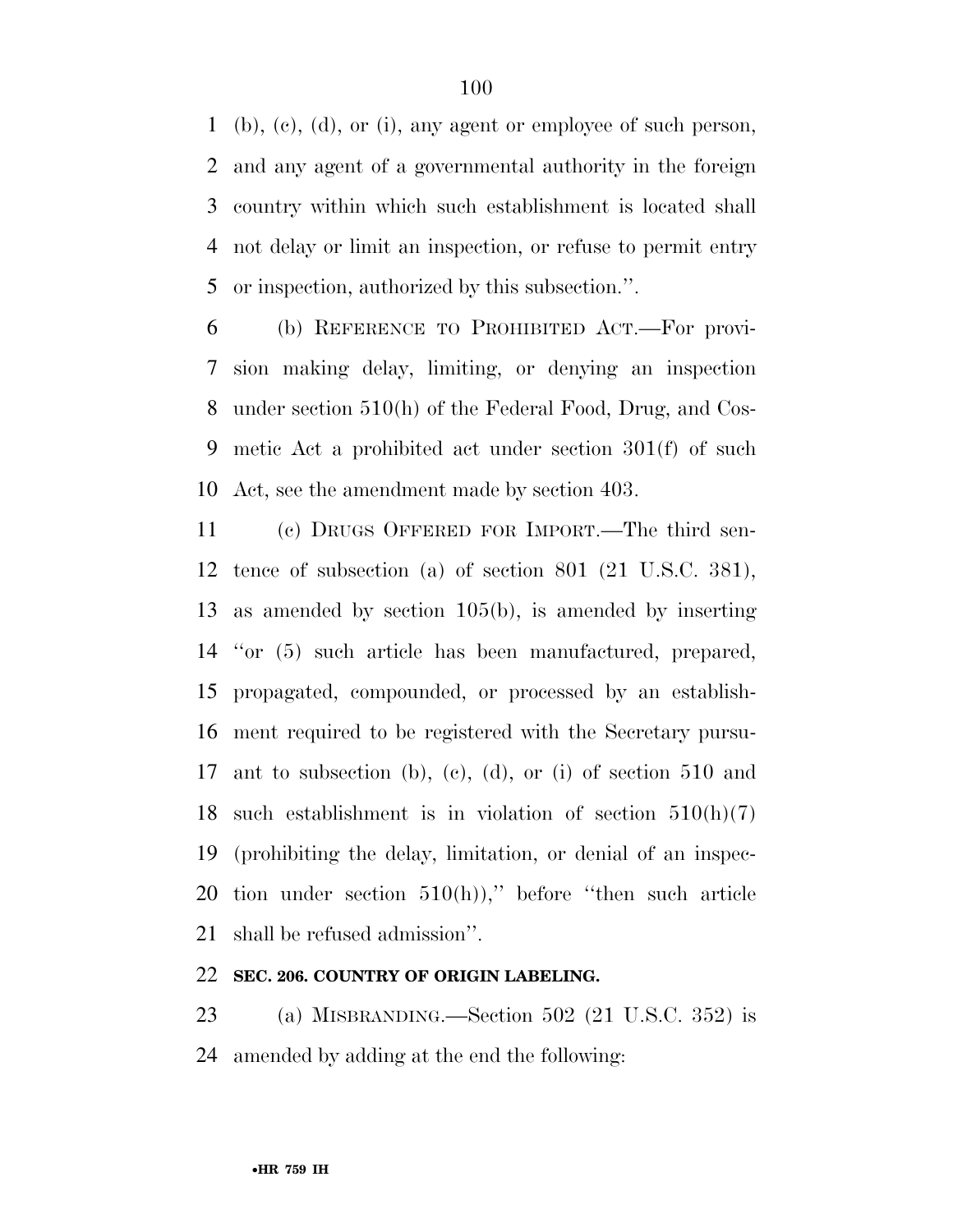''(aa) If it is a drug and the website of the manufac- turer of the drug does not list the country of origin for each active pharmaceutical ingredient and finished dosage form of such drug.''.

 (b) REGULATIONS.—Not later than 1 year after the date of the enactment of this Act, the Secretary shall pro- mulgate final regulations to carry out section 502(aa) of the Federal Food, Drug, and Cosmetic Act, as added by subsection (a).

 (c) EFFECTIVE DATE.—The requirement of section 502(aa) of the Federal Food, Drug, and Cosmetic Act, as added by subsection (a), takes effect 2 years after the date of the enactment of this Act.

# **SEC. 207. NONDISTRIBUTION AND RECALL OF ADULTER-ATED OR MISBRANDED DRUGS.**

 (a) PROHIBITED ACTS.—Section 301 (21 U.S.C. 331), as amended by sections 102, 104, and 112 of this Act, is amended by adding at the end the following:

19  $\frac{1}{2}$   $\frac{1}{2}$   $\frac{1}{2}$  The failure to comply with —

20  $\frac{1}{20}$  (1) an order issued under section 568(a) fol- lowing any hearing requested under section 568(b); or

23 ''(2) an amended order issued under section 24  $568(e)(1)$ .".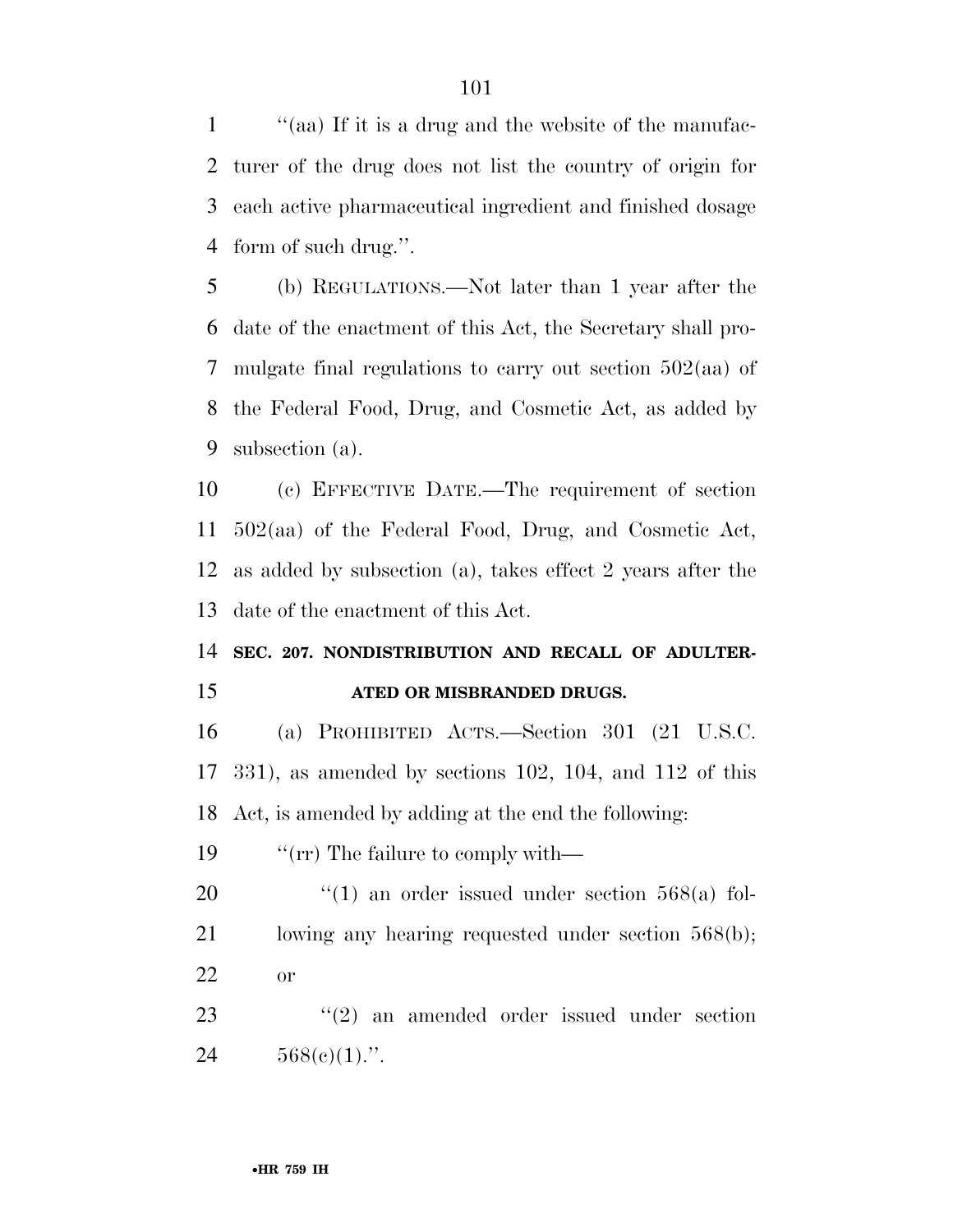(b) NONDISTRIBUTION AND RECALL OF ADULTER- ATED OR MISBRANDED DRUGS.—Subchapter E of chapter V (21 U.S.C. 360bb et seq.) is amended by adding at the end the following:

## **''SEC. 568. NONDISTRIBUTION AND RECALL OF ADULTER-ATED OR MISBRANDED DRUGS.**

''(a) RECALL AND CONSUMER NOTIFICATION.—

8 "(1) VOLUNTARY ACTIONS.—On receiving infor- mation of a suspected adulteration or misbranding of a drug, if the Secretary finds that there is a rea- sonable probability that a drug intended for human use would cause serious, adverse health con- sequences or death, the Secretary shall provide all persons (including the manufacturer, importer, dis- tributor, or retailer of the drug) with an opportunity (as determined by the Secretary)—

17  $"({\rm A})$  to cease distribution of the drug;

''(B) to notify all entities—

 $\frac{1}{2}$  that produce, manufacture, pack, process, prepare, treat, package, distribute, or hold the drug, to cease immediately 22 those activities with respect to the drug; or 23 ''(ii) to which the drug has been dis- tributed, transported, or sold, to cease im-mediately distribution of the drug;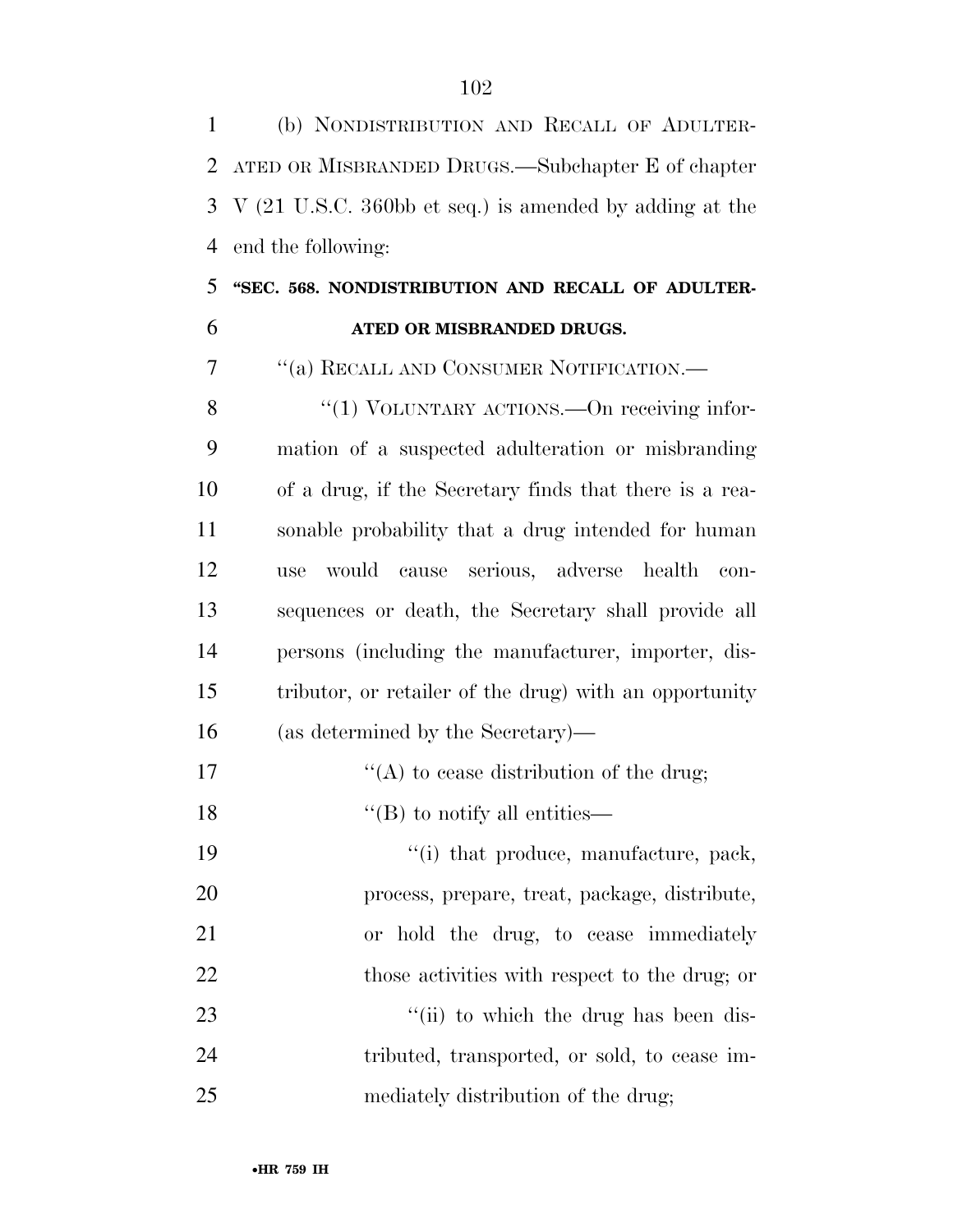| $\mathbf{1}$   | "(C) to recall the drug;                                    |
|----------------|-------------------------------------------------------------|
| $\overline{2}$ | $\lq\lq$ (D) in consultation with the Secretary, to         |
| 3              | provide notice of the finding of the Secretary to           |
| $\overline{4}$ | all consumers to which the drug was, or may                 |
| 5              | have been, distributed and to appropriate State             |
| 6              | and local health officials; and                             |
| 7              | " $(E)$ to notify State and local public health             |
| 8              | officials.                                                  |
| 9              | "(2) MANDATORY ACTIONS. If a person re-                     |
| 10             | ferred to in paragraph (1) does not carry out the ac-       |
| 11             | tions described in that paragraph with respect to a         |
| 12             | drug within the time period and in the manner pre-          |
| 13             | scribed by the Secretary, the Secretary shall issue an      |
| 14             | order requiring such person—                                |
| 15             | $\lq\lq$ to immediately cease distribution of               |
| 16             | the drug; and                                               |
| 17             | $\lq\lq (B)$ to immediately notify health profes-           |
| 18             | sionals and drug user facilities of the order and           |
| 19             | to instruct such professionals and facilities to            |
| 20             | cease use of such drug.                                     |
| 21             | "(b) HEARINGS ON ORDERS.-The Secretary shall                |
| <u>22</u>      | provide a person subject to an order under subsection       |
| 23             | $(a)(2)$ with an opportunity for an informal hearing, to be |
| 24             | held not later than 10 days after the date of the issuance  |
| 25             | of the order, on—                                           |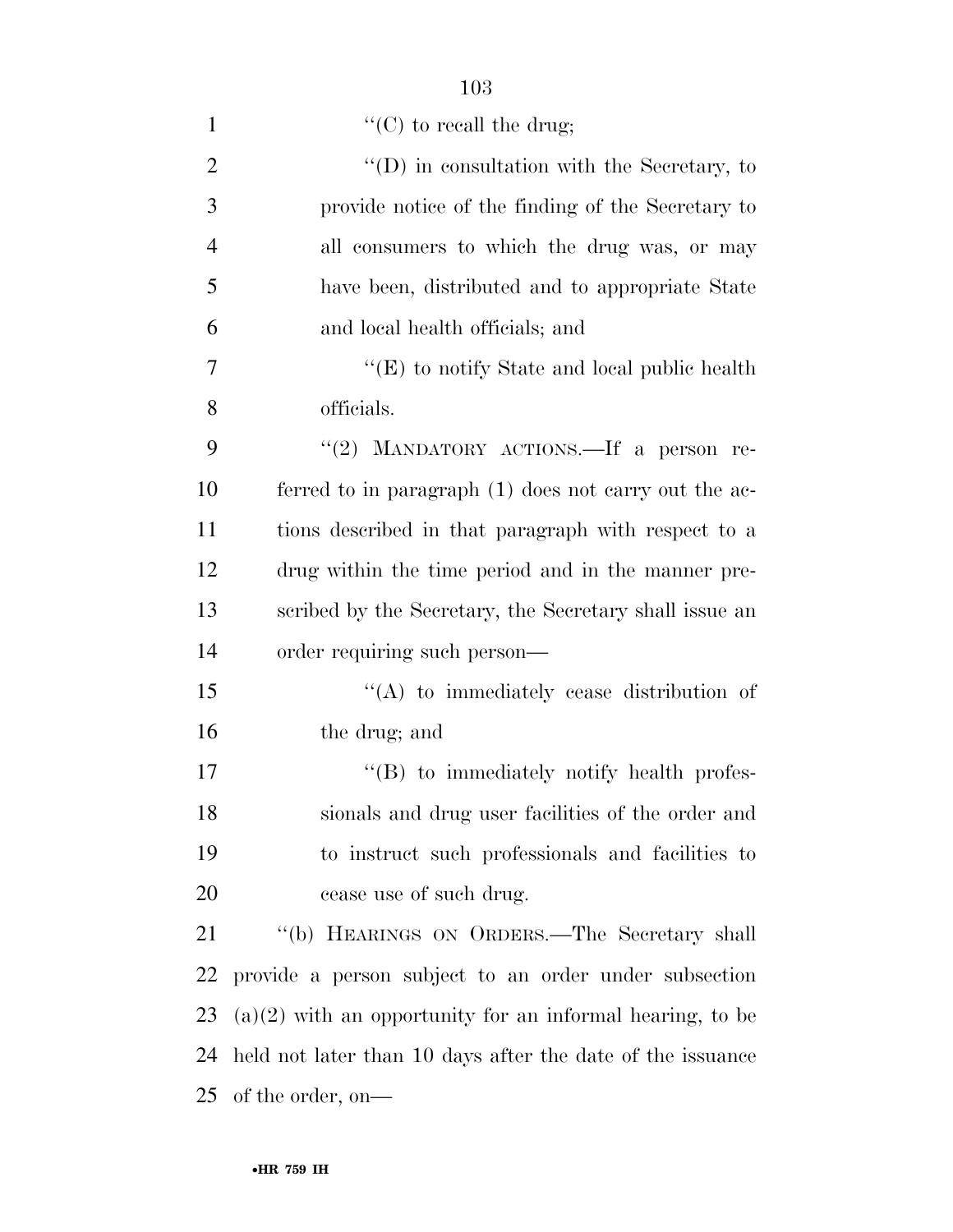| $\mathbf{1}$   | $\cdot$ (1) the actions required by the order; and     |
|----------------|--------------------------------------------------------|
| $\overline{2}$ | "(2) any reasons why the drug that is the sub-         |
| 3              | ject of the order should not be recalled.              |
| $\overline{4}$ | "(c) POST-HEARING RECALL ORDERS.—                      |
| 5              | "(1) AMENDMENT OF ORDERS.—If, after pro-               |
| 6              | viding an opportunity for an informal hearing under    |
| 7              | subsection (b), the Secretary determines that an       |
| 8              | order under subsection $(a)(2)$ with respect to a drug |
| 9              | should be amended to include a recall or other ap-     |
| 10             | propriate action, the Secretary shall, except as pro-  |
| 11             | vided in paragraph $(2)$ —                             |
| 12             | $\lq\lq$ amend the order—                              |
| 13             | $f'(i)$ to require recall of the drug or               |
| 14             | other appropriate action; and                          |
| 15             | "(ii) to specify a timetable during                    |
| 16             | which any such recall shall occur; and                 |
| 17             | $\lq\lq (B)$ require periodic reports to the Sec-      |
| 18             | retary describing the progress of any such re-         |
| 19             | call.                                                  |
| 20             | $``(2)$ CONTENTS OF ORDER.—                            |
| 21             | "(A) INDIVIDUALS AND DRUG USER FA-                     |
| 22             | CILITIES.—An amended order under paragraph             |
| 23             | $(1)$ shall not include—                               |
| 24             | "(i) a recall of a drug from individ-                  |
| 25             | uals; or                                               |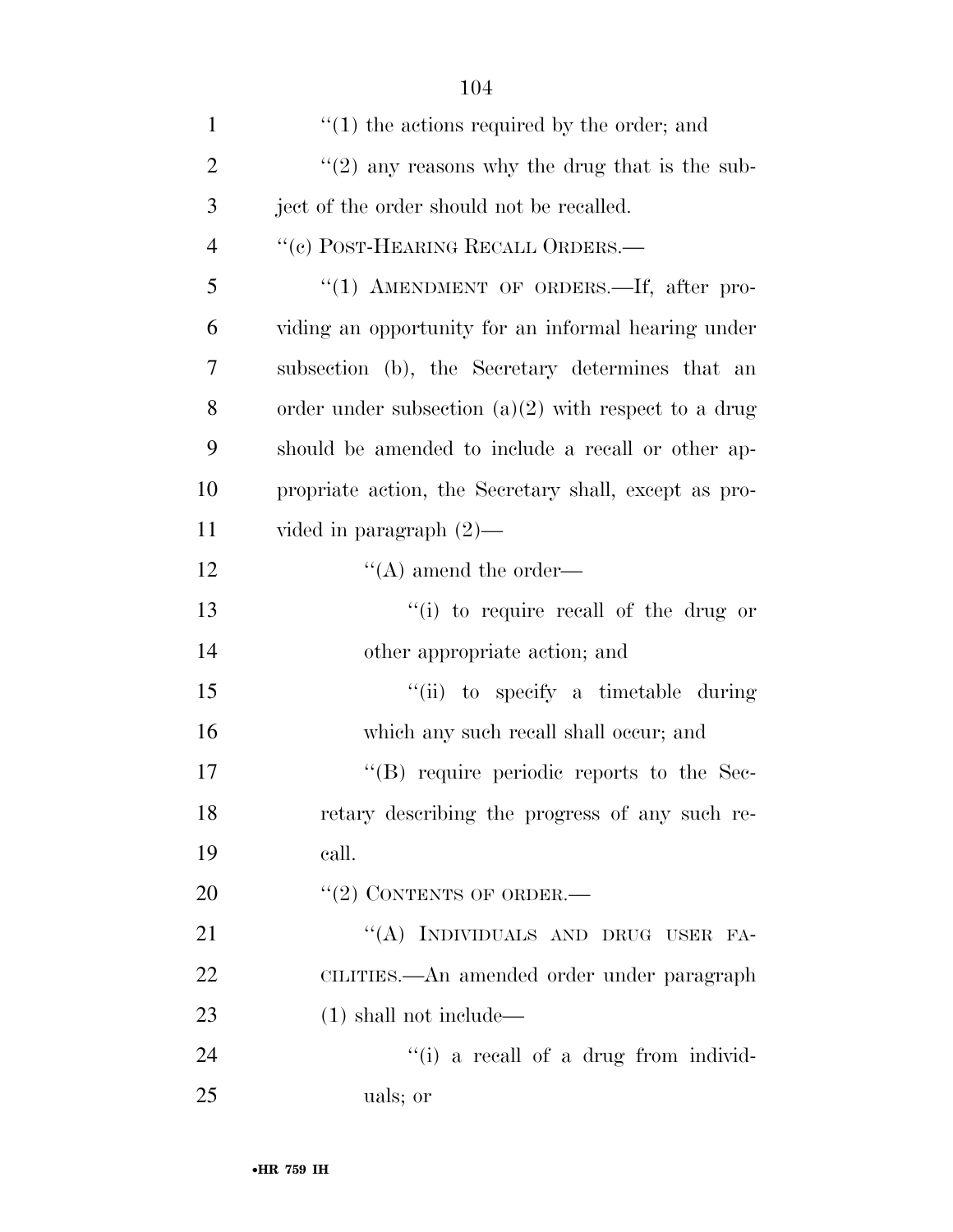| $\mathbf{1}$   | "(ii) a recall of a drug from drug user                    |
|----------------|------------------------------------------------------------|
| $\overline{2}$ | facilities if the Secretary determines that                |
| 3              | the risk of recalling such drug from the fa-               |
| $\overline{4}$ | cilities presents a greater health risk than               |
| 5              | the health risk of not recalling the drug                  |
| 6              | from use.                                                  |
| 7              | "(B) NOTICE TO INDIVIDUALS SUBJECT TO                      |
| 8              | RISKS.-An amended order under paragraph                    |
| 9              | (1) shall provide for notice to individuals sub-           |
| 10             | ject to the risks associated with the use of such          |
| 11             | drug. In providing the notice required by this             |
| 12             | paragraph, the Secretary may use the assist-               |
| 13             | ance of health professionals who prescribed or             |
| 14             | dispensed such a drug for individuals. If a sig-           |
| 15             | nificant number of such individuals cannot be              |
| 16             | identified, the Secretary shall notify such indi-          |
| 17             | viduals pursuant to section $705(b)$ .                     |
| 18             | "(3) VACATION OF ORDERS.—If, after providing               |
| 19             | an opportunity for an informal hearing under sub-          |
| 20             | section (b), the Secretary determines that adequate        |
| 21             | grounds do not exist to continue the actions required      |
| 22             | by the order, the Secretary shall vacate the order.        |
| 23             | "(d) REMEDIES NOT EXCLUSIVE.—The remedies au-              |
| 24             | thorized by this section shall be in addition to any other |
| 25             | remedies that may be available.".                          |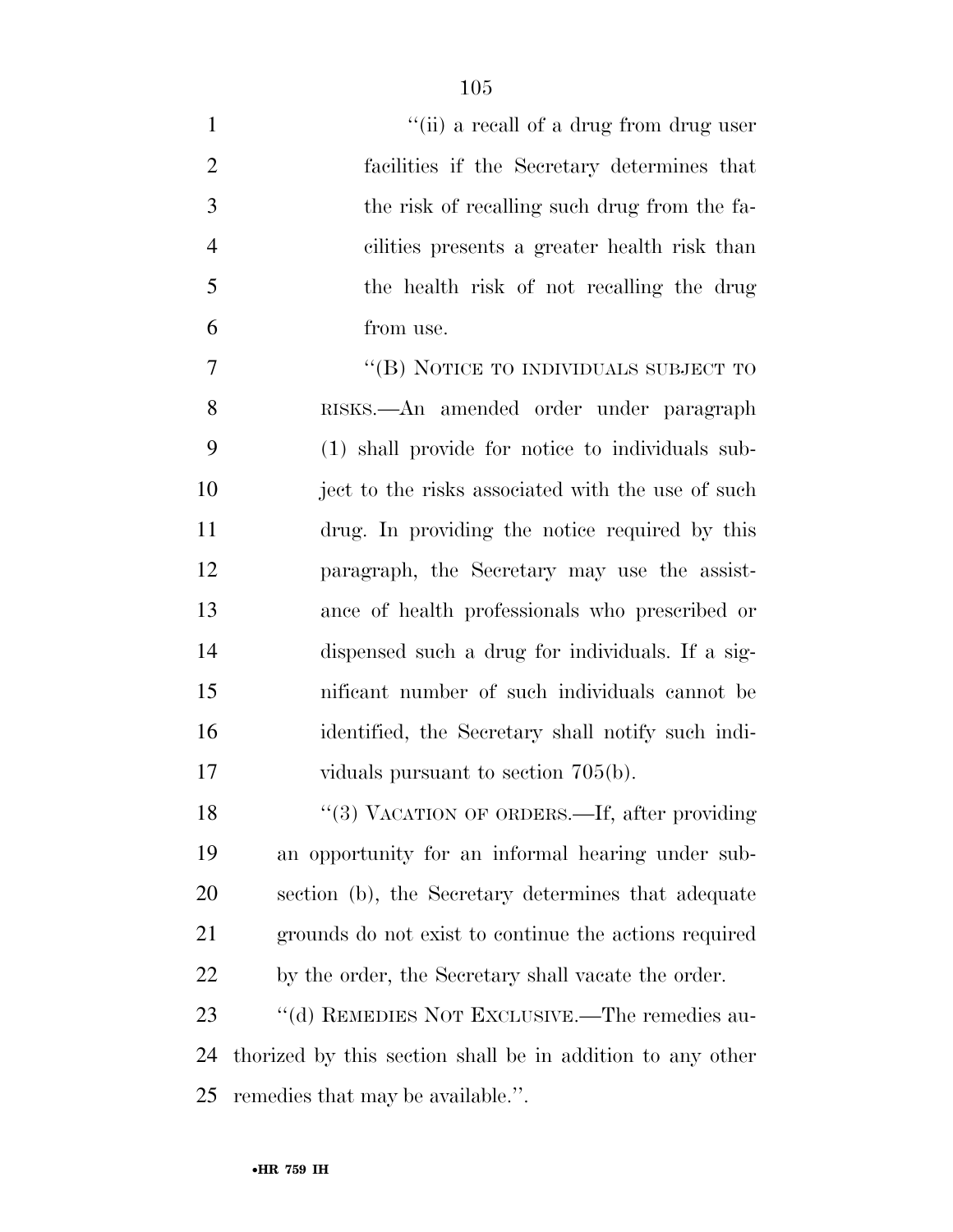# **SEC. 208. DESTRUCTION OF ADULTERATED, MISBRANDED OR COUNTERFEIT ARTICLES OFFERED FOR IMPORT.**

 (a) IN GENERAL.—The fifth sentence of subsection (a) of section 801 (21 U.S.C. 381), as amended by sec-6 tions  $105(b)$  and  $205(c)$ , is further amended by inserting before the period at the end of the following: '', except that any article that is refused admission may, at the dis- cretion of the Secretary, be promptly (subject to the next sentence) destroyed and not exported if it appears to pose a risk of injury or death''.

 (b) NOTICE.—Subsection (a) of section 801 (21 13 U.S.C. 381), as amended by sections  $105(b)$  and  $205(c)$  and subsection (a) of this section, is amended by inserting after the fifth sentence the following: ''Before causing the destruction of an article with a value greater than \$2,000 under the preceding sentence, the Secretary shall provide notice and an opportunity for an informal hearing to the owner or consignee.''.

 (c) IMPROPER DESTRUCTION.—Section 801 (21 U.S.C. 381), as amended by sections 123 and 203, is amended by adding at the end the following:

23 ""(r) Any person claiming any article which has been destroyed under subsection (a) may, at any time within 3 months after the date of destruction, apply to the Sec-retary for reimbursement of the value of the article as de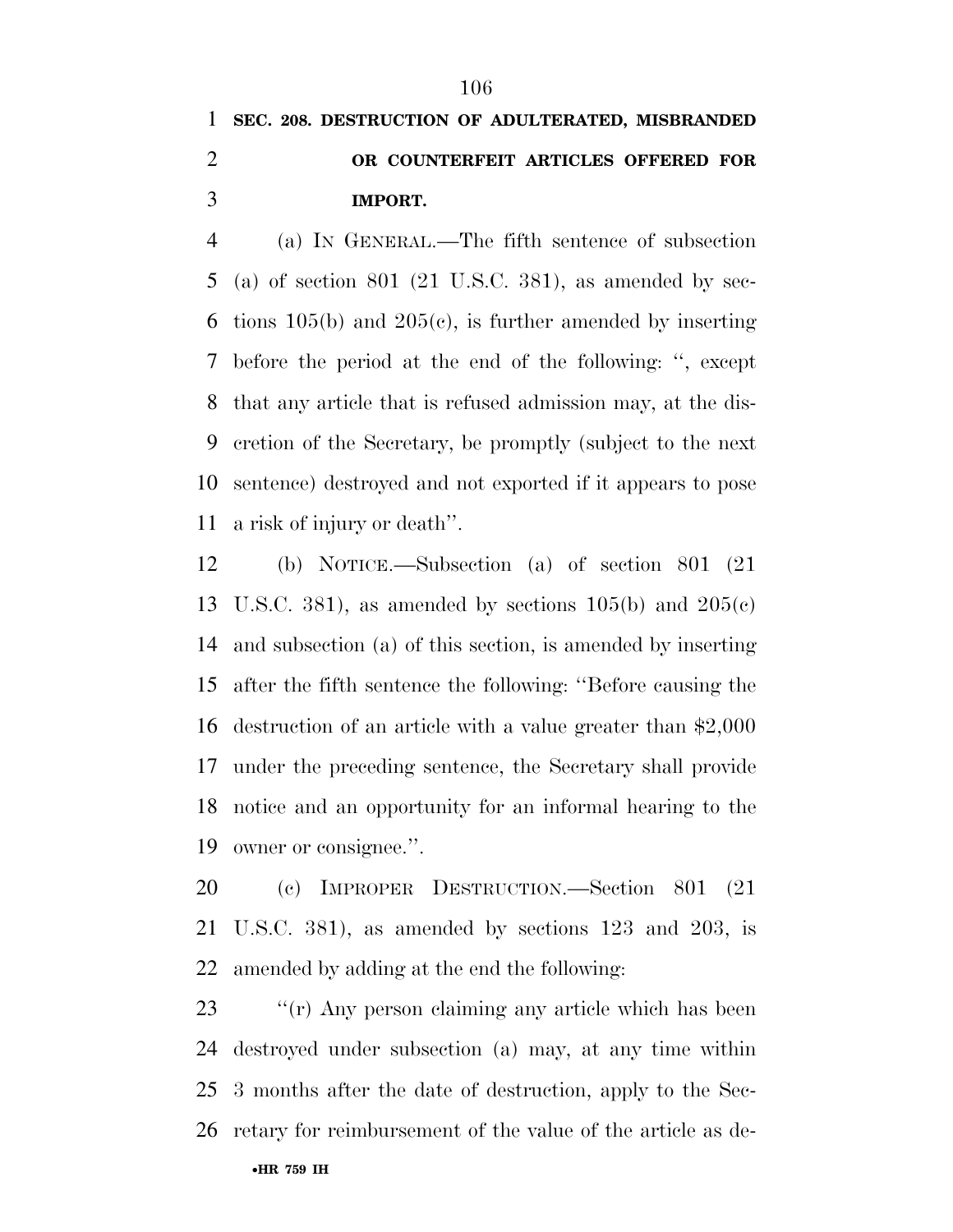termined by the Secretary. Upon the production of satis- factory proof that the destruction of the article was not within the authority of the Secretary as provided in this section, the Secretary shall order the value of the article restored to the applicant.''.

 (d) SAMPLES OF DESTROYED ARTICLES.—Section 801 (21 U.S.C. 381), as amended by sections 123 and 203 and subsection (c) of this section, is amended by add-ing at the end the following:

 $\langle$  ''(s) Where an article is caused to be destroyed under subsection (a) the Secretary shall, upon request, provide a sample of the article to the owner of the article, the owner's attorney or agent, or if applicable any person named on the label of the article, except that the Secretary is authorized, by regulations, to make such reasonable ex- ceptions from, and impose such reasonable terms and con- ditions relating to, the operation of this subsection as the Secretary finds necessary for the proper administration of the provisions of this Act.''.

 (e) EFFECTIVE DATE.—The amendments made by subsections (a), (b), (c), and (d) shall take effect 90 days after the date of the enactment of this Act.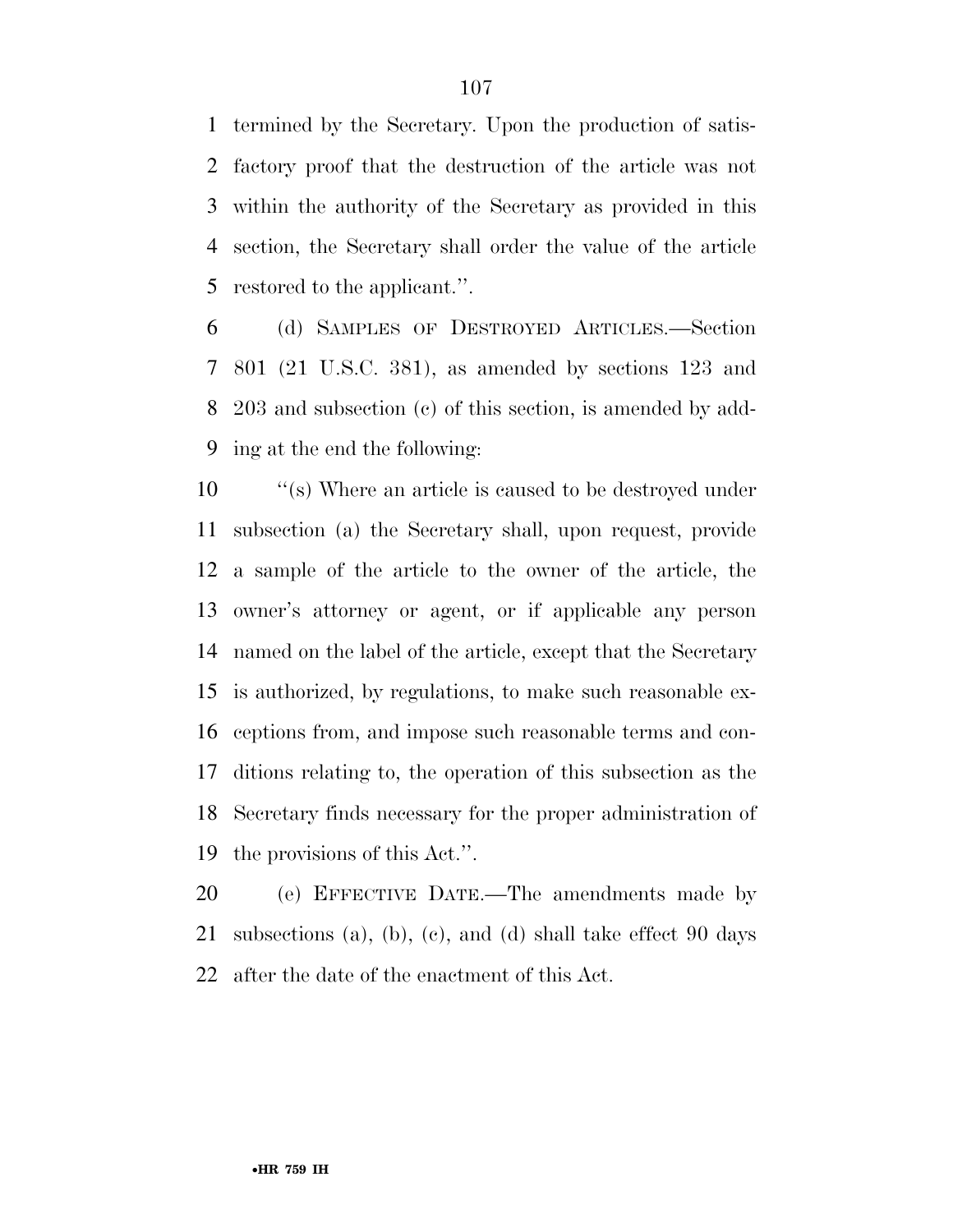**SEC. 209. ADMINISTRATIVE DETENTION OF DRUGS THAT APPEAR TO VIOLATE THE LAW.**  (a) IN GENERAL.—Section  $304(g)$  (21 U.S.C.  $334(g)$  is amended— (1) by inserting ''drug or'' before ''device'' each place it appears; and (2) in paragraph (1), by inserting after ''adul- terated or misbranded'' the following: ''or, in the case of a drug, which in the determination of the of- ficer or employee making the inspection appears to 11 be in violation of section 505,". (b) EFFECTIVE DATE.—The amendments made by subsection (a) shall take effect on a date, specified by the Secretary of Health and Human Services, not later than

1 year after the date of the enactment of this Act.

### **SEC. 210. PENALTIES REGARDING COUNTERFEIT DRUGS.**

17 Section 303(a)  $(21 \text{ U.S.C. } 333(a))$  is amended by adding at the end the following paragraph:

 $\frac{1}{3}$  Notwithstanding paragraph (1) or (2), any per- son who engages in any conduct described in section 301(i)(2) knowing that the conduct concerns the rendering of a drug as a counterfeit drug, or who engages in conduct described in section 301(i)(3) knowing that the conduct will cause a drug to be a counterfeit drug or knowing that a drug held, sold, or dispensed is a counterfeit drug, shall be fined in accordance with title 18, United States Code,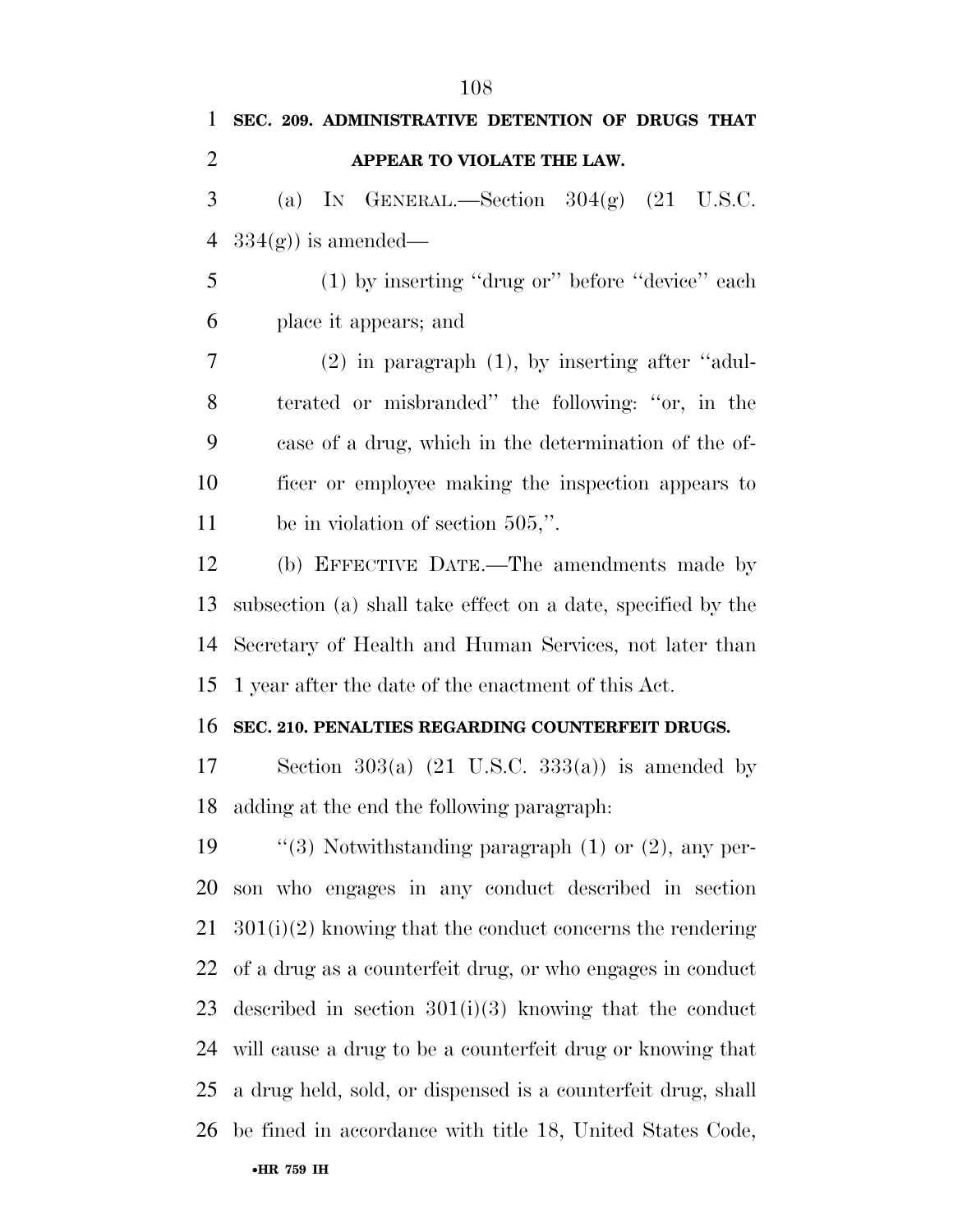| $\mathbf{1}$   | or imprisoned not more than 20 years, or both, except that                     |
|----------------|--------------------------------------------------------------------------------|
| 2              | if the use of the counterfeit drug by a consumer is the                        |
| 3              | proximate cause of the death of the consumer, the term                         |
| $\overline{4}$ | of imprisonment shall be any term of years or for life.".                      |
| 5              | SEC. 211. CIVIL MONEY PENALTIES FOR VIOLATIVE DRUGS                            |
| 6              | <b>DEVICES</b><br><b>AND</b><br><b>AND</b><br><b>IMPROPER</b><br><b>IMPORT</b> |
| 7              | <b>ENTRY FILINGS.</b>                                                          |
| 8              | (a) IN GENERAL.—Section $303(f)$ (21 U.S.C. 333)                               |
| 9              | is amended—                                                                    |
| 10             | $(1)$ by redesignating paragraphs $(5)$ , $(6)$ , and                          |
| 11             | $(7)$ as paragraphs $(6)$ , $(7)$ , and $(8)$ , respectively;                  |
| 12             | $(2)$ by inserting after paragraph $(4)$ the fol-                              |
| 13             | lowing:                                                                        |
| 14             | " $(5)(A)(i)$ Any person that violates a require-                              |
| 15             | ment of this Act that relates to drugs for human use                           |
| 16             | (except a requirement referred to in paragraph $(4)$ )                         |
| 17             | subsection (g)) shall be liable to the United<br><b>or</b>                     |
| 18             | States for a civil penalty not to exceed—                                      |
| 19             | $\lq(1)$ \$100,000 for an initial violation                                    |
| 20             | of such a requirement; or                                                      |
| 21             | "(II) $$200,000$ for a subsequent viola-                                       |
| 22             | tion of the same requirement.                                                  |
| 23             | "(ii) In clause $(i)(I)$ , the term 'initial violation'                        |
| 24             | means the first violation by a person of a require-                            |
| 25             | ment described in clause (i) that occurs on or after                           |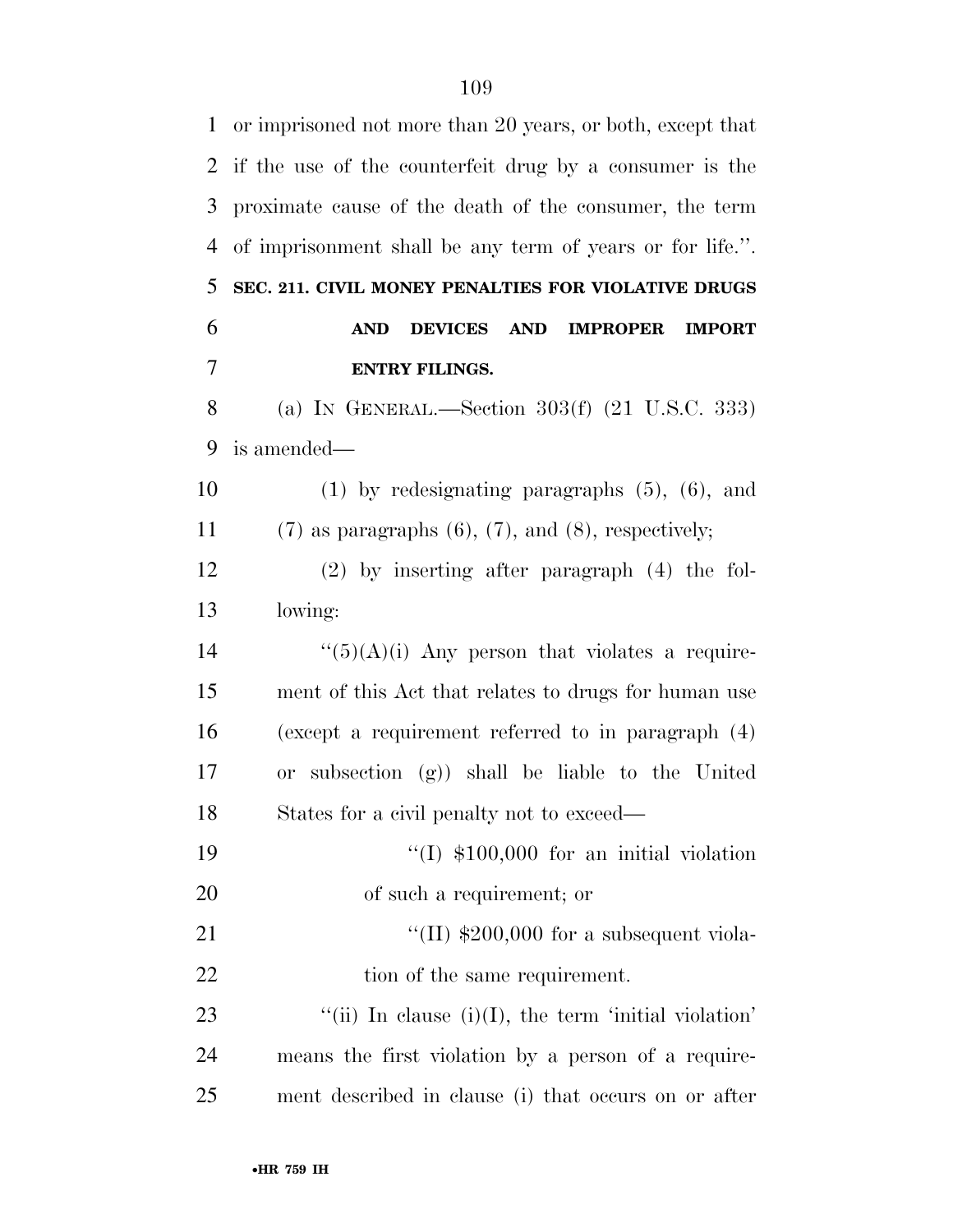| $\mathbf{1}$   | the date of the enactment of the Food and Drug Ad-        |
|----------------|-----------------------------------------------------------|
| $\overline{2}$ | ministration Globalization Act of 2009.                   |
| 3              | "(iii) Each day during which a violation con-             |
| $\overline{4}$ | tinues shall be considered a separate violation under     |
| 5              | clause (i), except that a continuing initial violation    |
| 6              | shall not be treated as a subsequent violation for        |
| $\overline{7}$ | purposes of clause $(i)(II)$ .                            |
| 8              | " $(B)(i)$ Any person that knowingly reports or           |
| 9              | enters false or misleading data on documents related      |
| 10             | to the importation of a drug shall be liable to the       |
| 11             | United States for a civil penalty not to exceed           |
| 12             | \$200,000.                                                |
| 13             | "(ii) Each act of reporting or entering false             |
| 14             | data shall be considered a separate violation under       |
| 15             | clause (i).                                               |
| 16             | "(C) Any manufacturer, importer, distributer,             |
| 17             | or retailer who fails to comply with an order or an       |
| 18             | amended order issued under section 568(a) or              |
| 19             | $568(c)(1)$ , respectively, shall be liable to the United |
| 20             | States for a civil penalty not to exceed \$250,000 per    |
| 21             | day.".                                                    |
| 22             | $(3)$ in paragraph $(6)$ , as so redesignated, by         |
| 23             | striking ", or $(4)$ " each place it appears and insert-  |
| 24             | ing $"(4)$ , or $(5)"$ ;                                  |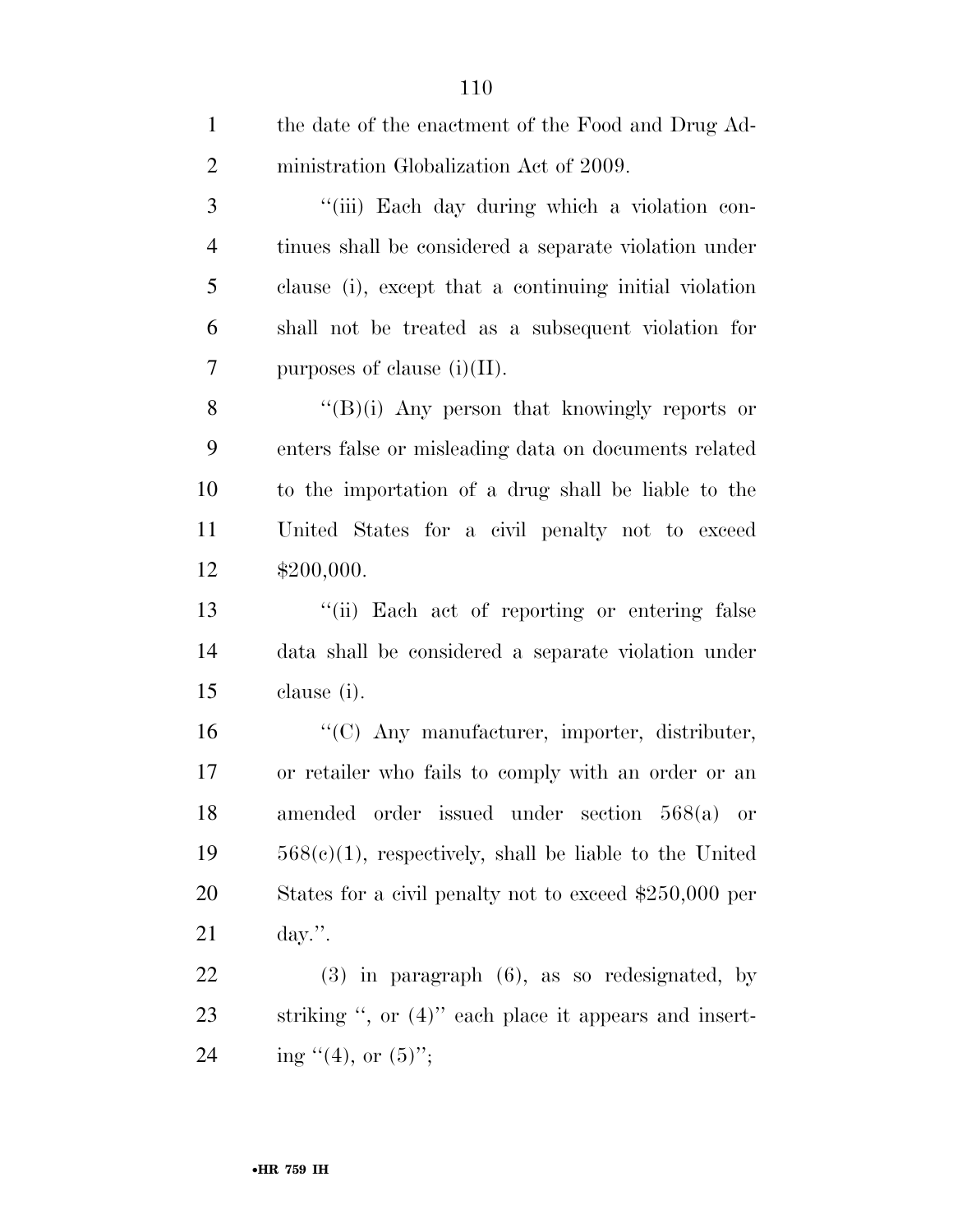(4) in paragraph (7), as so redesignated, by 2 striking " $(5)(A)$ " and inserting " $(6)(A)$ "; and

 (5) in paragraph (8), as so redesignated, by striking ''paragraph (6)'' each place it appears and inserting ''paragraph (7)''.

 (b) APPLICABILITY.—Section 303(f)(5) (as amended by subsection (a)), shall apply to violations described in such section that occur after the date of the enactment of this Act.

# **SEC. 212. HUMAN GENERIC DRUG APPLICATION AND SUP- PLEMENT FEES TO COVER PRE-APPROVAL INSPECTION COSTS.**

 (a) SENSE OF CONGRESS.—It is the sense of the Con- gress that the amount of additional revenues generated from fees under this section should be used to support pre- approval inspections of generic drug establishments, in ac- cordance with performance goals to be developed by the Secretary of Health and Human Services in consultation with the entities listed in subparagraphs (A) through (F) of section 736B(d)(1) of the Federal Food, Drug, and Cosmetic Act (21 U.S.C. 379h–2(d)(1)).

- (b) FEE.—
- (1) MISBRANDING.—Paragraph (o) of section 502 (21 U.S.C. 352), as amended by subsections (a)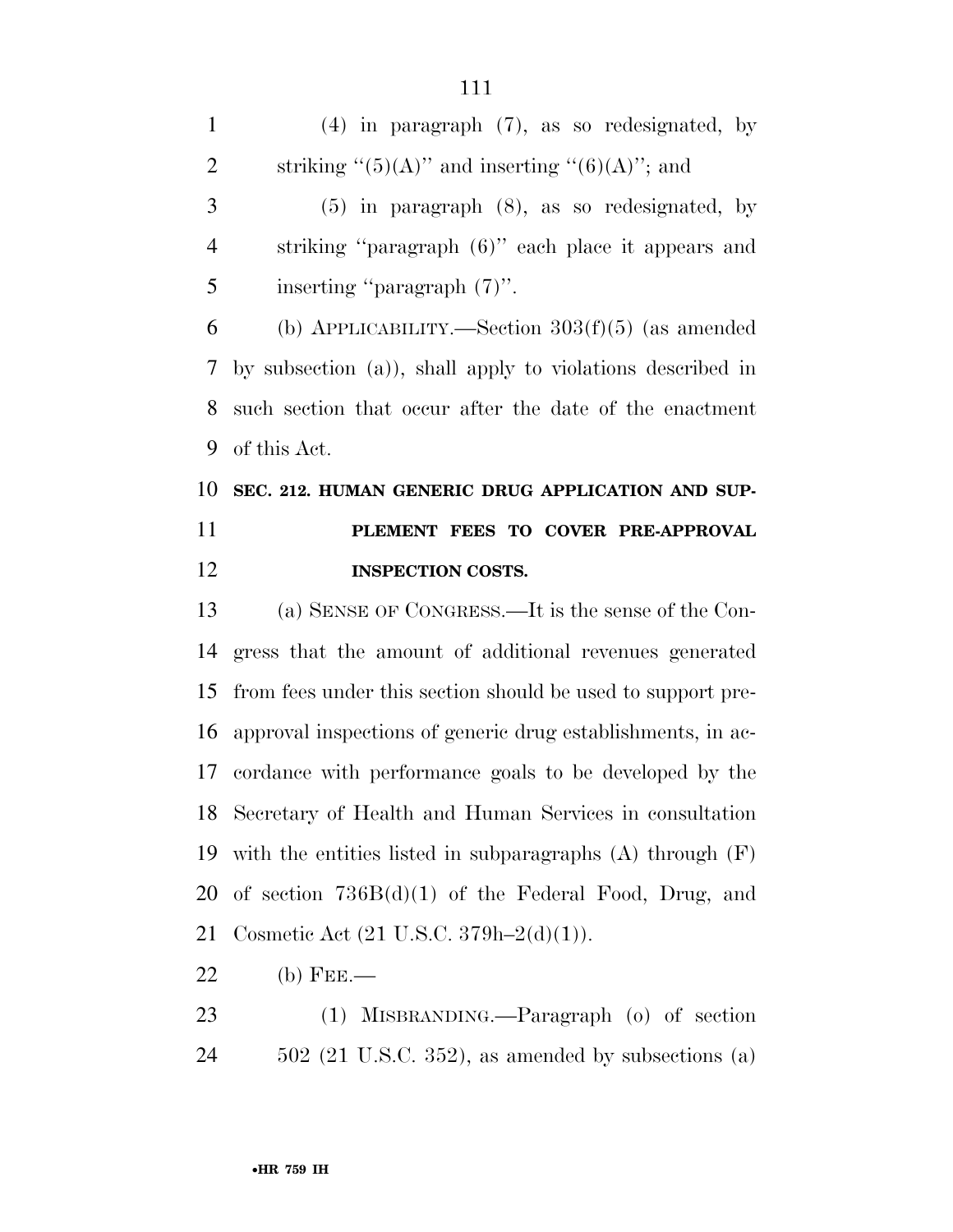| $\mathbf{1}$   | and (b) of section 501, is further amended by strik-           |
|----------------|----------------------------------------------------------------|
| $\overline{2}$ | ing "736C" and inserting "736C or $736D$ ".                    |
| 3              | (2) ESTABLISHMENT.—Part 2 of subchapter $C$                    |
| $\overline{4}$ | of chapter VII (21 U.S.C. 379g et seq.), as amended            |
| 5              | by section $201(b)$ , is amended by adding at the end          |
| 6              | the following:                                                 |
| 7              | "SEC. 736D. HUMAN GENERIC DRUG APPLICATION AND                 |
|                |                                                                |
| 8              | SUPPLEMENT FEES TO COVER<br><b>PRE-AP-</b>                     |
| 9              | PROVAL INSPECTION COSTS.                                       |
| 10             | "(a) IN GENERAL.—The Secretary shall assess and                |
| 11             | collect a fee upon submission of any human generic drug        |
|                | 12 application or supplement to defray increases (as de-       |
| 13             | scribed in subsection $(c)(2)(B)$ in the costs of resources    |
|                | 14 allocated for conducting inspections in connection with the |

ments.

 ''(b) FEE REVENUE AMOUNTS.—For each of fiscal years 2010 through 2014, fees under subsection (a) shall be established, subject to the provisions referred to in sub-section (d), to generate a total revenue amount.

21 "(c) CREDITING AND AVAILABILITY OF FEES.—

22 "(1) IN GENERAL.—Fees authorized under sub- section (a) shall be collected and available for obliga- tion only to the extent and in the amount provided in advance in appropriations Acts. Such fees are au-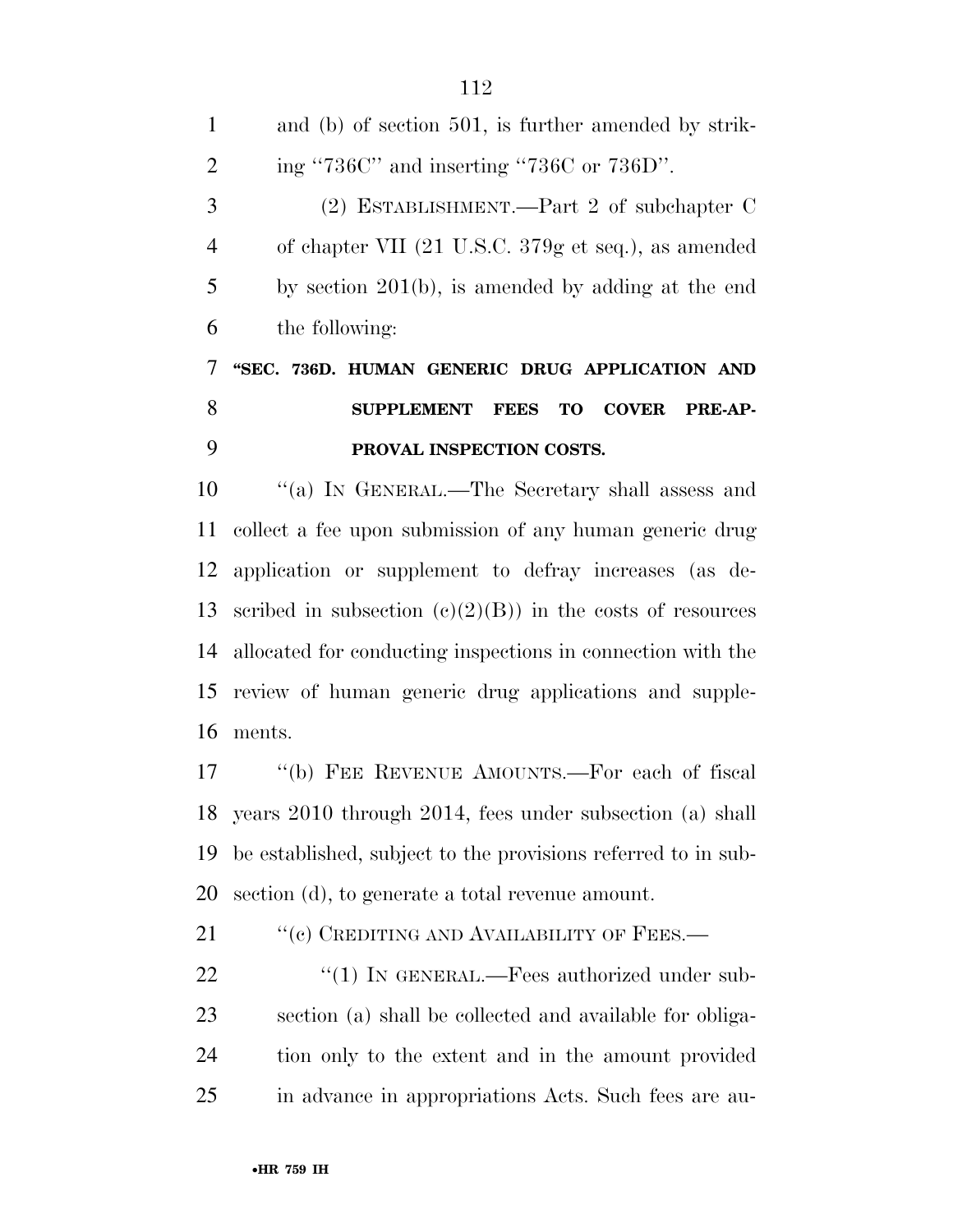| $\mathbf{1}$   | thorized to remain available until expended. Such                  |
|----------------|--------------------------------------------------------------------|
| $\overline{2}$ | sums as may be necessary may be transferred from                   |
| 3              | the Food and Drug Administration salaries and ex-                  |
| $\overline{4}$ | penses appropriation account without fiscal year lim-              |
| 5              | itation to such appropriation account for salaries                 |
| 6              | and expenses with such fiscal year limitation.                     |
| 7              | <b>COLLECTIONS</b><br>(2)<br>$\operatorname{AND}$<br>APPROPRIATION |
| 8              | ACTS.—The fees authorized by this section—                         |
| 9              | $\lq\lq$ shall be retained in each fiscal year in                  |
| 10             | an amount not to exceed the amount specified                       |
| 11             | in appropriation Acts, or otherwise made avail-                    |
| 12             | able for obligation, for such fiscal year; and                     |
| 13             | "(B) shall only be collected and available                         |
| 14             | to defray increases in the costs of resources al-                  |
| 15             | located for conducting inspections in connection                   |
| 16             | with the review of human generic drug applica-                     |
| 17             | tions and supplements (including increases in                      |
| 18             | such costs for an additional number of full-time                   |
| 19             | equivalent positions in the Department of                          |
| 20             | Health and Human Services to be engaged in                         |
| 21             | such review) over such costs, excluding costs                      |
| 22             | paid from fees collected under this section, for                   |
| 23             | fiscal year 2009 multiplied by the adjustment                      |
| 24             | factor.                                                            |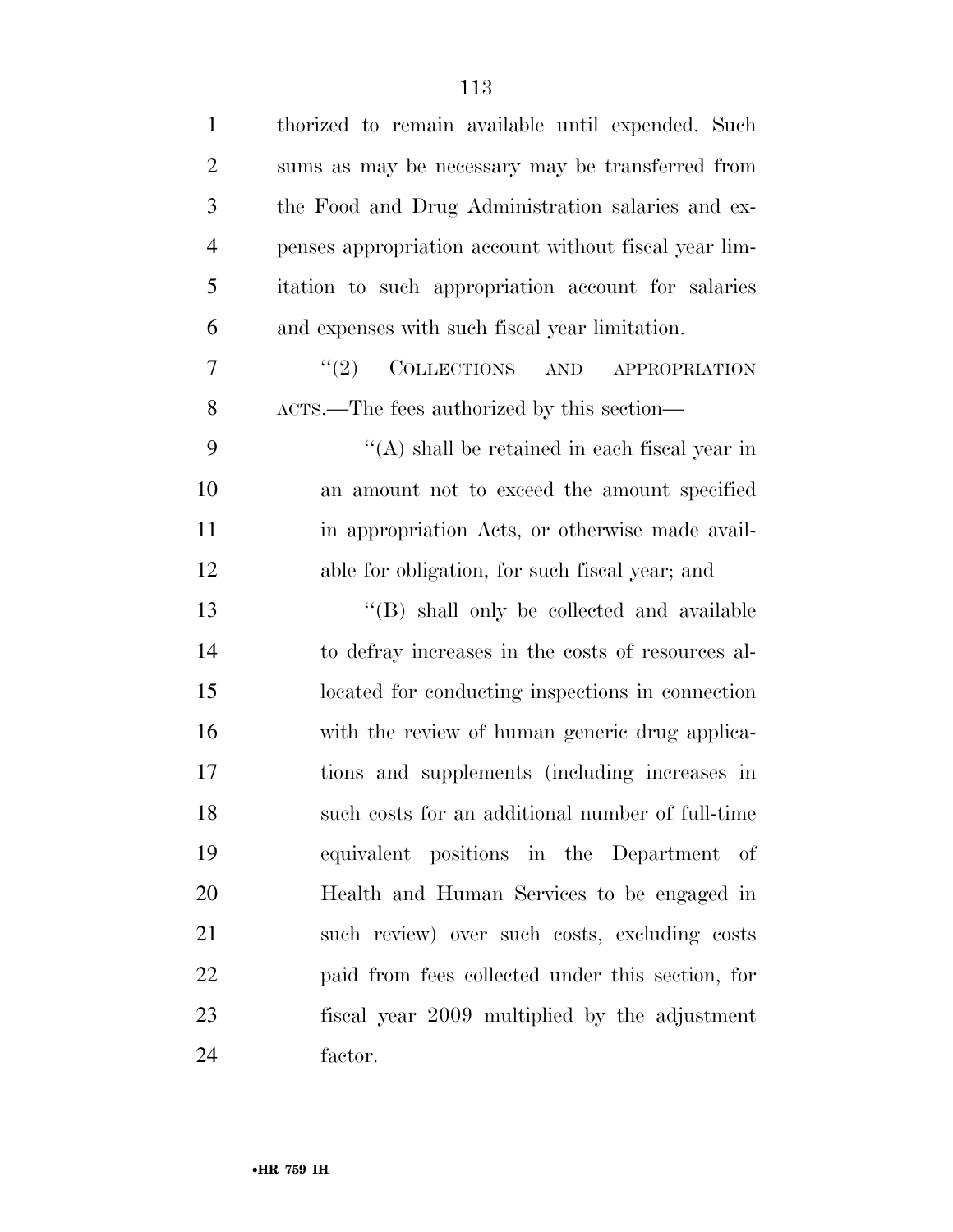1 "(d) APPLICABILITY OF CERTAIN PROVISIONS.—To the extent determined by the Secretary to be consistent with this section, the provisions of section 736 apply with respect to human generic drug application fees and sup- plement fees under this section to the same extent and in the same manner as such provisions apply with respect to human drug application fees and supplement fees under section 736.

9 "(e) DEFINITIONS.—In this section:

 $\frac{1}{2}$  (1) The term 'costs of resources allocated for conducting inspections in connection with the review of human generic drug applications and supple-ments' means the expenses that are—

 $((A)$  incurred in connection with inspec- tions undertaken as part of the Secretary's re- view of pending human generic drug applica-tions and supplements; and

18 ''(B) described in subparagraphs (A) 19 through (D) of section 735(7), except that the 20 reference in section  $735(7)(D)$  to section 736 is deemed to be a reference to this section, and 22 the reference is section  $735(7)(D)$  to human drug applications and supplements (as defined in section 735(2)) is deemed to be a reference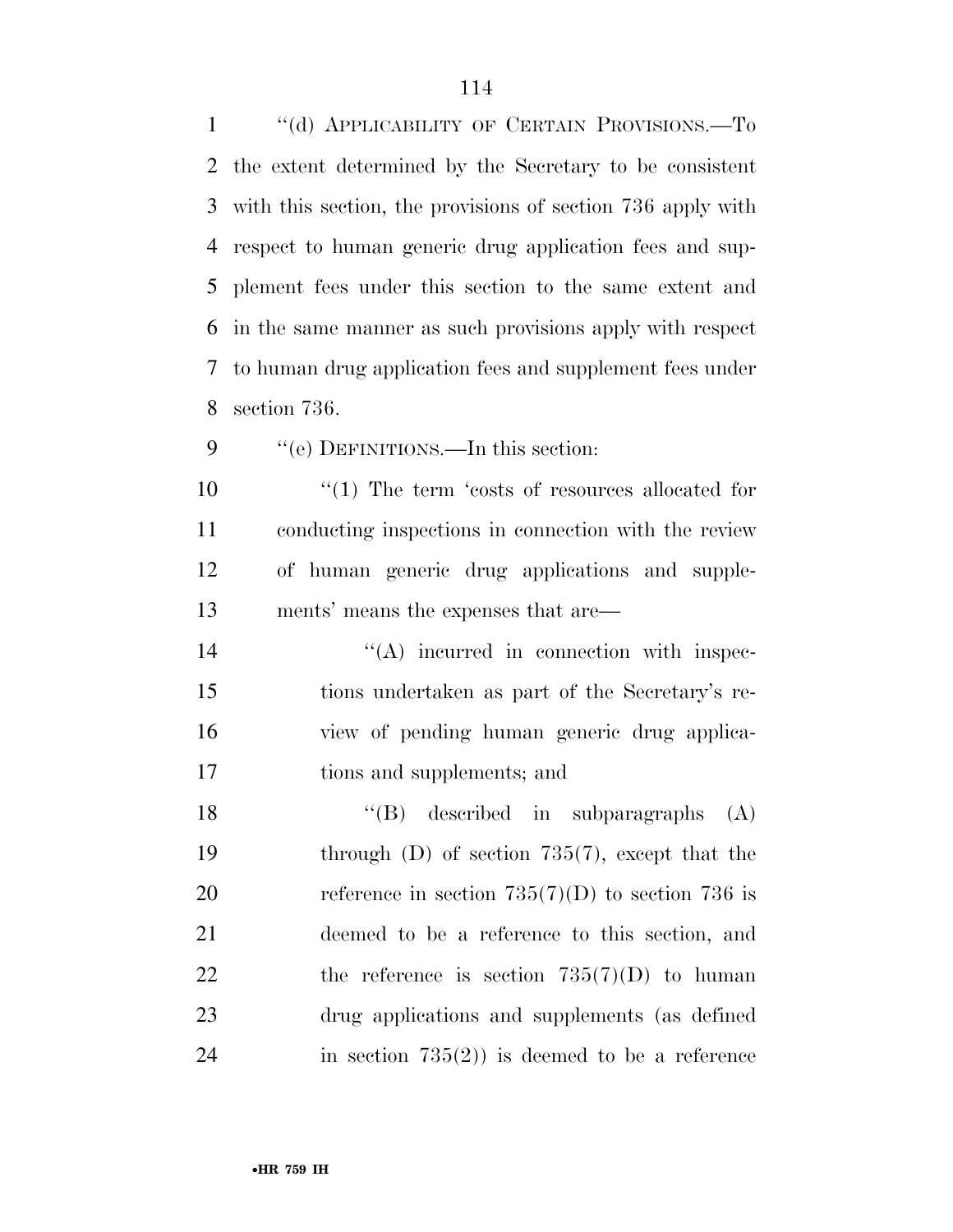| $\mathbf{1}$   | to human generic drug applications and supple-            |
|----------------|-----------------------------------------------------------|
| $\overline{2}$ | ments (as defined in this section).                       |
| 3              | $\lq(2)$ The term 'human generic drug application'        |
| $\overline{4}$ | means an application for approval of a new drug           |
| 5              | submitted under section $505(j)$ . Such term does not     |
| 6              | include an application or a supplement to an appli-       |
| 7              | cation described in section $735(1)$ .                    |
| 8              | $\lq(3)$ Notwithstanding section 735(2), the term         |
| 9              | 'supplement' means a request to the Secretary to ap-      |
| 10             | prove a change in a human generic drug application        |
| 11             | which has been approved.".                                |
| 12             | EFFECTIVE DATE.—The Secretary of<br>(3)                   |
| 13             | Health and Human Services shall first impose the          |
| 14             | fee established under section 736D of the Federal         |
| 15             | Food, Drug, and Cosmetic Act, as added by para-           |
| 16             | $graph (2)$ , for fiscal years beginning with fiscal year |
| 17             | 2010.                                                     |
| 18             | (4) SUNSET DATE.—Section 736D, as added by                |
| 19             | paragraph $(2)$ , does not authorize the assessment or    |
| 20             | collection of a fee for submission of an application      |
| 21             | or supplement under section $505(j)$ of such Act $(21)$   |
| 22             | U.S.C. $355(j)$ ) occurring after fiscal year 2014.       |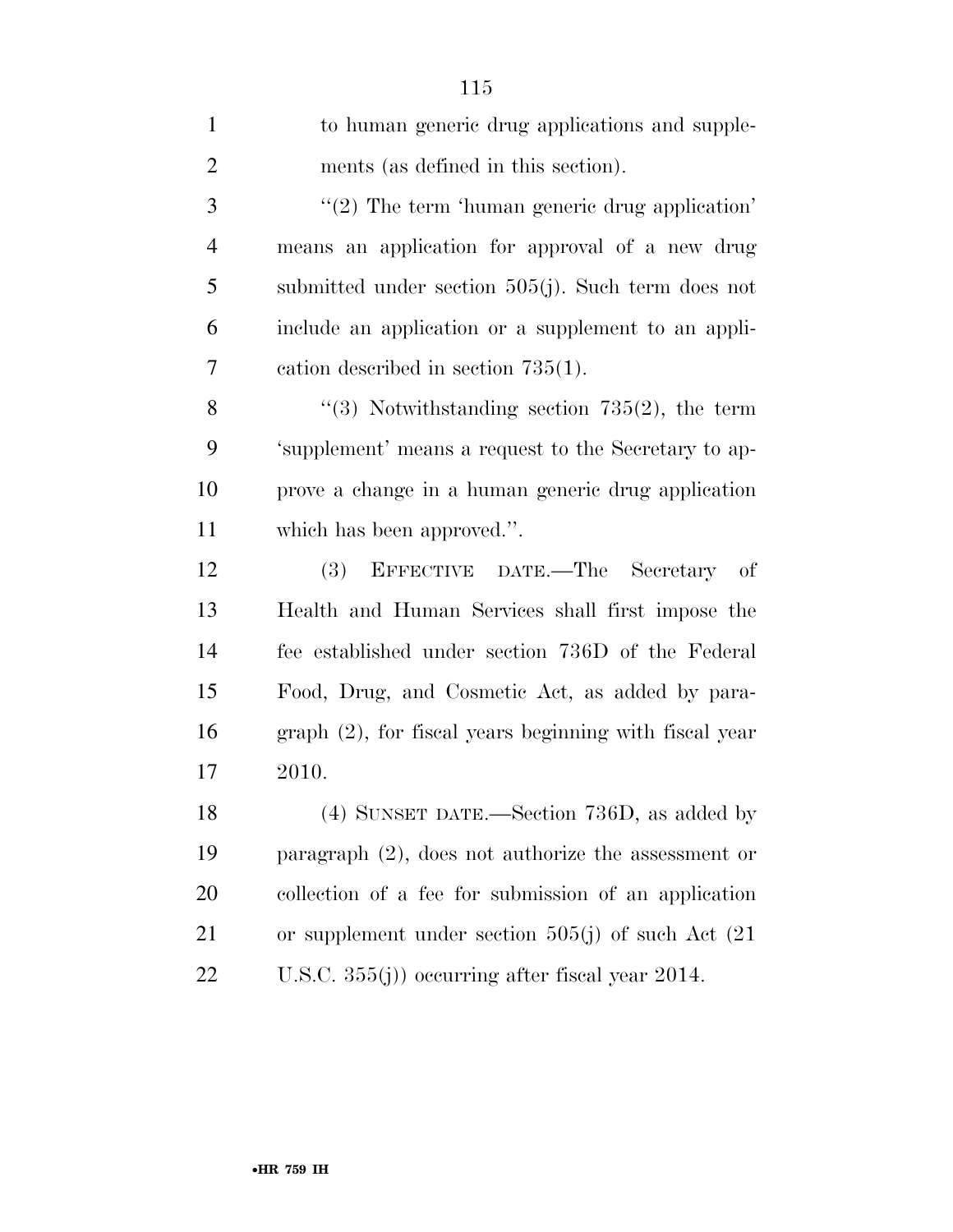| $\mathbf{1}$   | <b>TITLE III-COSMETIC SAFETY</b>                          |
|----------------|-----------------------------------------------------------|
| $\overline{2}$ | SEC. 301. REGISTRATION OF COSMETIC ESTABLISHMENTS.        |
| 3              | (a) MISBRANDING.—Section 602 is amended by add-           |
| $\overline{4}$ | ing at the end the following:                             |
| 5              | "(g) If it was manufactured or packaged in an estab-      |
| 6              | lishment that is not duly registered under section 604.". |
| 7              | (b) ANNUAL REGISTRATION.—Chapter VI is amend-             |
| 8              | ed by adding at the end the following:                    |
| 9              | "SEC. 604. REGISTRATION OF COSMETIC ESTABLISHMENTS.       |
| 10             | $\lq($ a) REGISTRATION.—                                  |
| 11             | " $(1)$ IN GENERAL.—The Secretary shall by reg-           |
| 12             | ulation require that any establishment engaged in         |
| 13             | manufacturing or packaging cosmetics for use in the       |
| 14             | United States be registered annually with the Sec-        |
| 15             | retary. To be registered—                                 |
| 16             | $\lq\lq$ for a domestic establishment, the                |
| 17             | owner, operator, or agent in charge of the es-            |
| 18             | tablishment shall submit a registration to the            |
| 19             | Secretary; and                                            |
| 20             | $\lq\lq(B)$ for a foreign establishment, the              |
| 21             | owner, operator, or agent in charge of the es-            |
| 22             | tablishment shall submit a registration to the            |
| 23             | Secretary and shall include with the registration         |
| 24             | the name of the United States agent for the es-           |
| 25             | tablishment.                                              |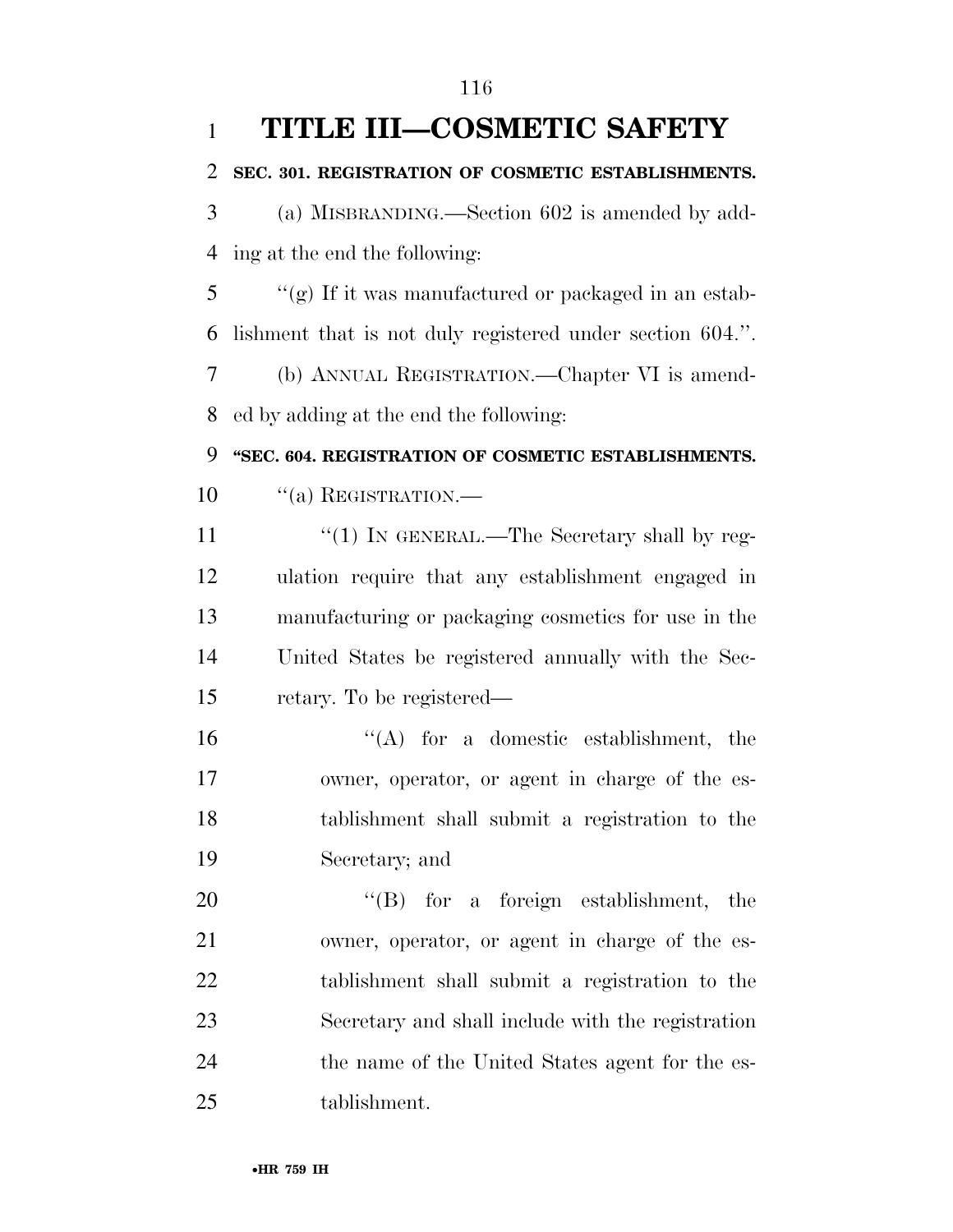1 "(2) REGISTRATION.—An entity (referred to in this section as the 'registrant') shall submit a reg- istration under paragraph (1) to the Secretary con- taining information necessary to notify the Secretary of the name and address of each establishment at which, and all trade names under which, the reg- istrant manufactures or packages cosmetics. The registrant shall notify the Secretary in a timely man- ner of changes to such information. The registrant shall notify the Secretary of any change in the prod- ucts, function, or legal status of each such establish- ment (including cessation of business activities) not 13 later than 30 days after the date of such change.

 ''(3) PROCEDURE.—Upon receipt of a com- pleted registration described in paragraph (1), the Secretary shall notify the registrant of the receipt of such registration and assign a registration number to each registered establishment.

19 ''(4) LIST.—The Secretary shall compile and maintain an up-to-date list of establishments that are registered under this section. The Secretary shall remove from such list the name of any establishment that fails to reregister in accordance with this sec- tion and shall treat such removal as a suspension of the establishment's registration. Such list and any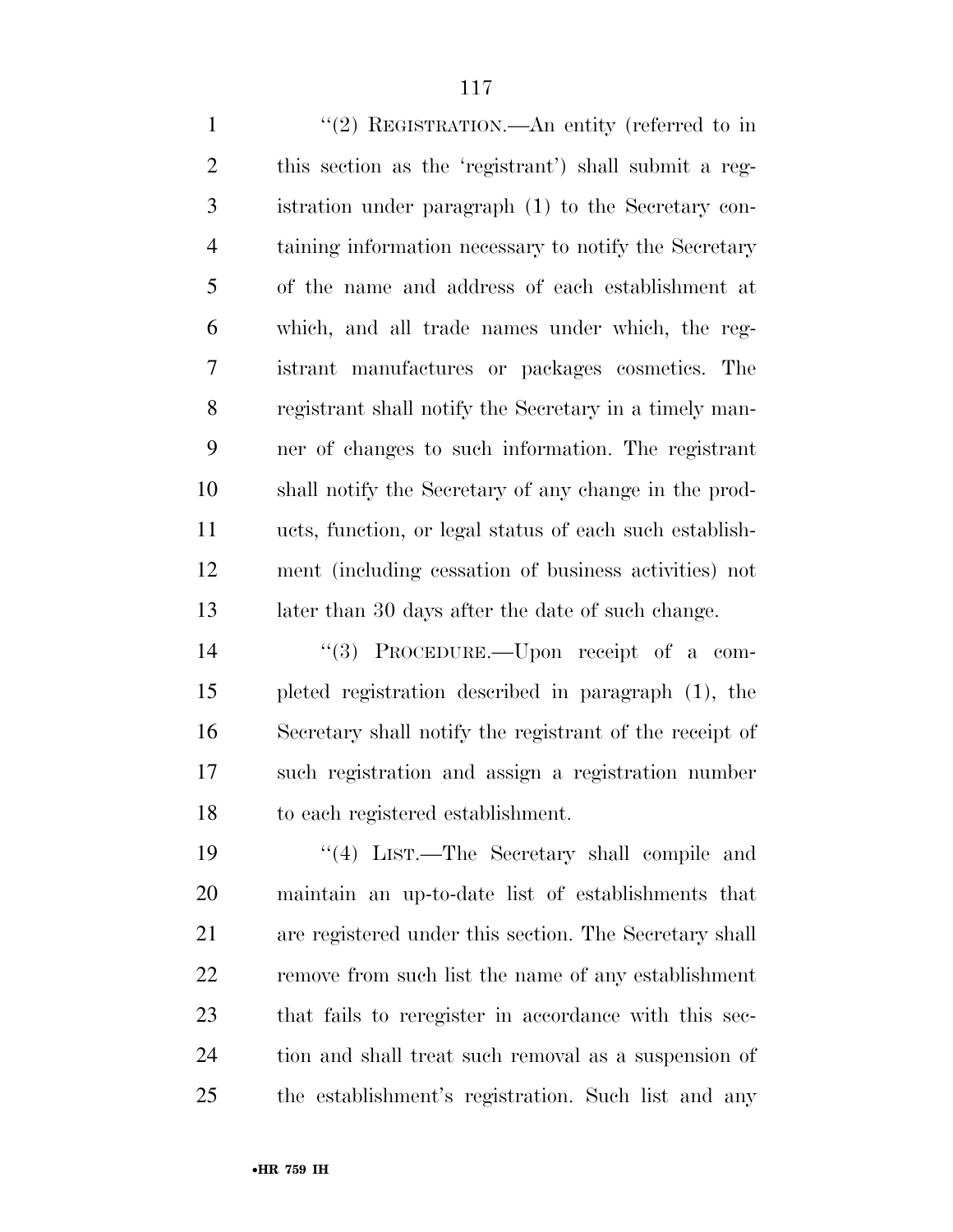| $\mathbf{1}$   | registration documents submitted pursuant to this      |
|----------------|--------------------------------------------------------|
| $\overline{2}$ | subsection shall not be subject to disclosure under    |
| 3              | section 552 of title 5, United States Code. Informa-   |
| $\overline{4}$ | tion derived from such list or registration documents  |
| 5              | shall not be subject to disclosure under section 552   |
| 6              | of title 5, United States Code, to the extent that     |
| 7              | such information discloses the identity or location of |
| 8              | a specific registered person.                          |
| 9              | "(b) ESTABLISHMENT.—For purposes of this section:      |
| 10             | $\lq(1)$ The term 'domestic establishment' means       |
| 11             | an establishment located in any State (as defined in   |
| 12             | section $201$ ).                                       |
| 13             | $\lq(2)(A)$ The term 'foreign establishment' means     |
| 14             | an establishment that manufactures or packages cos-    |
| 15             | metics that are exported to the United States with-    |
| 16             | out further processing or packaging outside the        |
| 17             | United States.                                         |
| 18             | "(B) A cosmetic may not be considered to have          |
| 19             | undergone further processing or packaging for pur-     |
| 20             | poses of subparagraph (A) solely on the basis that     |
| 21             | labeling was added or that any similar activity of a   |
| 22             | de minimis nature was carried out with respect to      |
| 23             | the cosmetic.".                                        |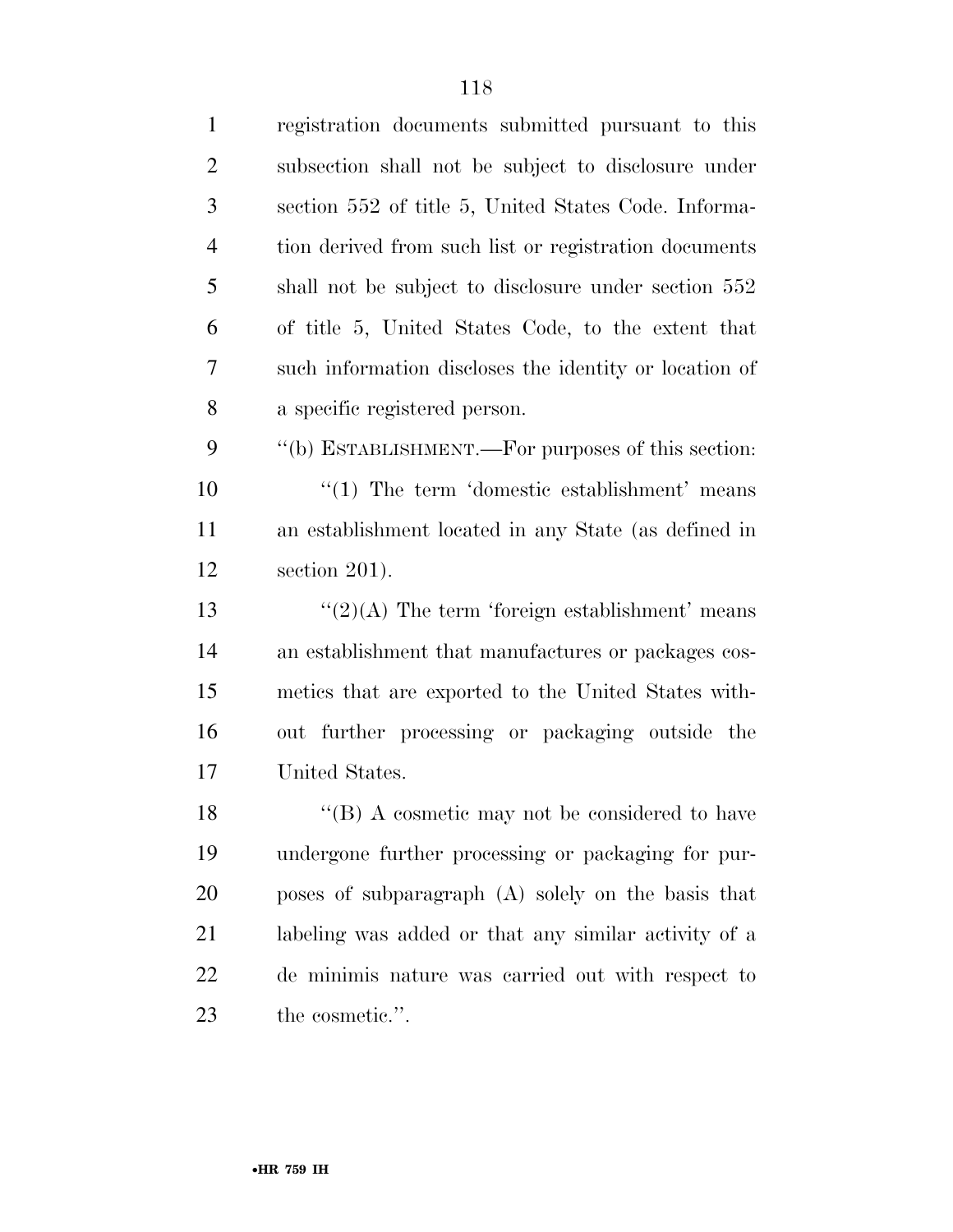#### **SEC. 302. COSMETIC AND INGREDIENT STATEMENTS.**

 (a) MISBRANDING.—Section 602, as amended by sec- tion 301 of this Act, is amended by adding at the end the following:

 ''(h) If its manufacturer is in violation of section 605 for failure to submit a cosmetic and ingredient statement with respect to the cosmetic.''.

 (b) STATEMENTS.—Chapter VI, as amended by sec- tion 301 of this Act, is amended by adding at the end the following:

## **''SEC. 605. COSMETIC AND INGREDIENT STATEMENTS.**

12 "(a) In GENERAL.—The Secretary shall require by regulation that every establishment engaged in the manu- facture of a cosmetic intended to be marketed in the United States submit to the Secretary for each cosmetic manufactured in the establishment, within 60 days after beginning manufacture of the product, a cosmetic and in-gredient statement containing—

 $\frac{1}{2}$  (1) the registration number of the manufac- turing establishment where the cosmetic is manufac- tured or, if the same cosmetic is manufactured in more than one establishment, the registration num- ber of each establishment where it is manufactured;  $(2)$  the brand name or names for the cosmetic;  $\frac{1}{25}$  (3) the applicable cosmetic category or cat-egories for the cosmetic;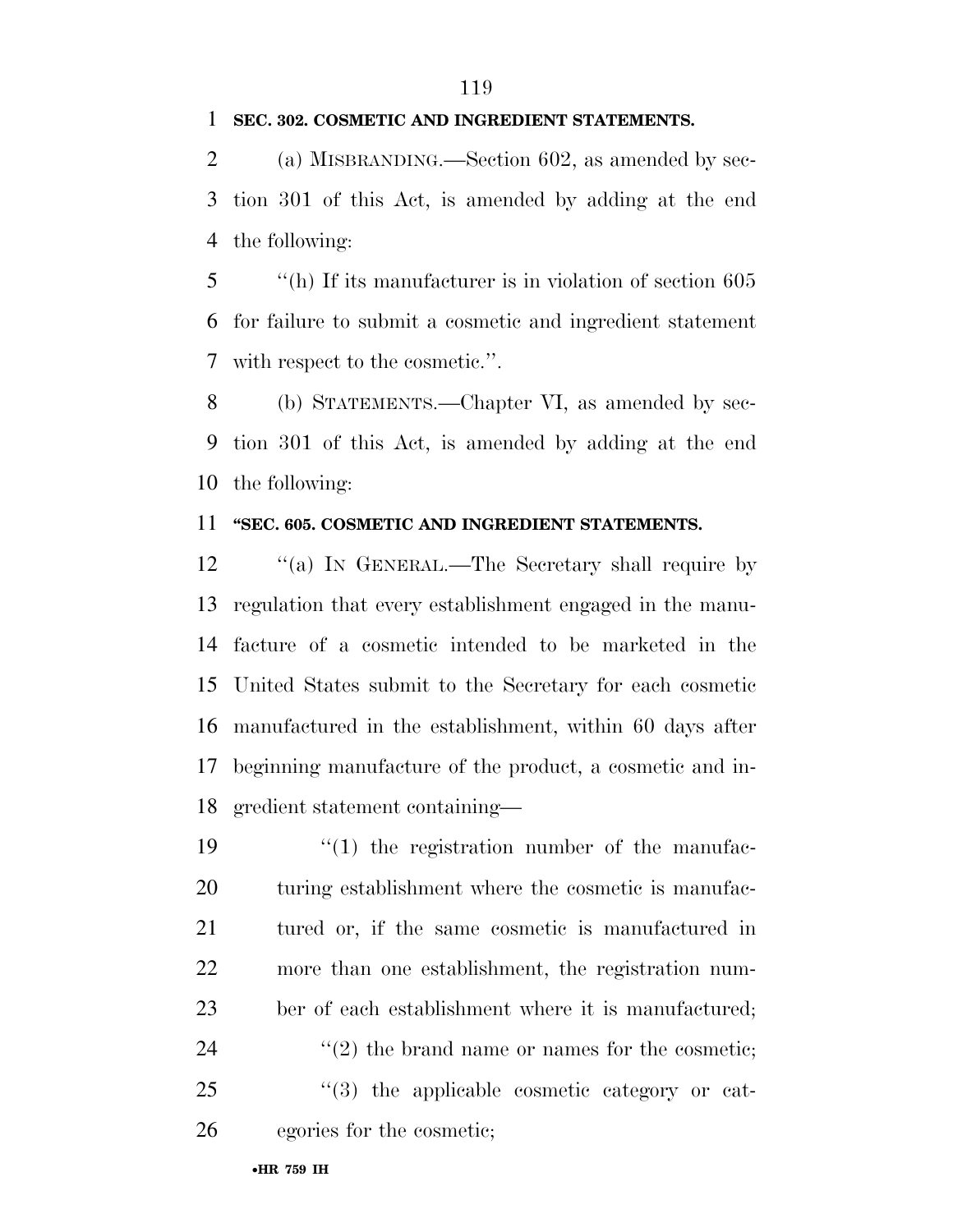| $\cdot$ (4) the ingredients in the cosmetic in descend-       |
|---------------------------------------------------------------|
| ing order of predominance by weight, except that—             |
| $\lq\lq$ flavors and fragrances may be des-                   |
| ignated as such; and                                          |
| $\lq$ (B) all variations in color, flavor, or fra-            |
| grance may be included in one statement; and                  |
| $\cdot\cdot$ (5) the title and full contact information for   |
| the individual or individuals responsible for submit-         |
| ting and maintaining the statement.                           |
| The registrant shall notify the Secretary in a timely man-    |
| ner of any change to the information required to be in        |
| such statement.                                               |
|                                                               |
| "(b) PROCEDURE.—Upon receipt of a completed cos-              |
| metic and ingredient statement described in paragraph         |
| (a), the Secretary shall notify the registrant of the receipt |
| of such statement and assign a cosmetic and ingredient        |
| statement number.                                             |
| 18 " (c) LIST.—The Secretary shall compile and main-          |
| tain an up-to-date list of cosmetics and ingredients for      |
| which statements are submitted under this section.".          |
| SEC. 303. SERIOUS AND UNEXPECTED ADVERSE EVENT RE-            |
| PORTS FOR COSMETICS.                                          |
| (a) PROHIBITED ACTS.—Section 301 is amended—                  |
| $(1)$ in paragraph (e), by striking "or 761" each             |
|                                                               |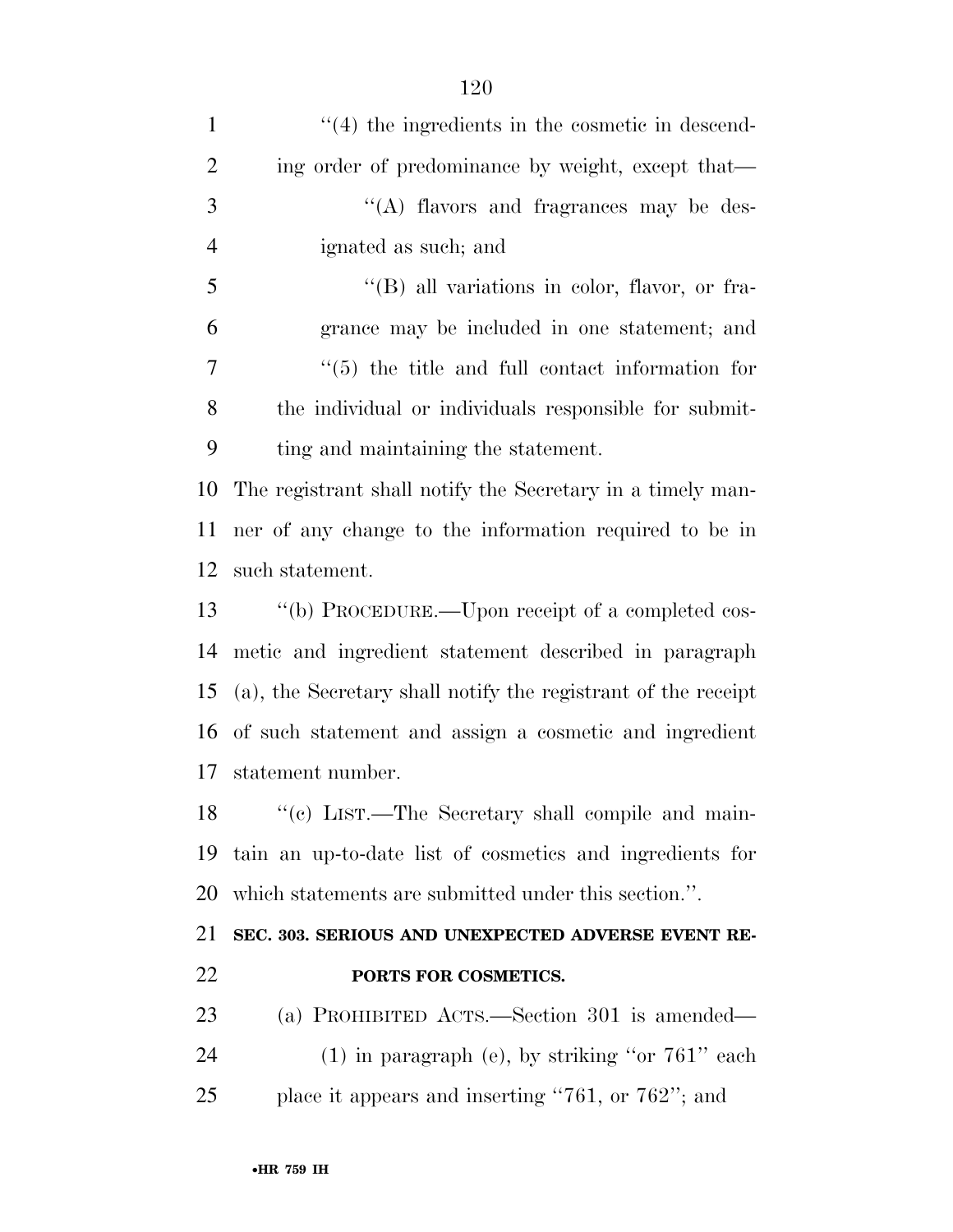1  $(2)$  in paragraph  $(ii)$ —

2 (A) by striking "or the" and inserting ", the''; and

 (B) by striking the period at the end and inserting '', or the falsification of a report sub-mitted under section 762 to the Secretary.''.

 (b) ADVERSE EVENT REPORTING.—Subchapter H of chapter VII is amended by adding at the end the following: **''SEC. 762. SERIOUS AND UNEXPECTED ADVERSE EVENT RE-**

## **PORTS FOR COSMETICS.**

11 "(a) In GENERAL.—The Secretary shall require by regulation that the manufacturer, packager, or distributor whose name appears on the label of a cosmetic marketed in the United States pursuant to section 602(b)(1) submit to the Secretary under subsection (b) a report containing information received concerning any serious and unex- pected adverse event in the United States associated with the use of the cosmetic.

19 "(b) SUBMISSION OF REPORTS.—

20 "(1) IN GENERAL.—A report under subsection (a) shall be submitted to the Secretary no later than 15 business days after information concerning the adverse event is received at the place of business la-24 beled on the cosmetic under section  $602(b)(1)$ .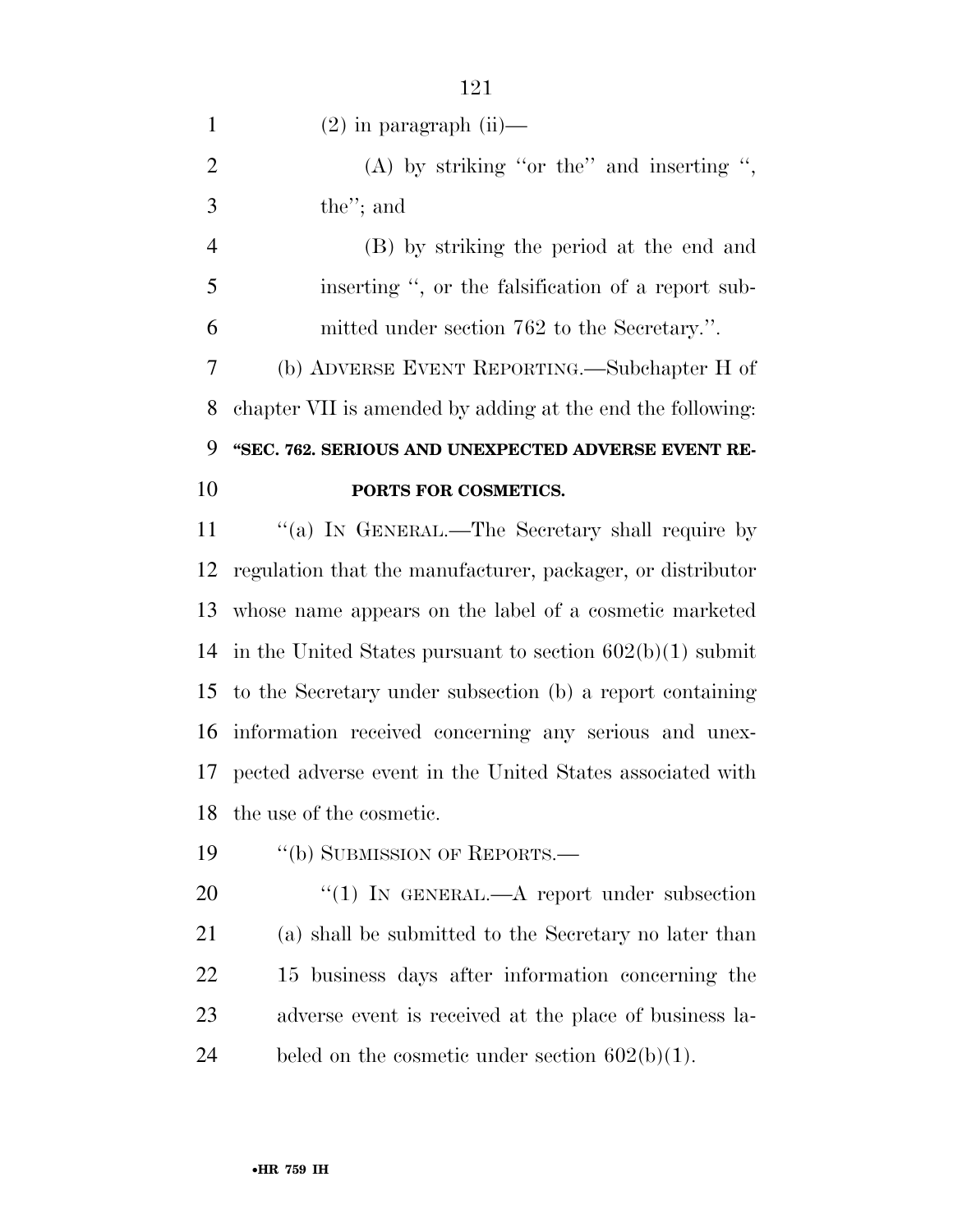| $\mathbf{1}$   | "(2) CONTENTS.— $A$ report under subsection                      |
|----------------|------------------------------------------------------------------|
| $\overline{2}$ | (a) shall include the following information, to the ex-          |
| 3              | tent to which the person submitting the report has               |
| $\overline{4}$ | been able to verify the information—                             |
| 5              | $\lq\lq$ an identifiable patient;                                |
| 6              | $\lq\lq$ an identifiable reporter;                               |
| 7              | $\lq\lq$ (C) a suspect cosmetic; and                             |
| 8              | $\lq\lq$ (D) a serious and unexpected adverse                    |
| 9              | event.                                                           |
| 10             | "(3) ADDITIONAL INFORMATION.—The person                          |
| 11             | submitting a report under subsection (a) may in-                 |
| 12             | clude in the submission any additional pertinent in-             |
| 13             | formation and may supplement the report with addi-               |
| 14             | tional information at a later time.                              |
| 15             | "(c) RELATION TO OTHER PROVISIONS.—A report                      |
| 16             | under subsection (a) (including all information submitted        |
|                | 17 in the initial report or added later) shall be considered     |
|                | 18 to be—                                                        |
| 19             | $\cdot$ (1) a safety report under section 756;                   |
| 20             | $\lq(2)$ a record about an individual under section              |
| 21             | 552a of title 5, United States Code; and                         |
| 22             | $\cdot\cdot\cdot(3)$ a medical or similar file the disclosure of |
| 23             | which would constitute a violation of section                    |
| 24             | $552(b)(6)$ of such title 5, United States Codes, and            |
| 25             | shall not be disclosed under section 552 of such title.          |
|                |                                                                  |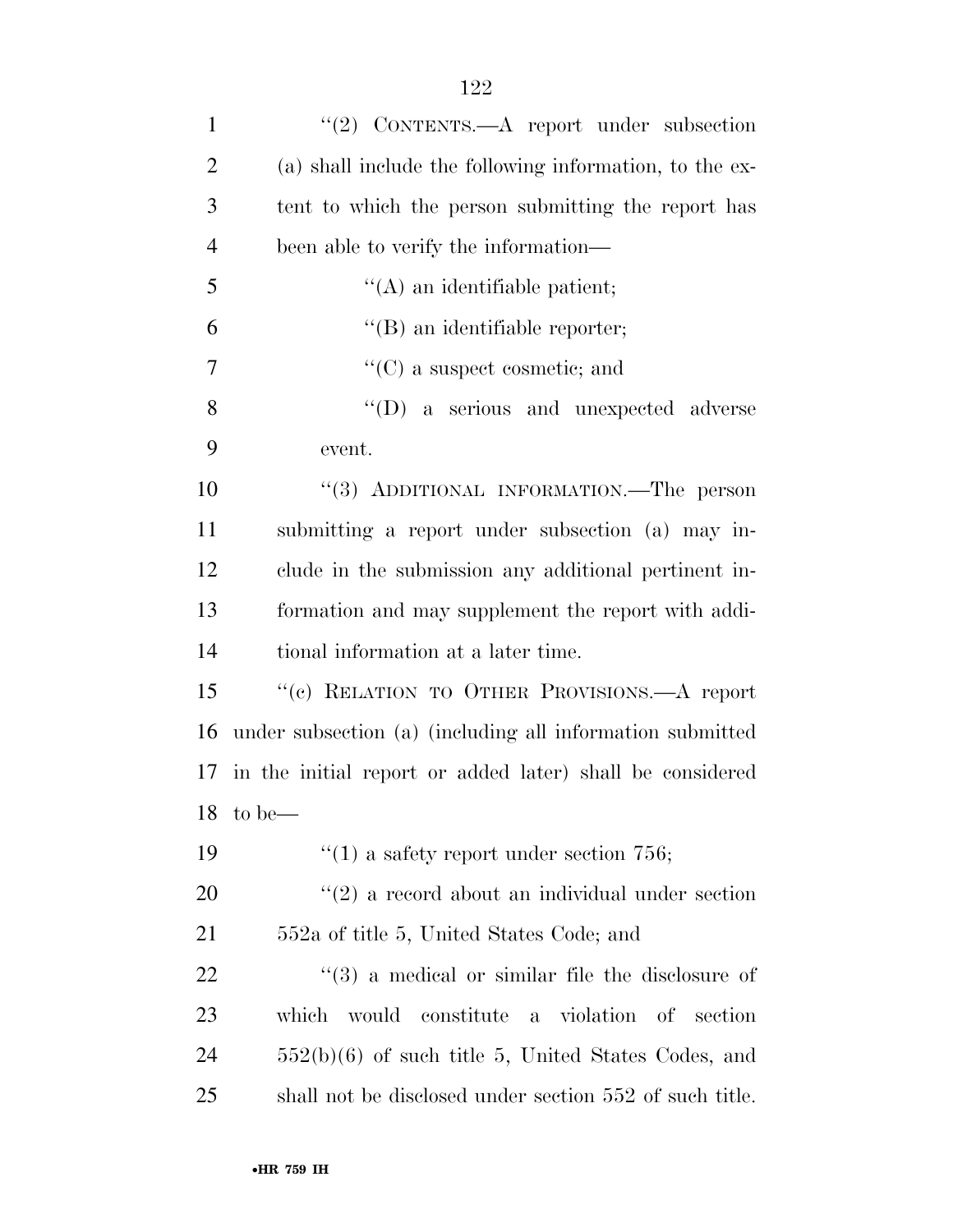| $\mathbf{1}$   | "(d) DEFINITIONS.—In this section:                       |
|----------------|----------------------------------------------------------|
| $\overline{2}$ | $\lq(1)$ The term 'serious', with respect to an ad-      |
| 3              | verse event, means—                                      |
| $\overline{4}$ | $\lq\lq$ resulting in-                                   |
| 5              | $\lq\lq$ (i) death;                                      |
| 6              | "(ii) a life-threatening experience;                     |
| 7              | "(iii) inpatient hospitalization;                        |
| 8              | "(iv) a persistent and significant dis-                  |
| 9              | ability or incapacity; or                                |
| 10             | "(v) a congenital anomaly or birth de-                   |
| 11             | fect; or                                                 |
| 12             | "(B) requiring, based on reasonable med-                 |
| 13             | ical judgment, a medical or surgical interven-           |
| 14             | tion to prevent an outcome described in sub-             |
| 15             | paragraph $(A)$ .                                        |
| 16             | $\lq(2)$ The term 'unexpected', with respect to an       |
| 17             | adverse event, means not identified in the current la-   |
| 18             | beling for the cosmetic.".                               |
| 19             | SEC. 304. GOOD MANUFACTURING PRACTICES FOR COS-          |
| 20             | <b>METICS.</b>                                           |
| 21             | Section 601 is amended by adding at the end the fol-     |
| 22             | lowing:                                                  |
| 23             | "(f) If the methods used in, or the facilities or con-   |
| 24             | trols used for, its manufacture, processing, packaging,  |
| 25             | storage, or holding do not conform to current good manu- |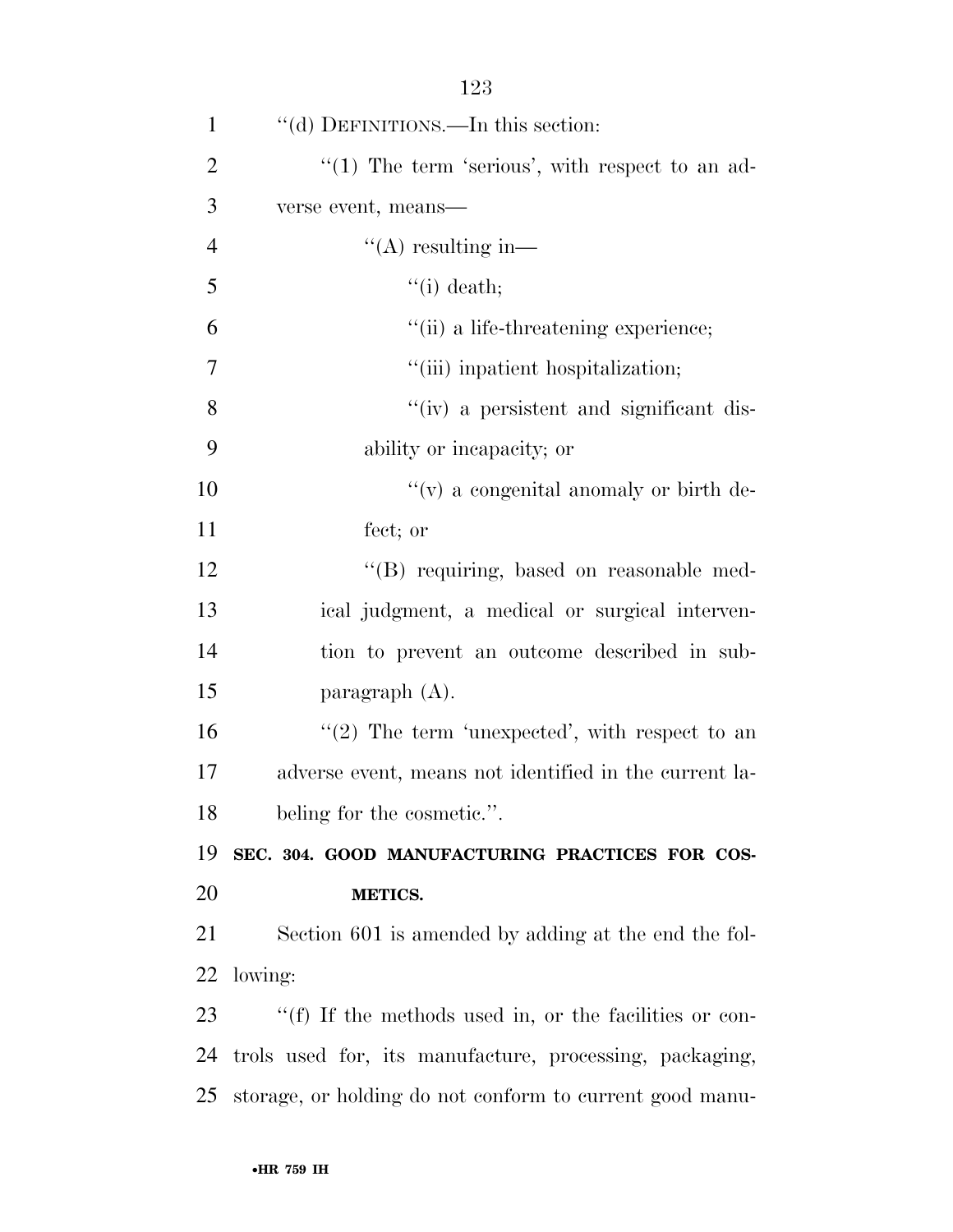facturing practice, as prescribed by the Secretary in regu- lations, to ensure that the cosmetic is safe and otherwise in compliance with this Act.''.

## **SEC. 305. AUTHORIZATION OF APPROPRIATIONS.**

 Chapter VI, as amended by sections 301 and 302, is amended by adding at the end the following:

## **''SEC. 606. AUTHORIZATION OF APPROPRIATIONS.**

 ''To carry out this chapter and section 762, there is authorized to be appropriated \$10,000,000 for each of fis-cal years 2010 through 2014.''.

## **SEC. 306. EFFECTIVE DATE.**

 The amendments made by sections 301, 302, 303, and 304 shall take effect 18 months after the date of the enactment of this Act.

## **TITLE IV—MISCELLANEOUS**

**SEC. 401. REGISTRATION FOR COMMERCIAL IMPORTERS** 

## **OF FOOD, DRUGS, DEVICES, AND COSMETICS; FEE.**

 (a) PROHIBITIONS.—Section 301 (21 U.S.C. 331), as amended by sections 102, 104, 112, and 207, is amended by adding at the end the following:

22 "(ss) The importation of food, drugs, devices, or cos- metics other than only for personal use by an importer that is not registered with respect to such food, drugs, devices, or cosmetics under section 415, 510, or 604, re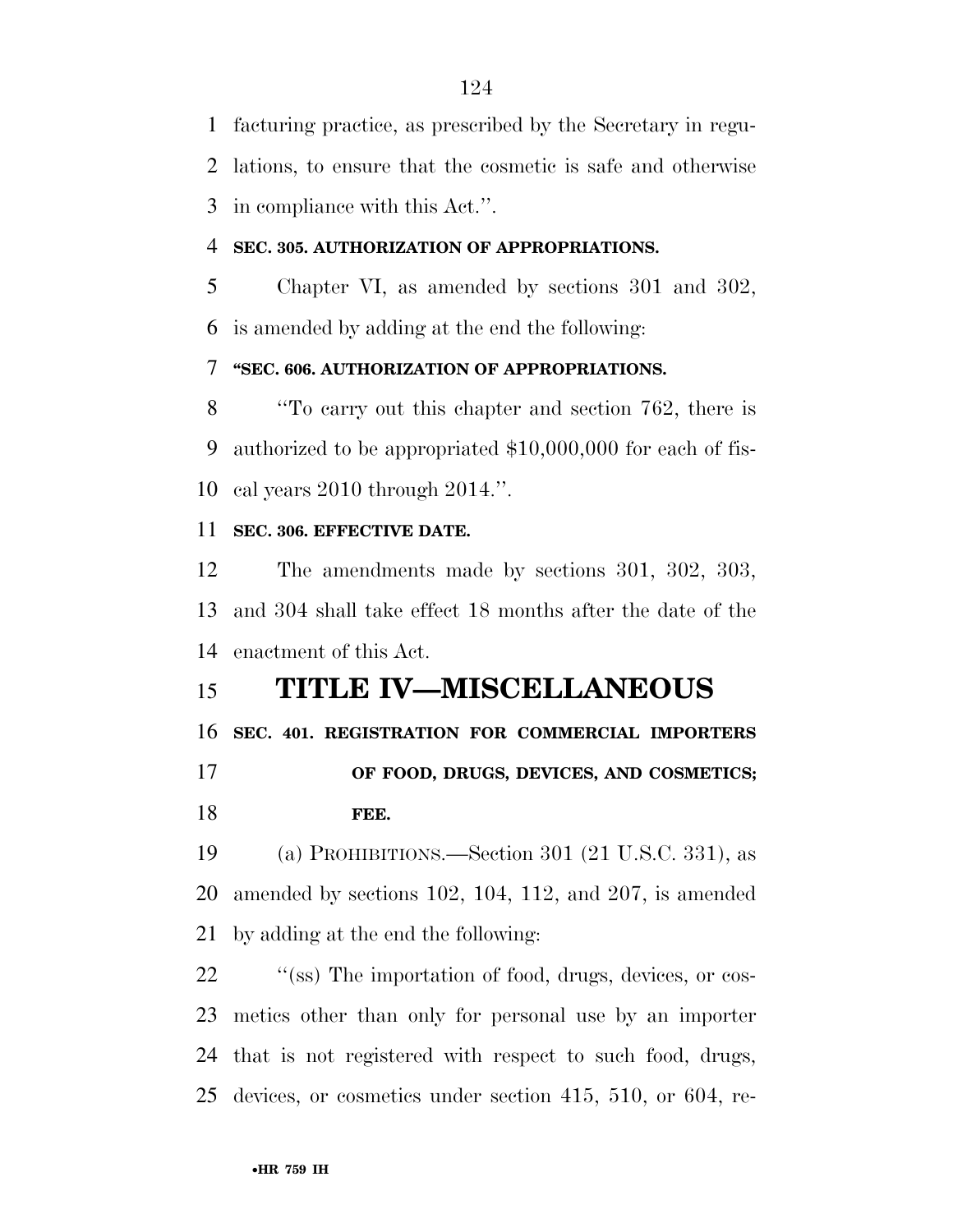spectively, unless the importer is registered under section 2  $801(t)$ .".

 (b) REGISTRATION.—Section 801, as amended by sections 123, 203, and 208, is amended by adding at the end the following:

 ''(t) The Secretary shall by regulation require that an importer of food, drugs, devices, or cosmetics, other than only for personal use, that is not required to be reg- istered with respect to such food, drugs, devices, or cos- metics under section 415, 510, or 604, respectively, shall be registered with the Secretary in a form and manner specified by the Secretary. The Secretary shall assign a unique identification number to each importer so reg-istered.''.

 (c) FEE.—Subchapter C of chapter VII (21 U.S.C. 379f et seq.) is amended by adding at the end the fol-lowing:

## **''PART 6—IMPORTERS OF FOOD, DRUGS, AND DEVICES**

#### **''SEC. 742. IMPORTERS OF FOOD, DRUGS, AND DEVICES.**

21 ""(a) IN GENERAL.—The Secretary shall assess and collect an annual fee for the registration of an importer of food, drugs, or devices under section 801(t).

24 ''(b) AMOUNT OF FEE.—The amount of the fee under this section shall be \$10,000.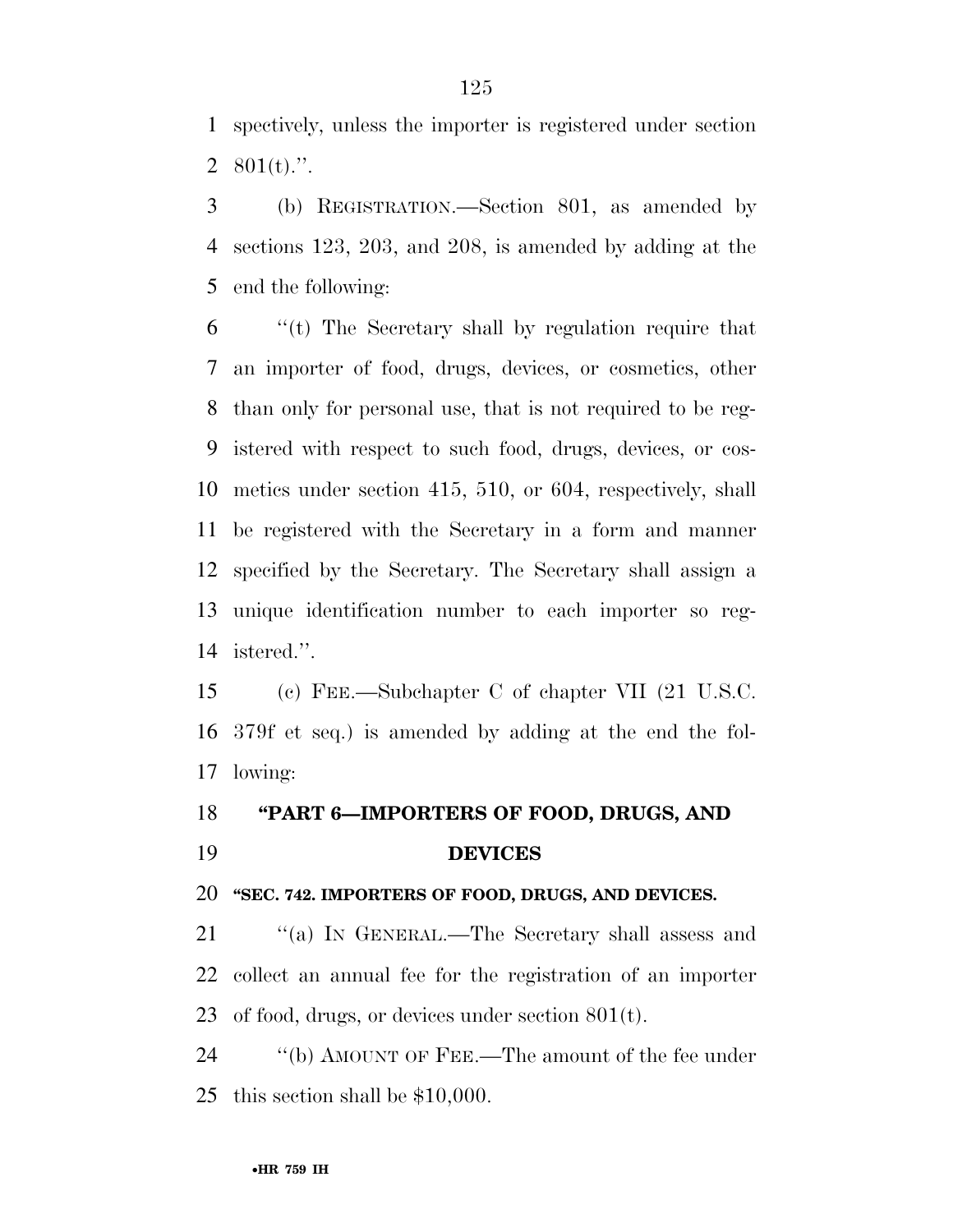''(c) RULE OF CONSTRUCTION.—This section shall not be construed to authorize the assessment or collection of any fee from an importer of food, drugs, or devices if, with respect to such food, drugs, or devices, the importer is registered under section 415 or 510 and required to pay a fee under section 736C or 741.''.

(d) EFFECTIVE DATE.—

 (1) REGISTRATION.—Not later than 1 year after the date of the enactment of this Act, the Sec- retary of Health and Human Services shall establish procedures for the registration of importers under section 801(t) of the Federal Food, Drug, and Cos-metic Act, as added by subsection (a).

 (2) REGISTRATION.—The amendments made by this section shall first apply not later than 1 year after the date of the enactment of this Act.

**SEC. 402. UNIQUE IDENTIFICATION NUMBER FOR FOOD,** 

**DRUG, AND DEVICE FACILITIES AND ESTAB-LISHMENTS.** 

20 (a) FOOD AND COSMETICS.—Section  $415(a)(3)$  (21) 21 U.S.C.  $350d(a)(3)$  is amended by inserting "unique" be-fore ''registration number''.

 (b) DRUGS AND DEVICES.—Section 510(e) (21 U.S.C. 360(e)) is amended by adding after the first sen-tence the following: ''The registration number shall be the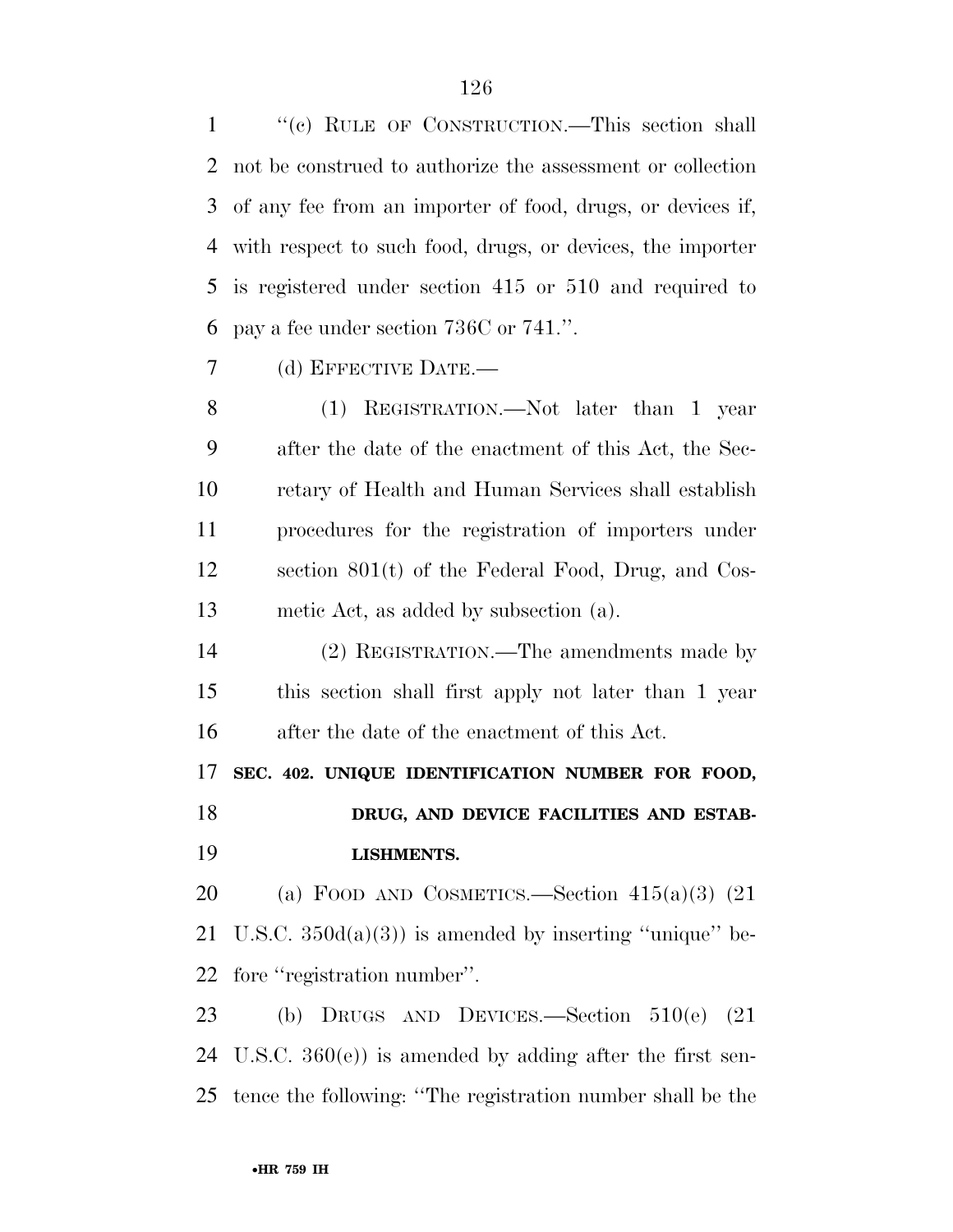unique identification number for each such establish-ment.''.

 (c) EFFECTIVE DATE.—The Secretary of Health and Human Services shall implement the amendments made by this section not later than 1 year after the date of the enactment of this Act.

## **SEC. 403. PROHIBITION AGAINST DELAYING OR LIMITING INSPECTION.**

 Section 301(f) (21 U.S.C. 331(e)) is amended to read as follows:

 ''(f) The delay or limitation of an inspection, or the refusal to permit entry or inspection, as authorized by sec- tion 510(h) or 704, including any such delay, limitation, or refusal by an agent of a governmental authority in a foreign country.''.

#### **SEC. 404. DEDICATED FOREIGN INSPECTORATE.**

 Section 704 (21 U.S.C. 374) is amended by adding at the end the following:

 ''(i) The Secretary shall establish and maintain a corps of inspectors dedicated to inspections of foreign food, drug, device, and cosmetics facilities and establish- ments. This corps shall be staffed and funded by the Sec- retary at a level sufficient to allow it to conduct inspec- tions of foreign food, drug, device, and cosmetic facilities and establishments at a frequency at least equivalent to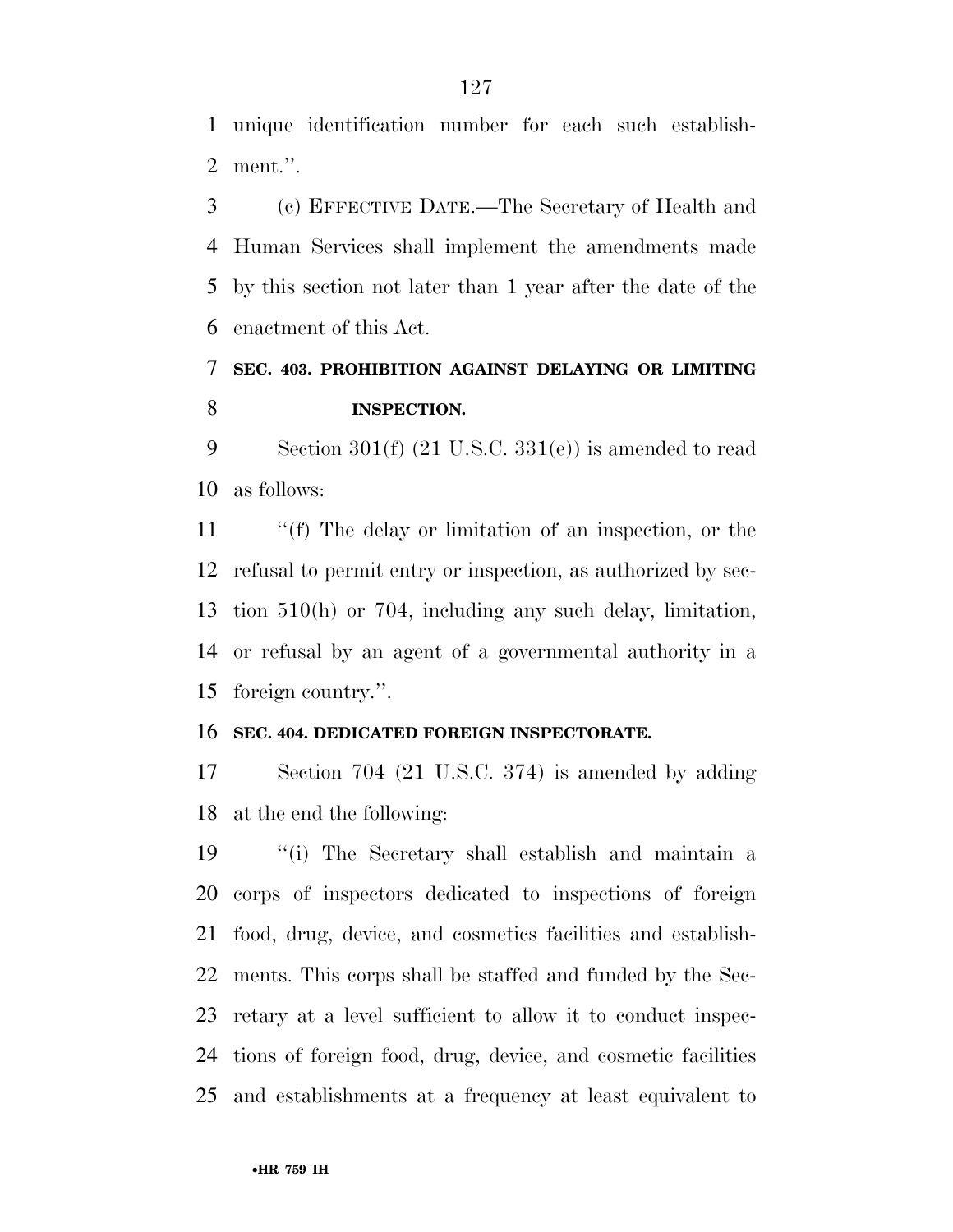the inspection rate of domestic food, drug, device, and cos-metic facilities and establishments.''.

## **SEC. 405. CONTINUED OPERATION OF FIELD LABORA-TORIES.**

 (a) IN GENERAL.—Subject to subsections (b) and (d), the Secretary of Health and Human Services (in this section referred to as the ''Secretary'') shall not—

 (1) terminate any of the 13 field laboratories that were operated by the Office of Regulatory Af- fairs of the Food and Drug Administration as of January 1, 2007;

 (2) consolidate any such laboratory with any other laboratory;

 (3) terminate any of the 20 district offices or any of the inspection or compliance functions of any of the 20 district offices of the Food and Drug Ad- ministration functioning as of January 1, 2007; or (4) consolidate—

 (A) any such district office with an office in any other district; or

 (B) transfer any of the compliance or in- spection functions of any such district office to any other district.

(b) REPORT BY SECRETARY.—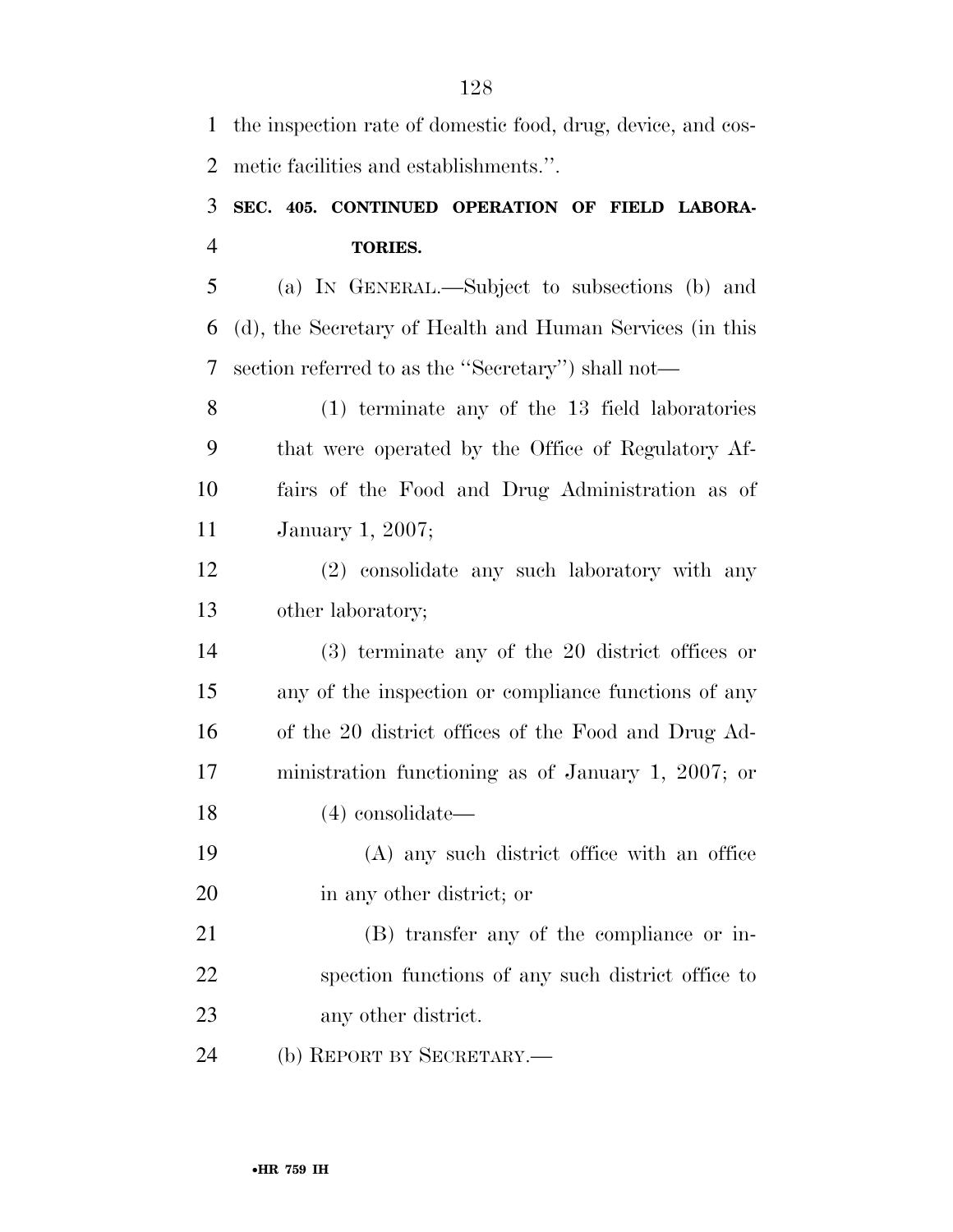(1) SUBMISSION.—The Secretary shall submit a reorganization plan involving the termination or con- solidation of the laboratories, the district offices, or the functions of such district offices specified in sub- section (a) to the Comptroller General of the United States, the Committee on Energy and Commerce of the House of Representatives, and the Committee on Health, Education, Labor, and Pensions of the Sen-ate.

 (2) CONSULTATION.—In preparing the reorga- nization plan described in paragraph (1), the Sec- retary shall consult with personnel and unions to be affected by the plan.

 (c) REPORT BY GAO.—The Comptroller General shall study the cost effectiveness of the reorganization plan described in subsection (b) and its impact on the safety of food, drug, and other products regulated under the Federal Food, Drug, and Cosmetic Act (21 U.S.C. 301 et seq.) and the Public Health Service Act (42 U.S.C. 201 et seq.) and report to the Committee on Energy and Com- merce of the House of Representatives and the Committee on Health, Education, Labor, and Pensions of the Senate.

23 (d) REORGANIZATION.—

 (1) CONGRESSIONAL REVIEW.—The reorganiza-tion plan described in subsection (b) is deemed to be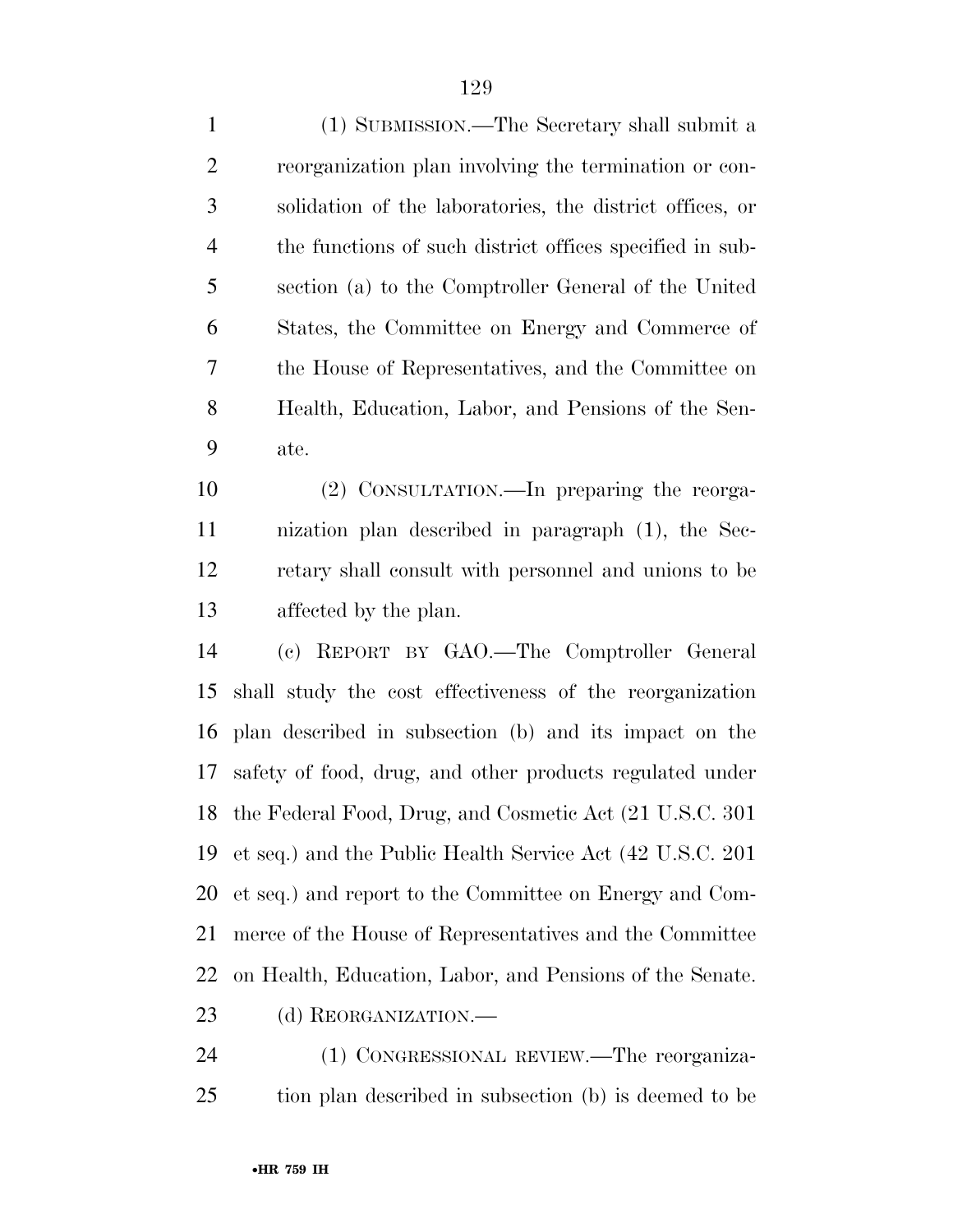a major rule (as defined in section 804(2) of title 5, United States Code) for purposes of chapter 8 of such title.

 (2) EFFECTIVE DATE.—Notwithstanding sec-5 tion  $801(a)(3)$  of title 5, United States Code, the re- organization plan described in subsection (b) shall take effect (unless disapproved under section 802 of such title) on the date that is specified in such plan, but not earlier than 180 days after the date on which the Comptroller General submits the report required by subsection (c).

### **SEC. 406. FALSE OR MISLEADING REPORTING TO FDA.**

13 (a) IN GENERAL.—Section  $301(q)(2)$  (21 U.S.C. 14  $331(q)(2)$  is amended by inserting after "device" the fol-lowing: ''food, drug, or biological product''.

 (b) EFFECTIVE DATE.—The amendment made by subsection (a) shall apply to submissions made on or after the date of the enactment of this Act.

## **SEC. 407. SUBPOENA AUTHORITY.**

 Chapter III (21 U.S.C. 331 et seq.) is amended by adding at the end the following:

## **''SEC. 311. EXERCISE OF SUBPOENA AUTHORITY.**

23 "(a) IN GENERAL.—For the purpose of—

24  $\frac{1}{2}$  (1) any hearing, investigation, or other pro-ceeding respecting a violation of the Act, or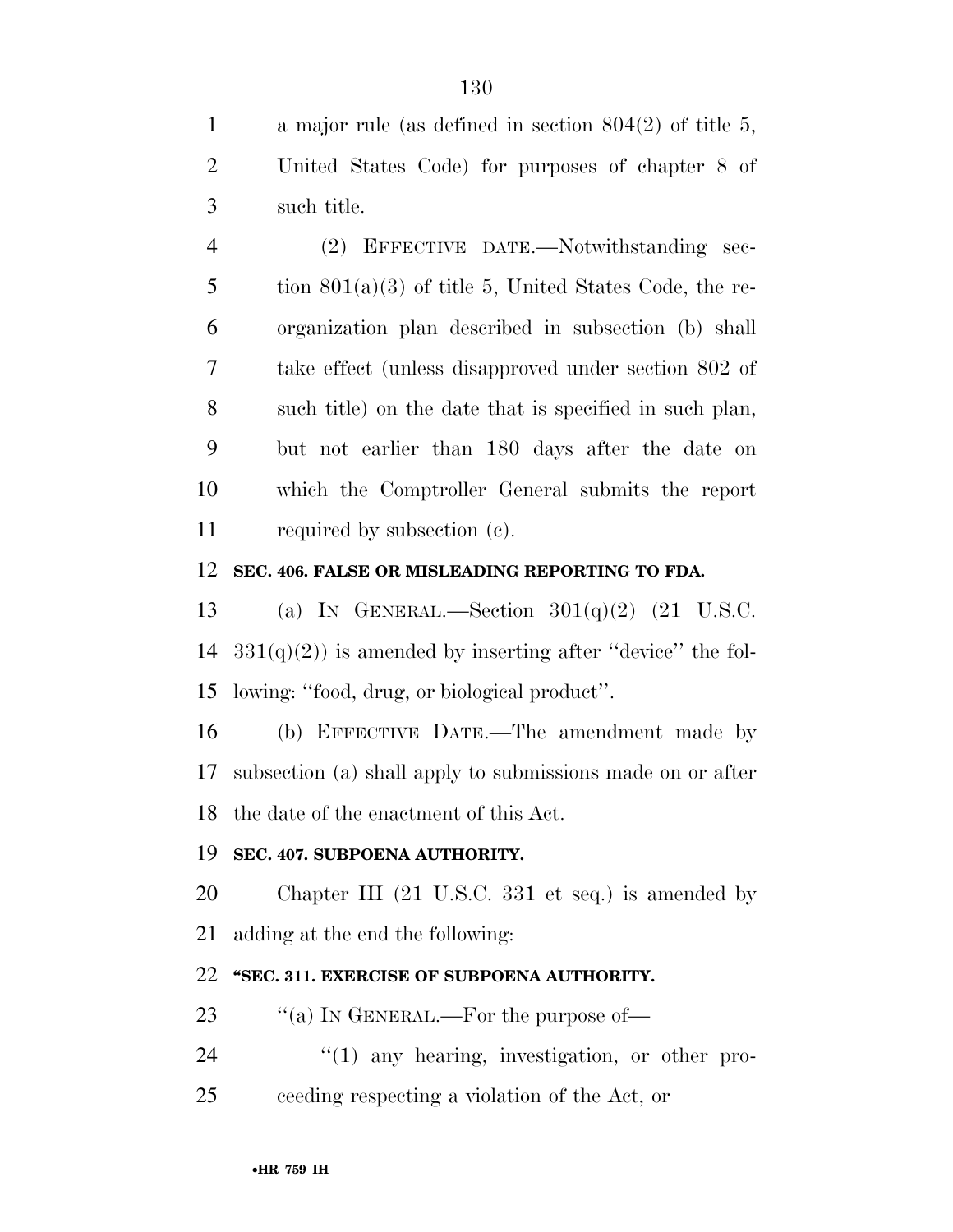1 ''(2) any hearing, investigation, or other pro- ceeding to determine if a person is in violation of a specific provision of the Act,

 the Commissioner may issue subpoenas requiring the at- tendance and testimony of witnesses and the production of documentary evidence. Such attendance of witnesses and production of evidence at the designated place of such hearing, investigation, or other proceeding may be re- quired from any place in the United States or in any terri- tory or possession of the United States. Subpoenas of the Commissioner shall be served by a person authorized by the Commissioner by delivering a copy thereof to the per- son named therein or by certified mail addressed to such person at such person's last known dwelling place or prin- cipal place of business. A verified return by the person so serving the subpoena setting forth the manner of serv- ice, or, in the case of service by certified mail, the return post office receipt therefor signed by the person so served, shall be proof of service. Witnesses so subpoenaed shall be paid the same fees and mileage as are paid witnesses in the district courts of the United States.

 ''(b) ENFORCEMENT.—In the case of a refusal to obey a subpoena duly served upon any person under sub- section (a), any district court of the United States for the judicial district in which such person charged with refusal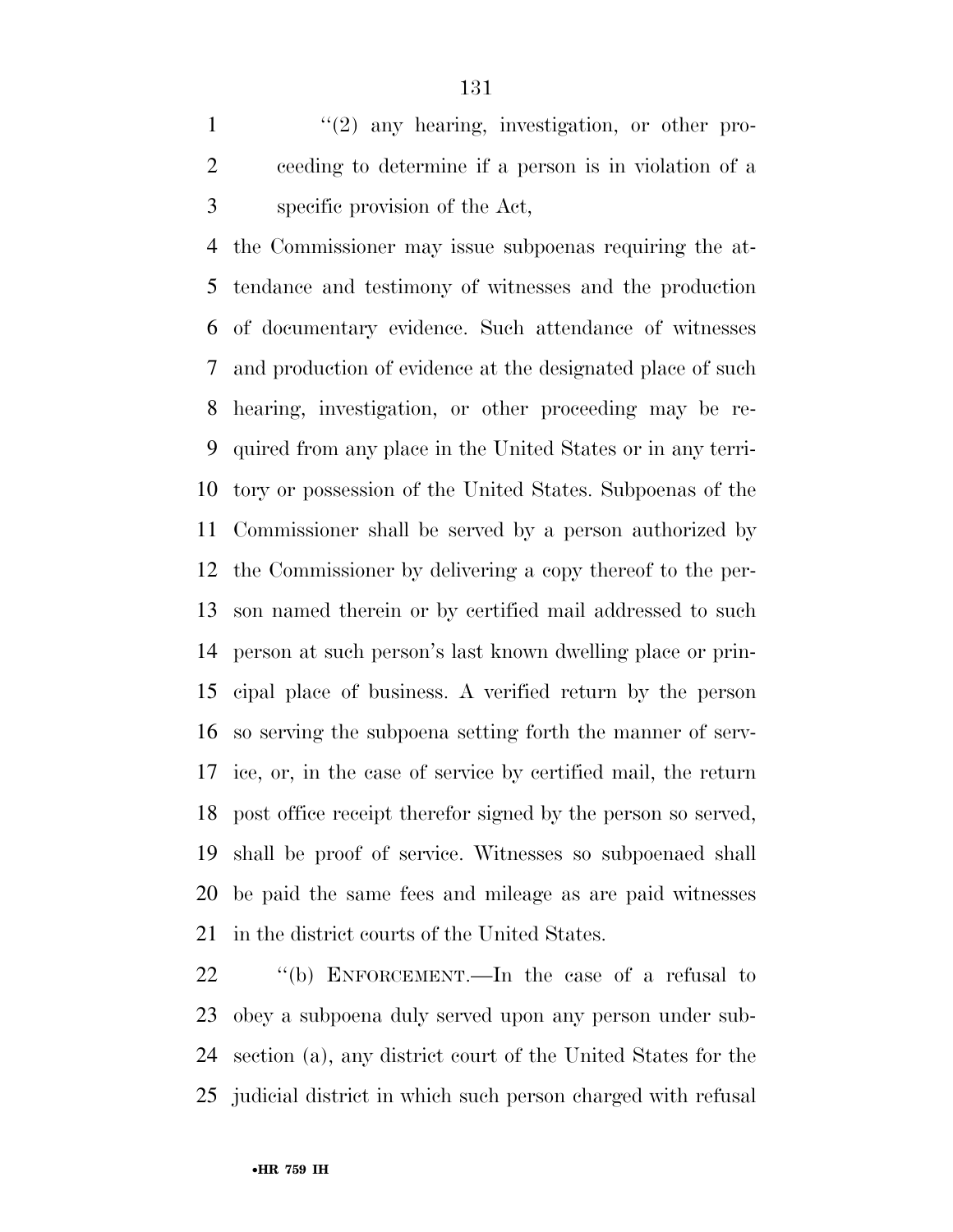to obey is found, resides, or transacts business, upon ap- plication by the Commissioner, shall have jurisdiction to issue an order requiring such person to appear and give testimony or to appear and produce evidence, or both. The failure to obey such order of the court may be punished by the court as contempt thereof. Furthermore, the failure or refusal to obey such a subpoena shall be treated as a prohibited act under section 301(a).

9 "(c) RELATION TO OTHER PROVISIONS.—The sub- poena authority vested in the Commissioner and the dis- trict courts of the United States by this section is in addi- tion to any such authority vested in the Commissioner or such courts by other provisions of law.''.

### **SEC. 408. WHISTLEBLOWER PROTECTIONS.**

 Chapter IX (21 U.S.C. 391 et seq.) is amended by adding at the end the following:

### **''SEC. 911. PROTECTIONS FOR EMPLOYEES WHO REFUSE TO**

 **VIOLATE, OR WHO DISCLOSE VIOLATIONS OF, THIS ACT OR SECTION 351 OF THE PUBLIC HEALTH SERVICE ACT.** 

21 "(a) IN GENERAL.—No person that submits or is re- quired to submit to the Secretary, a registration under section 415, 510, or 604, a new drug application under section 505(b), an abbreviated new drug application under section 505(j), a biologics license application under section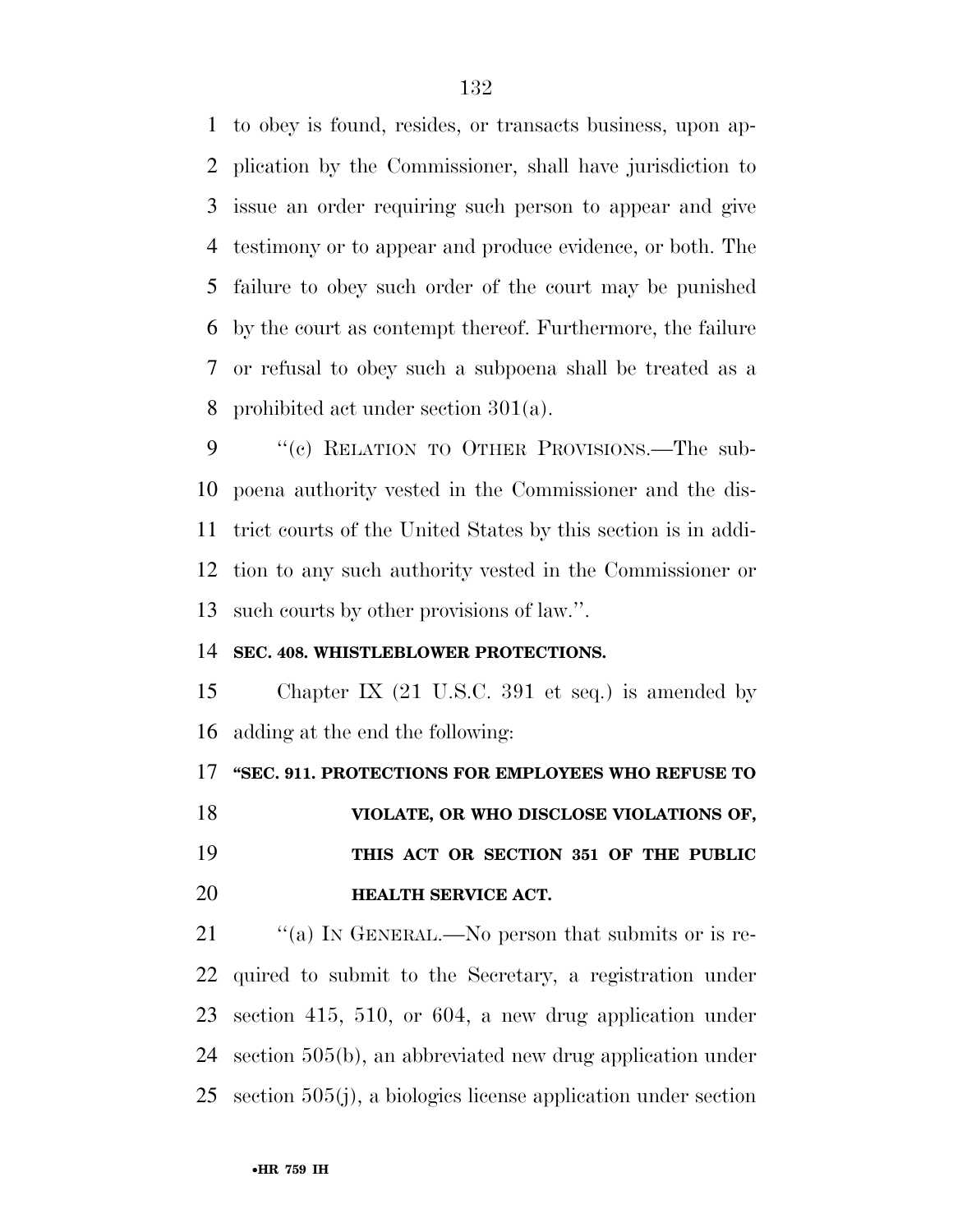351 of the Public Health Service Act, an application for an investigational new drug exemption under section 505(i), a new animal drug application under section 512(b), an abbreviated new animal drug application under section 512(b), an application under section 571, a request under section 572, an application or report for premarket approval under section 515, an application for an inves-8 tigational device exemption under section  $520(g)$ , a report under section 510(k), an application for a humanitarian device exemption under section 520(m), an amendment, supplement, or other submission with respect to any such registration, application, or report, or a record or report related to an adverse event, a postapproval study, a post- approval clinical trial, a report, or postmarket surveillance under section 505(k), 505(o), 519, 522, or 760, or any officer, employee, contractor, subcontractor, or agent of such a person, may discharge, demote, suspend, threaten, harass, or in any other manner discriminate against an employee in the terms and conditions of employment be- cause of any lawful act done by the employee, including within the ordinary course of the job duties of such em-ployee—

23  $\frac{1}{2}$  (1) to provide information, cause information to be provided, or otherwise assist in any investiga-tion regarding any conduct which the employee rea-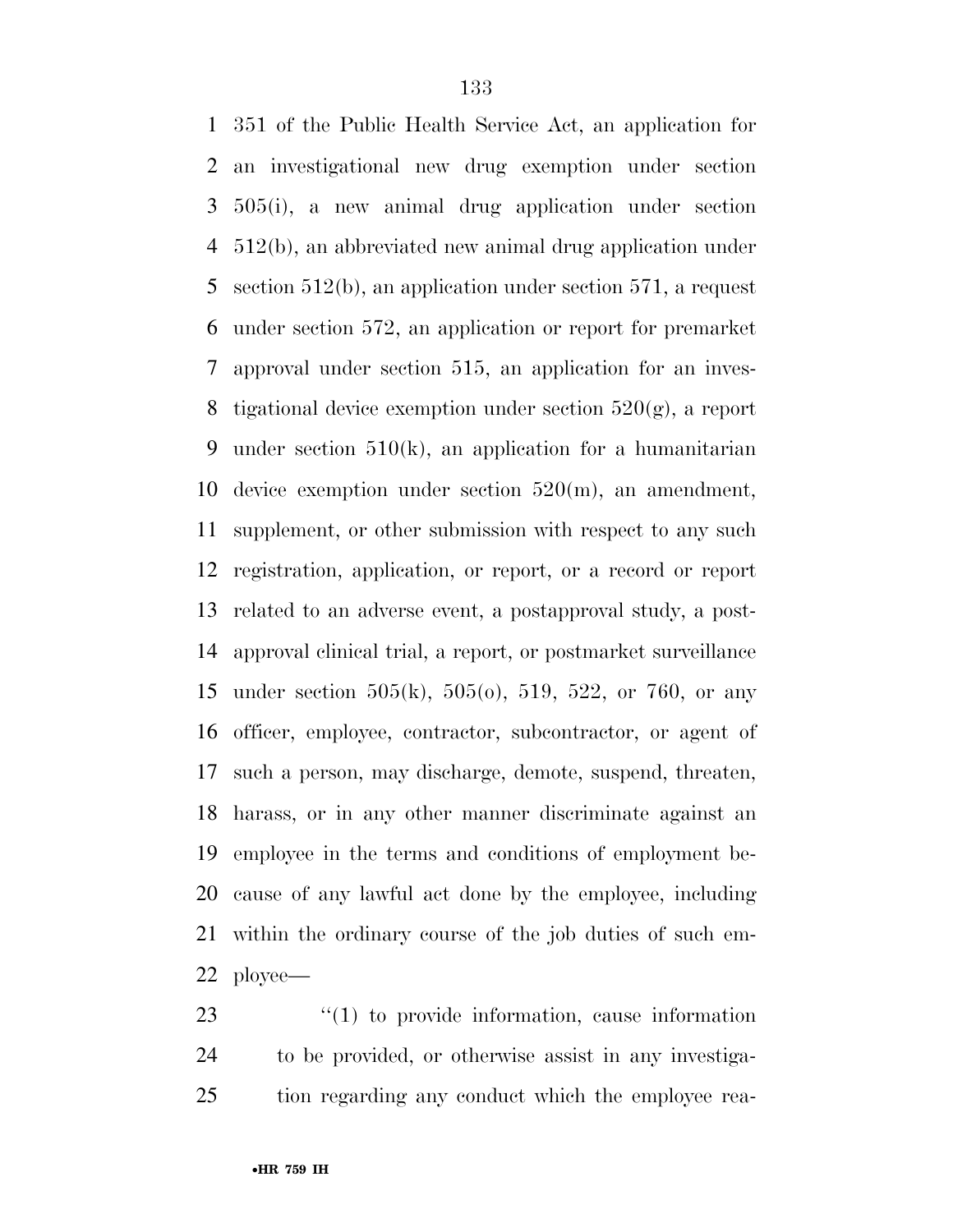| $\mathbf{1}$   | sonably believes constitutes a violation of this Act or    |
|----------------|------------------------------------------------------------|
| $\overline{2}$ | section 351 of the Public Health Service Act, any          |
| 3              | other provision of Federal law relating to the safety      |
| $\overline{4}$ | or effectiveness of a drug, biological product, or de-     |
| 5              | vice or to the safety of a food or cosmetic, or any        |
| 6              | provision of Federal law prohibiting fraud against         |
| 7              | the Food and Drug Administration, if the informa-          |
| $8\phantom{1}$ | tion or assistance is provided to, or an investigation     |
| 9              | stemming from the provided information is con-             |
| 10             | ducted by—                                                 |
| 11             | $\lq\lq$ a Federal regulatory or law enforce-              |
| 12             | ment agency;                                               |
| 13             | "(B) any Member of Congress or any com-                    |
| 14             | mittee of Congress; or                                     |
| 15             | $\lq\lq$ (C) a person with supervisory authority           |
| 16             | over the employee (or such other person work-              |
| 17             | ing for the employer who has the authority to              |
| 18             | investigate, discover, or terminate the mis-               |
| 19             | conduct);                                                  |
| 20             | $f'(2)$ to file, cause to be filed, testify, participate   |
| 21             | in, or otherwise assist in a proceeding filed or about     |
| 22             | to be filed (with any knowledge of the employer) re-       |
| 23             | lating to any such alleged violation; or                   |
| 24             | $\cdot\cdot$ (3) to refuse to commit or assist in any such |
| 25             | violation.                                                 |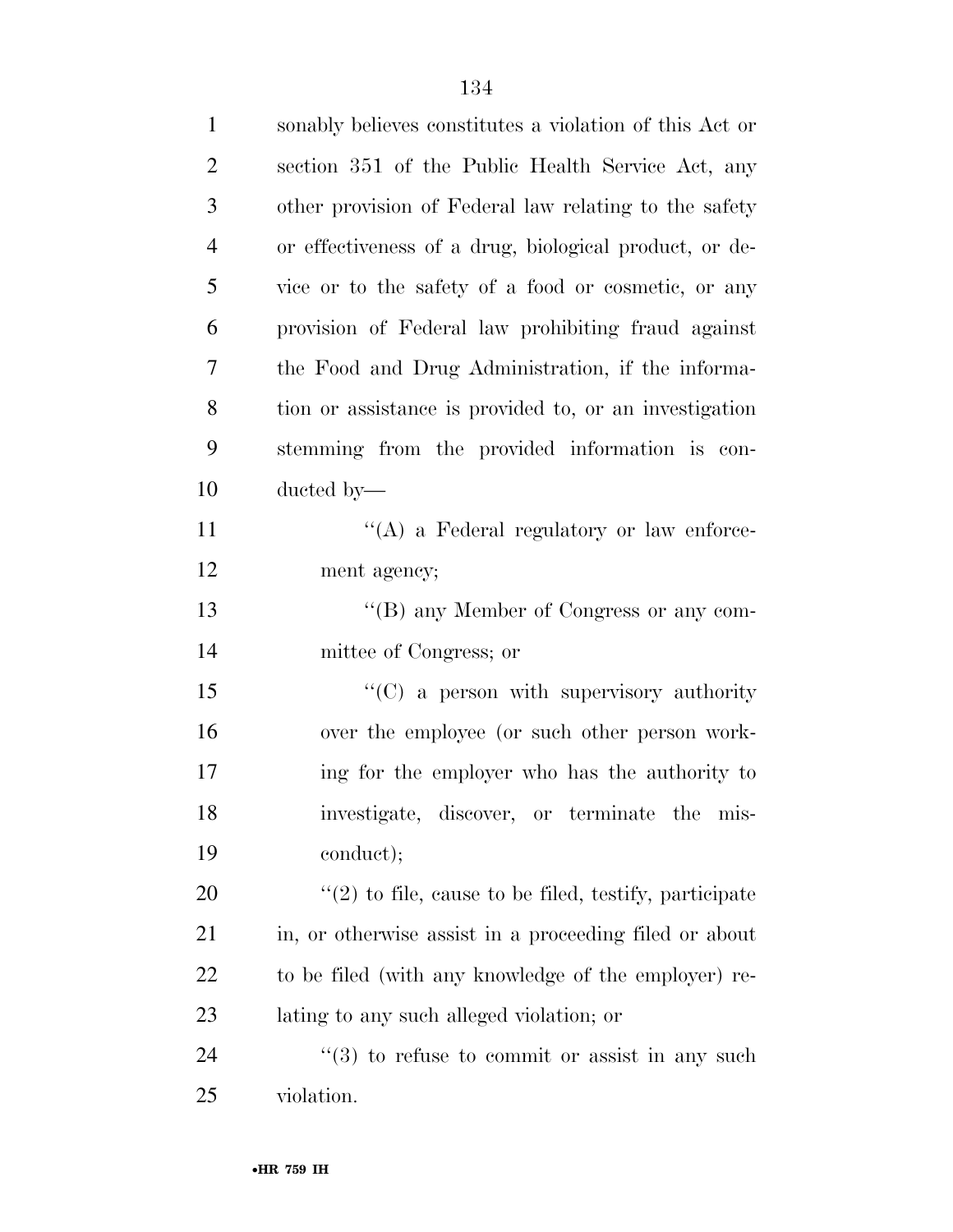| $\mathbf{1}$   | "(b) ENFORCEMENT ACTION.-                          |
|----------------|----------------------------------------------------|
| $\overline{2}$ | "(1) IN GENERAL.—An employee who alleges           |
| 3              | discharge, or other discrimination in violation of |
| $\overline{4}$ | subsection (a), may seek relief in accordance with |
| 5              | the provisions of subsection $(c)$ , by-           |
| 6              | "(A) filing a complaint with the Secretary         |
| 7              | of Labor; or                                       |
| 8              | "(B) if the Secretary of Labor has not             |
| 9              | issued a final decision within 210 days of the     |
| 10             | filing of the complaint, or within 90 days after   |
| 11             | receiving a final decision or order from the Sec-  |
| 12             | retary, and there is no showing that such delay    |
| 13             | is due to the bad faith of the claimant, bringing  |
| 14             | an action at law or equity for de novo review in   |
| 15             | the appropriate district court of the United       |
| 16             | States, which court shall have jurisdiction over   |
| 17             | such action without regard to the amount in        |
| 18             | controversy, and which action shall, at the re-    |
| 19             | quest of either party to such action, be tried by  |
| 20             | the court with a jury.                             |
| 21             | $``(2)$ PROCEDURE.—                                |
| 22             | "(A) IN GENERAL.—Any action<br>under               |
| 23             | paragraph (1) shall be governed under the rules    |
| 24             | and procedures set forth in section $42121(b)$ of  |
| 25             | title 49, United States Code.                      |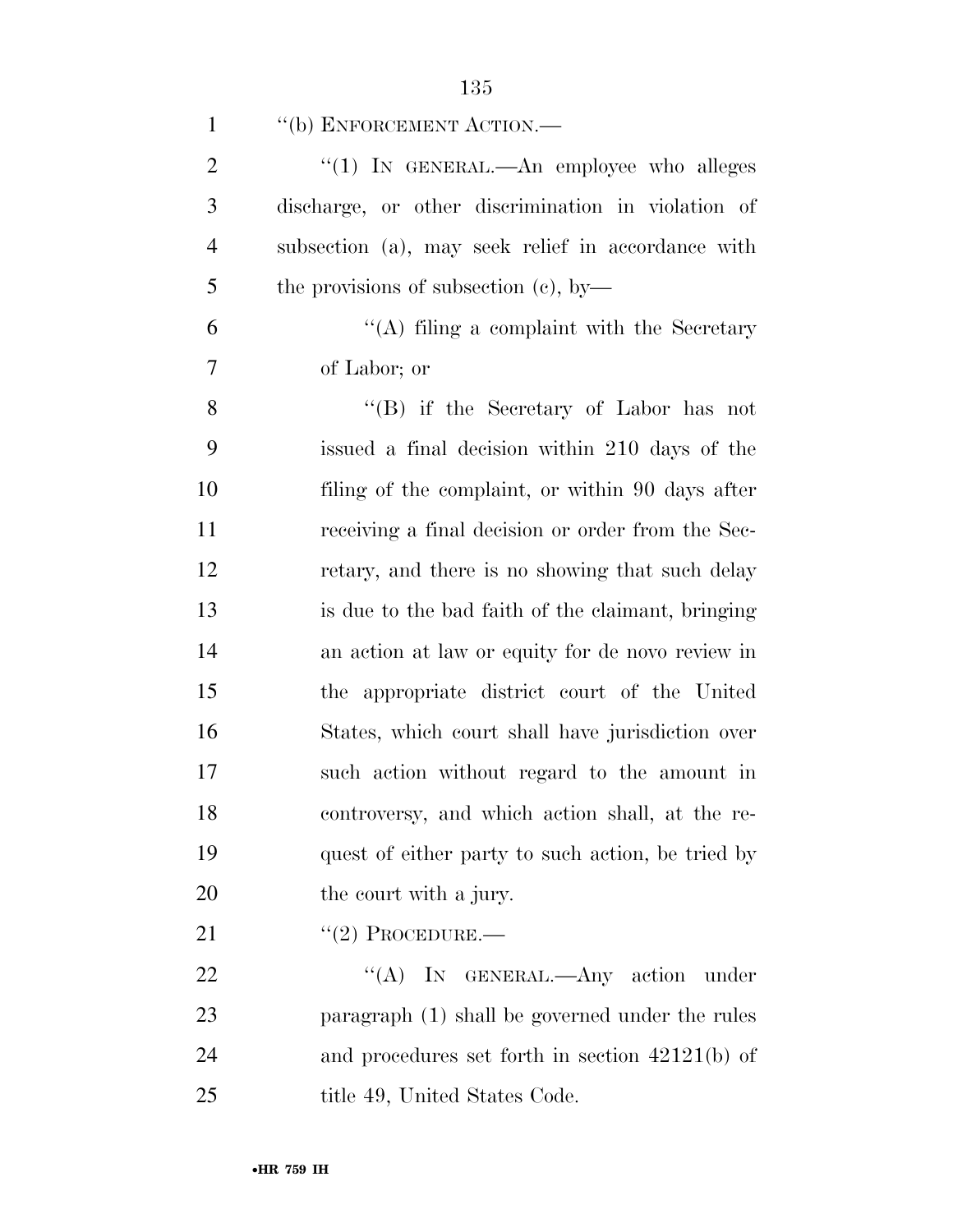| $\mathbf{1}$   | "(B) EXCEPTION.—Notification in an ac-                 |
|----------------|--------------------------------------------------------|
| $\overline{2}$ | tion under paragraph (1) shall be made in ac-          |
| 3              | cordance with section $42121(b)(1)$ of title 49,       |
| $\overline{4}$ | United States Code, except that such notifica-         |
| 5              | tion shall be made to the person named in the          |
| 6              | complaint and to the employer.                         |
| $\overline{7}$ | "(C) BURDENS OF PROOF.—An action                       |
| 8              | brought under paragraph $(1)(B)$ shall be gov-         |
| 9              | erned by the legal burdens of proof set forth in       |
| 10             | section $42121(b)$ of title 49, United States          |
| 11             | Code.                                                  |
| 12             | "(D) STATUTE OF LIMITATIONS.—An ac-                    |
| 13             | tion under paragraph (1) shall be commenced            |
| 14             | not later than 180 days after the date on which        |
| 15             | the violation occurs.                                  |
| 16             | $``(c)$ REMEDIES.—                                     |
| 17             | " $(1)$ IN GENERAL.—An employee prevailing in          |
| 18             | any action under subsection $(b)(1)$ shall be entitled |
| 19             | to all relief necessary to make the employee whole.    |
| 20             | "(2) ISSUANCE OF ORDER.—If, in response to             |
| 21             | a complaint filed under paragraph $(b)(1)$ , the Sec-  |
| 22             | retary of Labor or the district court, as applicable,  |
| 23             | determines that a violation of subsection (a) has oc-  |
| 24             | curred, the Secretary or the court shall order the     |
| 25             | person who committed such violation—                   |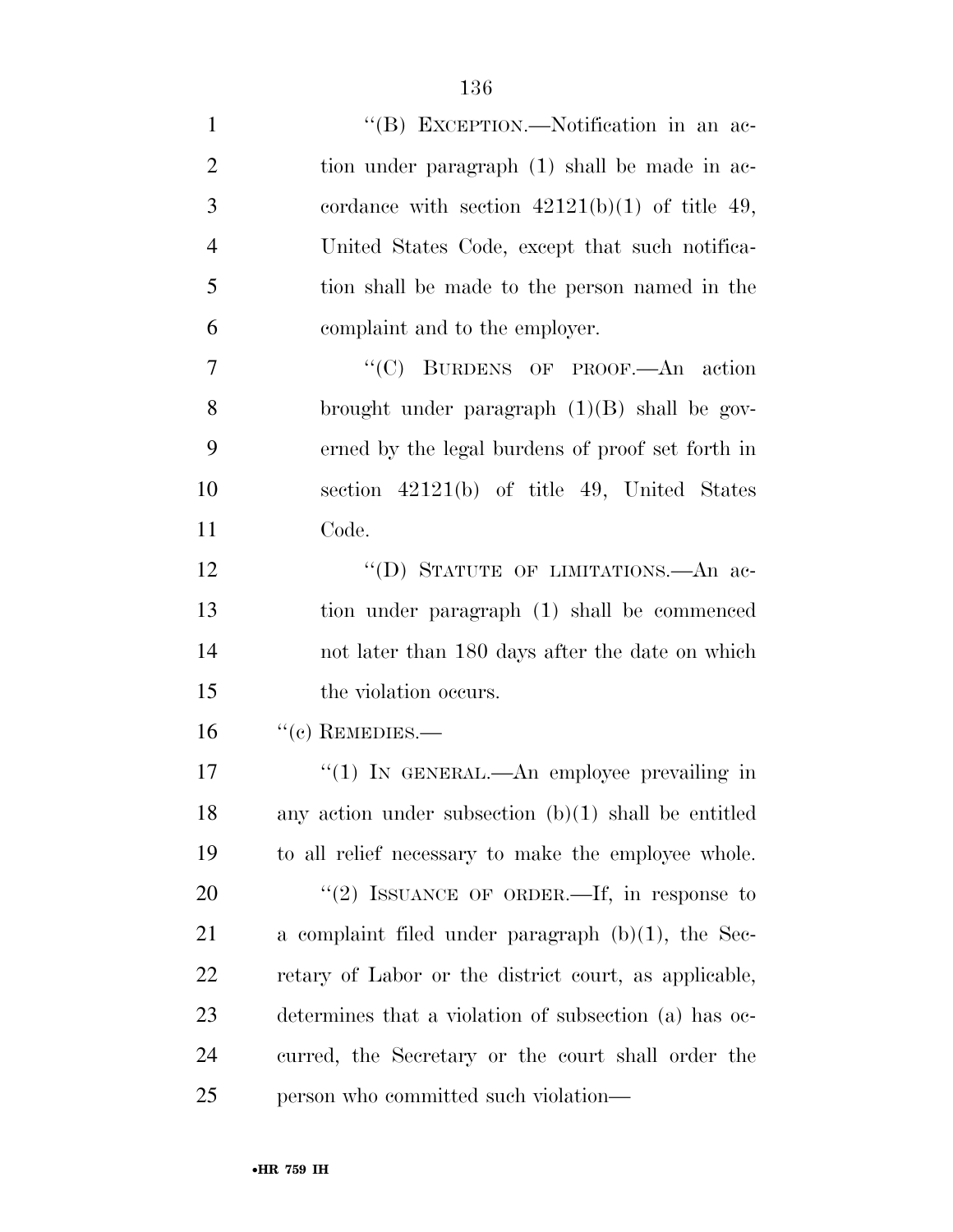| $\mathbf{1}$   | "(A) to take affirmative action to abate                    |
|----------------|-------------------------------------------------------------|
| $\overline{2}$ | the violation;                                              |
| 3              | $\lq\lq$ to reinstate the complainant to his or             |
| $\overline{4}$ | her former position together with compensation              |
| 5              | (including back pay) and restore the terms,                 |
| 6              | conditions, and privileges associated with his or           |
| 7              | her employment; and                                         |
| 8              | "(C) to provide compensatory damages to                     |
| 9              | the complainant.                                            |
| 10             | If such an order is issued under this paragraph, the        |
| 11             | Secretary or the court, at the request of the com-          |
| 12             | plainant, shall assess against the person against           |
| 13             | whom the order is issued a sum equal to the aggre-          |
| 14             | gate amount of all costs and expenses (including at-        |
| 15             | torney and expert witness fees) reasonably incurred,        |
| 16             | as determined by the Secretary, by the complainant          |
| 17             | for, or in connection with, the bringing of the com-        |
| 18             | plaint upon which the order was issued.                     |
| 19             | "(d) RIGHTS RETAINED BY EMPLOYEE.—Nothing in                |
| 20             | this section shall be deemed to diminish the rights, privi- |
| 21             | leges, or remedies of any employee under any Federal or     |
| 22             | State law or under any collective bargaining agreement.     |
| 23             | The rights and remedies in this section may not be waived   |